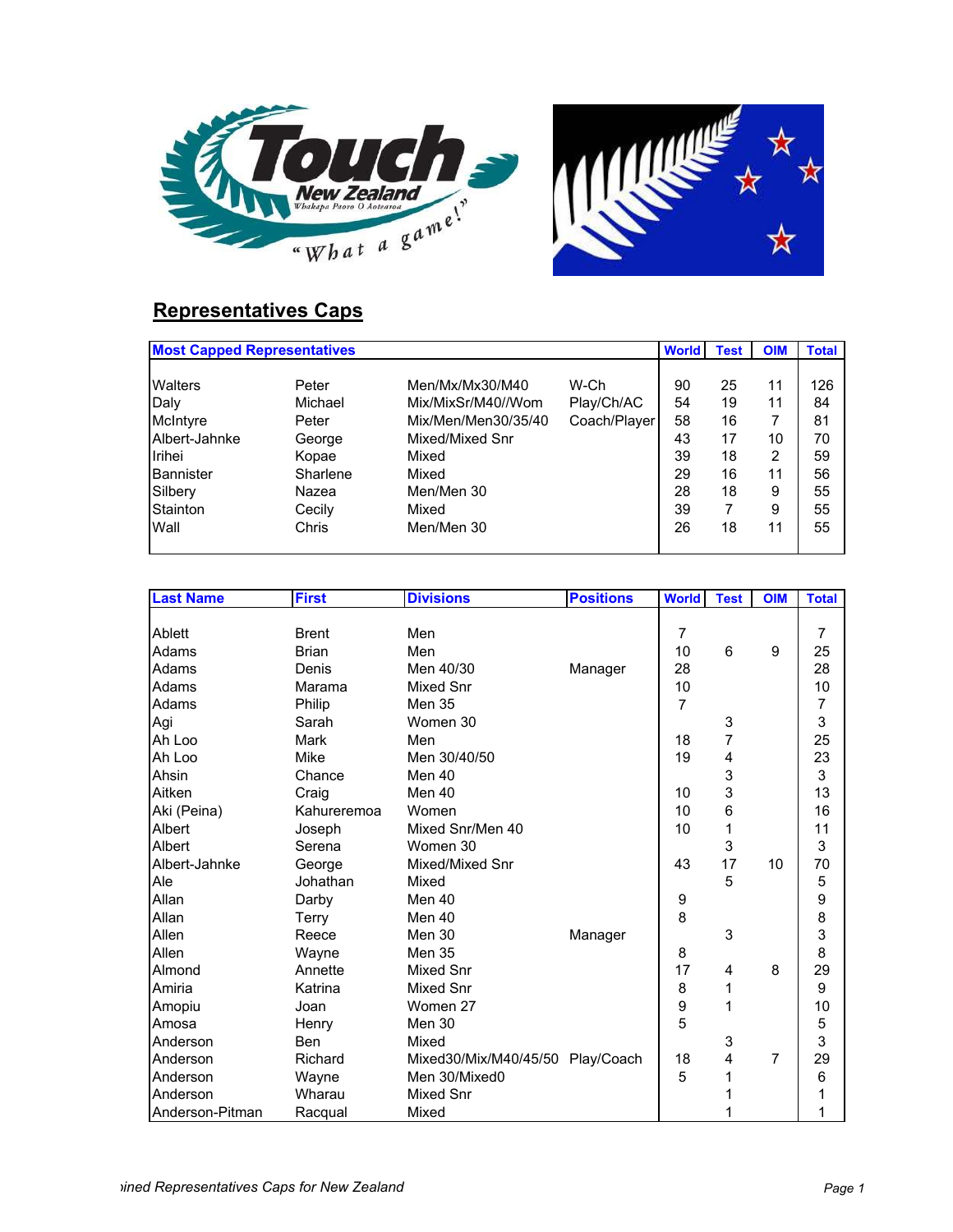| <b>Last Name</b>          | <b>First</b>      | <b>Divisions</b>        | <b>Positions</b> | <b>World</b>   | <b>Test</b>                    | <b>OIM</b>          | <b>Total</b>    |
|---------------------------|-------------------|-------------------------|------------------|----------------|--------------------------------|---------------------|-----------------|
| Andrews                   | Colin             | Master/Men 30/35        |                  | 6              | 4                              |                     | 10              |
| Ani                       | Nock              | Women 27                |                  | 5              |                                |                     | 5               |
| Antonievic                | Tay-a             | Women                   |                  |                | $\boldsymbol{2}$               |                     | $\overline{c}$  |
| Antonievic-Bunce          | Chance            | Mixed                   |                  |                | $\overline{c}$                 |                     | $\overline{c}$  |
| Apiti                     | Dianne            | Women                   |                  | 8              | 3                              |                     | 11              |
| Archer                    | <b>Brian</b>      | Men 30                  | Coach            | $\overline{7}$ | 3                              |                     | 10              |
| Asafo                     | Savarna           | Mixed                   |                  |                | 1                              |                     | 1               |
| Ashe                      | <b>Steve</b>      | Men 40                  |                  | 10             |                                |                     | 10              |
| Ashwell                   | Allanah           | Women 27                |                  | 6              |                                |                     | 6               |
| Ashworth                  | Tina              | Mixed                   |                  | 9              | 12                             |                     | 21              |
| August                    | Elaine            | <b>Mixed Snr</b>        |                  |                | 3                              |                     | 3               |
| Aull                      | George            | Men 35                  |                  | 8              |                                |                     | 8               |
| Aupouri                   | Mohi              | Mixed                   |                  |                | 12                             |                     | 12              |
| Bachop                    | Graham            | Men                     |                  |                | 1                              |                     | $\mathbf{1}$    |
| Bachop                    | Steven            | Men                     |                  | 8              | $\overline{4}$                 |                     | 12              |
| <b>Baillie</b>            | Kim-Anaka         | Mixed Snr               |                  |                |                                | 8                   | 8               |
| <b>Baker</b>              | Chantal           | Women 30                |                  |                | 3                              |                     | 3               |
| <b>Bannister</b>          | Sharlene          | Mixed                   |                  | 29             | 16                             | 11                  | 56              |
| Barington                 | Dot               | Mixed/Men/Women         | Manager          | 10             | 4                              |                     | 14              |
| <b>Barlett</b>            | Nui               | Men                     |                  |                | $\,6$                          |                     | 6               |
| <b>Barnes</b>             | Ray               | Men 35                  | Manager          |                | 1                              |                     | 1               |
| <b>Barnett</b>            | Richard           | Men                     |                  |                | 1                              |                     | 1               |
| Barrett-Chase             | Leana             | Women                   |                  |                |                                | 9                   | 9               |
| <b>Bartlett</b>           | Ben               | <b>Men 50</b>           |                  |                | 3                              |                     | 3               |
| <b>Bartlett</b>           | Nui               | Men                     |                  | $\overline{7}$ |                                |                     | $\overline{7}$  |
| <b>Barton</b>             | Shane             | Men 35/40               |                  | 28             | 1                              |                     | 29              |
| Beasley                   | Terry             | Mixed Snr               |                  | 10             |                                |                     | 10              |
| Beazley                   | Malcolm           | Mixed                   |                  | 10             | 1                              |                     | 11              |
| Bell                      | Rhonda            | Men                     | Manager          |                | $\,6$                          |                     | $6\phantom{1}6$ |
| Benson                    | Tony              | Mixed                   |                  |                | 1                              |                     | 1               |
| Bentley                   | Peter             | Men/Men 30/40           | AC/Coach         | 23             | 14                             | 11                  | 48              |
| Bergman                   | Amanda            | Women                   |                  | 10             |                                |                     | 10              |
| Berryman                  | Aleisha           | Women/Mixed             |                  | 10             | $\boldsymbol{9}$               |                     | 19              |
| Berryman                  | Gloria            | Women                   |                  |                | 1                              |                     | 1               |
| Berryman                  | Julian            | Men 45                  |                  |                | $\,6$                          | $\overline{7}$      | 13              |
| Berryman                  | Kelsey            | Women                   |                  |                | 3                              |                     | 3               |
| <b>Best</b>               | Ricky             | Men 30/35/40/45         |                  | 3              | 3                              |                     | 6               |
| <b>Biddle</b>             | Aaron             | Men                     |                  | 9              |                                |                     | 9               |
|                           |                   |                         |                  |                |                                |                     |                 |
| Birch<br><b>Black</b>     | Rodney<br>Katrina | Men 30/40<br>Mixed      |                  | 8<br>9         | 10                             | 8<br>$\overline{2}$ | 16<br>21        |
| <b>Black</b>              | Ngarohi           | Men                     |                  |                | 4                              |                     | 4               |
| <b>Black</b>              | Whitiaua          | Men                     | Play/AC          | 10             | 19                             | 9                   | 38              |
| <b>Blair</b>              |                   | Men                     |                  | 16             | 1                              |                     | 17              |
| <b>Blair</b>              | Ngarimu<br>Renata | Men                     |                  | 9              |                                |                     | 9               |
|                           | Neil              |                         |                  |                |                                |                     | $\mathbf 1$     |
| Blanchfield<br>Bloomfield |                   | Men<br>Mixed            | Manager          | 8              | 1<br>$\ensuremath{\mathsf{3}}$ |                     | 11              |
| Bloomfield                | Clayton<br>Steven | Mixed                   |                  | $\bf 8$        | 3                              |                     | 11              |
|                           |                   |                         |                  |                |                                |                     |                 |
| Blundell<br><b>Booth</b>  | Cedge             | <b>Men 35</b><br>Men 40 |                  | 8<br>10        |                                |                     | 8               |
| Bowen                     | David             | Women                   |                  |                | 6                              |                     | 16              |
|                           | Jade              |                         |                  |                | $\overline{4}$                 | $\mathbf{1}$        | 5               |
| <b>Boxall</b>             | Aggie             | Women 30                |                  | 20             |                                |                     | 20              |
| Boyd                      | Anita             | Women 27/30             |                  | $\overline{4}$ | 6                              |                     | 10              |
| <b>Brand</b>              | Hannah            | Women                   |                  | 20             | 1                              | 12                  | 33              |
| <b>Brandon</b>            | Mark              | Men 30                  |                  |                | 1                              |                     | $\mathbf{1}$    |
| <b>Brett</b>              | Lesley            | Women                   |                  | 12             | $\boldsymbol{2}$               |                     | 14              |
| <b>Brewer</b>             | Darrel            | Mixed                   |                  | 12             | 1                              |                     | 13              |
| Broomhall                 | Stephanie         | Women 27                |                  | 6              |                                |                     | 6               |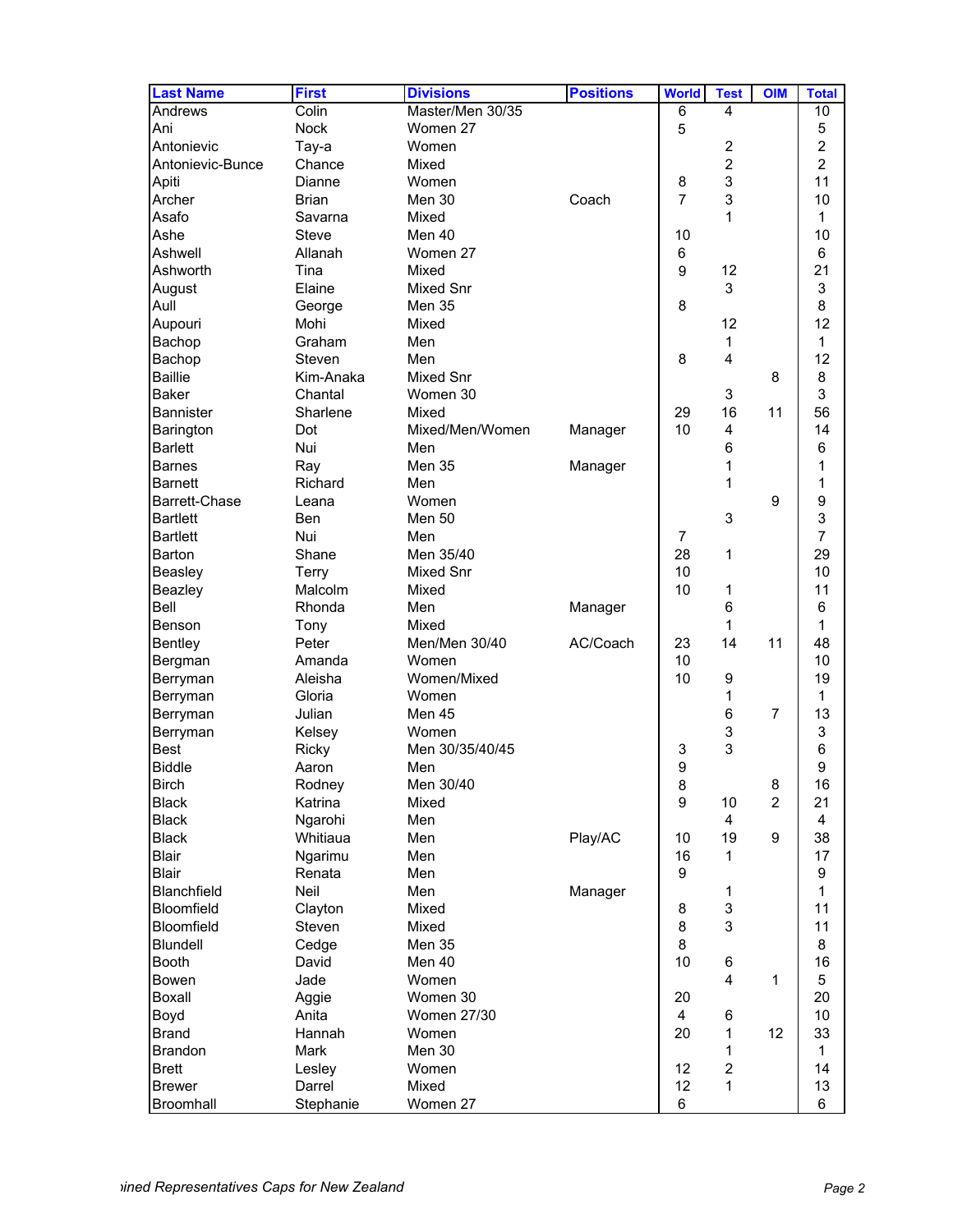| Women<br>Coach<br>Brough<br>Justin<br>8<br>3<br>11<br>19<br>3<br>22<br>Women/Women 30<br><b>Broughton</b><br>Florence<br>11<br>11<br><b>Broughton</b><br>Women 30<br>Judy<br>1<br><b>Brown</b><br>Don<br>Men<br>1<br>9<br>$\boldsymbol{9}$<br><b>Brown</b><br>Richard<br>Men<br><b>Brown</b><br><b>Mixed Snr</b><br>6<br>6<br>Sean<br>22<br>37<br><b>Brown</b><br>9<br>Sean<br>Mixed<br>6<br><b>Brown</b><br>Ass Coach<br>Trish<br><b>Mixed Snr</b><br>1<br>1<br>18<br>Men 30<br>8<br><b>Buchan</b><br>10<br>Dean<br>$\overline{7}$<br>3<br>10<br>Buchanan<br>Campbell<br>Men 3035<br>8<br>9<br>17<br><b>Buchanan</b><br>Melissa<br>Mixed<br>9<br>9<br>Buckingham<br><b>Bruce</b><br>Men 40<br>5<br>5<br><b>Buick</b><br>Hamish<br>Mixed<br>6<br>14<br>8<br><b>Burden</b><br>Mixed Snr/Mixed<br>Play/AC<br>Damian<br>3<br>3<br><b>Burnside</b><br><b>Mercedes</b><br>Mixed<br>8<br>29<br><b>Burrell</b><br>21<br>Edward<br>Men<br>19<br>20<br><b>Burrell</b><br>Men 35/30<br>Ken<br>Play/Coach<br>1<br>20<br>2<br>22<br><b>Burrell</b><br>Women<br>Tracey<br>Ass Coach<br>9<br>9<br>Cally<br>Hoani<br>Women<br>9<br>Men 30<br>$\boldsymbol{9}$<br>Cameron<br>Henare<br>8<br>Kerry<br><b>Mixed Snr</b><br>8<br>Cameron<br>8<br>26<br>Men 30/Mixed30<br>18<br>Chris<br>Campbell<br>20<br>$\mathbf{1}$<br>39<br>18<br>Campbell<br>Women<br>Megan<br>20<br>23<br>3<br>Campbell<br>Nola<br>Women<br>33<br>10<br>54<br>Mast/M30/35/40/Mx30/M50<br>11<br>Campbell<br><b>Steve</b><br>8<br>8<br>Campilan<br>Amber<br><b>Mixed Snr</b><br>Manager<br>3<br>13<br>Women/Women 27<br>Cardie<br>Candice<br>10<br>12<br>11<br>Cardie<br>Honey<br>Women30/Mixed<br>Manager<br>1<br>5<br>Carson<br>Melanie<br>Women 27<br>5<br>8<br>8<br>Carter<br>Michael<br>Women<br>Manager<br>10<br>Women/Mixed<br>10<br>Janelle<br>Cavanagh<br>24<br>47<br>23<br>Michael<br>Men<br>Cavanagh<br>23<br>34<br>11<br>Cave<br>Men 30/40<br>Graeme<br>$\mathbf{1}$<br>Chamberlain<br>Mixed<br>Lisa<br>1<br>27<br>20<br>7<br>Women/Mixed<br>Chapman<br>Courtney<br>7<br>9<br>Women<br>$\overline{c}$<br>Cherrington<br>Joanne<br>$\overline{2}$<br>8<br>29<br>Christian<br>Grahame<br>Women/Men30/Mix<br>Coach<br>19<br>10<br>10<br>Christian<br>Men 30<br>Ass Mgr<br>Ray<br>Christian<br>Sheree<br>Women 27/30<br>27<br>1<br>28<br>3<br>3<br>Clark<br>Andrew<br>Men 45<br>8<br>Mixed<br>Clark<br>8<br>Lee<br>9<br>9<br>Clark<br>Natalie<br>Women<br>$\overline{\mathbf{4}}$<br>Clearke<br>Mixed<br>4<br>Leanne<br>5<br>40<br>45<br>Clemas<br>Men/Mx30/M30/40<br><b>Barry</b><br>11<br>12<br>Clemas<br>David<br>Men<br>Manager<br>1<br>Clemas<br>Mixed Snr<br>10<br>10<br>Dean<br>Close<br>10<br>10<br>Emily<br>Women<br>3<br>Clutterbuck<br>Dawson<br>Mixed<br>3<br>6<br>15<br>Coffin<br>Jenny-May<br>Women<br>9<br>10<br>11<br>Coghlan<br>Mike<br><b>Men 35</b><br>1<br>Cole<br>Men 40<br>8<br>8<br>Tasiano<br>14<br>25<br>Collins<br>Moni<br>11<br>Men 30/40<br>12<br>Colville<br>8<br>Karen<br>Women<br>4<br>9<br>Conal<br>Grant<br>Mixed<br>9 | <b>Last Name</b> | <b>First</b> | <b>Divisions</b> | <b>Positions</b> | <b>World</b> | <b>Test</b> | <b>OIM</b>     | <b>Total</b> |
|------------------------------------------------------------------------------------------------------------------------------------------------------------------------------------------------------------------------------------------------------------------------------------------------------------------------------------------------------------------------------------------------------------------------------------------------------------------------------------------------------------------------------------------------------------------------------------------------------------------------------------------------------------------------------------------------------------------------------------------------------------------------------------------------------------------------------------------------------------------------------------------------------------------------------------------------------------------------------------------------------------------------------------------------------------------------------------------------------------------------------------------------------------------------------------------------------------------------------------------------------------------------------------------------------------------------------------------------------------------------------------------------------------------------------------------------------------------------------------------------------------------------------------------------------------------------------------------------------------------------------------------------------------------------------------------------------------------------------------------------------------------------------------------------------------------------------------------------------------------------------------------------------------------------------------------------------------------------------------------------------------------------------------------------------------------------------------------------------------------------------------------------------------------------------------------------------------------------------------------------------------------------------------------------------------------------------------------------------------------------------------------------------------------------------------------------------------------------------------------------------------------------------------------------------------------------------------------------------------------------------------------------------------------------------------------------------------------------------------------------------------------------------------------------------------------------------------------------------------------------------------------------------------------------------------------------------------------------------------------------------------------|------------------|--------------|------------------|------------------|--------------|-------------|----------------|--------------|
|                                                                                                                                                                                                                                                                                                                                                                                                                                                                                                                                                                                                                                                                                                                                                                                                                                                                                                                                                                                                                                                                                                                                                                                                                                                                                                                                                                                                                                                                                                                                                                                                                                                                                                                                                                                                                                                                                                                                                                                                                                                                                                                                                                                                                                                                                                                                                                                                                                                                                                                                                                                                                                                                                                                                                                                                                                                                                                                                                                                                                  |                  |              |                  |                  |              |             |                |              |
|                                                                                                                                                                                                                                                                                                                                                                                                                                                                                                                                                                                                                                                                                                                                                                                                                                                                                                                                                                                                                                                                                                                                                                                                                                                                                                                                                                                                                                                                                                                                                                                                                                                                                                                                                                                                                                                                                                                                                                                                                                                                                                                                                                                                                                                                                                                                                                                                                                                                                                                                                                                                                                                                                                                                                                                                                                                                                                                                                                                                                  |                  |              |                  |                  |              |             |                |              |
|                                                                                                                                                                                                                                                                                                                                                                                                                                                                                                                                                                                                                                                                                                                                                                                                                                                                                                                                                                                                                                                                                                                                                                                                                                                                                                                                                                                                                                                                                                                                                                                                                                                                                                                                                                                                                                                                                                                                                                                                                                                                                                                                                                                                                                                                                                                                                                                                                                                                                                                                                                                                                                                                                                                                                                                                                                                                                                                                                                                                                  |                  |              |                  |                  |              |             |                |              |
|                                                                                                                                                                                                                                                                                                                                                                                                                                                                                                                                                                                                                                                                                                                                                                                                                                                                                                                                                                                                                                                                                                                                                                                                                                                                                                                                                                                                                                                                                                                                                                                                                                                                                                                                                                                                                                                                                                                                                                                                                                                                                                                                                                                                                                                                                                                                                                                                                                                                                                                                                                                                                                                                                                                                                                                                                                                                                                                                                                                                                  |                  |              |                  |                  |              |             |                |              |
|                                                                                                                                                                                                                                                                                                                                                                                                                                                                                                                                                                                                                                                                                                                                                                                                                                                                                                                                                                                                                                                                                                                                                                                                                                                                                                                                                                                                                                                                                                                                                                                                                                                                                                                                                                                                                                                                                                                                                                                                                                                                                                                                                                                                                                                                                                                                                                                                                                                                                                                                                                                                                                                                                                                                                                                                                                                                                                                                                                                                                  |                  |              |                  |                  |              |             |                |              |
|                                                                                                                                                                                                                                                                                                                                                                                                                                                                                                                                                                                                                                                                                                                                                                                                                                                                                                                                                                                                                                                                                                                                                                                                                                                                                                                                                                                                                                                                                                                                                                                                                                                                                                                                                                                                                                                                                                                                                                                                                                                                                                                                                                                                                                                                                                                                                                                                                                                                                                                                                                                                                                                                                                                                                                                                                                                                                                                                                                                                                  |                  |              |                  |                  |              |             |                |              |
|                                                                                                                                                                                                                                                                                                                                                                                                                                                                                                                                                                                                                                                                                                                                                                                                                                                                                                                                                                                                                                                                                                                                                                                                                                                                                                                                                                                                                                                                                                                                                                                                                                                                                                                                                                                                                                                                                                                                                                                                                                                                                                                                                                                                                                                                                                                                                                                                                                                                                                                                                                                                                                                                                                                                                                                                                                                                                                                                                                                                                  |                  |              |                  |                  |              |             |                |              |
|                                                                                                                                                                                                                                                                                                                                                                                                                                                                                                                                                                                                                                                                                                                                                                                                                                                                                                                                                                                                                                                                                                                                                                                                                                                                                                                                                                                                                                                                                                                                                                                                                                                                                                                                                                                                                                                                                                                                                                                                                                                                                                                                                                                                                                                                                                                                                                                                                                                                                                                                                                                                                                                                                                                                                                                                                                                                                                                                                                                                                  |                  |              |                  |                  |              |             |                |              |
|                                                                                                                                                                                                                                                                                                                                                                                                                                                                                                                                                                                                                                                                                                                                                                                                                                                                                                                                                                                                                                                                                                                                                                                                                                                                                                                                                                                                                                                                                                                                                                                                                                                                                                                                                                                                                                                                                                                                                                                                                                                                                                                                                                                                                                                                                                                                                                                                                                                                                                                                                                                                                                                                                                                                                                                                                                                                                                                                                                                                                  |                  |              |                  |                  |              |             |                |              |
|                                                                                                                                                                                                                                                                                                                                                                                                                                                                                                                                                                                                                                                                                                                                                                                                                                                                                                                                                                                                                                                                                                                                                                                                                                                                                                                                                                                                                                                                                                                                                                                                                                                                                                                                                                                                                                                                                                                                                                                                                                                                                                                                                                                                                                                                                                                                                                                                                                                                                                                                                                                                                                                                                                                                                                                                                                                                                                                                                                                                                  |                  |              |                  |                  |              |             |                |              |
|                                                                                                                                                                                                                                                                                                                                                                                                                                                                                                                                                                                                                                                                                                                                                                                                                                                                                                                                                                                                                                                                                                                                                                                                                                                                                                                                                                                                                                                                                                                                                                                                                                                                                                                                                                                                                                                                                                                                                                                                                                                                                                                                                                                                                                                                                                                                                                                                                                                                                                                                                                                                                                                                                                                                                                                                                                                                                                                                                                                                                  |                  |              |                  |                  |              |             |                |              |
|                                                                                                                                                                                                                                                                                                                                                                                                                                                                                                                                                                                                                                                                                                                                                                                                                                                                                                                                                                                                                                                                                                                                                                                                                                                                                                                                                                                                                                                                                                                                                                                                                                                                                                                                                                                                                                                                                                                                                                                                                                                                                                                                                                                                                                                                                                                                                                                                                                                                                                                                                                                                                                                                                                                                                                                                                                                                                                                                                                                                                  |                  |              |                  |                  |              |             |                |              |
|                                                                                                                                                                                                                                                                                                                                                                                                                                                                                                                                                                                                                                                                                                                                                                                                                                                                                                                                                                                                                                                                                                                                                                                                                                                                                                                                                                                                                                                                                                                                                                                                                                                                                                                                                                                                                                                                                                                                                                                                                                                                                                                                                                                                                                                                                                                                                                                                                                                                                                                                                                                                                                                                                                                                                                                                                                                                                                                                                                                                                  |                  |              |                  |                  |              |             |                |              |
|                                                                                                                                                                                                                                                                                                                                                                                                                                                                                                                                                                                                                                                                                                                                                                                                                                                                                                                                                                                                                                                                                                                                                                                                                                                                                                                                                                                                                                                                                                                                                                                                                                                                                                                                                                                                                                                                                                                                                                                                                                                                                                                                                                                                                                                                                                                                                                                                                                                                                                                                                                                                                                                                                                                                                                                                                                                                                                                                                                                                                  |                  |              |                  |                  |              |             |                |              |
|                                                                                                                                                                                                                                                                                                                                                                                                                                                                                                                                                                                                                                                                                                                                                                                                                                                                                                                                                                                                                                                                                                                                                                                                                                                                                                                                                                                                                                                                                                                                                                                                                                                                                                                                                                                                                                                                                                                                                                                                                                                                                                                                                                                                                                                                                                                                                                                                                                                                                                                                                                                                                                                                                                                                                                                                                                                                                                                                                                                                                  |                  |              |                  |                  |              |             |                |              |
|                                                                                                                                                                                                                                                                                                                                                                                                                                                                                                                                                                                                                                                                                                                                                                                                                                                                                                                                                                                                                                                                                                                                                                                                                                                                                                                                                                                                                                                                                                                                                                                                                                                                                                                                                                                                                                                                                                                                                                                                                                                                                                                                                                                                                                                                                                                                                                                                                                                                                                                                                                                                                                                                                                                                                                                                                                                                                                                                                                                                                  |                  |              |                  |                  |              |             |                |              |
|                                                                                                                                                                                                                                                                                                                                                                                                                                                                                                                                                                                                                                                                                                                                                                                                                                                                                                                                                                                                                                                                                                                                                                                                                                                                                                                                                                                                                                                                                                                                                                                                                                                                                                                                                                                                                                                                                                                                                                                                                                                                                                                                                                                                                                                                                                                                                                                                                                                                                                                                                                                                                                                                                                                                                                                                                                                                                                                                                                                                                  |                  |              |                  |                  |              |             |                |              |
|                                                                                                                                                                                                                                                                                                                                                                                                                                                                                                                                                                                                                                                                                                                                                                                                                                                                                                                                                                                                                                                                                                                                                                                                                                                                                                                                                                                                                                                                                                                                                                                                                                                                                                                                                                                                                                                                                                                                                                                                                                                                                                                                                                                                                                                                                                                                                                                                                                                                                                                                                                                                                                                                                                                                                                                                                                                                                                                                                                                                                  |                  |              |                  |                  |              |             |                |              |
|                                                                                                                                                                                                                                                                                                                                                                                                                                                                                                                                                                                                                                                                                                                                                                                                                                                                                                                                                                                                                                                                                                                                                                                                                                                                                                                                                                                                                                                                                                                                                                                                                                                                                                                                                                                                                                                                                                                                                                                                                                                                                                                                                                                                                                                                                                                                                                                                                                                                                                                                                                                                                                                                                                                                                                                                                                                                                                                                                                                                                  |                  |              |                  |                  |              |             |                |              |
|                                                                                                                                                                                                                                                                                                                                                                                                                                                                                                                                                                                                                                                                                                                                                                                                                                                                                                                                                                                                                                                                                                                                                                                                                                                                                                                                                                                                                                                                                                                                                                                                                                                                                                                                                                                                                                                                                                                                                                                                                                                                                                                                                                                                                                                                                                                                                                                                                                                                                                                                                                                                                                                                                                                                                                                                                                                                                                                                                                                                                  |                  |              |                  |                  |              |             |                |              |
|                                                                                                                                                                                                                                                                                                                                                                                                                                                                                                                                                                                                                                                                                                                                                                                                                                                                                                                                                                                                                                                                                                                                                                                                                                                                                                                                                                                                                                                                                                                                                                                                                                                                                                                                                                                                                                                                                                                                                                                                                                                                                                                                                                                                                                                                                                                                                                                                                                                                                                                                                                                                                                                                                                                                                                                                                                                                                                                                                                                                                  |                  |              |                  |                  |              |             |                |              |
|                                                                                                                                                                                                                                                                                                                                                                                                                                                                                                                                                                                                                                                                                                                                                                                                                                                                                                                                                                                                                                                                                                                                                                                                                                                                                                                                                                                                                                                                                                                                                                                                                                                                                                                                                                                                                                                                                                                                                                                                                                                                                                                                                                                                                                                                                                                                                                                                                                                                                                                                                                                                                                                                                                                                                                                                                                                                                                                                                                                                                  |                  |              |                  |                  |              |             |                |              |
|                                                                                                                                                                                                                                                                                                                                                                                                                                                                                                                                                                                                                                                                                                                                                                                                                                                                                                                                                                                                                                                                                                                                                                                                                                                                                                                                                                                                                                                                                                                                                                                                                                                                                                                                                                                                                                                                                                                                                                                                                                                                                                                                                                                                                                                                                                                                                                                                                                                                                                                                                                                                                                                                                                                                                                                                                                                                                                                                                                                                                  |                  |              |                  |                  |              |             |                |              |
|                                                                                                                                                                                                                                                                                                                                                                                                                                                                                                                                                                                                                                                                                                                                                                                                                                                                                                                                                                                                                                                                                                                                                                                                                                                                                                                                                                                                                                                                                                                                                                                                                                                                                                                                                                                                                                                                                                                                                                                                                                                                                                                                                                                                                                                                                                                                                                                                                                                                                                                                                                                                                                                                                                                                                                                                                                                                                                                                                                                                                  |                  |              |                  |                  |              |             |                |              |
|                                                                                                                                                                                                                                                                                                                                                                                                                                                                                                                                                                                                                                                                                                                                                                                                                                                                                                                                                                                                                                                                                                                                                                                                                                                                                                                                                                                                                                                                                                                                                                                                                                                                                                                                                                                                                                                                                                                                                                                                                                                                                                                                                                                                                                                                                                                                                                                                                                                                                                                                                                                                                                                                                                                                                                                                                                                                                                                                                                                                                  |                  |              |                  |                  |              |             |                |              |
|                                                                                                                                                                                                                                                                                                                                                                                                                                                                                                                                                                                                                                                                                                                                                                                                                                                                                                                                                                                                                                                                                                                                                                                                                                                                                                                                                                                                                                                                                                                                                                                                                                                                                                                                                                                                                                                                                                                                                                                                                                                                                                                                                                                                                                                                                                                                                                                                                                                                                                                                                                                                                                                                                                                                                                                                                                                                                                                                                                                                                  |                  |              |                  |                  |              |             |                |              |
|                                                                                                                                                                                                                                                                                                                                                                                                                                                                                                                                                                                                                                                                                                                                                                                                                                                                                                                                                                                                                                                                                                                                                                                                                                                                                                                                                                                                                                                                                                                                                                                                                                                                                                                                                                                                                                                                                                                                                                                                                                                                                                                                                                                                                                                                                                                                                                                                                                                                                                                                                                                                                                                                                                                                                                                                                                                                                                                                                                                                                  |                  |              |                  |                  |              |             |                |              |
|                                                                                                                                                                                                                                                                                                                                                                                                                                                                                                                                                                                                                                                                                                                                                                                                                                                                                                                                                                                                                                                                                                                                                                                                                                                                                                                                                                                                                                                                                                                                                                                                                                                                                                                                                                                                                                                                                                                                                                                                                                                                                                                                                                                                                                                                                                                                                                                                                                                                                                                                                                                                                                                                                                                                                                                                                                                                                                                                                                                                                  |                  |              |                  |                  |              |             |                |              |
|                                                                                                                                                                                                                                                                                                                                                                                                                                                                                                                                                                                                                                                                                                                                                                                                                                                                                                                                                                                                                                                                                                                                                                                                                                                                                                                                                                                                                                                                                                                                                                                                                                                                                                                                                                                                                                                                                                                                                                                                                                                                                                                                                                                                                                                                                                                                                                                                                                                                                                                                                                                                                                                                                                                                                                                                                                                                                                                                                                                                                  |                  |              |                  |                  |              |             |                |              |
|                                                                                                                                                                                                                                                                                                                                                                                                                                                                                                                                                                                                                                                                                                                                                                                                                                                                                                                                                                                                                                                                                                                                                                                                                                                                                                                                                                                                                                                                                                                                                                                                                                                                                                                                                                                                                                                                                                                                                                                                                                                                                                                                                                                                                                                                                                                                                                                                                                                                                                                                                                                                                                                                                                                                                                                                                                                                                                                                                                                                                  |                  |              |                  |                  |              |             |                |              |
|                                                                                                                                                                                                                                                                                                                                                                                                                                                                                                                                                                                                                                                                                                                                                                                                                                                                                                                                                                                                                                                                                                                                                                                                                                                                                                                                                                                                                                                                                                                                                                                                                                                                                                                                                                                                                                                                                                                                                                                                                                                                                                                                                                                                                                                                                                                                                                                                                                                                                                                                                                                                                                                                                                                                                                                                                                                                                                                                                                                                                  |                  |              |                  |                  |              |             |                |              |
|                                                                                                                                                                                                                                                                                                                                                                                                                                                                                                                                                                                                                                                                                                                                                                                                                                                                                                                                                                                                                                                                                                                                                                                                                                                                                                                                                                                                                                                                                                                                                                                                                                                                                                                                                                                                                                                                                                                                                                                                                                                                                                                                                                                                                                                                                                                                                                                                                                                                                                                                                                                                                                                                                                                                                                                                                                                                                                                                                                                                                  |                  |              |                  |                  |              |             |                |              |
|                                                                                                                                                                                                                                                                                                                                                                                                                                                                                                                                                                                                                                                                                                                                                                                                                                                                                                                                                                                                                                                                                                                                                                                                                                                                                                                                                                                                                                                                                                                                                                                                                                                                                                                                                                                                                                                                                                                                                                                                                                                                                                                                                                                                                                                                                                                                                                                                                                                                                                                                                                                                                                                                                                                                                                                                                                                                                                                                                                                                                  |                  |              |                  |                  |              |             |                |              |
|                                                                                                                                                                                                                                                                                                                                                                                                                                                                                                                                                                                                                                                                                                                                                                                                                                                                                                                                                                                                                                                                                                                                                                                                                                                                                                                                                                                                                                                                                                                                                                                                                                                                                                                                                                                                                                                                                                                                                                                                                                                                                                                                                                                                                                                                                                                                                                                                                                                                                                                                                                                                                                                                                                                                                                                                                                                                                                                                                                                                                  |                  |              |                  |                  |              |             |                |              |
|                                                                                                                                                                                                                                                                                                                                                                                                                                                                                                                                                                                                                                                                                                                                                                                                                                                                                                                                                                                                                                                                                                                                                                                                                                                                                                                                                                                                                                                                                                                                                                                                                                                                                                                                                                                                                                                                                                                                                                                                                                                                                                                                                                                                                                                                                                                                                                                                                                                                                                                                                                                                                                                                                                                                                                                                                                                                                                                                                                                                                  |                  |              |                  |                  |              |             |                |              |
|                                                                                                                                                                                                                                                                                                                                                                                                                                                                                                                                                                                                                                                                                                                                                                                                                                                                                                                                                                                                                                                                                                                                                                                                                                                                                                                                                                                                                                                                                                                                                                                                                                                                                                                                                                                                                                                                                                                                                                                                                                                                                                                                                                                                                                                                                                                                                                                                                                                                                                                                                                                                                                                                                                                                                                                                                                                                                                                                                                                                                  |                  |              |                  |                  |              |             |                |              |
|                                                                                                                                                                                                                                                                                                                                                                                                                                                                                                                                                                                                                                                                                                                                                                                                                                                                                                                                                                                                                                                                                                                                                                                                                                                                                                                                                                                                                                                                                                                                                                                                                                                                                                                                                                                                                                                                                                                                                                                                                                                                                                                                                                                                                                                                                                                                                                                                                                                                                                                                                                                                                                                                                                                                                                                                                                                                                                                                                                                                                  |                  |              |                  |                  |              |             |                |              |
|                                                                                                                                                                                                                                                                                                                                                                                                                                                                                                                                                                                                                                                                                                                                                                                                                                                                                                                                                                                                                                                                                                                                                                                                                                                                                                                                                                                                                                                                                                                                                                                                                                                                                                                                                                                                                                                                                                                                                                                                                                                                                                                                                                                                                                                                                                                                                                                                                                                                                                                                                                                                                                                                                                                                                                                                                                                                                                                                                                                                                  |                  |              |                  |                  |              |             |                |              |
|                                                                                                                                                                                                                                                                                                                                                                                                                                                                                                                                                                                                                                                                                                                                                                                                                                                                                                                                                                                                                                                                                                                                                                                                                                                                                                                                                                                                                                                                                                                                                                                                                                                                                                                                                                                                                                                                                                                                                                                                                                                                                                                                                                                                                                                                                                                                                                                                                                                                                                                                                                                                                                                                                                                                                                                                                                                                                                                                                                                                                  |                  |              |                  |                  |              |             |                |              |
|                                                                                                                                                                                                                                                                                                                                                                                                                                                                                                                                                                                                                                                                                                                                                                                                                                                                                                                                                                                                                                                                                                                                                                                                                                                                                                                                                                                                                                                                                                                                                                                                                                                                                                                                                                                                                                                                                                                                                                                                                                                                                                                                                                                                                                                                                                                                                                                                                                                                                                                                                                                                                                                                                                                                                                                                                                                                                                                                                                                                                  |                  |              |                  |                  |              |             |                |              |
|                                                                                                                                                                                                                                                                                                                                                                                                                                                                                                                                                                                                                                                                                                                                                                                                                                                                                                                                                                                                                                                                                                                                                                                                                                                                                                                                                                                                                                                                                                                                                                                                                                                                                                                                                                                                                                                                                                                                                                                                                                                                                                                                                                                                                                                                                                                                                                                                                                                                                                                                                                                                                                                                                                                                                                                                                                                                                                                                                                                                                  |                  |              |                  |                  |              |             |                |              |
|                                                                                                                                                                                                                                                                                                                                                                                                                                                                                                                                                                                                                                                                                                                                                                                                                                                                                                                                                                                                                                                                                                                                                                                                                                                                                                                                                                                                                                                                                                                                                                                                                                                                                                                                                                                                                                                                                                                                                                                                                                                                                                                                                                                                                                                                                                                                                                                                                                                                                                                                                                                                                                                                                                                                                                                                                                                                                                                                                                                                                  |                  |              |                  |                  |              |             |                |              |
|                                                                                                                                                                                                                                                                                                                                                                                                                                                                                                                                                                                                                                                                                                                                                                                                                                                                                                                                                                                                                                                                                                                                                                                                                                                                                                                                                                                                                                                                                                                                                                                                                                                                                                                                                                                                                                                                                                                                                                                                                                                                                                                                                                                                                                                                                                                                                                                                                                                                                                                                                                                                                                                                                                                                                                                                                                                                                                                                                                                                                  |                  |              |                  |                  |              |             |                |              |
|                                                                                                                                                                                                                                                                                                                                                                                                                                                                                                                                                                                                                                                                                                                                                                                                                                                                                                                                                                                                                                                                                                                                                                                                                                                                                                                                                                                                                                                                                                                                                                                                                                                                                                                                                                                                                                                                                                                                                                                                                                                                                                                                                                                                                                                                                                                                                                                                                                                                                                                                                                                                                                                                                                                                                                                                                                                                                                                                                                                                                  |                  |              |                  |                  |              |             |                |              |
|                                                                                                                                                                                                                                                                                                                                                                                                                                                                                                                                                                                                                                                                                                                                                                                                                                                                                                                                                                                                                                                                                                                                                                                                                                                                                                                                                                                                                                                                                                                                                                                                                                                                                                                                                                                                                                                                                                                                                                                                                                                                                                                                                                                                                                                                                                                                                                                                                                                                                                                                                                                                                                                                                                                                                                                                                                                                                                                                                                                                                  |                  |              |                  |                  |              |             |                |              |
|                                                                                                                                                                                                                                                                                                                                                                                                                                                                                                                                                                                                                                                                                                                                                                                                                                                                                                                                                                                                                                                                                                                                                                                                                                                                                                                                                                                                                                                                                                                                                                                                                                                                                                                                                                                                                                                                                                                                                                                                                                                                                                                                                                                                                                                                                                                                                                                                                                                                                                                                                                                                                                                                                                                                                                                                                                                                                                                                                                                                                  |                  |              |                  |                  |              |             |                |              |
|                                                                                                                                                                                                                                                                                                                                                                                                                                                                                                                                                                                                                                                                                                                                                                                                                                                                                                                                                                                                                                                                                                                                                                                                                                                                                                                                                                                                                                                                                                                                                                                                                                                                                                                                                                                                                                                                                                                                                                                                                                                                                                                                                                                                                                                                                                                                                                                                                                                                                                                                                                                                                                                                                                                                                                                                                                                                                                                                                                                                                  |                  |              |                  |                  |              |             |                |              |
|                                                                                                                                                                                                                                                                                                                                                                                                                                                                                                                                                                                                                                                                                                                                                                                                                                                                                                                                                                                                                                                                                                                                                                                                                                                                                                                                                                                                                                                                                                                                                                                                                                                                                                                                                                                                                                                                                                                                                                                                                                                                                                                                                                                                                                                                                                                                                                                                                                                                                                                                                                                                                                                                                                                                                                                                                                                                                                                                                                                                                  |                  |              |                  |                  |              |             |                |              |
|                                                                                                                                                                                                                                                                                                                                                                                                                                                                                                                                                                                                                                                                                                                                                                                                                                                                                                                                                                                                                                                                                                                                                                                                                                                                                                                                                                                                                                                                                                                                                                                                                                                                                                                                                                                                                                                                                                                                                                                                                                                                                                                                                                                                                                                                                                                                                                                                                                                                                                                                                                                                                                                                                                                                                                                                                                                                                                                                                                                                                  |                  |              |                  |                  |              |             |                |              |
|                                                                                                                                                                                                                                                                                                                                                                                                                                                                                                                                                                                                                                                                                                                                                                                                                                                                                                                                                                                                                                                                                                                                                                                                                                                                                                                                                                                                                                                                                                                                                                                                                                                                                                                                                                                                                                                                                                                                                                                                                                                                                                                                                                                                                                                                                                                                                                                                                                                                                                                                                                                                                                                                                                                                                                                                                                                                                                                                                                                                                  |                  |              |                  |                  |              |             |                |              |
|                                                                                                                                                                                                                                                                                                                                                                                                                                                                                                                                                                                                                                                                                                                                                                                                                                                                                                                                                                                                                                                                                                                                                                                                                                                                                                                                                                                                                                                                                                                                                                                                                                                                                                                                                                                                                                                                                                                                                                                                                                                                                                                                                                                                                                                                                                                                                                                                                                                                                                                                                                                                                                                                                                                                                                                                                                                                                                                                                                                                                  |                  |              |                  |                  |              |             |                |              |
|                                                                                                                                                                                                                                                                                                                                                                                                                                                                                                                                                                                                                                                                                                                                                                                                                                                                                                                                                                                                                                                                                                                                                                                                                                                                                                                                                                                                                                                                                                                                                                                                                                                                                                                                                                                                                                                                                                                                                                                                                                                                                                                                                                                                                                                                                                                                                                                                                                                                                                                                                                                                                                                                                                                                                                                                                                                                                                                                                                                                                  |                  |              |                  |                  |              |             |                |              |
|                                                                                                                                                                                                                                                                                                                                                                                                                                                                                                                                                                                                                                                                                                                                                                                                                                                                                                                                                                                                                                                                                                                                                                                                                                                                                                                                                                                                                                                                                                                                                                                                                                                                                                                                                                                                                                                                                                                                                                                                                                                                                                                                                                                                                                                                                                                                                                                                                                                                                                                                                                                                                                                                                                                                                                                                                                                                                                                                                                                                                  |                  |              |                  |                  |              |             |                |              |
|                                                                                                                                                                                                                                                                                                                                                                                                                                                                                                                                                                                                                                                                                                                                                                                                                                                                                                                                                                                                                                                                                                                                                                                                                                                                                                                                                                                                                                                                                                                                                                                                                                                                                                                                                                                                                                                                                                                                                                                                                                                                                                                                                                                                                                                                                                                                                                                                                                                                                                                                                                                                                                                                                                                                                                                                                                                                                                                                                                                                                  |                  |              |                  |                  |              |             |                |              |
|                                                                                                                                                                                                                                                                                                                                                                                                                                                                                                                                                                                                                                                                                                                                                                                                                                                                                                                                                                                                                                                                                                                                                                                                                                                                                                                                                                                                                                                                                                                                                                                                                                                                                                                                                                                                                                                                                                                                                                                                                                                                                                                                                                                                                                                                                                                                                                                                                                                                                                                                                                                                                                                                                                                                                                                                                                                                                                                                                                                                                  | Conning          | <b>Brian</b> | Mixed/Men        | Coach/AC         | 31           | 12          | $\overline{2}$ | 45           |
| Mixed Snr<br>Cooper<br>Dai<br>6<br>6                                                                                                                                                                                                                                                                                                                                                                                                                                                                                                                                                                                                                                                                                                                                                                                                                                                                                                                                                                                                                                                                                                                                                                                                                                                                                                                                                                                                                                                                                                                                                                                                                                                                                                                                                                                                                                                                                                                                                                                                                                                                                                                                                                                                                                                                                                                                                                                                                                                                                                                                                                                                                                                                                                                                                                                                                                                                                                                                                                             |                  |              |                  |                  |              |             |                |              |
| 3<br>$\mathsf 3$<br>Cooper<br>Erena<br>Mixed Snr                                                                                                                                                                                                                                                                                                                                                                                                                                                                                                                                                                                                                                                                                                                                                                                                                                                                                                                                                                                                                                                                                                                                                                                                                                                                                                                                                                                                                                                                                                                                                                                                                                                                                                                                                                                                                                                                                                                                                                                                                                                                                                                                                                                                                                                                                                                                                                                                                                                                                                                                                                                                                                                                                                                                                                                                                                                                                                                                                                 |                  |              |                  |                  |              |             |                |              |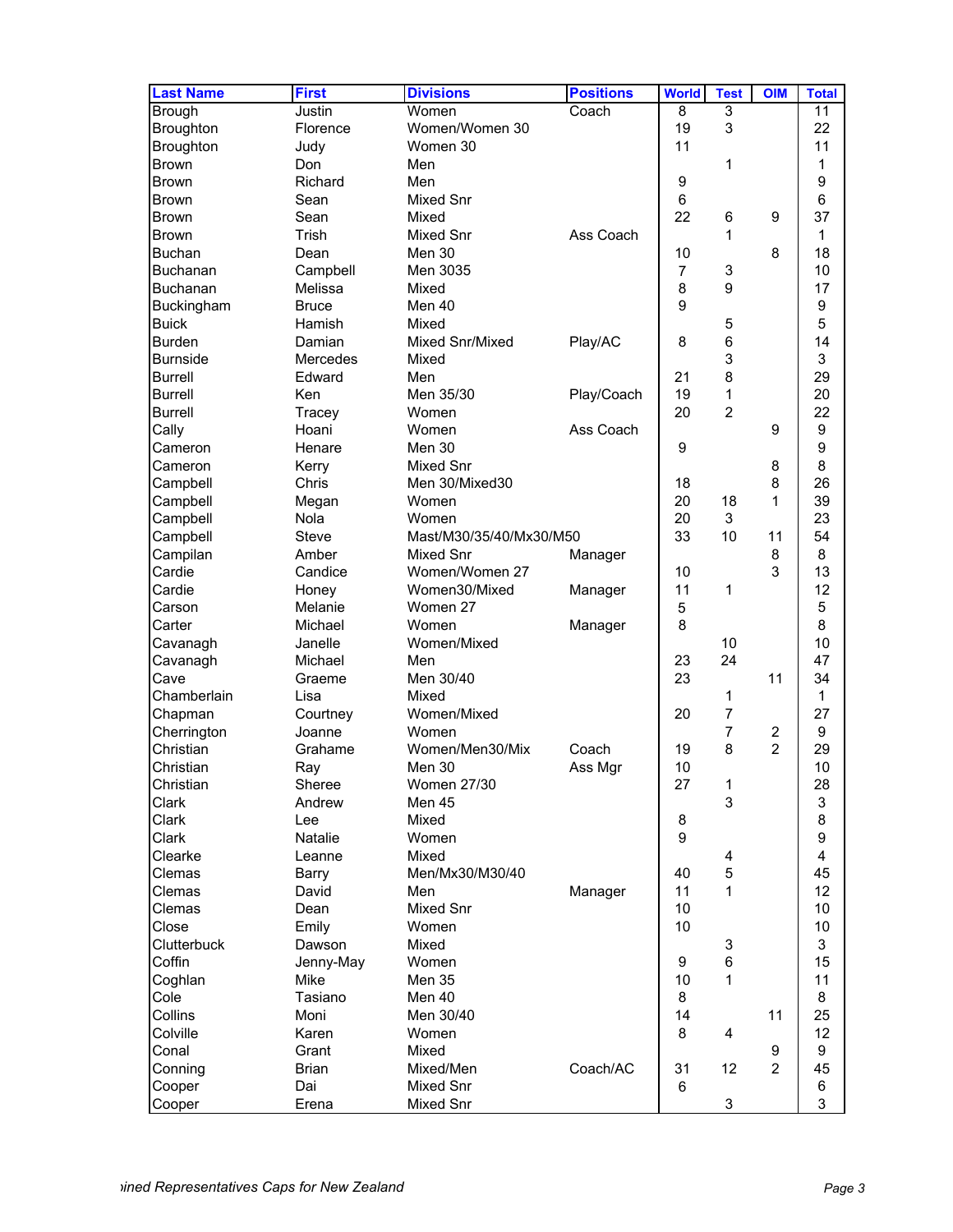| <b>Last Name</b> | <b>First</b>   | <b>Divisions</b>   | <b>Positions</b> | <b>World</b>            | <b>Test</b>    | <b>OIM</b>              | <b>Total</b>    |
|------------------|----------------|--------------------|------------------|-------------------------|----------------|-------------------------|-----------------|
| Cooper           | Rachel         | <b>Mixed Snr</b>   |                  |                         | 1              |                         | 1               |
| Cootes           | Vanessa        | Mixed/Women        |                  | 20                      | $\mathbf 5$    |                         | 25              |
| Corbett          | Michael        | Men                |                  | 9                       | 10             | $\overline{2}$          | 21              |
| Corbett          | Taine          | <b>Mixed Snr</b>   |                  | $\overline{\mathbf{4}}$ |                |                         | 4               |
| Coulter          | Craig          | Men 35             |                  | 8                       |                |                         | 8               |
| Cox              | Fred           | Men 30             |                  | 17                      |                |                         | 17              |
| Cribb            | Alanna         | Mixed              |                  |                         | 3              |                         | 3               |
| Cribb            | Deanna         | Women              |                  | 8                       | 3              |                         | 11              |
| Crooks           | Michelle       | Women              |                  | 20                      | 5              |                         | 25              |
| Crooper          | Phil           | Mixed              |                  | $\bf 8$                 | 3              |                         | 11              |
| Daly             | Lupa-Georgette | Women 30/Mixed Snr |                  | $\,6\,$                 | $\,6$          |                         | 12              |
| Daly             | Michael        | Mix/MixSr/M40//Wom | Play/Ch/AC       | 54                      | 19             | 11                      | 84              |
| Dangen           | Vivienne       | Women              |                  |                         | $\,6$          |                         | $6\phantom{1}6$ |
| Daniels          | Alan           | Men 35             |                  | 10                      | 1              |                         | 11              |
| Dann             | Sonya          | Mixed              |                  |                         | 10             | $\overline{c}$          | 12              |
| Darlington       | Damian         | Men                |                  |                         | 5              |                         | 5               |
| Das              | Rahul          | Men                | AC/Coach         |                         | 12             |                         | 12              |
| Davey            | Allen          | Mixed              |                  | 8                       | 3              |                         | 11              |
| Davies           | Simon          | <b>Mixed Snr</b>   |                  | 8                       |                |                         | 8               |
| Davies           | Tiwi           | Mixed              |                  | 19                      | $\,6$          |                         | 25              |
| Davis            | Charlotte      | Mixed              |                  |                         | $\overline{7}$ |                         | $\overline{7}$  |
| Davis            | Heniti         | Mixed              |                  |                         | $\,6$          |                         | $6\phantom{1}$  |
| Davis            | Marama         | Women              |                  |                         | 3              |                         | 3               |
| Davis            | Paul           | Men                |                  | 20                      | 6              |                         | 26              |
| Davis            | Sonya          | Women              |                  |                         | 1              |                         | $\mathbf 1$     |
| Dawson           | Aroha          | Women 27           |                  | 9                       | 1              |                         | 10              |
| Day              | Kate           | Women              |                  |                         | 3              | 1                       | 4               |
| Dayberg          | Claire         | Mixed/Women30      |                  | 22                      | 1              |                         | 23              |
| Dayberg          | Eric           | Men/Men 30         |                  | 17                      | 3              |                         | 20              |
| Deane            | Dion           | Men                |                  | 11                      | 1              |                         | 12              |
| <b>Dick</b>      | Murray         | Men 35             |                  | 10                      | 1              |                         | 11              |
| <b>Dick</b>      | Shane          | Men 35             |                  | 10                      |                |                         | 10              |
| Dickson          | Faith          | Women              |                  | 10                      | 3              |                         | 13              |
| Dixon            | George         | Men 35             |                  | 18                      |                |                         | 18              |
| Dolheguy         | Michael        | Mixed              |                  |                         | 10             | $\overline{\mathbf{c}}$ | 12              |
| Donnie           | Rihari         | Mixed              |                  |                         |                | 9                       | 9               |
| Donovan          | Eugene         | Men 30             |                  | 9                       |                |                         | 9               |
| Doornenbal       | Eli            | Men/Men 30/35      |                  | 17                      | $\overline{c}$ | 9                       | 28              |
| Dougal           | Elesha         | Women              |                  | 9                       | 3              |                         | 12              |
| Downes           | Gavin          | Women              | Ass Coach        |                         | 5              |                         | 5               |
| Driscoll         | Michelle       | Mixed              |                  |                         | 8              | $\overline{2}$          | 10              |
| Drummond         | Jessica        | Women              |                  | 9                       | 3              |                         | 12              |
| Drummond         | Nicole         | Mixed              |                  | 10                      | $\bf8$         |                         | 18              |
| Drummond         | Willie         | Men 40             |                  |                         | 3              |                         | 3               |
| Duff             | Joshua         | Men                |                  |                         | 3              |                         | 3               |
| Duncan           | Allan          | <b>Men 35</b>      |                  | 10                      | 1              |                         | 11              |
| Dunn             | Henry          | Men                |                  |                         | 3              |                         | 3               |
| Durden           | Damian         | Mixed              | Ass Coach        |                         | 5              |                         | 5               |
| Edmonds          | Cooper         | Mixed              |                  |                         |                |                         | 10              |
| Edmonds          |                | Men 40             |                  | 10<br>9                 |                |                         |                 |
|                  | Graeme         |                    |                  |                         |                |                         | 9               |
| Edmonds          | Grant          | Men/Women          | Ass Coach        | 10                      | 4              |                         | 14              |
| Edwards          | Michael        | <b>Mixed Snr</b>   |                  | 8                       |                |                         | 8               |
| Edwards          | Paratene       | Men                |                  | $\overline{7}$          |                |                         | $\overline{7}$  |
| Edwards          | Shane          | Men 30/40          | Play Ch          | 24                      | 3              |                         | 27              |
| Edwards          | Teresa         | Mixed Snr/Women30  |                  | 8                       | 3              |                         | 11              |
| Ellis            | Graeme         | Men 30             |                  | 9                       | 1              |                         | 10              |
| Emmerson         | Ivan           | Mixed Snr/Men 45   | Coach            |                         | 1              | 7                       | 8               |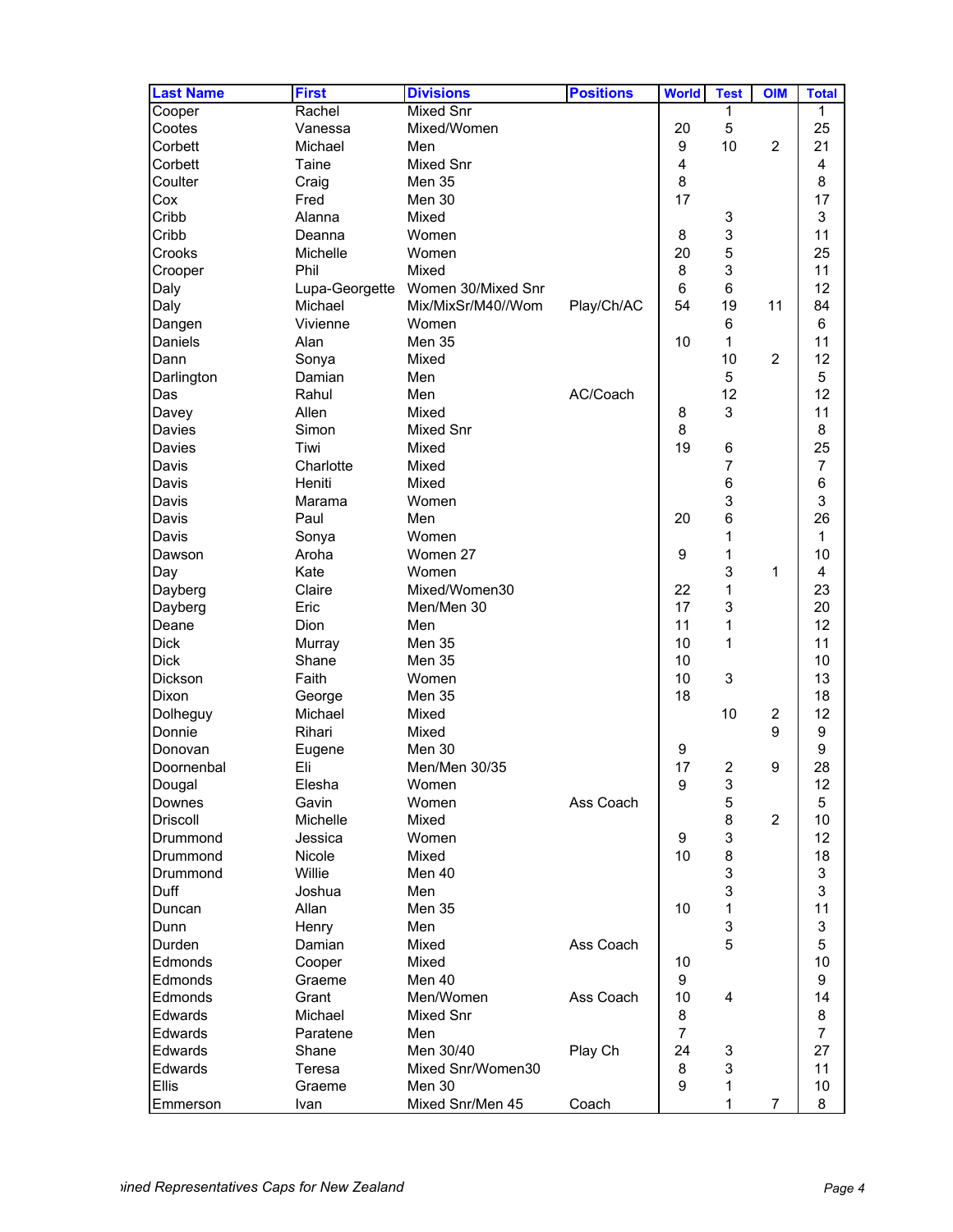| <b>Last Name</b>       | <b>First</b> | <b>Divisions</b>    | <b>Positions</b> | <b>World</b>     | <b>Test</b>             | <b>OIM</b>     | <b>Total</b>   |
|------------------------|--------------|---------------------|------------------|------------------|-------------------------|----------------|----------------|
| Enasa                  | Ngariki      | Men 45              | Coach            |                  | 3                       |                | 3              |
| Engler                 | Cassandra    | Women               |                  |                  | 10                      | $\mathbf{1}$   | 11             |
| Enosa                  | Ricky        | Men 30/35/40/45     |                  | 17               | 3                       | 11             | 31             |
| Ensor                  | Lauren       | Mixed               |                  | 9                | 1                       |                | 10             |
| Epiha                  | Lawrence     | Mixed               |                  | 9                | $\overline{7}$          | $\overline{2}$ | 18             |
| Erueti                 | Angus        | <b>Men 35</b>       |                  | 10               | 1                       |                | 11             |
| Erueti                 | Ruamai       | Men                 |                  | 23               | 19                      |                | 42             |
| Evison                 | Maisie       | Women               |                  |                  | 1                       | 1              | $\overline{2}$ |
| Faleauto               | Lincon       | Men                 |                  | 9                | 10                      | $\overline{2}$ | 21             |
| Felix                  | Diane        | Mixed               |                  |                  | 1                       |                | $\mathbf 1$    |
| Ferguson               | Julie        | Women               |                  | 10               |                         |                | 10             |
| Fidow                  | John         | Men 30              | Manager          |                  | 1                       |                | $\mathbf{1}$   |
| Filipaina              | Cath         | Mixed Snr           | Manager          | 7                | 3                       |                | 10             |
| Final                  | Malu         | Men                 |                  |                  | 1                       |                | 1              |
| Finnerty               | Warren       | Men 30              |                  |                  | 1                       |                | $\mathbf 1$    |
| Fisher                 | Mary-Anne    | Women               |                  | 10               | 6                       |                | 16             |
| Fitzgerald             | Thomas       | Men                 |                  |                  | 3                       |                | 3              |
| Flavell                | Pat          | Men 50              |                  |                  | 3                       |                | 3              |
| Foley                  | Shane        | Mixed Snr/Men 30/40 |                  | 15               | $\overline{7}$          | 8              | 30             |
| Fonotia                | Rachael      | Mixed               | Manager          | $\boldsymbol{9}$ | 10                      | $\overline{2}$ | 21             |
| Ford                   | Jason        | Men                 |                  | $\overline{7}$   | 6                       |                | 13             |
| Fortes                 | Clem         | Men                 | Manager          | 9                | 10                      | $\overline{2}$ | 21             |
| Fortes                 | Vicki        | Women 30            |                  | 31               |                         |                | 31             |
| Foster                 | Lisa         | Women 30            |                  |                  | 3                       |                | 3              |
| Fox                    | Leana        | Women               | Coach            |                  | 10                      | 1              | 11             |
| Franklyn               | Gary         | Men 35              |                  | 4                |                         |                | 4              |
| Galvin                 | Ann Marie    | Mixed               |                  | $\bf 8$          | 3                       |                | 11             |
| Galvin                 | Gaylene      | Mixed               |                  | 8                | 3                       |                | 11             |
| Garden-Bachop          | Sue          | Women               | Play/AC/Ch       | 8                | 13                      | $\overline{2}$ | 23             |
| Gardiner               | Puawai       | Mixed               |                  |                  | 5                       |                | 5              |
| Geddes                 | David        | <b>Men 35</b>       |                  | 8                |                         |                | 8              |
| Gemmell                | Luke         | Mixed               |                  |                  | 1                       |                | $\mathbf{1}$   |
| Gentles                | Remus        | Men                 |                  | 9                | $\overline{7}$          | $\overline{2}$ | 18             |
| Gibbons                | Karen        | Men 40              | Manager          |                  |                         | 11             | 11             |
| Gibbs                  | Richard      | Men 45              |                  |                  |                         | $\overline{7}$ | $\overline{7}$ |
| Girvan                 | Marcus       | Mixed Snr/Men 30/35 |                  | 12               | $\,6$                   |                | 18             |
| Glogoski               | Wayne        | Men 35/40           |                  | 20               |                         |                | 20             |
| Glozier                | Graham       | Men 35/40           |                  | 30               |                         |                | 30             |
| Goffin                 | Mike         | Mixed/Men 35        |                  | 10               | $\overline{\mathbf{c}}$ |                | 12             |
| Goffin                 | Peter        | Mixed               |                  | 8                | 3                       |                | 11             |
| Gordon                 | John         | Men 30              |                  |                  | 1                       |                | $\mathbf{1}$   |
| Grace                  | Destiny      | Women               |                  | 10               | 3                       |                | 13             |
| Graham                 | Mitamurua    | Men                 |                  | 20               | 27                      |                | 47             |
| Grant                  | Conal        | Mixed/Women         |                  | 29               | 8                       |                | 37             |
| Grant                  | Edmonds      | Women               | Coach            |                  |                         | 9              | 9              |
| Grant                  | Eugene       | Mixed Snr           |                  | 6                |                         |                | 6              |
| Grant                  | Jordan       | Women               |                  |                  | $\overline{\mathbf{c}}$ |                | $\overline{c}$ |
| Grant                  | Keshia       | Mixed/Women         |                  | 22               | 3                       |                | 25             |
| Grant                  | Scott        | Men/Men 30/35       | AC/Play/Ch       | 6                | 9                       | 8              | 23             |
| Gray                   | Hollie       | Women/Wom 27        |                  | 13               | 3                       |                | 16             |
| Greenfield             | Desmond      | Men 40              |                  | 10               | 3                       |                | 13             |
|                        | Errol        | Men 40              |                  | 9                |                         |                | 9              |
| Greenland<br>Greensill | Tame         | Men                 |                  |                  | $\overline{\mathbf{4}}$ |                | $\overline{4}$ |
| Greensill              | Thomas       | Men                 |                  | 10               |                         |                | 10             |
|                        |              |                     |                  |                  |                         |                |                |
| Grey<br>Griffin        | Adriane      | Women<br>Men 40/50  |                  | 8<br>10          | 4<br>3                  |                | 12             |
|                        | Gary         |                     |                  |                  |                         |                | 13<br>6        |
| Griffin                | Wayne        | Men 50              |                  |                  | 6                       |                |                |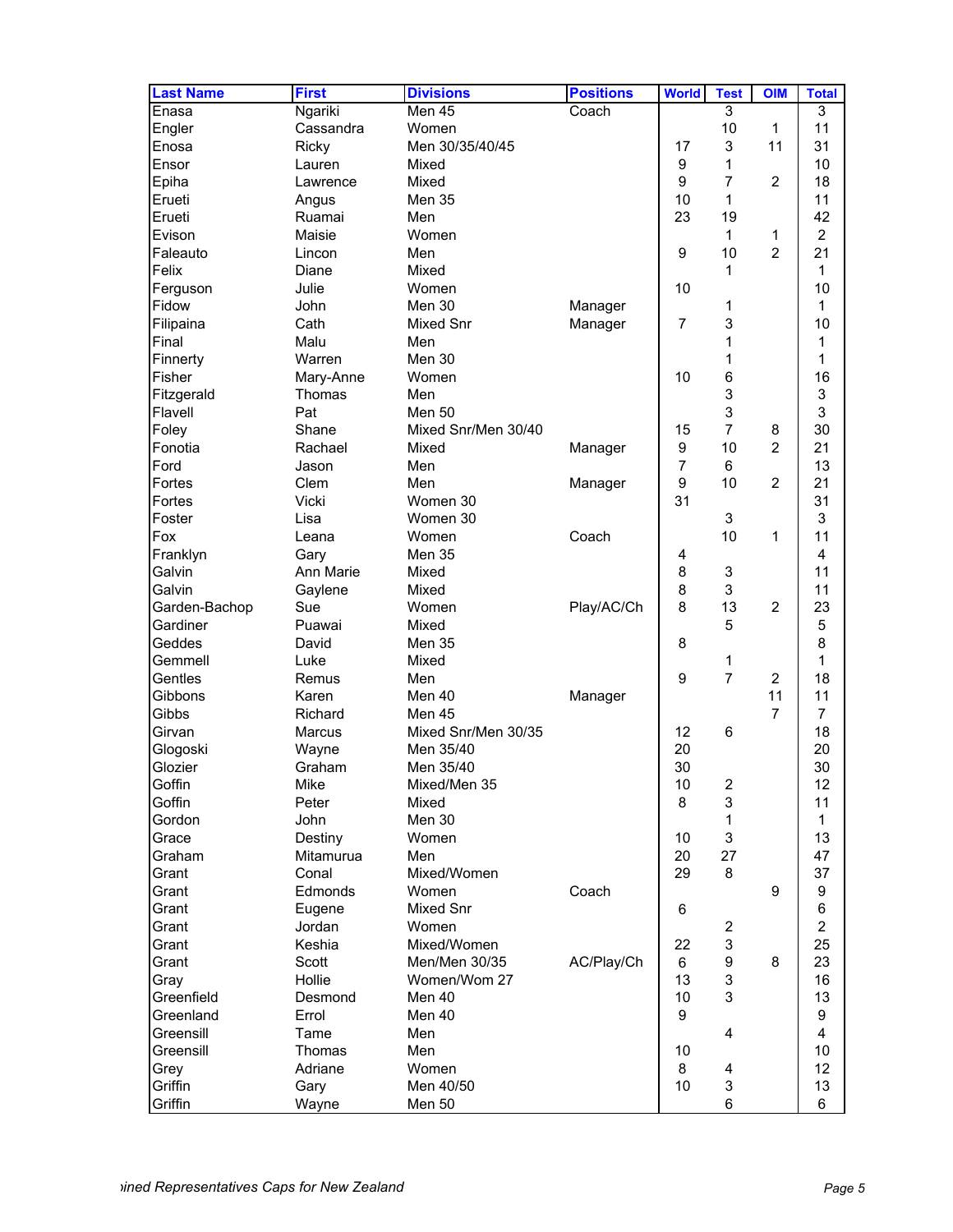| <b>Last Name</b> | <b>First</b> | <b>Divisions</b>      | <b>Positions</b> | <b>World</b> | <b>Test</b>      | <b>OIM</b>     | <b>Total</b>   |
|------------------|--------------|-----------------------|------------------|--------------|------------------|----------------|----------------|
| Griffiths        | Aroha        | Mixed                 |                  |              | 3                |                | 3              |
| Groube           | Matt         | Men 40                |                  |              | 3                |                | 3              |
| Gulliver         | David Garner | Men 30                |                  | 8            |                  | 8              | 16             |
| Guthrie          | Tama         | Men                   |                  | 18           | 14               |                | 32             |
| Guthrie          | Tivoli       | Men                   |                  | 10           | 5                |                | 15             |
| Haami            | Chanel       | Men 35                |                  | 10           |                  |                | 10             |
| Hack             | Toni         | Women                 |                  |              | 3                |                | 3              |
| Hahipene         | Kylie        | Mixed Snr             |                  | 5            |                  |                | 5              |
| Hahipene         | Vivian       | <b>Men 35</b>         | Coach            | 10           | 1                |                | 11             |
| Haldezos         | Mark         | Mixed                 |                  |              | 1                |                | 1              |
| Hall             | Peter        | Men 30                | Manager          | 9            | 1                |                | 10             |
| Hamiora          | William      | Men 45                |                  |              | 3                |                | 3              |
| Hand             | Christopher  | Men 45                |                  |              | $6\phantom{a}$   |                | 6              |
| Hand             | Stephan      | Men 50                |                  |              | 3                |                | 3              |
| Hannah           | Malcolm      | Mixed                 |                  |              | 3                |                | 3              |
| Hanson           | <b>Steve</b> | Men                   |                  |              | $\overline{2}$   |                | $\overline{2}$ |
| Hapi             | Tabitha      | Mixed                 |                  | 8            |                  | 9              | 17             |
| Hardegger        | Marica       | Women                 |                  |              |                  | $\overline{2}$ | $\overline{c}$ |
| Hardegger        | Monica       | Women                 |                  | 19           | 10               |                | 29             |
| Hardgrave        | Michael      | Men 40/45             |                  | 11           | 3                |                | 14             |
| Harris           | Keegan       | Mixed                 |                  |              | 5                |                | 5              |
| Harris           | Tina         | Mixed Snr             |                  | 10           |                  |                | 10             |
| Harrison         | Lisa         | Mixed Snr/Women 30/27 |                  | 13           | 3                | 1              | 17             |
| Harrison         | Willie       | Men 30                |                  |              | 1                |                | 1              |
| Haugh            | Mackenzie    | Mixed                 |                  | 10           | 9                |                | 19             |
| Haugh            | Taylor       | Men                   |                  |              | 4                |                | 4              |
| Haunui           | Thomas       | Men 35 /50            |                  | 10           | 4                |                | 14             |
| Hawira           | Daz          | Men 40                |                  |              | 3                |                | 3              |
| Hayhow           | Greg         | Mixed/Men 50          |                  | 8            | 6                |                | 14             |
| Hebden           | Michael      | Mixed/Men             |                  | 12           | $\overline{c}$   |                | 14             |
| Heberley         | Sharyn       | Women 30              |                  | 11           |                  |                | 11             |
| Heketoa          | Dave         | Men                   |                  | 17           | 3                | 9              | 29             |
| Henderson        | Allan        | Men 35                | Coach            | 8            |                  | $\overline{7}$ | 15             |
| Henderson        | Penny        | Mixed                 | Manager          | 8            | 6                |                | 14             |
| Henshaw          | Kara         | <b>Men 50</b>         | Manager          | 8            | 6                |                | 14             |
| Hepi             | Eugene       | Mixed Snr/Men 30/Men  |                  | 20           | 9                |                | 29             |
| Herewini         | Joseph       | Men 40                |                  |              | 3                |                | 3              |
| Herewini         | Mack         | Men/Men 30/45         |                  | 25           | 6                | 11             | 42             |
| Hignett          | Jimmy        | Men 35                |                  | 20           |                  |                | 20             |
| Hill             | Ray          | Men 35/40             |                  | 20           |                  |                | 20             |
| Hippolite        | Pene         | Women 27              |                  | 9            | 1                |                | 10             |
| Hiroti           | Kim          | Mixed/Mixed Snr       |                  | 12           | 1                | 9              | 22             |
| Hiroti           | Rangi        | Mixed                 | AC/Coach         | 20           | 6                |                | 26             |
| Hoani            | Cally        | Women                 | Play/Coach       | 10           | 3                |                | 13             |
| Hoani            | David        | Men                   |                  | 9            | 11               | 2              | 22             |
| Hoani            | Leana        | Women                 |                  | 10           | 6                | 9              | 25             |
| Hodson           | Joan         | Women 27              |                  | 9            | 1                |                | 10             |
| Hodson           | Mark         | Mixed                 |                  | 10           | 18               |                | 28             |
| Hogg             | Gary         | Men 40                |                  | 9            |                  |                | 9              |
| Hohaia           | Mike         | Men 35                |                  | 8            |                  |                | 8              |
| Hohapata         | Robert       | Men 35                |                  | 10           |                  |                | 10             |
| Hohepa           | Carla        | Women                 |                  | 10           | $\boldsymbol{9}$ |                | 19             |
| Hohepa           | Chyna        | Women                 |                  | 10           |                  |                | 10             |
| Hohua            | Bella        | Mixed Snr             | Manager          | 18           |                  |                | 18             |
| Hohua-Hayward    | Jani         | Women 27              |                  |              |                  | 3              | 3              |
| Hokai            | Robyna       | Women/Wom 27          |                  | 14           | 11               |                | 25             |
| Holland          | Maria        | Women                 |                  |              | 1                |                | $\mathbf{1}$   |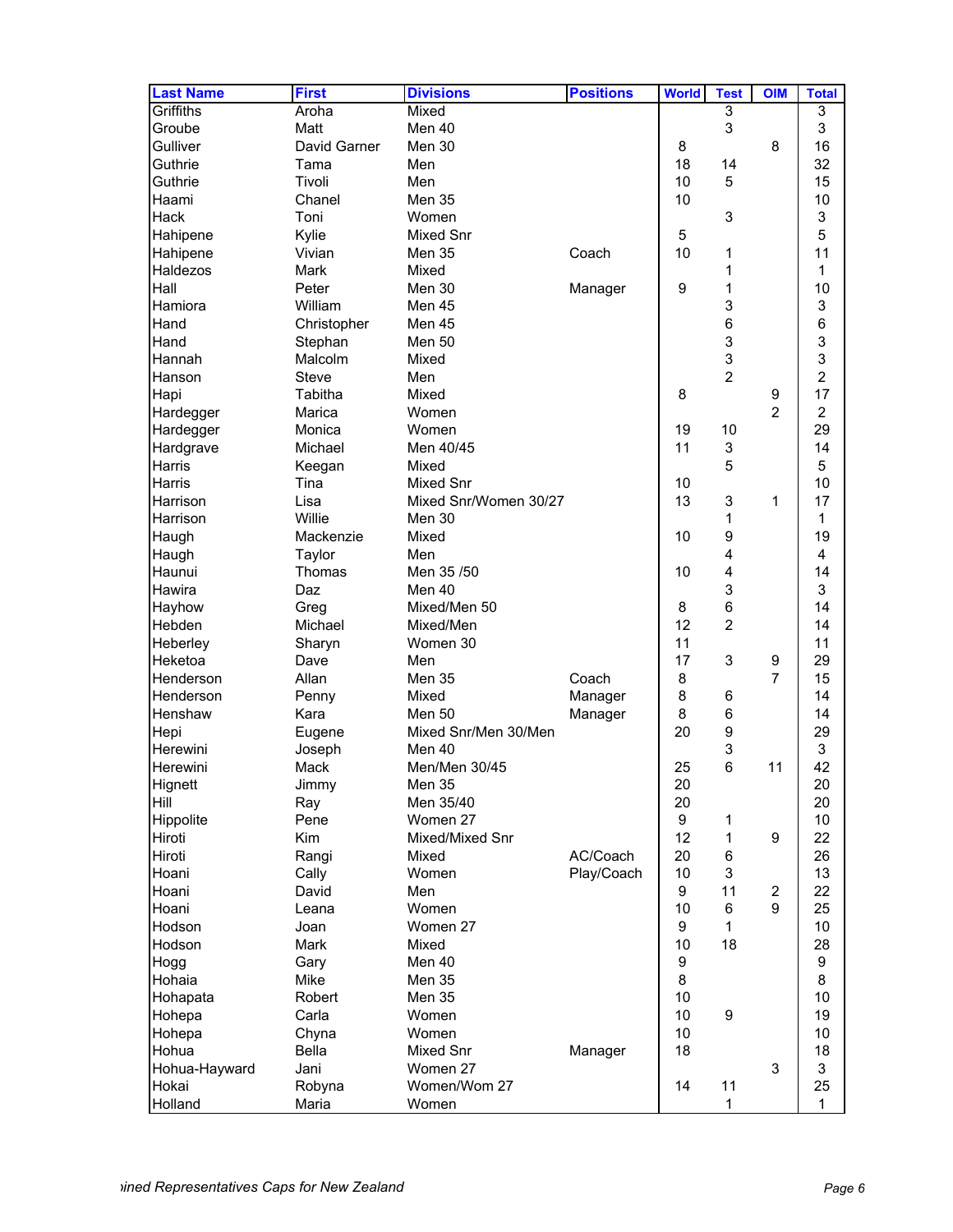| <b>Last Name</b>  | <b>First</b>          | <b>Divisions</b> | <b>Positions</b> | <b>World</b>   | <b>Test</b>             | <b>OIM</b>     | <b>Total</b>         |
|-------------------|-----------------------|------------------|------------------|----------------|-------------------------|----------------|----------------------|
| Hooker            | Lindsay               | Men              |                  |                | 2                       |                | 2                    |
| Hopcroft          | Patricia              | Women            |                  |                | $\overline{7}$          | 1              | 8                    |
| Horua             | Kim                   | Men 50           |                  |                | 3                       |                | 3                    |
| Hoskins           | Piki                  | Mixed            |                  |                | $\mathbf 1$             |                | 1                    |
| Hotene            | Atawahi               | Mixed            |                  |                | $\overline{c}$          |                | $\overline{c}$       |
| Hotham            | Jazmin                | Women            |                  |                | 3                       | $\mathbf{1}$   | 4                    |
| Hotham            | Mark                  | Men 30/35/40/45  |                  | 27             | 6                       | 11             | 44                   |
| Hotham            | Nigel                 | Men/Men 30/35    |                  | 36             | 4                       |                | 40                   |
| Hough             | Shannon               | Men              |                  | 9              | 10                      | $\overline{2}$ | 21                   |
| Houkamau          | Greg                  | Men 40           |                  |                | $\overline{2}$          |                | $\overline{c}$       |
| Houltham          | Kimo                  | Mixed            |                  | 10             |                         |                | 10                   |
| Houpapa           | Jay                   | Men 40           | Manager          | 9              |                         |                | 9                    |
| Hovarth           | John                  | Men 40           |                  | 9              |                         |                | 9                    |
| Howard            | Carol                 | Women            |                  | 12             | $\boldsymbol{2}$        |                | 14                   |
| Howard            | Cyril                 | Men/Mixed        |                  | 20             | 4                       |                | 24                   |
| Huggins           | Stephen               | <b>Men 50</b>    |                  |                | 3                       |                | 3                    |
| Hughes            | Alan                  | Men              | Manager          | $\overline{7}$ | 6                       |                | 13                   |
| Hughes            | Stu                   | Men 35           |                  | 20             | 1                       |                | 21                   |
| Huirama           | Raewyn                | Women 30         |                  | 10             |                         |                | 10                   |
| Hunapo            | Phoenix               | Mixed            |                  | 19             | 3                       |                | 22                   |
| Huriwai           | Ben                   | Men 40           |                  | 8              |                         |                | 8                    |
| Hutchinson        | <b>Brent</b>          | Men 30           |                  | 9              |                         |                | 9                    |
| Huwyler           | Pehira                | Men              |                  | $\overline{7}$ |                         |                | $\overline{7}$       |
| Ikenasio          | Tysha                 | Women            |                  | 10             |                         |                | 10                   |
| Ikinofo           | Misi                  | Women            |                  |                | 1                       |                | 1                    |
| Irihei            | Kopae                 | Mixed            |                  | 39             | 18                      | $\overline{2}$ | 59                   |
| Ivory             | Shayne                | Women            | Manager          |                | 1                       |                | 1                    |
| Jacob             | Chas                  | Men 35           |                  | 10             |                         |                | 10                   |
| Jacobs            | Damian                | Mixed Snr        |                  |                | 3                       |                | 3                    |
| Jagush            | Chris                 | Women            | Ass Coach        |                | 1                       |                | 1                    |
| Jahnke            | George                | Men 40           |                  | 9              |                         |                | 9                    |
| James             | Kylie                 | Mixed            |                  | 10             | 1                       |                | 11                   |
| James             | Pinky                 | Women 30         |                  | 20             |                         |                | 20                   |
| Jeffares          | Steve                 | Mixed Snr        |                  |                | 1                       |                | 1                    |
| Jenkinson         | Kevin                 | Men 30/40        | Play/Coach       | 17             | 1                       |                | 18                   |
| Joe               | Kylie                 | Women/Women 27   |                  |                | $\overline{c}$          | 3              | 5                    |
| Johnson           | Robert                | Men 40           |                  | 8              |                         |                | 8                    |
| Johnson           | Thomas                | Men              |                  |                | 1                       |                | 1                    |
| Johnston          | Abbey                 | Women            |                  |                | $\mathbf 5$             | 1              | 6                    |
| Johnston          | Erin                  | Men 45           |                  |                | $\mathsf 3$             |                | 3                    |
| Johnstone         | Shelly                | Women            | Manager          |                | $\overline{c}$<br>$\,6$ |                | $\overline{c}$       |
| Jones             | Ifor                  | Mixed            |                  |                |                         |                | 6                    |
| Jonihi            | Joseph                | Men 30           |                  | 9              |                         |                | 9                    |
| Kahukoti          | Darren                | Mixed Snr        |                  |                |                         | 8              | 8                    |
| Kahura<br>Kaiwai  | Dianne                | Women            |                  | 9<br>10        | 6                       | 9              | 15<br>24             |
| Kaiwhare          | Lani                  | Men<br>Mixed     |                  | 12             | 5<br>1                  |                | 13                   |
| Kake              | George                |                  |                  | $\overline{7}$ |                         |                |                      |
| Kake              | <b>Bruce</b><br>Eldon | Men<br>Men       |                  |                | 9<br>7                  |                | 16<br>$\overline{7}$ |
| Kake              | Eldon                 | Men              |                  |                | $\overline{\mathbf{4}}$ |                | 4                    |
|                   | Whitu                 | Men 45           |                  |                | $\,6$                   |                | 6                    |
| Karauna<br>Katene |                       |                  |                  | 8              | 13                      | 11             | 32                   |
|                   | Tui                   | Women/Mixed      | Coach            |                | 1                       |                | 1                    |
| Katting<br>Keisha | Ray<br>Grant          | Men<br>Mixed     |                  |                |                         | 9              | 9                    |
| Kellett           | Daren                 | Mixed            |                  | 12             | $\mathbf{1}$            |                | 13                   |
| Kelly             | John                  | Men              |                  | 9              | $10$                    | $\overline{c}$ | 21                   |
| Kem               | <b>Billy</b>          | Men 30           |                  | 9              |                         |                | 9                    |
|                   |                       |                  |                  |                |                         |                |                      |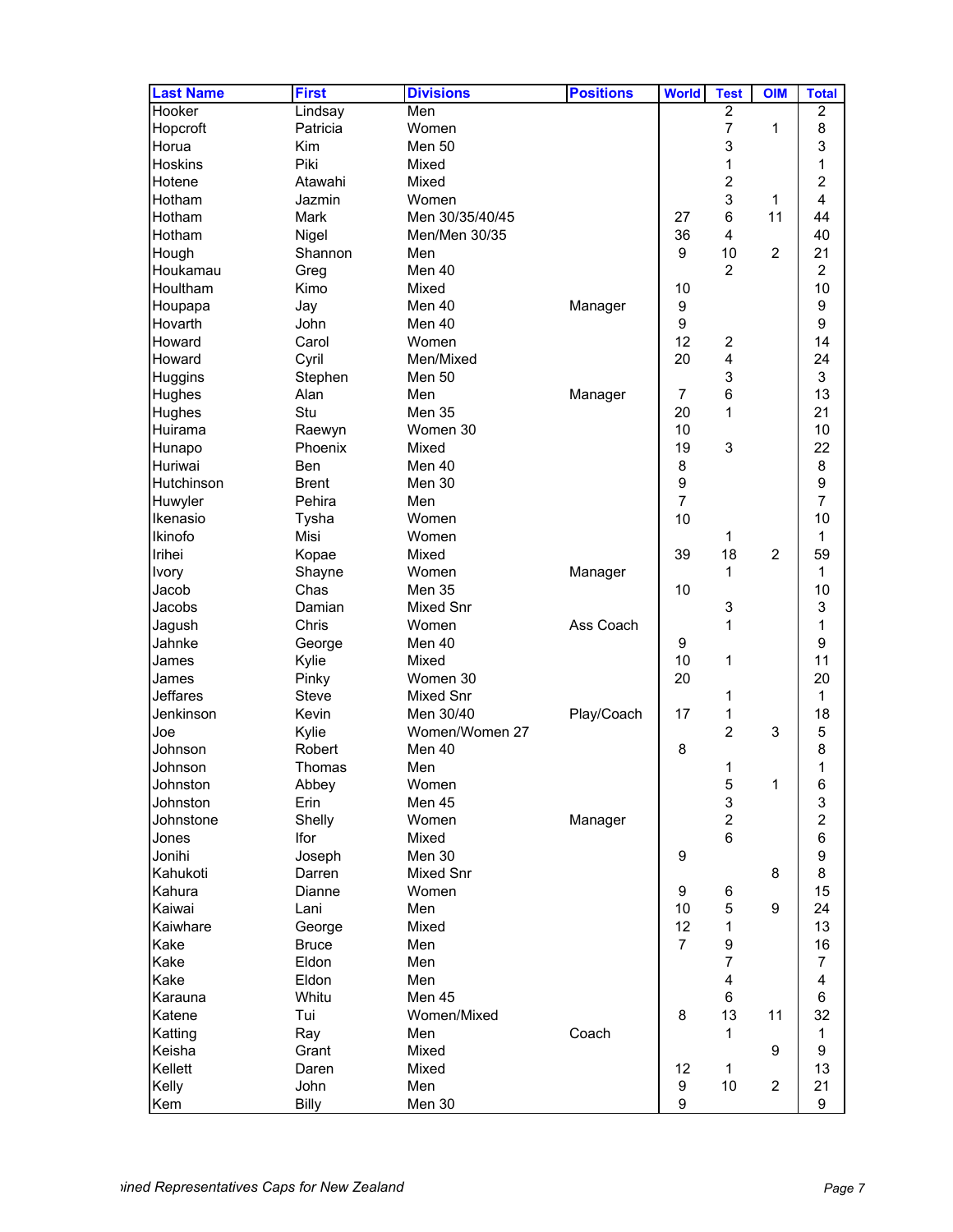| <b>Last Name</b>      | <b>First</b>    | <b>Divisions</b> | <b>Positions</b> | <b>World</b>           | <b>Test</b>               | <b>OIM</b>     | <b>Total</b>   |
|-----------------------|-----------------|------------------|------------------|------------------------|---------------------------|----------------|----------------|
| Kem                   | Selwyn          | Mixed            | Manager          | 12                     | 1                         |                | 13             |
| Kem                   | Steven          | Men 50           |                  |                        | $\ensuremath{\mathsf{3}}$ |                | 3              |
| Kem                   | William         | Master/Men 35/30 |                  | 6                      | 5                         |                | 11             |
| Keno                  | Jason           | Men 40           |                  | $\overline{7}$         |                           |                | $\overline{7}$ |
| Keresoma              | Erica           | Women            |                  | 12                     | 1                         |                | 13             |
| Kerrigan              | Anita           | Women            |                  | 10                     |                           | 9              | 19             |
| Kersten               | Rebecca         | Women            |                  | $\boldsymbol{9}$       | $\mathsf 3$               |                | 12             |
| Kidd                  | Nicola          | Women            |                  | 19                     | 13                        | 2              | 34             |
| King                  | Micheal         | Mixed            | Manager          | 12                     |                           | 9              | 21             |
| King                  | <b>Niiwa</b>    | Women 27         |                  | 9                      | 1                         |                | 10             |
| Kingi                 | Julie E         | Women            |                  |                        | 1                         |                | 1              |
| Kingi                 | Mere            | Women            |                  |                        | $6\phantom{1}6$           | $\overline{2}$ | 8              |
| Kini                  | Shane           | Men 30           |                  | $\boldsymbol{9}$       |                           |                | 9              |
| Kirker                | Michelle        | Men 40           | Manager          | 11                     |                           |                | 11             |
| Knight                | Martin          | Men 40           | Manager          | 8                      |                           |                | 8              |
| Knox                  | Carl            | Mixed Snr        |                  | $\overline{7}$         |                           |                | $\overline{7}$ |
| Kolose                | Jaymie          | Women            |                  |                        | $\overline{c}$            |                | $\overline{c}$ |
| Komene                | Taima           | Women 30         |                  | 11                     |                           |                | 11             |
| Kora                  | <b>Mystrey</b>  | Mixed            |                  |                        | $\overline{c}$            |                | $\overline{c}$ |
| Kuka                  | Raelene         | Women 27         |                  |                        |                           | 3              | 3              |
| Kukutai               | Chris           | <b>Men 35</b>    |                  | 8                      |                           |                | 8              |
| Kumeroa               | Claudia         | Women 30         |                  |                        | 3                         |                | 3              |
| Kura                  | Rachel          | Women            |                  | $\bf 8$                | $\mathbf 1$               |                | 9              |
| Laban                 | Ken             | Master/Men 30/35 |                  | $\,6\,$                | $\overline{\mathbf{4}}$   |                | 10             |
| Lagahetau             | Anthony         | Mixed/Men 35     | Coach/Player     | 19                     | $\boldsymbol{9}$          | $\overline{7}$ | 35             |
|                       | Lynette         | Women 27         |                  |                        |                           | 3              | 3              |
| Laing<br>Laird        | Trish           | Women/Women 27   | Play/Coach       | 9                      | $\overline{c}$            |                | 11             |
| Lalatoa               | <b>Derrick</b>  | Mixed            |                  | 12                     |                           |                | 12             |
| Lam                   | Patrick         | Men 40           |                  | 8                      |                           |                | 8              |
|                       | Rob             | Men 30/40        |                  | 10                     |                           |                | 13             |
| Lam                   |                 | Mixed            | Coach            | 11                     | 3<br>$\,6$                |                | 17             |
| Langahetau<br>Larkins | Anthony<br>John | Men 30           |                  |                        |                           | 8              | 8              |
| Laufiso               |                 | Men 30/35/40     |                  | 26                     |                           | $\overline{7}$ | 39             |
|                       | Jamie<br>Sean   | Men              | PlayCh           | 10                     | 6<br>12                   |                | 22             |
| Law                   |                 |                  |                  |                        |                           |                | 10             |
| Lawton<br>Leach       | Maria           | Women 27         | Manager          | $\boldsymbol{9}$<br>27 | 1                         |                | 27             |
| Lee                   | Mahu            | Men 35<br>Women  |                  |                        |                           |                | $\overline{7}$ |
|                       | Hayley          |                  |                  |                        | 7                         |                | 1              |
| Leggett<br>Lelo       | Richard         | Men              |                  | 9                      | 1<br>$\mathbf{1}$         |                |                |
|                       | Jessie          | Women 27         |                  |                        |                           |                | 10             |
| Leota                 | Josh            | Mixed<br>Men 40  |                  |                        | 10                        |                | 10             |
| Lepper                | Dave<br>Allan   |                  |                  | 8<br>8                 | $\mathbf 5$               |                | 8<br>13        |
| Lindsay               |                 | Men<br>Men 40    |                  | $6\phantom{1}$         |                           |                |                |
| Linstrom              | Alan            |                  |                  |                        |                           | 9              | 6<br>9         |
| Little                | Kaya            | Women            |                  |                        |                           |                |                |
| Locke                 | Jeremy          | Mixed            |                  | 19                     | $\,$ 5 $\,$               |                | 24             |
| Logan                 | Robert          | Men 35/50        |                  | 10                     | 3                         |                | 13             |
| Logapati              | Luke            | Men              |                  | $\overline{7}$         | $\,6$                     |                | 13             |
| Loloselo              | Tarkyn          | Men              |                  |                        | 3                         |                | 3              |
| Loloselo              | Tarkyn          | Men              |                  |                        | $\overline{c}$            |                | $\overline{2}$ |
| Love-Patuwai          | Liz             | Women 27         |                  | 9                      | $\mathbf{1}$              |                | 10             |
| Loversidge            | Dylan           | Men              |                  | 10                     | 5                         |                | 15             |
| Lucas                 | Shane           | Men 40/45/50     |                  | 9                      | 3                         | $\overline{7}$ | 19             |
| Maaka                 | Juanita         | Women 27         |                  |                        |                           | $\overline{c}$ | $\overline{c}$ |
| MacDonald             | <b>Bruce</b>    | Men 30/40        |                  | 35                     | $\mathsf 3$               | 8              | 46             |
| MacGregor             | Michael         | Men 35           |                  | 8                      |                           |                | 8              |
| Mackey                | Patricia        | Women 30         |                  | 10                     |                           |                | 10             |
| Mafoe                 | Joe             | Men              |                  |                        | 3                         |                | 3              |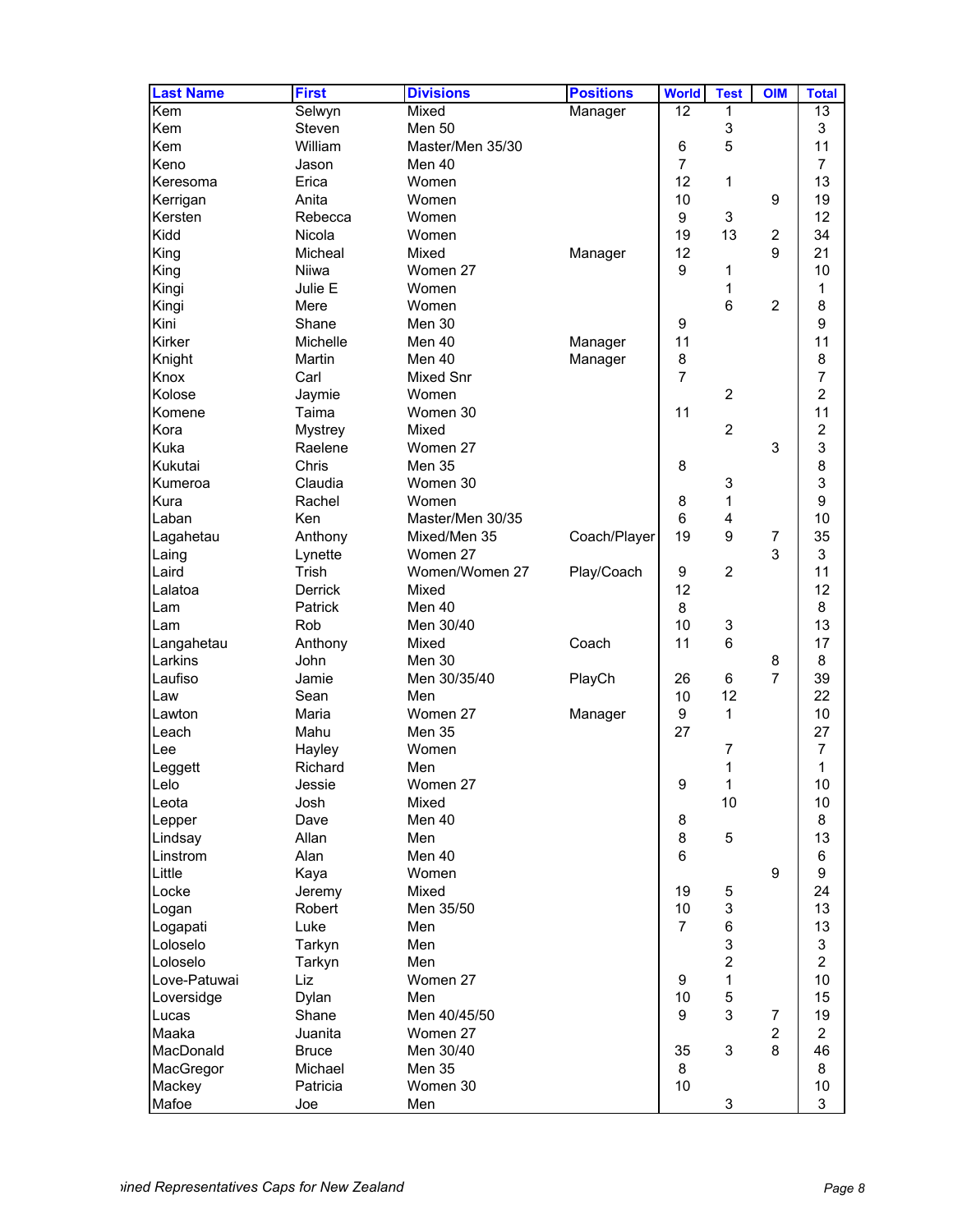| <b>Last Name</b> | <b>First</b>   | <b>Divisions</b>     | <b>Positions</b> | <b>World</b>   | <b>Test</b>               | <b>OIM</b>              | <b>Total</b>              |
|------------------|----------------|----------------------|------------------|----------------|---------------------------|-------------------------|---------------------------|
| Mahar            | Jessica        | Women                |                  |                | 12                        |                         | 12                        |
| Mahar            | Jessica        | Women                |                  |                | 10                        | 1                       | 11                        |
| Makai            | Karen          | Women 30             |                  | 10             |                           |                         | 10                        |
| Makiha           | Denny          | Men                  |                  |                | $\,6$                     |                         | 6                         |
| Makiri           | Patrick        | Men 40               |                  | 10             |                           |                         | 10                        |
| Mako             | Tara           | Mixed                |                  | 10             |                           |                         | 10                        |
| Mana             | Tristan        | Men 30               | Mix AC           | 10             | 9                         |                         | 19                        |
| Manase           | Don            | <b>Men 50</b>        |                  |                | 3                         |                         | $\ensuremath{\mathsf{3}}$ |
| Manga            | Tiakina        | Mixed                |                  |                | 3                         |                         | 3                         |
| Manuel           | Sue            | Women                |                  | 8              | 3                         |                         | 11                        |
| Manuel           | Warren         | Men 30               | Manager          |                |                           | 8                       | 8                         |
| Maraki           | Tamati         | Mixed Snr            |                  |                | 1                         |                         | 1                         |
| Mariu            | Laura          | Women                |                  |                | $6\phantom{1}6$           |                         | 6                         |
| Marriott         | Stephen        | Men 35               |                  | 8              |                           |                         | 8                         |
| Marsh            | Eric           | Men 30/Mixed Snr     |                  | 10             |                           | 8                       | 18                        |
| Marsh            | Jean           | Women                |                  |                | 8                         |                         | 8                         |
| Marshall         | John           | Men 35               |                  | 10             |                           |                         | 10                        |
| <b>Masters</b>   | Richard        | Mixed                |                  | 12             |                           | 9                       | 21                        |
| Mataio           | Matty          | Men                  |                  |                | 3                         |                         | 3                         |
| Matenga          | Judah          | Men 30               | Coach            |                |                           | 8                       | 8                         |
| <b>Mathews</b>   | Tony           | Master/Men/M30/35/40 | Play/Coach       | 35             | $\boldsymbol{9}$          |                         | 44                        |
| Mauridhooho      | Henare         | Men 40               |                  | 9              |                           |                         | 9                         |
| Mawhinney        | Sarah          | Mixed Snr            |                  | 8              |                           | 8                       | 16                        |
| Mc Donald        | Richard        | Men 40               |                  |                |                           | 11                      | 11                        |
| <b>McAlister</b> | Moreta         | Mixed                |                  | 8              | 3                         |                         | 11                        |
| McCamish         | Max            | Men 30               |                  |                | 1                         |                         | 1                         |
| McCauley         | Shayne         | Men 40               |                  |                |                           | 11                      | 11                        |
| McCone           | Paul           | Men 40               |                  | 9              |                           |                         | 9                         |
| McCurran         | Michael        | Men                  |                  | 19             | 4                         |                         | 23                        |
| McCurran         | <b>Nik</b>     | Men                  |                  |                | 3                         |                         | 3                         |
| <b>McCurran</b>  | <b>Ross</b>    | Mixed                | Ass Coach        |                | 1                         |                         | $\mathbf{1}$              |
| <b>McEnteer</b>  | Mell           | Mixed                |                  | 8              | 4                         |                         | 12                        |
| McFadden         | <b>Bruce</b>   | Women                | Manager          | 8              | 3                         |                         | 11                        |
| McGarvey         | Hamish         | Men                  |                  |                | 1                         |                         | $\mathbf 1$               |
| McGarvey         | Patrick        | Mixed                |                  | 9              |                           |                         | 9                         |
| McGegeor         | Manu           | Men 35               |                  |                |                           | $\overline{7}$          | $\overline{7}$            |
| <b>McGreal</b>   | Paul           | Mixed                | Coach            |                | 1                         |                         | $\mathbf 1$               |
| Mcherron         | Craig          | Men 35               |                  | $\overline{7}$ |                           |                         | 7                         |
| McIllroy         | Colleen        | Women                |                  | 9              | $\boldsymbol{7}$          | $\overline{\mathbf{c}}$ | 18                        |
| McIntyre         | Letoia         | Women 27             |                  |                |                           | 3                       | 3                         |
| McIntyre         | Peter          | Mix/Men/Men30/35/40  | Coach/Player     | 58             | 16                        | $\overline{7}$          | 81                        |
| McKain           | Sean           | Mixed                |                  |                | 3                         |                         | 3                         |
| McKandry         | Mary           | Women 27             |                  | 9              | 1                         |                         | 10                        |
| <b>McKay</b>     | Angela         | Women 30             |                  |                | 6                         |                         | 6                         |
| McKee            | Elaine         | Men 30               | Manager          |                | 6                         |                         | 6                         |
| McKenzie         | Tabitha        | Mixed                |                  | 10             | 9                         |                         | 19                        |
| McLaughlin       | Mark           | Men 30               | Manager          | 5              |                           |                         | 5                         |
| McLean           | Christina      | Women                |                  |                | 1                         |                         | 1                         |
| McLean           | Jimmy          | Men 30               | Play/Mgr         | 19             | 1                         |                         | 20                        |
| McLean           | <b>Mystery</b> | Women                |                  |                | 4                         |                         | 4                         |
| McLean           | Warren         | Men                  |                  |                | 1                         |                         | 1                         |
| Mcliver          | Scott          | Men 30               |                  |                | 3                         |                         | 3                         |
| Meihana          | Selina         | Mixed                |                  |                | $\ensuremath{\mathsf{3}}$ |                         | $\mathsf 3$               |
| Meleisea         | <b>Brosnan</b> | Men                  |                  |                | 2                         |                         | $\overline{c}$            |
| Meredith         |                | Men 30/Mixed30       |                  |                |                           |                         | 17                        |
|                  | Laurie         |                      |                  | 17<br>10       | 6                         |                         | 16                        |
| Metcalfe         | Amigene        | Women                |                  |                |                           |                         |                           |
| Metuatini        | Mike           | Men 40               |                  |                |                           | 11                      | 11                        |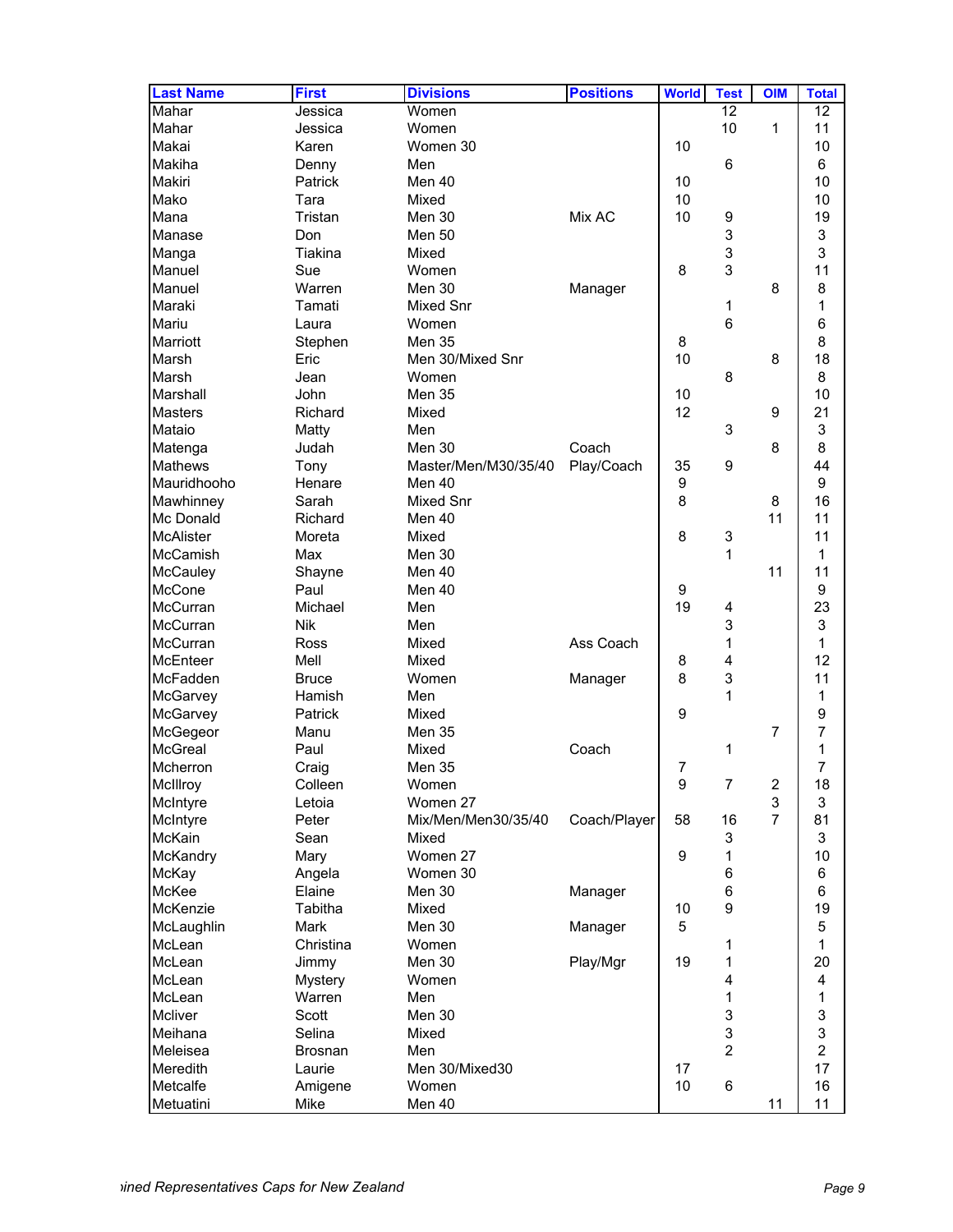| <b>Last Name</b> | <b>First</b>  | <b>Divisions</b>   | <b>Positions</b> | <b>World</b>     | <b>Test</b>               | <b>OIM</b>     | <b>Total</b>   |
|------------------|---------------|--------------------|------------------|------------------|---------------------------|----------------|----------------|
| Middleton        | Karl          | Mix30/Men45/Wom30  | Manager          | 10               | 6                         |                | 16             |
| Mildon           | Greg          | Mixed Snr/Men 40   |                  | 18               | $\overline{7}$            | 8              | 33             |
| Miles            | Karen         | Women/Wom30/Mx30   |                  | 8                | $\overline{7}$            | $\overline{2}$ | 17             |
| Mills            | Gillian       | Women              |                  | 8                | 4                         |                | 12             |
| Milne            | Grant         | <b>Mixed Snr</b>   |                  | 6                |                           |                | 6              |
| Mita             | Aroha         | Mixed              |                  |                  | 1                         |                | 1              |
| Mita             | Maggie        | Mixed/Wom 27       | Manager          | 17               | 3                         | 3              | 23             |
| Moceiwai         | <b>Ben</b>    | Men 30             |                  |                  | 3                         |                | 3              |
| Mohi             | Tara          | Women              |                  | $\boldsymbol{9}$ | 6                         | 1              | 16             |
| Mohi             | Tina          | Women              |                  | 8                |                           |                | 8              |
| Moore            | Eddie         | Men 30             | Coach            |                  | 1                         |                | $\mathbf{1}$   |
| Moore            | McKayler      | Women              |                  |                  | $\overline{c}$            |                | $\overline{c}$ |
| Morgan (dec.)    | Donna         | Women/Women 30     |                  | 30               | 3                         |                | 33             |
| Morgan-Puterangi | Danyon        | Mixed              |                  |                  | $\boldsymbol{9}$          |                | 9              |
| <b>Morris</b>    | Te Awa        | Mixed              |                  |                  | $\overline{\mathbf{c}}$   |                | $\overline{c}$ |
| Morrison         | <b>Bernie</b> | Women              | Coach            |                  | 3                         |                | 3              |
| Morrow           | Morgan        | Women              |                  |                  | $\boldsymbol{9}$          |                | 9              |
| Mortimer         | Frankie       | Women              |                  | 10               | 3                         | 9              | 22             |
| Morunga          | Willie        | Men                |                  |                  | $\,6$                     |                | 6              |
| Motu             | Renee         | Women              |                  | 20               | $\overline{\mathbf{c}}$   |                | 22             |
| Mo'Unga          | Richie        | Mixed              |                  |                  | 3                         |                | 3              |
| Muagututi'a      | Christopher   | Men 35/40/Women 30 | Play/Coach       | 19               | 3                         | 11             | 33             |
| Muir-Tuuta       | Te Tuhi       | Mixed              |                  |                  | 3                         |                | 3              |
| Mullany          | Cushla        | Women 30           |                  |                  | 3                         |                | 3              |
| Munokoa-Tini     | Chairman      | Mixed Snr          |                  |                  |                           | 8              | 8              |
| Murphy           | Peter         | Mixed Snr          |                  |                  | 1                         |                | 1              |
| Murray           | <b>Bruce</b>  | <b>Men 35</b>      |                  | 8                |                           |                | 8              |
| Murray           | James         | <b>Mixed Snr</b>   | Ass Coach        |                  |                           | 8              | 8              |
| Murray           | <b>Mark</b>   | Men                |                  | 9                |                           |                | 9              |
| Mutu             | <b>Steve</b>  | Men 30             |                  | 10               |                           |                | 10             |
| Nacewa           | Dorothy       | Women              |                  | 10               |                           |                | 10             |
| Nahona           | Jerome        | Men 30             |                  | 10               |                           |                | 10             |
| Naseri           | Setu          | Mixed              | Ass Coach        | 18               |                           | 9              | 27             |
| Nash             | Sarah         | Mixed Snr/Women 30 |                  | 8                | 3                         |                | 11             |
| Nathan           | Edith         | Women 30           |                  |                  | 3                         |                | 3              |
| Nathan           | Lorelei       | Mixed/Wom 27       |                  | 6                | 5                         | 3              | 14             |
| Nathan           | Michael       | Men 35             |                  | 8                |                           |                | 8              |
| Nathan           | Robert        | Mixed              |                  |                  | 1                         |                | 1              |
| Nathan           | Willy         | Men 40             |                  |                  | 3                         |                | 3              |
| Nathan-Wong      | Tyla          | Women              |                  | 10               | $\,6$                     |                | 16             |
| Nati             | Geoff         | Men                |                  |                  | $6\phantom{1}6$           |                | 6              |
| Needham          | Turoa         | Men                |                  | 7                |                           |                | $\overline{7}$ |
| Neki             | Eddie         | Men 30             |                  | 9                |                           |                | 9              |
| Nepe             | Erena         | Men 30             |                  | 18               |                           |                | 18             |
| Nepe             | Gary          | Men                |                  | 20               | 1                         |                | 21             |
| Nepe             | Trevor        | Men                |                  | 20               | $\overline{c}$            |                | 22             |
| Ngawati          | Cynthia       | Women              |                  | 20               | 12                        | $\overline{2}$ | 34             |
| Ngawati          | Gerrard       | Women 30           | Coach            | 11               |                           |                | 11             |
| Ngawati          | Joy           | Mixed              |                  | 10               |                           |                | 10             |
| Ngawharau        | Clayton       | Mixed              |                  | 19               | 9                         |                | 28             |
| Ngawini          | William       | Men                |                  |                  | 3                         |                | 3              |
| Nicholas         | Gary          | Men 30/35/50       |                  | 19               | 3                         |                | 22             |
| Nicholas         | George        | <b>Men 35</b>      |                  | 10               |                           |                | 10             |
| Niu              | Elise         | Women              |                  |                  | 1                         |                | 1              |
| Niu              | Raymond       | Mixed              |                  | 8                |                           |                | 8              |
| Niwa             | Tui           | Master/Men 35      |                  | 6                | $\ensuremath{\mathsf{3}}$ |                | 9              |
| Nixon            | Mark          | Men                |                  | 8                | 3                         |                | 11             |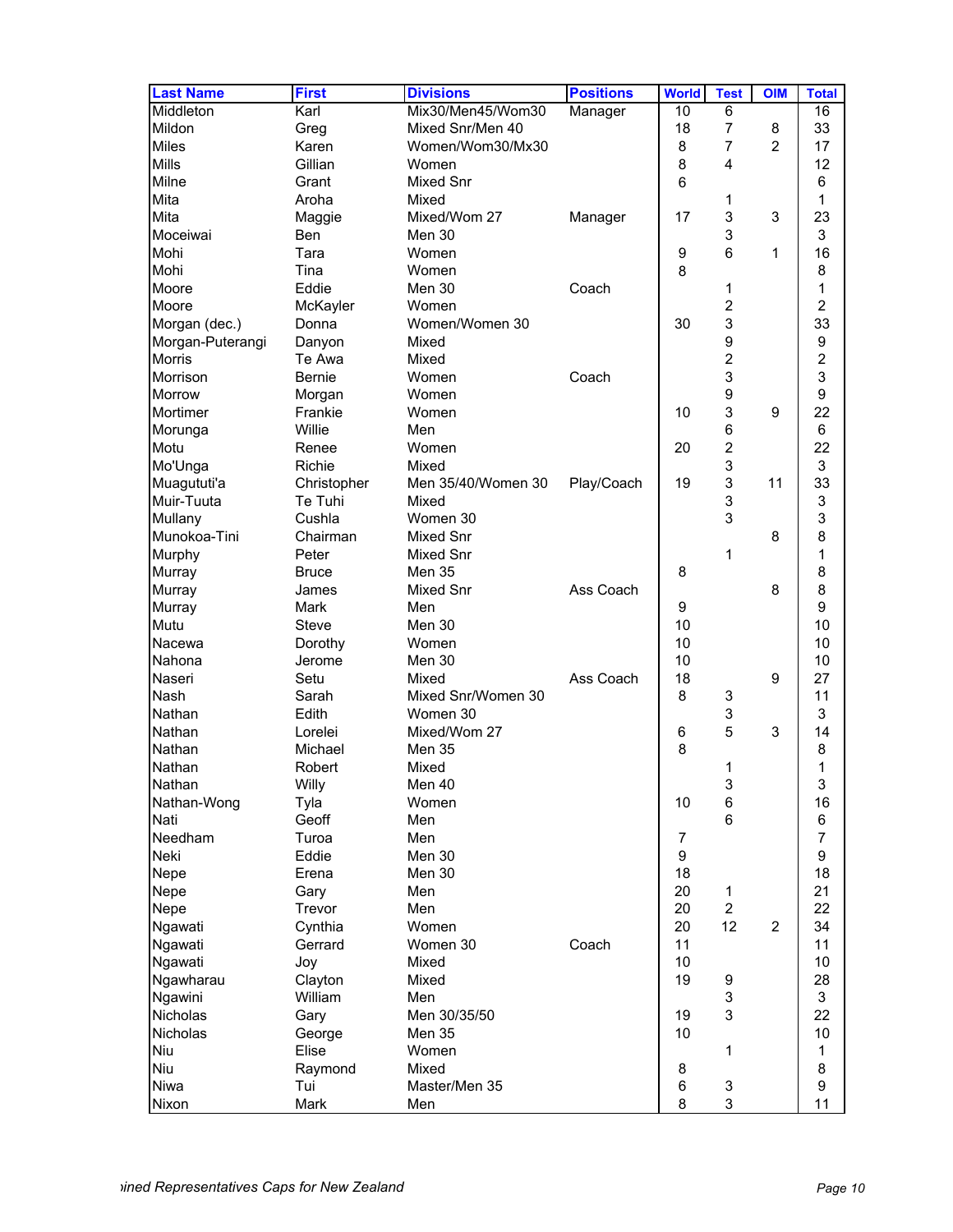| Noa<br>Jacky<br>Women 30<br>10<br>10<br>16<br>24<br><b>Nock</b><br>Women/Wom 27<br>8<br>Mere<br>3<br>3<br>Nofoa<br>Men 30<br>Dave<br>$\overline{2}$<br>$\overline{2}$<br>Nonoa<br>Men<br>Jerome<br>5<br>5<br>Nootai<br>Tia<br>Women<br>6<br>15<br>Men<br>9<br>Aaron<br>$\overline{c}$<br>3<br>Norman-Bell<br>Isla<br>Women<br>1<br>$\overline{2}$<br>12<br><b>Norris</b><br>Men 40<br>Paul<br>10<br>8<br>Nui<br>8<br>$\overline{2}$<br>Women/Mixed<br>18<br>Maryanne<br>3<br>3<br><b>Nuku</b><br><b>Bianca</b><br>Women 30<br>$6\phantom{a}$<br>6<br>O'Callaghan<br>Men 45<br>Graeme<br>$\overline{7}$<br>14<br>O'Donnell<br>Riley<br>Men<br>7<br>$6\phantom{1}6$<br>3<br>9<br>O'Donovan<br>Mike<br>Master/Men 35<br>8<br>8<br>Mixed Snr<br>O'Hanlon<br>Keith<br>$6\phantom{1}6$<br>6<br>O'Hanlon<br>Men 45<br>Keith<br>8<br>O'Hara<br>8<br>Men 40<br>Dane<br>46<br>50<br>O'Hara<br>Women/Wom27/30/Mix30<br>$\overline{4}$<br>Stacey<br>32<br>12<br>53<br>Ohia<br>Arepa<br>Men<br>9<br>20<br>$\overline{7}$<br>Men 35/40<br>27<br>O'Loughlin<br>Gary<br>O'Neil<br>Rhonda<br>Women<br>1<br>1<br>$\overline{2}$<br>O'Neill<br>Olivia<br>2<br>Women<br>12<br>22<br>Ormsby-White<br>Jaymin<br>Mixed<br>10<br>3<br>3<br>Osborne<br>Atawhai<br>Mixed<br>3<br>3<br>Osborne<br>Kylee<br>Women 30<br>11<br>10<br>1<br>Overend<br>Men 35<br>Gary<br>Paaka<br>6<br>6<br>Wee-sang<br>Mixed<br>9<br>Page<br>9<br>Benjamin<br>Men 40<br>Paki<br>10<br>10<br>Ngapera<br>Mixed<br>10<br>10<br>Palalagi<br>Roy<br>Men 30<br>Coach<br>Palmer<br>Emile<br>Women<br>1<br>1<br>5<br>$\overline{4}$<br>1<br>Pamatatau<br><b>Brenda</b><br>Women<br>Manager<br>26<br>Pamatatau<br>15<br>Connah<br>Men<br>11<br>3<br>3<br>Panapa<br>Kelly<br>Women 30<br>10<br>Men 30<br>9<br>1<br>Panapa<br>Thomas<br>3<br>3<br>Panapa<br>William<br>Men 50<br>8<br>Paniora<br>Mixed Snr<br>8<br>Stephen<br>8<br>Paora<br>11<br>Natasha<br>Mixed<br>3<br>3<br>6<br>9<br>Paratt<br>Master/Men 35<br>Graham<br>Parekura<br><b>Bromen</b><br>Men 35<br>8<br>8<br>Parsons<br>Mixed<br>6<br>Mase<br>6<br>3<br>Mixed Snr<br>Coach/AC<br>8<br>21<br>Patea<br>10<br>Dominique<br>30<br>29<br>1<br>Paterson<br><b>Belinda</b><br>Women 30/Mixed Snr<br>Mike<br>Mixed Snr<br>10<br>10<br>Paterson<br>Paul<br>17<br>17<br>Men 40<br>George<br>Paul<br>3<br>Mahina<br>Women<br>$\mathbf{1}$<br>4<br>Paul<br>3<br>Women<br>Mererangi<br>3<br>9<br>Paul<br>12<br>Tamaku<br>Women<br>3<br>Paora<br>Ass Coach<br>Peawini<br>Mixed<br>9<br>9<br>3<br>Peawini<br>Paul<br>Mixed<br>Ass Coach<br>14<br>11<br>Peina<br>Mel<br><b>Mixed Snr</b><br>8<br>8<br>Mixed Snr<br>7<br>12<br>19<br>Pene<br>Hika<br>Coach<br>$\ensuremath{\mathsf{3}}$<br>6<br>9<br>Peterson<br>Joe<br>Master/Men 35<br>9<br>1<br>John<br>Men 30<br>10<br>Peterson<br>16<br>Women/Wom 27<br>Phillips<br>Pua Moe Awa<br>3<br>19<br>Piaso<br><b>Men 50</b><br>3<br>John<br>3<br>Pidduck<br>10<br>20<br>Shay-Marie<br>Women<br>1<br>9<br>Pile<br>Mixed/Mixed Snr<br>3<br>8<br>11<br>Moana | <b>Last Name</b> | <b>First</b> | <b>Divisions</b> | <b>Positions</b> | <b>World</b> | <b>Test</b> | <b>OIM</b> | <b>Total</b> |
|--------------------------------------------------------------------------------------------------------------------------------------------------------------------------------------------------------------------------------------------------------------------------------------------------------------------------------------------------------------------------------------------------------------------------------------------------------------------------------------------------------------------------------------------------------------------------------------------------------------------------------------------------------------------------------------------------------------------------------------------------------------------------------------------------------------------------------------------------------------------------------------------------------------------------------------------------------------------------------------------------------------------------------------------------------------------------------------------------------------------------------------------------------------------------------------------------------------------------------------------------------------------------------------------------------------------------------------------------------------------------------------------------------------------------------------------------------------------------------------------------------------------------------------------------------------------------------------------------------------------------------------------------------------------------------------------------------------------------------------------------------------------------------------------------------------------------------------------------------------------------------------------------------------------------------------------------------------------------------------------------------------------------------------------------------------------------------------------------------------------------------------------------------------------------------------------------------------------------------------------------------------------------------------------------------------------------------------------------------------------------------------------------------------------------------------------------------------------------------------------------------------------------------------------------------------------------------------------------------------------------------------------------------------------------------------------------------------------------------------------------------------------------------------------------------------------------------------------------------------------------------------------------------------------------------------------------------------------------------------------------|------------------|--------------|------------------|------------------|--------------|-------------|------------|--------------|
|                                                                                                                                                                                                                                                                                                                                                                                                                                                                                                                                                                                                                                                                                                                                                                                                                                                                                                                                                                                                                                                                                                                                                                                                                                                                                                                                                                                                                                                                                                                                                                                                                                                                                                                                                                                                                                                                                                                                                                                                                                                                                                                                                                                                                                                                                                                                                                                                                                                                                                                                                                                                                                                                                                                                                                                                                                                                                                                                                                                                  |                  |              |                  |                  |              |             |            |              |
|                                                                                                                                                                                                                                                                                                                                                                                                                                                                                                                                                                                                                                                                                                                                                                                                                                                                                                                                                                                                                                                                                                                                                                                                                                                                                                                                                                                                                                                                                                                                                                                                                                                                                                                                                                                                                                                                                                                                                                                                                                                                                                                                                                                                                                                                                                                                                                                                                                                                                                                                                                                                                                                                                                                                                                                                                                                                                                                                                                                                  |                  |              |                  |                  |              |             |            |              |
|                                                                                                                                                                                                                                                                                                                                                                                                                                                                                                                                                                                                                                                                                                                                                                                                                                                                                                                                                                                                                                                                                                                                                                                                                                                                                                                                                                                                                                                                                                                                                                                                                                                                                                                                                                                                                                                                                                                                                                                                                                                                                                                                                                                                                                                                                                                                                                                                                                                                                                                                                                                                                                                                                                                                                                                                                                                                                                                                                                                                  |                  |              |                  |                  |              |             |            |              |
|                                                                                                                                                                                                                                                                                                                                                                                                                                                                                                                                                                                                                                                                                                                                                                                                                                                                                                                                                                                                                                                                                                                                                                                                                                                                                                                                                                                                                                                                                                                                                                                                                                                                                                                                                                                                                                                                                                                                                                                                                                                                                                                                                                                                                                                                                                                                                                                                                                                                                                                                                                                                                                                                                                                                                                                                                                                                                                                                                                                                  |                  |              |                  |                  |              |             |            |              |
|                                                                                                                                                                                                                                                                                                                                                                                                                                                                                                                                                                                                                                                                                                                                                                                                                                                                                                                                                                                                                                                                                                                                                                                                                                                                                                                                                                                                                                                                                                                                                                                                                                                                                                                                                                                                                                                                                                                                                                                                                                                                                                                                                                                                                                                                                                                                                                                                                                                                                                                                                                                                                                                                                                                                                                                                                                                                                                                                                                                                  |                  |              |                  |                  |              |             |            |              |
|                                                                                                                                                                                                                                                                                                                                                                                                                                                                                                                                                                                                                                                                                                                                                                                                                                                                                                                                                                                                                                                                                                                                                                                                                                                                                                                                                                                                                                                                                                                                                                                                                                                                                                                                                                                                                                                                                                                                                                                                                                                                                                                                                                                                                                                                                                                                                                                                                                                                                                                                                                                                                                                                                                                                                                                                                                                                                                                                                                                                  | No'Otai          |              |                  |                  |              |             |            |              |
|                                                                                                                                                                                                                                                                                                                                                                                                                                                                                                                                                                                                                                                                                                                                                                                                                                                                                                                                                                                                                                                                                                                                                                                                                                                                                                                                                                                                                                                                                                                                                                                                                                                                                                                                                                                                                                                                                                                                                                                                                                                                                                                                                                                                                                                                                                                                                                                                                                                                                                                                                                                                                                                                                                                                                                                                                                                                                                                                                                                                  |                  |              |                  |                  |              |             |            |              |
|                                                                                                                                                                                                                                                                                                                                                                                                                                                                                                                                                                                                                                                                                                                                                                                                                                                                                                                                                                                                                                                                                                                                                                                                                                                                                                                                                                                                                                                                                                                                                                                                                                                                                                                                                                                                                                                                                                                                                                                                                                                                                                                                                                                                                                                                                                                                                                                                                                                                                                                                                                                                                                                                                                                                                                                                                                                                                                                                                                                                  |                  |              |                  |                  |              |             |            |              |
|                                                                                                                                                                                                                                                                                                                                                                                                                                                                                                                                                                                                                                                                                                                                                                                                                                                                                                                                                                                                                                                                                                                                                                                                                                                                                                                                                                                                                                                                                                                                                                                                                                                                                                                                                                                                                                                                                                                                                                                                                                                                                                                                                                                                                                                                                                                                                                                                                                                                                                                                                                                                                                                                                                                                                                                                                                                                                                                                                                                                  |                  |              |                  |                  |              |             |            |              |
|                                                                                                                                                                                                                                                                                                                                                                                                                                                                                                                                                                                                                                                                                                                                                                                                                                                                                                                                                                                                                                                                                                                                                                                                                                                                                                                                                                                                                                                                                                                                                                                                                                                                                                                                                                                                                                                                                                                                                                                                                                                                                                                                                                                                                                                                                                                                                                                                                                                                                                                                                                                                                                                                                                                                                                                                                                                                                                                                                                                                  |                  |              |                  |                  |              |             |            |              |
|                                                                                                                                                                                                                                                                                                                                                                                                                                                                                                                                                                                                                                                                                                                                                                                                                                                                                                                                                                                                                                                                                                                                                                                                                                                                                                                                                                                                                                                                                                                                                                                                                                                                                                                                                                                                                                                                                                                                                                                                                                                                                                                                                                                                                                                                                                                                                                                                                                                                                                                                                                                                                                                                                                                                                                                                                                                                                                                                                                                                  |                  |              |                  |                  |              |             |            |              |
|                                                                                                                                                                                                                                                                                                                                                                                                                                                                                                                                                                                                                                                                                                                                                                                                                                                                                                                                                                                                                                                                                                                                                                                                                                                                                                                                                                                                                                                                                                                                                                                                                                                                                                                                                                                                                                                                                                                                                                                                                                                                                                                                                                                                                                                                                                                                                                                                                                                                                                                                                                                                                                                                                                                                                                                                                                                                                                                                                                                                  |                  |              |                  |                  |              |             |            |              |
|                                                                                                                                                                                                                                                                                                                                                                                                                                                                                                                                                                                                                                                                                                                                                                                                                                                                                                                                                                                                                                                                                                                                                                                                                                                                                                                                                                                                                                                                                                                                                                                                                                                                                                                                                                                                                                                                                                                                                                                                                                                                                                                                                                                                                                                                                                                                                                                                                                                                                                                                                                                                                                                                                                                                                                                                                                                                                                                                                                                                  |                  |              |                  |                  |              |             |            |              |
|                                                                                                                                                                                                                                                                                                                                                                                                                                                                                                                                                                                                                                                                                                                                                                                                                                                                                                                                                                                                                                                                                                                                                                                                                                                                                                                                                                                                                                                                                                                                                                                                                                                                                                                                                                                                                                                                                                                                                                                                                                                                                                                                                                                                                                                                                                                                                                                                                                                                                                                                                                                                                                                                                                                                                                                                                                                                                                                                                                                                  |                  |              |                  |                  |              |             |            |              |
|                                                                                                                                                                                                                                                                                                                                                                                                                                                                                                                                                                                                                                                                                                                                                                                                                                                                                                                                                                                                                                                                                                                                                                                                                                                                                                                                                                                                                                                                                                                                                                                                                                                                                                                                                                                                                                                                                                                                                                                                                                                                                                                                                                                                                                                                                                                                                                                                                                                                                                                                                                                                                                                                                                                                                                                                                                                                                                                                                                                                  |                  |              |                  |                  |              |             |            |              |
|                                                                                                                                                                                                                                                                                                                                                                                                                                                                                                                                                                                                                                                                                                                                                                                                                                                                                                                                                                                                                                                                                                                                                                                                                                                                                                                                                                                                                                                                                                                                                                                                                                                                                                                                                                                                                                                                                                                                                                                                                                                                                                                                                                                                                                                                                                                                                                                                                                                                                                                                                                                                                                                                                                                                                                                                                                                                                                                                                                                                  |                  |              |                  |                  |              |             |            |              |
|                                                                                                                                                                                                                                                                                                                                                                                                                                                                                                                                                                                                                                                                                                                                                                                                                                                                                                                                                                                                                                                                                                                                                                                                                                                                                                                                                                                                                                                                                                                                                                                                                                                                                                                                                                                                                                                                                                                                                                                                                                                                                                                                                                                                                                                                                                                                                                                                                                                                                                                                                                                                                                                                                                                                                                                                                                                                                                                                                                                                  |                  |              |                  |                  |              |             |            |              |
|                                                                                                                                                                                                                                                                                                                                                                                                                                                                                                                                                                                                                                                                                                                                                                                                                                                                                                                                                                                                                                                                                                                                                                                                                                                                                                                                                                                                                                                                                                                                                                                                                                                                                                                                                                                                                                                                                                                                                                                                                                                                                                                                                                                                                                                                                                                                                                                                                                                                                                                                                                                                                                                                                                                                                                                                                                                                                                                                                                                                  |                  |              |                  |                  |              |             |            |              |
|                                                                                                                                                                                                                                                                                                                                                                                                                                                                                                                                                                                                                                                                                                                                                                                                                                                                                                                                                                                                                                                                                                                                                                                                                                                                                                                                                                                                                                                                                                                                                                                                                                                                                                                                                                                                                                                                                                                                                                                                                                                                                                                                                                                                                                                                                                                                                                                                                                                                                                                                                                                                                                                                                                                                                                                                                                                                                                                                                                                                  |                  |              |                  |                  |              |             |            |              |
|                                                                                                                                                                                                                                                                                                                                                                                                                                                                                                                                                                                                                                                                                                                                                                                                                                                                                                                                                                                                                                                                                                                                                                                                                                                                                                                                                                                                                                                                                                                                                                                                                                                                                                                                                                                                                                                                                                                                                                                                                                                                                                                                                                                                                                                                                                                                                                                                                                                                                                                                                                                                                                                                                                                                                                                                                                                                                                                                                                                                  |                  |              |                  |                  |              |             |            |              |
|                                                                                                                                                                                                                                                                                                                                                                                                                                                                                                                                                                                                                                                                                                                                                                                                                                                                                                                                                                                                                                                                                                                                                                                                                                                                                                                                                                                                                                                                                                                                                                                                                                                                                                                                                                                                                                                                                                                                                                                                                                                                                                                                                                                                                                                                                                                                                                                                                                                                                                                                                                                                                                                                                                                                                                                                                                                                                                                                                                                                  |                  |              |                  |                  |              |             |            |              |
|                                                                                                                                                                                                                                                                                                                                                                                                                                                                                                                                                                                                                                                                                                                                                                                                                                                                                                                                                                                                                                                                                                                                                                                                                                                                                                                                                                                                                                                                                                                                                                                                                                                                                                                                                                                                                                                                                                                                                                                                                                                                                                                                                                                                                                                                                                                                                                                                                                                                                                                                                                                                                                                                                                                                                                                                                                                                                                                                                                                                  |                  |              |                  |                  |              |             |            |              |
|                                                                                                                                                                                                                                                                                                                                                                                                                                                                                                                                                                                                                                                                                                                                                                                                                                                                                                                                                                                                                                                                                                                                                                                                                                                                                                                                                                                                                                                                                                                                                                                                                                                                                                                                                                                                                                                                                                                                                                                                                                                                                                                                                                                                                                                                                                                                                                                                                                                                                                                                                                                                                                                                                                                                                                                                                                                                                                                                                                                                  |                  |              |                  |                  |              |             |            |              |
|                                                                                                                                                                                                                                                                                                                                                                                                                                                                                                                                                                                                                                                                                                                                                                                                                                                                                                                                                                                                                                                                                                                                                                                                                                                                                                                                                                                                                                                                                                                                                                                                                                                                                                                                                                                                                                                                                                                                                                                                                                                                                                                                                                                                                                                                                                                                                                                                                                                                                                                                                                                                                                                                                                                                                                                                                                                                                                                                                                                                  |                  |              |                  |                  |              |             |            |              |
|                                                                                                                                                                                                                                                                                                                                                                                                                                                                                                                                                                                                                                                                                                                                                                                                                                                                                                                                                                                                                                                                                                                                                                                                                                                                                                                                                                                                                                                                                                                                                                                                                                                                                                                                                                                                                                                                                                                                                                                                                                                                                                                                                                                                                                                                                                                                                                                                                                                                                                                                                                                                                                                                                                                                                                                                                                                                                                                                                                                                  |                  |              |                  |                  |              |             |            |              |
|                                                                                                                                                                                                                                                                                                                                                                                                                                                                                                                                                                                                                                                                                                                                                                                                                                                                                                                                                                                                                                                                                                                                                                                                                                                                                                                                                                                                                                                                                                                                                                                                                                                                                                                                                                                                                                                                                                                                                                                                                                                                                                                                                                                                                                                                                                                                                                                                                                                                                                                                                                                                                                                                                                                                                                                                                                                                                                                                                                                                  |                  |              |                  |                  |              |             |            |              |
|                                                                                                                                                                                                                                                                                                                                                                                                                                                                                                                                                                                                                                                                                                                                                                                                                                                                                                                                                                                                                                                                                                                                                                                                                                                                                                                                                                                                                                                                                                                                                                                                                                                                                                                                                                                                                                                                                                                                                                                                                                                                                                                                                                                                                                                                                                                                                                                                                                                                                                                                                                                                                                                                                                                                                                                                                                                                                                                                                                                                  |                  |              |                  |                  |              |             |            |              |
|                                                                                                                                                                                                                                                                                                                                                                                                                                                                                                                                                                                                                                                                                                                                                                                                                                                                                                                                                                                                                                                                                                                                                                                                                                                                                                                                                                                                                                                                                                                                                                                                                                                                                                                                                                                                                                                                                                                                                                                                                                                                                                                                                                                                                                                                                                                                                                                                                                                                                                                                                                                                                                                                                                                                                                                                                                                                                                                                                                                                  |                  |              |                  |                  |              |             |            |              |
|                                                                                                                                                                                                                                                                                                                                                                                                                                                                                                                                                                                                                                                                                                                                                                                                                                                                                                                                                                                                                                                                                                                                                                                                                                                                                                                                                                                                                                                                                                                                                                                                                                                                                                                                                                                                                                                                                                                                                                                                                                                                                                                                                                                                                                                                                                                                                                                                                                                                                                                                                                                                                                                                                                                                                                                                                                                                                                                                                                                                  |                  |              |                  |                  |              |             |            |              |
|                                                                                                                                                                                                                                                                                                                                                                                                                                                                                                                                                                                                                                                                                                                                                                                                                                                                                                                                                                                                                                                                                                                                                                                                                                                                                                                                                                                                                                                                                                                                                                                                                                                                                                                                                                                                                                                                                                                                                                                                                                                                                                                                                                                                                                                                                                                                                                                                                                                                                                                                                                                                                                                                                                                                                                                                                                                                                                                                                                                                  |                  |              |                  |                  |              |             |            |              |
|                                                                                                                                                                                                                                                                                                                                                                                                                                                                                                                                                                                                                                                                                                                                                                                                                                                                                                                                                                                                                                                                                                                                                                                                                                                                                                                                                                                                                                                                                                                                                                                                                                                                                                                                                                                                                                                                                                                                                                                                                                                                                                                                                                                                                                                                                                                                                                                                                                                                                                                                                                                                                                                                                                                                                                                                                                                                                                                                                                                                  |                  |              |                  |                  |              |             |            |              |
|                                                                                                                                                                                                                                                                                                                                                                                                                                                                                                                                                                                                                                                                                                                                                                                                                                                                                                                                                                                                                                                                                                                                                                                                                                                                                                                                                                                                                                                                                                                                                                                                                                                                                                                                                                                                                                                                                                                                                                                                                                                                                                                                                                                                                                                                                                                                                                                                                                                                                                                                                                                                                                                                                                                                                                                                                                                                                                                                                                                                  |                  |              |                  |                  |              |             |            |              |
|                                                                                                                                                                                                                                                                                                                                                                                                                                                                                                                                                                                                                                                                                                                                                                                                                                                                                                                                                                                                                                                                                                                                                                                                                                                                                                                                                                                                                                                                                                                                                                                                                                                                                                                                                                                                                                                                                                                                                                                                                                                                                                                                                                                                                                                                                                                                                                                                                                                                                                                                                                                                                                                                                                                                                                                                                                                                                                                                                                                                  |                  |              |                  |                  |              |             |            |              |
|                                                                                                                                                                                                                                                                                                                                                                                                                                                                                                                                                                                                                                                                                                                                                                                                                                                                                                                                                                                                                                                                                                                                                                                                                                                                                                                                                                                                                                                                                                                                                                                                                                                                                                                                                                                                                                                                                                                                                                                                                                                                                                                                                                                                                                                                                                                                                                                                                                                                                                                                                                                                                                                                                                                                                                                                                                                                                                                                                                                                  |                  |              |                  |                  |              |             |            |              |
|                                                                                                                                                                                                                                                                                                                                                                                                                                                                                                                                                                                                                                                                                                                                                                                                                                                                                                                                                                                                                                                                                                                                                                                                                                                                                                                                                                                                                                                                                                                                                                                                                                                                                                                                                                                                                                                                                                                                                                                                                                                                                                                                                                                                                                                                                                                                                                                                                                                                                                                                                                                                                                                                                                                                                                                                                                                                                                                                                                                                  |                  |              |                  |                  |              |             |            |              |
|                                                                                                                                                                                                                                                                                                                                                                                                                                                                                                                                                                                                                                                                                                                                                                                                                                                                                                                                                                                                                                                                                                                                                                                                                                                                                                                                                                                                                                                                                                                                                                                                                                                                                                                                                                                                                                                                                                                                                                                                                                                                                                                                                                                                                                                                                                                                                                                                                                                                                                                                                                                                                                                                                                                                                                                                                                                                                                                                                                                                  |                  |              |                  |                  |              |             |            |              |
|                                                                                                                                                                                                                                                                                                                                                                                                                                                                                                                                                                                                                                                                                                                                                                                                                                                                                                                                                                                                                                                                                                                                                                                                                                                                                                                                                                                                                                                                                                                                                                                                                                                                                                                                                                                                                                                                                                                                                                                                                                                                                                                                                                                                                                                                                                                                                                                                                                                                                                                                                                                                                                                                                                                                                                                                                                                                                                                                                                                                  |                  |              |                  |                  |              |             |            |              |
|                                                                                                                                                                                                                                                                                                                                                                                                                                                                                                                                                                                                                                                                                                                                                                                                                                                                                                                                                                                                                                                                                                                                                                                                                                                                                                                                                                                                                                                                                                                                                                                                                                                                                                                                                                                                                                                                                                                                                                                                                                                                                                                                                                                                                                                                                                                                                                                                                                                                                                                                                                                                                                                                                                                                                                                                                                                                                                                                                                                                  |                  |              |                  |                  |              |             |            |              |
|                                                                                                                                                                                                                                                                                                                                                                                                                                                                                                                                                                                                                                                                                                                                                                                                                                                                                                                                                                                                                                                                                                                                                                                                                                                                                                                                                                                                                                                                                                                                                                                                                                                                                                                                                                                                                                                                                                                                                                                                                                                                                                                                                                                                                                                                                                                                                                                                                                                                                                                                                                                                                                                                                                                                                                                                                                                                                                                                                                                                  |                  |              |                  |                  |              |             |            |              |
|                                                                                                                                                                                                                                                                                                                                                                                                                                                                                                                                                                                                                                                                                                                                                                                                                                                                                                                                                                                                                                                                                                                                                                                                                                                                                                                                                                                                                                                                                                                                                                                                                                                                                                                                                                                                                                                                                                                                                                                                                                                                                                                                                                                                                                                                                                                                                                                                                                                                                                                                                                                                                                                                                                                                                                                                                                                                                                                                                                                                  |                  |              |                  |                  |              |             |            |              |
|                                                                                                                                                                                                                                                                                                                                                                                                                                                                                                                                                                                                                                                                                                                                                                                                                                                                                                                                                                                                                                                                                                                                                                                                                                                                                                                                                                                                                                                                                                                                                                                                                                                                                                                                                                                                                                                                                                                                                                                                                                                                                                                                                                                                                                                                                                                                                                                                                                                                                                                                                                                                                                                                                                                                                                                                                                                                                                                                                                                                  |                  |              |                  |                  |              |             |            |              |
|                                                                                                                                                                                                                                                                                                                                                                                                                                                                                                                                                                                                                                                                                                                                                                                                                                                                                                                                                                                                                                                                                                                                                                                                                                                                                                                                                                                                                                                                                                                                                                                                                                                                                                                                                                                                                                                                                                                                                                                                                                                                                                                                                                                                                                                                                                                                                                                                                                                                                                                                                                                                                                                                                                                                                                                                                                                                                                                                                                                                  |                  |              |                  |                  |              |             |            |              |
|                                                                                                                                                                                                                                                                                                                                                                                                                                                                                                                                                                                                                                                                                                                                                                                                                                                                                                                                                                                                                                                                                                                                                                                                                                                                                                                                                                                                                                                                                                                                                                                                                                                                                                                                                                                                                                                                                                                                                                                                                                                                                                                                                                                                                                                                                                                                                                                                                                                                                                                                                                                                                                                                                                                                                                                                                                                                                                                                                                                                  |                  |              |                  |                  |              |             |            |              |
|                                                                                                                                                                                                                                                                                                                                                                                                                                                                                                                                                                                                                                                                                                                                                                                                                                                                                                                                                                                                                                                                                                                                                                                                                                                                                                                                                                                                                                                                                                                                                                                                                                                                                                                                                                                                                                                                                                                                                                                                                                                                                                                                                                                                                                                                                                                                                                                                                                                                                                                                                                                                                                                                                                                                                                                                                                                                                                                                                                                                  |                  |              |                  |                  |              |             |            |              |
|                                                                                                                                                                                                                                                                                                                                                                                                                                                                                                                                                                                                                                                                                                                                                                                                                                                                                                                                                                                                                                                                                                                                                                                                                                                                                                                                                                                                                                                                                                                                                                                                                                                                                                                                                                                                                                                                                                                                                                                                                                                                                                                                                                                                                                                                                                                                                                                                                                                                                                                                                                                                                                                                                                                                                                                                                                                                                                                                                                                                  |                  |              |                  |                  |              |             |            |              |
|                                                                                                                                                                                                                                                                                                                                                                                                                                                                                                                                                                                                                                                                                                                                                                                                                                                                                                                                                                                                                                                                                                                                                                                                                                                                                                                                                                                                                                                                                                                                                                                                                                                                                                                                                                                                                                                                                                                                                                                                                                                                                                                                                                                                                                                                                                                                                                                                                                                                                                                                                                                                                                                                                                                                                                                                                                                                                                                                                                                                  |                  |              |                  |                  |              |             |            |              |
|                                                                                                                                                                                                                                                                                                                                                                                                                                                                                                                                                                                                                                                                                                                                                                                                                                                                                                                                                                                                                                                                                                                                                                                                                                                                                                                                                                                                                                                                                                                                                                                                                                                                                                                                                                                                                                                                                                                                                                                                                                                                                                                                                                                                                                                                                                                                                                                                                                                                                                                                                                                                                                                                                                                                                                                                                                                                                                                                                                                                  |                  |              |                  |                  |              |             |            |              |
|                                                                                                                                                                                                                                                                                                                                                                                                                                                                                                                                                                                                                                                                                                                                                                                                                                                                                                                                                                                                                                                                                                                                                                                                                                                                                                                                                                                                                                                                                                                                                                                                                                                                                                                                                                                                                                                                                                                                                                                                                                                                                                                                                                                                                                                                                                                                                                                                                                                                                                                                                                                                                                                                                                                                                                                                                                                                                                                                                                                                  |                  |              |                  |                  |              |             |            |              |
|                                                                                                                                                                                                                                                                                                                                                                                                                                                                                                                                                                                                                                                                                                                                                                                                                                                                                                                                                                                                                                                                                                                                                                                                                                                                                                                                                                                                                                                                                                                                                                                                                                                                                                                                                                                                                                                                                                                                                                                                                                                                                                                                                                                                                                                                                                                                                                                                                                                                                                                                                                                                                                                                                                                                                                                                                                                                                                                                                                                                  |                  |              |                  |                  |              |             |            |              |
|                                                                                                                                                                                                                                                                                                                                                                                                                                                                                                                                                                                                                                                                                                                                                                                                                                                                                                                                                                                                                                                                                                                                                                                                                                                                                                                                                                                                                                                                                                                                                                                                                                                                                                                                                                                                                                                                                                                                                                                                                                                                                                                                                                                                                                                                                                                                                                                                                                                                                                                                                                                                                                                                                                                                                                                                                                                                                                                                                                                                  |                  |              |                  |                  |              |             |            |              |
|                                                                                                                                                                                                                                                                                                                                                                                                                                                                                                                                                                                                                                                                                                                                                                                                                                                                                                                                                                                                                                                                                                                                                                                                                                                                                                                                                                                                                                                                                                                                                                                                                                                                                                                                                                                                                                                                                                                                                                                                                                                                                                                                                                                                                                                                                                                                                                                                                                                                                                                                                                                                                                                                                                                                                                                                                                                                                                                                                                                                  |                  |              |                  |                  |              |             |            |              |
|                                                                                                                                                                                                                                                                                                                                                                                                                                                                                                                                                                                                                                                                                                                                                                                                                                                                                                                                                                                                                                                                                                                                                                                                                                                                                                                                                                                                                                                                                                                                                                                                                                                                                                                                                                                                                                                                                                                                                                                                                                                                                                                                                                                                                                                                                                                                                                                                                                                                                                                                                                                                                                                                                                                                                                                                                                                                                                                                                                                                  |                  |              |                  |                  |              |             |            |              |
|                                                                                                                                                                                                                                                                                                                                                                                                                                                                                                                                                                                                                                                                                                                                                                                                                                                                                                                                                                                                                                                                                                                                                                                                                                                                                                                                                                                                                                                                                                                                                                                                                                                                                                                                                                                                                                                                                                                                                                                                                                                                                                                                                                                                                                                                                                                                                                                                                                                                                                                                                                                                                                                                                                                                                                                                                                                                                                                                                                                                  |                  |              |                  |                  |              |             |            |              |
|                                                                                                                                                                                                                                                                                                                                                                                                                                                                                                                                                                                                                                                                                                                                                                                                                                                                                                                                                                                                                                                                                                                                                                                                                                                                                                                                                                                                                                                                                                                                                                                                                                                                                                                                                                                                                                                                                                                                                                                                                                                                                                                                                                                                                                                                                                                                                                                                                                                                                                                                                                                                                                                                                                                                                                                                                                                                                                                                                                                                  |                  |              |                  |                  |              |             |            |              |
|                                                                                                                                                                                                                                                                                                                                                                                                                                                                                                                                                                                                                                                                                                                                                                                                                                                                                                                                                                                                                                                                                                                                                                                                                                                                                                                                                                                                                                                                                                                                                                                                                                                                                                                                                                                                                                                                                                                                                                                                                                                                                                                                                                                                                                                                                                                                                                                                                                                                                                                                                                                                                                                                                                                                                                                                                                                                                                                                                                                                  |                  |              |                  |                  |              |             |            |              |
|                                                                                                                                                                                                                                                                                                                                                                                                                                                                                                                                                                                                                                                                                                                                                                                                                                                                                                                                                                                                                                                                                                                                                                                                                                                                                                                                                                                                                                                                                                                                                                                                                                                                                                                                                                                                                                                                                                                                                                                                                                                                                                                                                                                                                                                                                                                                                                                                                                                                                                                                                                                                                                                                                                                                                                                                                                                                                                                                                                                                  |                  |              |                  |                  |              |             |            |              |
|                                                                                                                                                                                                                                                                                                                                                                                                                                                                                                                                                                                                                                                                                                                                                                                                                                                                                                                                                                                                                                                                                                                                                                                                                                                                                                                                                                                                                                                                                                                                                                                                                                                                                                                                                                                                                                                                                                                                                                                                                                                                                                                                                                                                                                                                                                                                                                                                                                                                                                                                                                                                                                                                                                                                                                                                                                                                                                                                                                                                  |                  |              |                  |                  |              |             |            |              |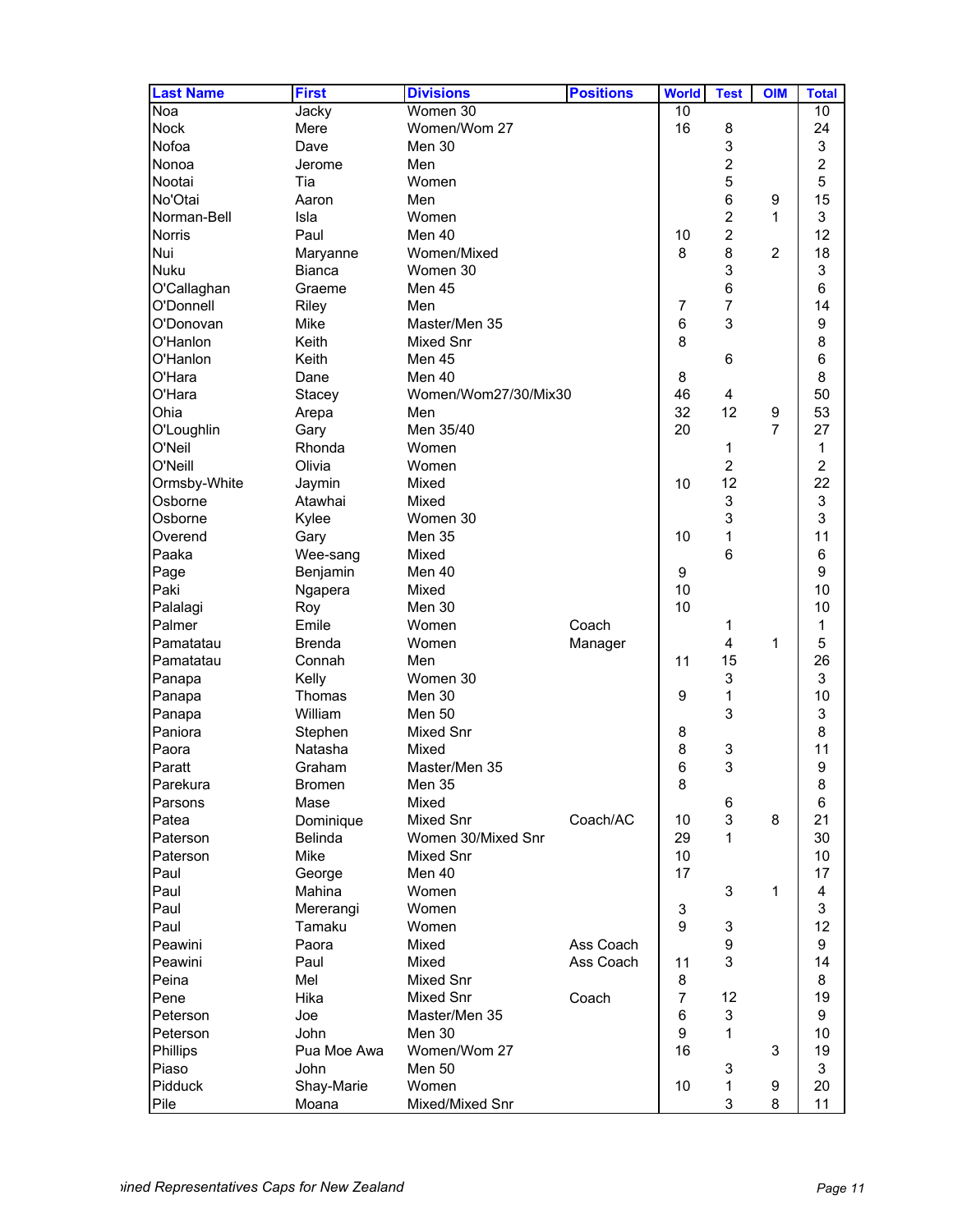| <b>Last Name</b>  | <b>First</b>           | <b>Divisions</b>    | <b>Positions</b> | <b>World</b>     | <b>Test</b>      | <b>OIM</b>     | <b>Total</b>        |
|-------------------|------------------------|---------------------|------------------|------------------|------------------|----------------|---------------------|
| Pile              | Tracie                 | Mixed Snr           |                  |                  |                  |                | 1                   |
| Pitiroi           | Damen                  | Men 30              |                  |                  | 3                |                | 3                   |
| Poihipi           | Justin                 | Men 40              |                  | 8                |                  |                | 8                   |
| Pomana            | Te Aroha               | Women 30            |                  |                  | 3                |                | 3                   |
| Pomare            | Ivan                   | Women               | Coach            |                  | 6                |                | $6\phantom{1}6$     |
| Pompey            | Lillian                | Women               |                  |                  | 9                |                | 9                   |
| Pone              | Bernadette             | Women/mixed         | Manager          | 11               | 5                |                | 16                  |
| Porima            | Charlene               | <b>Women 30/27</b>  |                  | 5                | 6                | 3              | 14                  |
| Potaka            | Heston                 | Men 35              |                  | $6\phantom{1}6$  |                  |                | 6                   |
| Potatau           | Gary                   | Mixed               |                  |                  | 1                |                | 1                   |
| Potatau           | <b>Niiwa</b>           | Women 30            |                  | 11               |                  |                | 11                  |
| Pourewa           | Kenny                  | Men                 |                  | $\overline{7}$   | 13               | $\overline{2}$ | 22                  |
| Pratley           | Sharyn                 | Women 30            |                  | 20               |                  |                | 20                  |
| Prebble           | <b>Brian</b>           | Men 30              |                  | 5                |                  |                | 5                   |
| Prendergast       | Fletcher               | Mixed Snr           |                  | 18               |                  | 8              | 26                  |
| Proffit           | Robyn                  | Women 27/30/Wom     | Player/AC        | 40               | 7                |                | 47                  |
| Pryor             | Joseph                 | Men 40              |                  | 8                |                  |                | 8                   |
| Pryor             | Karen                  | Men 30/Women        | Manager          | 9                | 1                |                | 10                  |
| Puata             | Bronwyn                | Women 30            |                  | 21               |                  |                | 21                  |
| Puddles           | Jason                  | Mixed/Mixed Snr     |                  | $\overline{7}$   | 10               | $\overline{2}$ | 19                  |
| Puketapu          |                        | Mixed               |                  |                  | 3                |                | 3                   |
| Puna              | Deena-Ranginui<br>John | <b>Mixed Snr</b>    |                  | 10               |                  | 8              | 18                  |
|                   |                        | Men                 |                  |                  |                  |                | $\overline{c}$      |
| Quinn             | Josh                   |                     |                  |                  | 2<br>1           |                | 1                   |
| Radich            | Barry                  | Men                 |                  |                  |                  |                |                     |
| Raea              | William                | Men                 |                  |                  | 3                |                | 3<br>$\overline{4}$ |
| Ralph             | Alexis                 | Women               |                  |                  | 4                |                |                     |
| Ranfurly          | John                   | Men 30              |                  | 9                | 1                |                | 10                  |
| Rangi             | Cain                   | Men                 |                  | 11               | 14               |                | 25                  |
| Rangi             | Hiroti                 | Mixed               | Coach            |                  |                  | 9              | 9                   |
| Rangihuna         | John                   | Men/Women           | Play/Coach       | 38               | 14               |                | 52                  |
| Rangitaawa        | Amigene                | Women               |                  | 17               | 10               | $\overline{2}$ | 29                  |
| Rangitaawa        | Jodie                  | Women               |                  | 19               | 6                |                | 25                  |
| Rangitaawa        | John                   | Women               | Coach            | 10               | 6                | 11             | 27                  |
| Rapana            | Rangi                  | Women 27            |                  | 6                |                  |                | 6                   |
| Ratahi            | Roger                  | Mixed               |                  | 8                | 9                |                | 17                  |
| Ratcliffe         | Vicki                  | Women/Mixed Snr     |                  | 22               | 1                |                | 23                  |
| Rauwhero          | Rahera                 | Mixed               |                  |                  | 5                |                | 5                   |
| Redman            | Carol                  | Men 35              | Manager          | 10               |                  |                | 10                  |
| Redman            | Greg                   | Women/Men           | Coach/AC         | 20               | 5                |                | 25                  |
| Redman            | Rachel                 | Women               |                  | 8                | 1                |                | 9                   |
| Reedy             | <b>Mick</b>            | Men 40              |                  | $\boldsymbol{9}$ |                  |                | 9                   |
| Rees              | Ruth                   | Women 27            |                  | 6                |                  |                | 6                   |
| Reilly            | Garry                  | Men                 |                  | 9                | $\overline{c}$   |                | 11                  |
| Rennie            | Mary                   | Women 30            |                  |                  | 3                |                | 3                   |
| Rewha             | Paul                   | Men 30              |                  |                  |                  | 8              | 8                   |
| Rhind             | Geoff                  | <b>Mixed Snr</b>    |                  | 8                |                  |                | 8                   |
| Rhind             | Teena                  | Men 35              | Manager          | $\overline{7}$   |                  |                | $\overline{7}$      |
| Rhind-Rogers      | Jeremy                 | Men                 |                  |                  | 6                |                | 6                   |
| <b>Richards</b>   | Anna                   | Mixed/Women         |                  | 12               | $\overline{7}$   |                | 19                  |
| Richards          | Wiremu                 | <b>Men 35</b>       |                  | 6                |                  |                | 6                   |
| Rifle             | Wally                  | Men/Men 30          |                  | 20               | 5                |                | 25                  |
| <b>Rigby</b>      | Simon                  | Men                 |                  | 9                | 10               | $\overline{2}$ | 21                  |
| Rihari            | Donny                  | Mixed               |                  | 12               |                  |                | 12                  |
| Ripia             | Pauline                | Women               |                  | 10               |                  |                | 10                  |
| Robertson         | Grant                  | Mixed/Men 30/Mixsnr |                  | 17               | $\boldsymbol{7}$ |                | 24                  |
| Robinson          | Kane                   | Men 30              |                  | 10               |                  |                | 10                  |
| Robinson-Bartlett | Ashton                 | Mixed               |                  |                  | 10               |                | 10                  |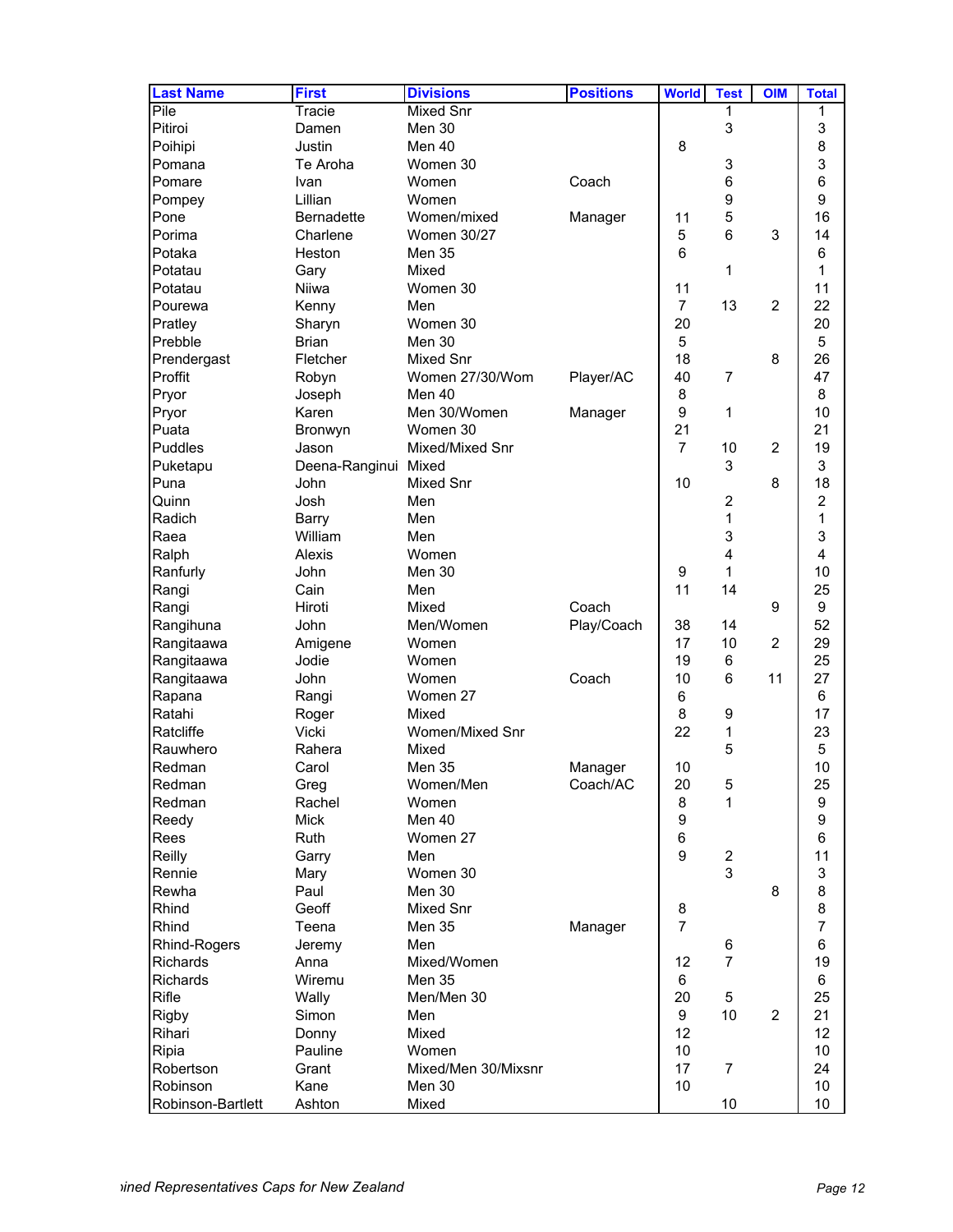| <b>Last Name</b>    | <b>First</b>           | <b>Divisions</b>    | <b>Positions</b> | <b>World</b>     | <b>Test</b>             | <b>OIM</b>     | <b>Total</b>            |
|---------------------|------------------------|---------------------|------------------|------------------|-------------------------|----------------|-------------------------|
| Robson              | Darrin                 | Men/Men 30/40/35    |                  | 26               | $\overline{4}$          |                | 30                      |
| Rogers              | George                 | Men/Men 30          |                  | 32               | 8                       |                | 40                      |
| Rogers-Rhind        | Jordan                 | Mixed               |                  | 10               | 12                      |                | 22                      |
| Rohloff             | Clint                  | Mixed Snr/Men 30    |                  | 8                |                         | 8              | 16                      |
| Rollinson           | Nathan                 | Mixed               |                  |                  | $\boldsymbol{2}$        |                | $\overline{c}$          |
| Ropati              | Tarkoha o nga at Mixed |                     |                  |                  | 3                       |                | 3                       |
| Rota                | Krystal                | Mixed               |                  |                  | 3                       |                | 3                       |
| Rota                | Roger                  | Men                 |                  |                  | 1                       |                | 1                       |
| Rowe                | Greg                   | Mixed               |                  | 8                | 3                       |                | 11                      |
| Rowe                | Samantha               | <b>Mixed Snr</b>    |                  | 9                |                         |                | 9                       |
| Rush                | Eric                   | Men                 |                  | 11               | 1                       |                | 12                      |
| Ryder               | Melanie                | Mixed               | Manager          |                  | 6                       |                | 6                       |
| Saba                | Yvette                 | Women               |                  |                  | 10                      | $\overline{2}$ | 12                      |
| Salu                | Tina                   | Women               |                  | 8                | 3                       |                | 11                      |
| Sarah               | James                  | Men                 |                  | 8                | 3                       |                | 11                      |
| Savage              | Awhina                 | Mixed               |                  | 9                | $\overline{\mathbf{4}}$ |                | 13                      |
| Savage              | Carlos                 | Men                 |                  | 10               | 15                      |                | 25                      |
| Savage              | Maree                  | Women/Women 30      |                  | 22               | 1                       |                | 23                      |
| Savage              | Moko                   | Men 35              |                  | 10               |                         |                | 10                      |
| Scally              | John                   | Men 30/Mixed30      |                  | 28               | 1                       |                | 29                      |
| Scarlett            | Stella                 | Mixed               |                  | 12               | 1                       |                | 13                      |
| Schrader            | <b>Brenda</b>          | Men 35/Mix30/Mix    | AM/Mgr           | 16               | $\overline{7}$          |                | 23                      |
| Scott               | Stephanie              | Women               |                  | 12               | 1                       |                | 13                      |
| Screen              | Bill                   | Men 40              |                  | $\boldsymbol{9}$ |                         |                | 9                       |
| Seebeck             | Benn                   | Men/Men 30          |                  | $\boldsymbol{9}$ | 10                      | 10             | 29                      |
| Seebeck             | Mitchell               | Men 35              |                  | $\overline{7}$   |                         |                | $\overline{7}$          |
| Sefuiva             | Dave                   | Men 30              |                  | 9                | 1                       |                | 10                      |
| Seipolt             | Geoff                  | Men 35              | Manager          | 10               |                         |                | 10                      |
| Setu                | Mary                   | Women               |                  | 8                | 3                       |                | 11                      |
| Setu                | Maureen                | Women               |                  | 8                | 3                       |                | 11                      |
| Setu                | Serena                 | Women 30            |                  |                  | 3                       |                | 3                       |
| Shadbolt            | Chrissy                | Mixed               |                  |                  | 1                       |                | $\mathbf{1}$            |
| Shankland           | Kylie                  | Women               |                  | 10               |                         | 9              | 19                      |
| Sharp               | Allen                  | Men 35              |                  | 8                |                         | $\overline{7}$ | 15                      |
| Sharp               | Wade                   | Mixed               |                  | 31               | 17                      |                | 48                      |
| Sharp               | Wendy                  | Mixed               |                  | $\bf 8$          | 3                       |                | 11                      |
| Shaw                | Melissa                | Women 27            |                  | 5                |                         | 3              | 8                       |
| Shedlock            | Kahumoana              | Mixed Snr           |                  | 9                | 3                       |                | 12                      |
|                     |                        | Women               |                  |                  | 3                       |                | 3                       |
| Shortland           | Suzy                   | Men/Men 30          |                  | 28               | 18                      | 9              | 55                      |
| Silbery<br>Silimaka | Nazea<br>Jason         | Men                 |                  | 9                | 13                      | $\overline{2}$ | 24                      |
| Silimaka            | Josalina               | Mixed               |                  |                  | 6                       |                | $\,6\,$                 |
| Sinclair            | Matt                   | Men                 |                  |                  | 5                       |                | 5                       |
| Sinclair            | Matthew                | Men                 |                  |                  | 14                      |                | 24                      |
| Sinnott             |                        |                     |                  | 10<br>10         |                         |                | 12                      |
|                     | Lipi                   | Men/Men 35<br>Women |                  |                  | $\overline{c}$          |                |                         |
| <b>Sintes</b>       | Marc                   | Men/Men 35          | Ass Coach        | 25               | 6                       |                | 6<br>40                 |
| Skinner             | Leon                   |                     |                  | 26               | 6<br>13                 | 9<br>11        |                         |
| <b>Skinner</b>      | Troy                   | Men/Men 35          |                  |                  |                         |                | 50                      |
| Smallman            | Stacey                 | Mixed               |                  |                  | 3                       |                | 3                       |
| Smeele              | Rebecca                | Women               |                  |                  | $\overline{\mathbf{4}}$ |                | $\overline{\mathbf{4}}$ |
| Smith               | Graeme                 | Men                 |                  |                  | $\mathbf{1}$            |                | $\mathbf{1}$            |
| Smith               | Jeffery                | Men 45              |                  |                  | 3                       |                | 3                       |
| Smith               | John                   | Men 30              |                  | 14               |                         |                | 14                      |
| Smith               | Mark                   | Men 50              |                  |                  | 6                       |                | 6                       |
| Sokolich            | <b>Brian</b>           | Men 30              |                  |                  | 1                       |                | $\mathbf{1}$            |
| Solomon             | Donna                  | Women 30            |                  | 10               |                         |                | 10                      |
| Solomon             | Matiu                  | Mixed               |                  | 8                | 3                       |                | 11                      |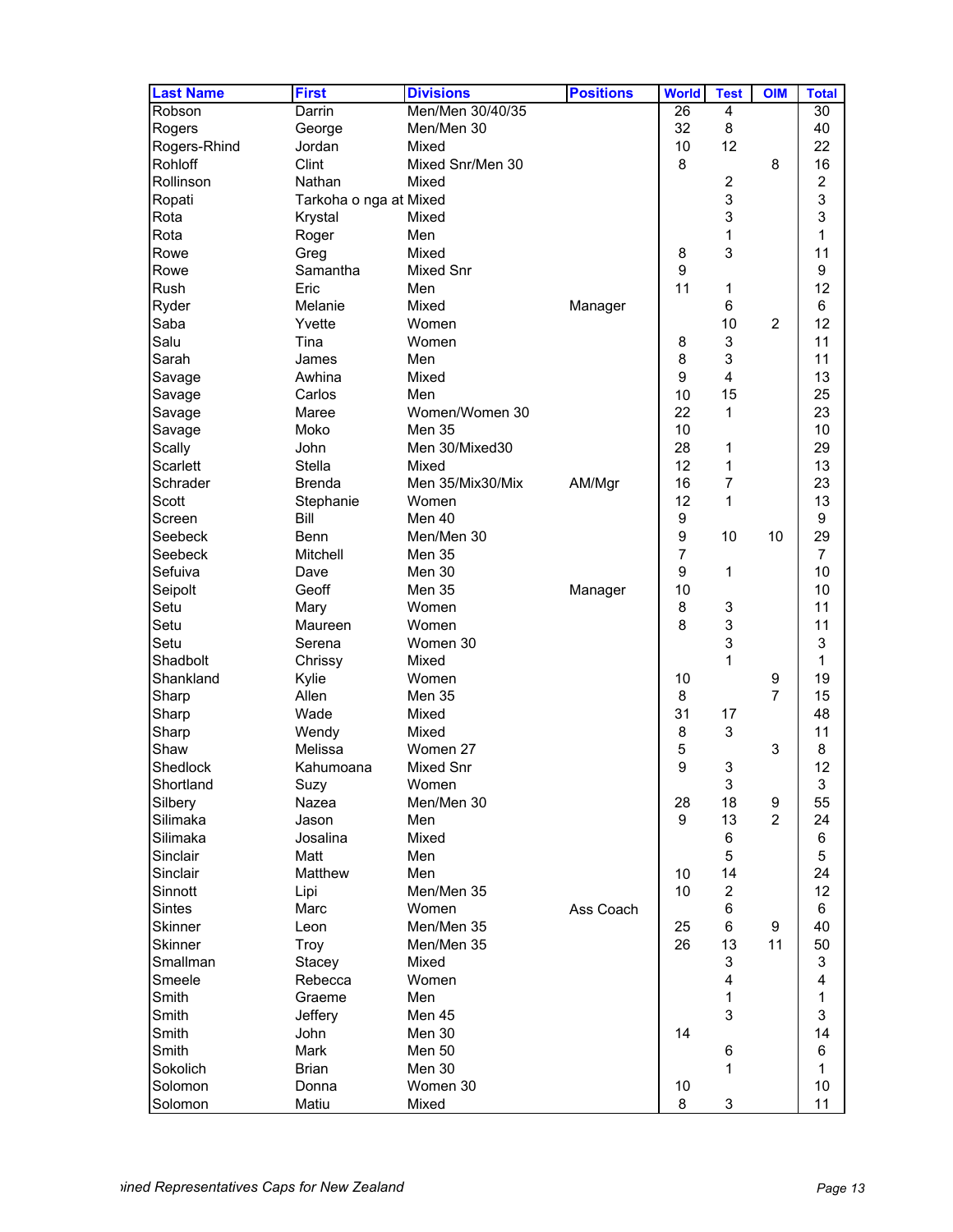| <b>Last Name</b>  | <b>First</b>   | <b>Divisions</b>  | <b>Positions</b> | <b>World</b>     | <b>Test</b>               | <b>OIM</b>     | <b>Total</b>   |
|-------------------|----------------|-------------------|------------------|------------------|---------------------------|----------------|----------------|
| Solomon           | Netana         | Mixed             |                  |                  | 6                         |                | 6              |
| Soutar-Finch      | Reihanna       | Men               |                  | $\boldsymbol{9}$ | 16                        |                | 25             |
| Sowter            | Rhonda         | Women 27          |                  | 9                | 1                         |                | 10             |
| Stainton          | Cecily         | Mixed             |                  | 39               | $\overline{7}$            | 9              | 55             |
| Stainton          | Steven         | Men 30            |                  | 5                |                           |                | 5              |
| Stanley           | Joe            | Men               |                  |                  | 1                         |                | 1              |
| Stanton           | Sammi          | Mixed             |                  |                  | 1                         |                | 1              |
| <b>Steele</b>     | Phoebe         | Women             |                  | 8                | 7                         |                | 15             |
| Stehlin           | Rolland        | Men 35/40/50      |                  | 18               | 3                         |                | 21             |
| Stephens          | Autumn-Rain    | Mixed             |                  |                  | $\,6$                     |                | 6              |
| Stephens          | Shane          | Mixed/Women 27    |                  | 10               | $\overline{7}$            | 3              | 20             |
| Stephenson        | Racheal        | Women             |                  | 29               | $\boldsymbol{9}$          | 9              | 47             |
| Steve             | Wall           | Mixed             |                  |                  |                           | 9              | 9              |
| <b>Stewart</b>    | <b>Brendon</b> | Men/Men 30/35     |                  | 29               | 11                        |                | 40             |
| <b>Stewart</b>    | Nopera         | Men               |                  |                  | 1                         |                | $\mathbf 1$    |
| Stockman          | Matthew        | Mixed             |                  | 10               | 3                         |                | 13             |
| Stockman          | Norm           | Men 40            | Ass Coach        |                  |                           | 11             | 11             |
| <b>Stokes</b>     | Kanewa         | Women 30          |                  | 20               |                           |                | 20             |
| <b>Stokes</b>     | Peter          | Men 35            |                  | 10               |                           |                | 10             |
| Stone             | Maurice        | Men               | Play/AC/Ch       | 8                | 14                        | 9              | 31             |
| Stone             | Maurice        | Men/Men 30        |                  | 27               | 3                         |                | 30             |
| Stone             | Nadine         | Women             |                  |                  | 3                         |                | 3              |
| Stone             | Shaquille      | Men               |                  | 20               | $\boldsymbol{6}$          |                | 26             |
| Stone Jnr.        | Maurice        | Men               |                  |                  | 3                         |                | 3              |
| Storer            | Tracey         | Women 30          |                  | 10               |                           |                | 10             |
| <b>Stowers</b>    | Anna           | Mixed             |                  | 12               | 1                         |                | 13             |
| Strang            | Nancy          | <b>Men 35</b>     | Manager          | 8                |                           |                | 8              |
| Stratford         | Rachel         | Women/Mixed       | Manager          | 10               | 15                        | 1              | 26             |
| Suamasi           | Saulo          | Men               |                  | $\boldsymbol{9}$ | 1                         |                | 10             |
| Sue               | Kristina       | Women             |                  | 19               | $\,6$                     |                | 25             |
| Swart             | John           | Master/Men 35     |                  | 6                | 3                         |                | 9              |
| Taase             | Tony           | Men 40            |                  |                  |                           | 11             | 11             |
| Tafatu            | Tatiana        | Women             |                  |                  | 3                         |                | 3              |
| Tahatika          | Ronnie         | Men 40            |                  | 8                |                           |                | 8              |
| Tahiwi            | Lance          | Mixed Snr         |                  |                  |                           | 8              | 8              |
| Tahiwi            | Paula          | Mixed             |                  | 9                | 10                        | $\overline{c}$ | 21             |
| Taikato           | Raewyn         | Mixed Snr         |                  |                  | 1                         |                | 1              |
| Taikura           | Elaine         | Women             |                  |                  | 1                         |                | 1              |
| Taimataora        | Tai            | Mixed Snr         | Coach            |                  |                           | 8              | 8              |
| Tainui-McIntyre   | Ariia          | Women/Mixed       |                  | 10               | 11                        |                | 21             |
| Tainui-Mcintyre   | Le Toia        | Women 27          |                  | 5                |                           |                | 5              |
| Takerei           | Wiremu         | Mixed             |                  | $\boldsymbol{9}$ | 12                        |                | 21             |
| <b>Tallentire</b> | Penny          | Mixed             |                  | 9                | 3                         |                | 12             |
| Tamati            | Cedric         | Men 30            |                  |                  |                           | 8              | 8              |
| Tamati            | Howard         | <b>Men 30</b>     |                  |                  | 1                         |                | 1              |
| Tane              | Shiray         | Women             |                  |                  | $\ensuremath{\mathsf{3}}$ |                | 3              |
| Tanirau           | George         | Mixed             |                  |                  | 1                         |                | 1              |
| Taniwha           | <b>Patrick</b> | Men 35            |                  | 8                |                           |                | 8              |
| Taniwha           | Sinclair       | <b>Men 35</b>     |                  | 8                |                           |                | 8              |
| Tapsell           | Stacy          | Mixed.Men 30      |                  | 9                | 19                        | $\overline{2}$ | 30             |
| Tarau             | Joanne         | Mixed/Wom30/Mix30 |                  | 43               | $\mathbf 1$               |                | 44             |
| Taumata           | Renee          | Women             |                  | 10               |                           |                | 10             |
| Taupage           | Aleni          | <b>Men 35</b>     |                  | 8                |                           |                | 8              |
| Taute             | Codie          | Women             |                  |                  | $\overline{7}$            |                | $\overline{7}$ |
| Taute             | Hinei          | Mixed Snr         |                  | 8                |                           |                | 8              |
| Tauwhare          | Corey          | Men 35            |                  | 6                |                           |                | 6              |
| Tavui             | Ester          | Women             | Manager          | 19               | 13                        | $\overline{c}$ | 34             |
|                   |                |                   |                  |                  |                           |                |                |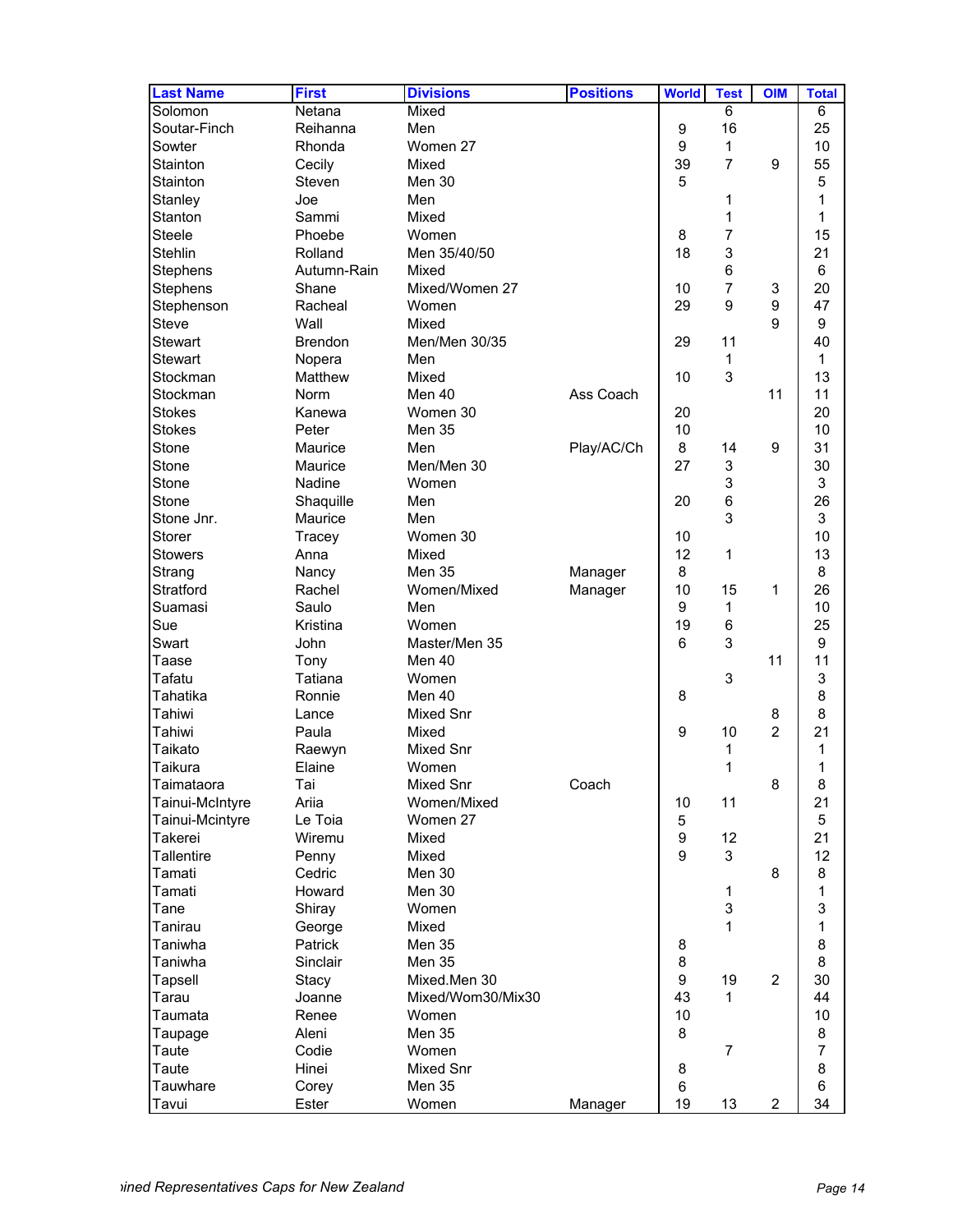| <b>Last Name</b>         | <b>First</b>     | <b>Divisions</b>  | <b>Positions</b> | <b>World</b> | <b>Test</b>    | <b>OIM</b>     | <b>Total</b>   |
|--------------------------|------------------|-------------------|------------------|--------------|----------------|----------------|----------------|
| Tawa                     | Jodie            | Women             |                  |              | 3              |                | 3              |
| Tawhai                   | Tumanawa         | Men               |                  | 9            | 1              |                | 10             |
| Taylor                   | Lorraine         | Women             |                  | 8            | 3              |                | 11             |
| Taylor                   | Mark             | Men 30/35/40      |                  | 27           | 1              |                | 28             |
| Te Aho                   | Teirea           | Women             |                  |              |                | 9              | 9              |
| Te Amo                   | Stefan           | Men               |                  | 9            | 3              |                | 12             |
| Te Hiko                  | Awhina           | Mixed/Women       |                  | 10           | $\overline{7}$ | 2              | 19             |
| Te Huia                  | Jason            | Mixed             |                  |              | $\overline{2}$ |                | $\overline{2}$ |
| Te Kahu                  | Somma            | Women             |                  | 9            | 13             | $\overline{2}$ | 24             |
| Te Kahu                  | Tessa            | Women             |                  |              | 3              |                | 3              |
| Te Kahu                  | Willie           | Men 40            |                  | 8            |                |                | 8              |
| Te Kani                  | Ira              | Women 27          |                  | 9            | 1              |                | 10             |
| Te Karu                  | Darlene          | Men 35/Women      | Manager          | 18           |                | 9              | 27             |
| Te Maro                  | Tina             | <b>Mixed Snr</b>  |                  | 8            |                |                | 8              |
| Te Maro                  | Zac              | Men 30/40         |                  | 18           |                | 11             | 29             |
| Te Moananui              | Raymond          | Men 40            |                  | 10           | 6              | 11             | 27             |
| Te Muunu                 | Tai Anne         | Mixed             |                  |              |                | 9              | 9              |
| Te Pania                 | Jamie            | Women 30          |                  |              | 3              |                | 3              |
| Te Rangi                 | John             | Mixed             | Ass Coach        |              | 13             | $\overline{2}$ | 15             |
| Te Tai                   | Barry            | Men 35            |                  | 10           |                |                | 10             |
| Te Tamaki                | Teresa           | Mixed             |                  | 12           |                |                | 12             |
| Te Ture                  | Peter            | Men 35            |                  | 20           |                |                | 20             |
| Teiho                    | <b>Bubs</b>      | Women/Men         | Manager          | 21           |                |                | 21             |
| Teiho                    | Kiri             | Men/Men 30        | Coach            | 25           | 5              |                | 30             |
| Teika                    | Yvette           | Women             |                  | 9            | 3              |                | 12             |
| Teture                   | Peter            | Men 40            |                  | 10           |                |                | 10             |
| Thompson                 | Beven            | Men 35            |                  | 8            |                |                | 8              |
| Thompson                 | Davina           | Women 30          |                  |              | 3              |                | 3              |
| Thompson                 | Kere             | Men 30            |                  |              |                | 8              | 8              |
| <b>Tiatia-Seath</b>      | Valerie          | <b>Mixed Snr</b>  |                  | 6            |                |                | 6              |
| Tims                     | Pixie            | Women 30          |                  | 10           |                |                | 10             |
| Tiwha                    | Toia             | Mixed             |                  | 10           | 6              |                | 16             |
| Toal                     | Angela           | Women             |                  | 20           | $\overline{2}$ |                | 22             |
| Todd                     | Leonie           | Women30/Mixed Snr |                  | 19           |                |                | 19             |
| Tohia                    | Duane            | Men 30            |                  |              |                | 8              | 8              |
| Tohiariki                | Wi-Richard       | Men 40            |                  | 9            | 3              |                | 12             |
| Toki                     | Maureen          | Mixed             |                  | 8            | 3              |                | 11             |
| Toki                     | Steven           | <b>Mixed Snr</b>  | Play/AC/Ch       | 23           | 5              |                | 28             |
| Tomai                    | Jason            | Men/Men 30        |                  | 28           | 10             | 2              | 40             |
| Tomuri                   | Shanan<br>Callin | Men<br>Mixed      |                  | 10           | 10             |                | 10<br>10       |
| Tonge                    | Kevin            | Women 27          | Coach            | 6            |                |                | 6              |
| Toto                     | Selina           | Women             |                  |              | $\mathfrak{S}$ |                | 3              |
| Tramo<br>Trask           | Damon            | Mixed             |                  |              |                | 9              | 9              |
|                          |                  | <b>Mixed Snr</b>  |                  |              |                |                | 8              |
| Tuapawa                  | Violet           | Men               |                  | 8            | $\overline{2}$ |                | 12             |
| Tuatea<br>Tudehope       | Henry<br>Evelyn  | Women             | Ass Coach        | 10<br>10     |                |                | 10             |
| Tui                      | Phillip          | Mixed             |                  |              | 1              |                | 1              |
| Tupaea                   | Jodi             | Women 27          |                  |              |                | 3              | 3              |
|                          | Nolan            | Men 30/35         |                  | 10           | $\overline{c}$ |                | 12             |
| Tupaea<br>Tupara         | Tony             | Men 40            |                  | 8            |                |                | 8              |
|                          | Daniel           | Men 30/Men        |                  |              | 6              |                | 6              |
| Tupua-Siliva<br>Turnbull |                  | Women             |                  | 9            | 13             | 1              | 23             |
| Turner                   | Dayna<br>Nat     | Mixed             |                  |              | 3              |                | 3              |
| Vaha'Akolo               | Edward           | Men 45            |                  | 10           | 3              |                | 13             |
| Vaile                    | Evelyn           | Women             |                  | 9            |                |                | 9              |
| Varley                   | Shane            | Masters/Men 30/35 |                  | 6            | 4              |                | 10             |
|                          |                  |                   |                  |              |                |                |                |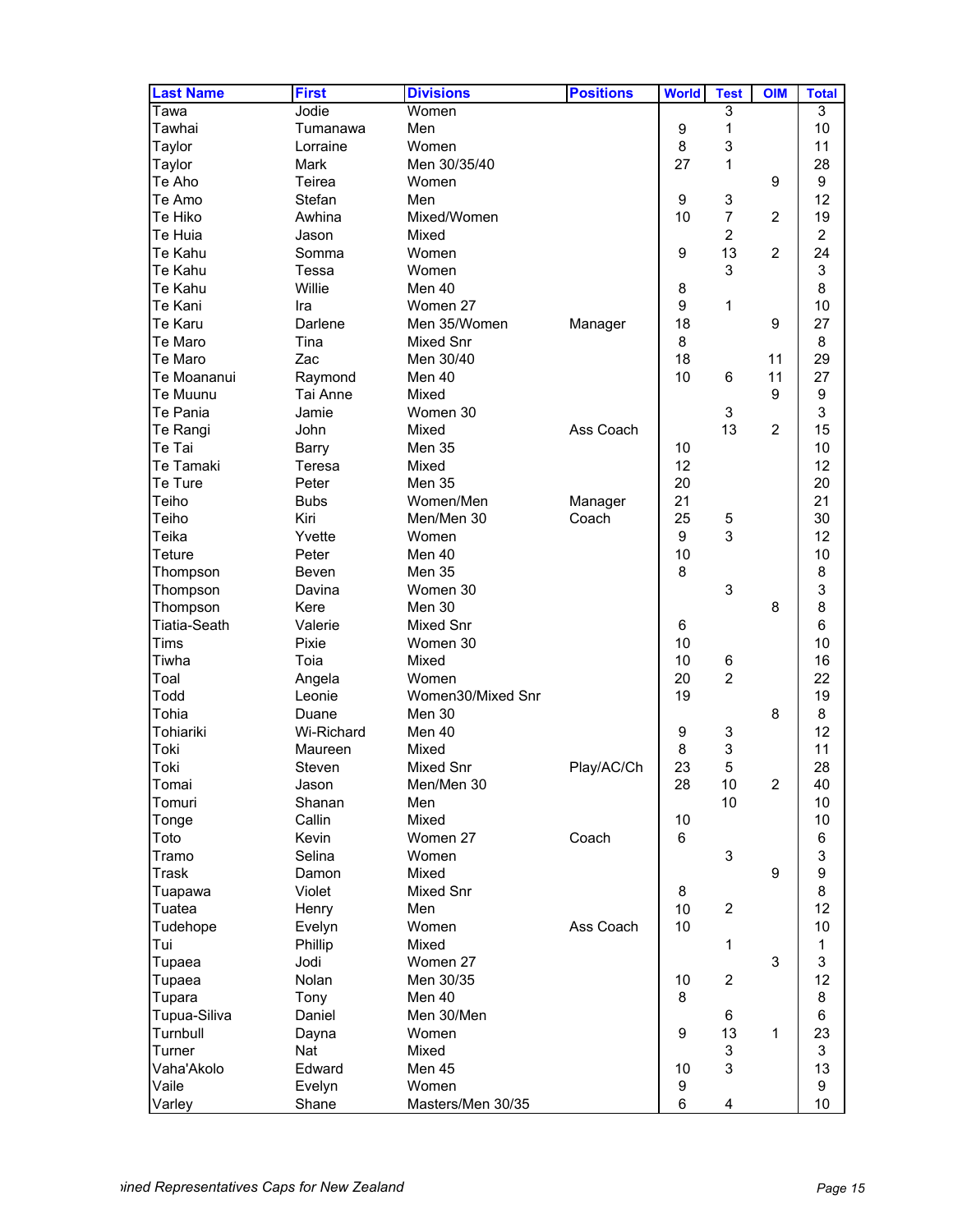| <b>Last Name</b>    | <b>First</b>     | <b>Divisions</b>      | <b>Positions</b> | <b>World</b>     | <b>Test</b>      | <b>OIM</b>     | <b>Total</b>     |
|---------------------|------------------|-----------------------|------------------|------------------|------------------|----------------|------------------|
| Vear                | <b>Brad</b>      | Mixed/Men 40          |                  | 12               | 1                | 11             | 24               |
| Verdon              | Paul             | Men 40                | Coach            | 9                |                  |                | 9                |
| Vette-Welsh         | <b>Botille</b>   | Women                 |                  | 10               |                  |                | 10               |
| Vis                 | Pieter           | Mixed                 |                  | 12               | 9                |                | 21               |
| Waaka               | <b>Bauedeine</b> | Men                   |                  |                  | $\overline{c}$   |                | $\boldsymbol{2}$ |
| Waaka               | Jean             | Women                 |                  | 17               | $6\phantom{1}6$  |                | 23               |
| Waaka-Iraia         | Michael          | Mixed                 |                  |                  | 1                |                | $\mathbf{1}$     |
| Waaka-Iraia (Enosa) | Ashlynn          | Women                 |                  |                  | 10               |                | 10               |
| Wade                | Sharp            | Mixed                 |                  |                  |                  | 9              | 9                |
| Walker              | Cody             | Mixed                 |                  |                  | 3                |                | 3                |
| Walker              | Elaine           | Women 30              | Manager          |                  | 3                |                | 3                |
| Walker              | Leanne           | Women                 |                  | 39               | 1                |                | 40               |
| Walker              | Richard          | Men 40                |                  | 19               |                  |                | 19               |
| Walker              | Rod              | Mixed                 | Ass Coach        | 11               | 6                |                | 17               |
| Wall                | Chris            | Men/Men 30            |                  | 26               | 18               | 11             | 55               |
| Wall                | Stephen          | Mixed/Mixed Snr       |                  | 27               | $\boldsymbol{9}$ |                | 36               |
| Wall                | Toni             | Men                   | Manager          | 11               | 15               |                | 26               |
| Wallace             | Allen            | Mixed/Men             |                  | 19               |                  |                | 19               |
| Wallace             | Allen            | Mixed/Men             |                  |                  | $\overline{4}$   |                | 4                |
| Wallace             | Wayne            | Men35/'Mixed/Men      | Play/Coach       | 17               | 10               |                | 27               |
| Waller              | John             | Men 40                |                  | 9                |                  |                | 9                |
| Walsh               | Marty            | Men 30                |                  | 9                |                  |                | 9                |
| Walters             | Ned              | Men                   |                  |                  | 1                |                | $\mathbf{1}$     |
| Walters             | Peter            | Men/Mx/Mx30/M40       | W-Ch             | 90               | 25               | 11             | 126              |
| Walters Jnr.        | Peter Luke       | Men 40                | Manager          |                  | 3                |                | 3                |
| Wana                | Crete            | Men                   |                  | 8                | 3                |                | 11               |
| Wanakore            | Peter            | Women                 | Ass Coach        |                  | 3                |                | 3                |
| Warbrick            | Jody             | Women                 |                  | 12               | 1                |                | 13               |
| Wardle              | Kevin            | Mixed                 |                  |                  | 1                |                | $\mathbf{1}$     |
| Warring             | Lynne            | Women                 |                  | 8                | 3                |                | 11               |
| Waruhia             | Tui              | Men 35                |                  | 10               |                  |                | 10               |
| Watene              | Kahurangi        | Women                 |                  | 9                | 3                |                | 12               |
| Watene              | Lance            | Men 30/45/Women 30    | Play/Coach       | 19               | 1                | $\overline{7}$ | 27               |
| Watene              | Maia Jean        | Women                 |                  | 10               | 1                |                | 11               |
| Watene (dec.)       | Jim              | Women 30              | Coach            | 10               |                  |                | 10               |
| Watson              | Wayne            | Master/Men 35/30      |                  | 15               | 4                |                | 19               |
| Watt                | Laurie           | Mixed                 |                  | 8                | 3                |                | 11               |
| Waudby              |                  | Mixed                 |                  |                  | 9                |                | 9                |
| Waudby              | <b>Bayley</b>    | Mixed                 |                  |                  | 6                |                | 6                |
|                     | <b>Bayley</b>    |                       |                  |                  |                  | $\overline{7}$ | 23               |
| Wawatai<br>Weka     | Dean<br>Tamar    | Men 30/35/40<br>Mixed |                  | 16<br>10         | 1                |                | 11               |
| Welsh               | Duane            | Men                   |                  | 8                | 3                |                | 11               |
| Wendt               | Alfred           | Mixed Snr/Men 35      |                  | 16               |                  |                | 16               |
| Wepa                | Eugene           | Mixed Snr             |                  | 8                |                  |                | 8                |
| Werahiko            | Emanuel          | Mixed Snr             |                  | 6                |                  |                | 6                |
| Whaitiri            | Leonie           | Women 30              |                  | 11               |                  |                | 11               |
| Whiley              | Steven           | Men 30                |                  | $\boldsymbol{9}$ |                  |                | 9                |
| Whitiora            | Awatea           | Women                 |                  |                  |                  |                | 3                |
| Whitiora            |                  | Women                 |                  |                  | 3<br>6           |                | 16               |
|                     | Stacey           |                       |                  | 10               |                  |                |                  |
| Whittaker           | John             | Men 35/Men            | Coach/AC         | 15               | 6                |                | 21               |
| Wickliffe           | Renee            | Women                 |                  | 10               | 6                | 9              | 25               |
| Wihehira            | Orlo             | Masters/Men 35/50     |                  | 6                | 6                |                | 12               |
| Wihone              | Janie            | Women                 |                  | 27               | 14               | $\overline{c}$ | 43               |
| Wikaire             | Erena            | Mixed Snr/Women 27    |                  | 6                |                  | 3              | 9                |
| Wiki                | Judith           | Women 30              | Manager          | 20               |                  |                | 20               |
| Wilkie              | Maria            | Mixed                 |                  | $\boldsymbol{9}$ | $\overline{7}$   | $\overline{2}$ | 18               |
| Wilkinson           | Delwyn           | Mixed Snr             |                  | 8                |                  |                | 8                |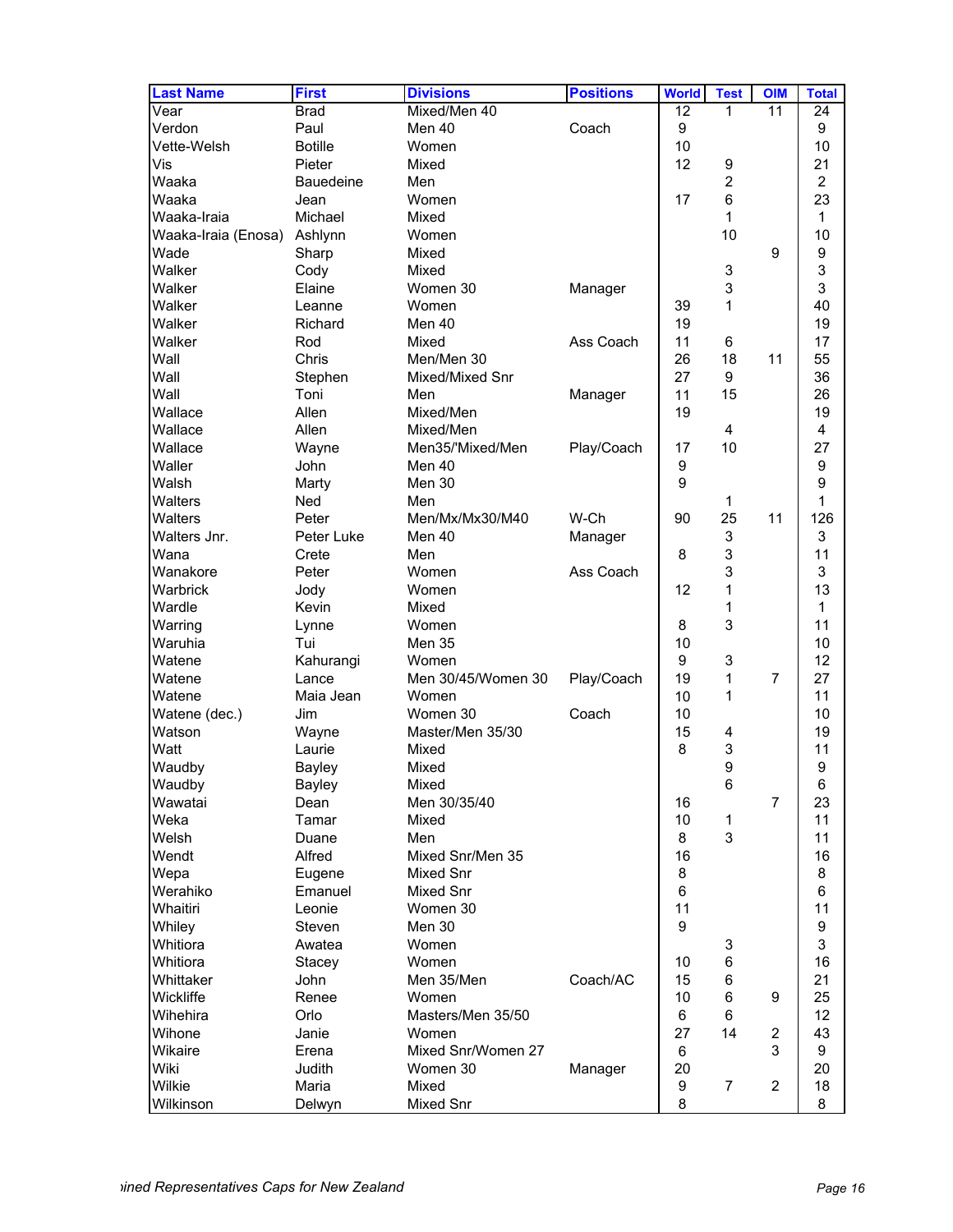| <b>Last Name</b> | <b>First</b> | <b>Divisions</b>  | <b>Positions</b> | <b>World</b>     | <b>Test</b>             | <b>OIM</b>     | <b>Total</b>   |
|------------------|--------------|-------------------|------------------|------------------|-------------------------|----------------|----------------|
| Williams         | Andrea       | Women 30          |                  |                  | 3                       |                | 3              |
| Williams         | Charlie      | Master/Men 35     |                  | 6                | 5                       |                | 11             |
| Williams         | Dean         | Mixed/Men         |                  | 22               | 5                       | 9              | 36             |
| Williams         | Moirirangi   | Women 30          |                  | 20               |                         |                | 20             |
| Williams         | Niall        | Women             |                  | 16               | 3                       | 9              | 28             |
| Williams         | <b>Nick</b>  | Men               |                  | 8                | 3                       |                | 11             |
| Williams         | Ora          | Women             |                  |                  | $\overline{2}$          |                | $\overline{2}$ |
| Williams         | Rhonda       | Men               | Manager          | 12               | 6                       |                | 18             |
| Williams (dec.)  | Lee          | Men               |                  |                  | $\mathbf{1}$            |                | $\mathbf{1}$   |
| Williamson       | Marie        | Women 30          |                  | 10               |                         |                | 10             |
| Williamson       | Paula        | Mixed             |                  |                  | 3                       |                | 3              |
| Willison         | Raiki        | Men               |                  |                  | $\overline{7}$          |                | $\overline{7}$ |
| Willison         | Tenika       | Women             |                  |                  | 5                       |                | 5              |
| Wilson           | Debbie       | <b>Mixed Snr</b>  |                  | $\boldsymbol{9}$ |                         |                | 9              |
| Wilson           | Tammi        | Women             |                  | 8                | $\overline{7}$          | $\overline{2}$ | 17             |
| Winiata          | Coral        | Women             |                  |                  | 4                       |                | 4              |
| Winiata          | Paris        | Mixed             |                  |                  | $\overline{c}$          |                | $\overline{2}$ |
| Winterburn       | Stacey       | Mixed             |                  |                  | 3                       |                | 3              |
| Wipa             | Delicia      | Mixed Snr         |                  |                  |                         | 8              | 8              |
| Wiperi-Karauria  | Tony         | Men 40            |                  | 9                |                         |                | 9              |
| Witana           | Aimee        | Women/Women 30    |                  |                  | 6                       |                | 6              |
| Witehira         | Orlo         | <b>Men 35</b>     |                  | 10               |                         |                | 10             |
| Withers          | Matt         | Men 30            |                  | 10               | 6                       |                | 16             |
| Woodham-Enosa    | Mikayla      | Women             |                  |                  | 6                       | 1              | $\overline{7}$ |
| Woodhouse        | Laveenia     | Mixed/Mixed Snr   |                  | 6                | $\overline{c}$          |                | 8              |
| Woodhouse        | Lovey        | Women 30          |                  |                  | 3                       |                | 3              |
| Woods            | Chris        | Mixed             |                  | 17               | 3                       |                | 20             |
| Worthington      | Lance        | Masters/Men 30/35 |                  | 6                | $\overline{\mathbf{4}}$ |                | 10             |
| Wrathall         | Deslea-Anne  | Women 27          |                  | 9                | $\mathbf{1}$            |                | 10             |
| Wright           | Ally         | Men               | Manager          | 10               |                         | 9              | 19             |
| Wright           | Darren       | Men 40            |                  | 9                |                         |                | 9              |
| Yandall          | Graham       | Men 35            |                  | 10               | 1                       |                | 11             |
| Young            | Gareth       | Mixed/Mixed Snr   |                  | 18               | 3                       |                | 21             |
| Young            | Vanessa      | Women             | Manager          | 11               | 9                       |                | 20             |
|                  |              |                   |                  |                  |                         |                |                |



Peter Walters became the first International Player to reach 100 Representative Caps. The feat was achieved at the Seventh World Cup held in Edinburgh,<br>Scotland on Thursday 23rd June 2011 when New<br>Zealand's Mens 40 team played Ireland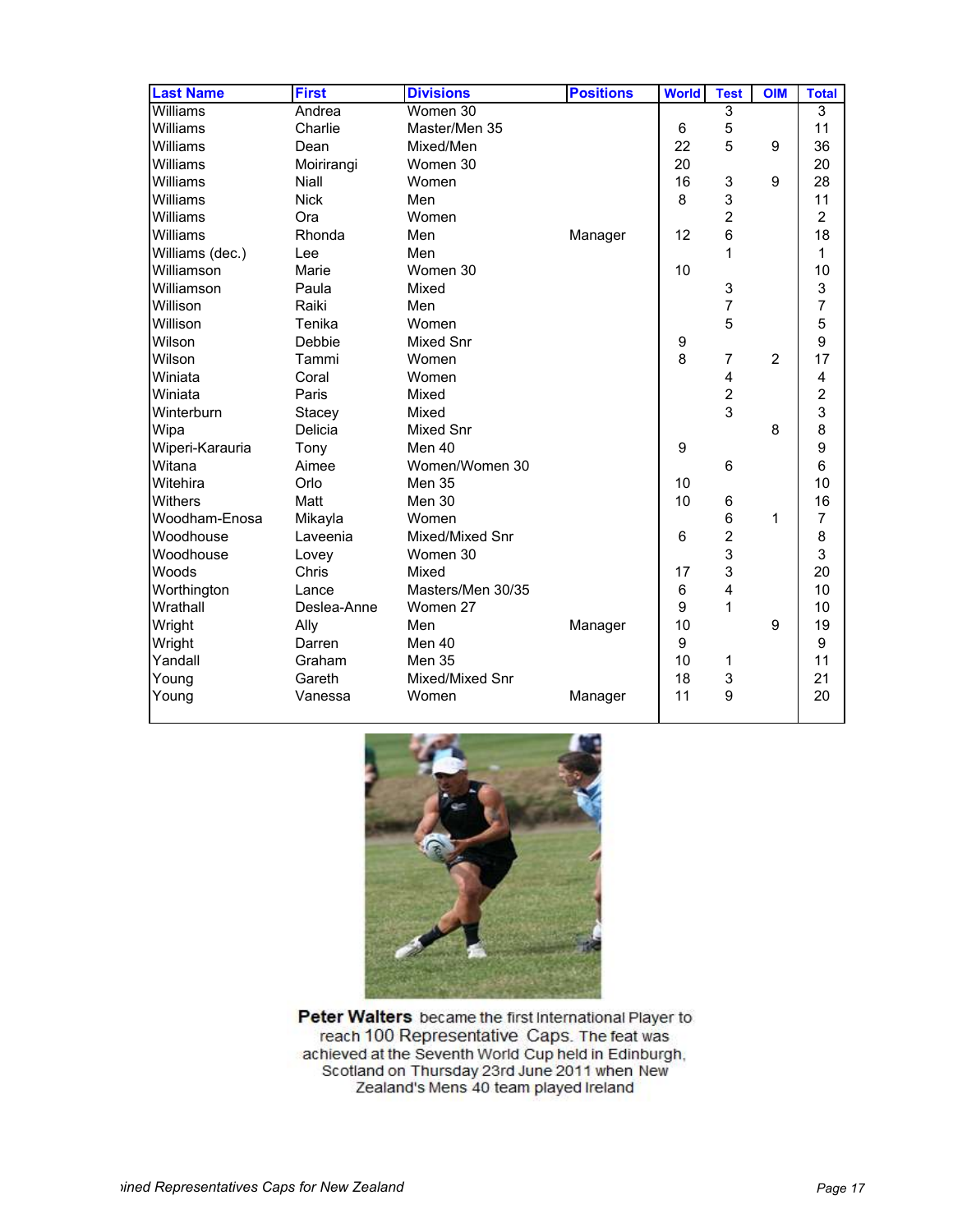## **World Cup Caps**

- 1988 Australia Men, Women, Mixed, Masters
- 1991 New Zealand Men Women, Mixed, M30, W27, M35
- 1995 USA Men Women, Mixed, M30, W27, M35
- 1997 Australia Men30, Women30, Mixed30, Men35, Men40
- 1999 Australia Men, Women, Mixed
- 1999 Australia Men30, Women30, Mixed30, Men35, Men40
- 2003 Japan Men, Women, Mixed, Men30, Men35
- 2007 South Africa Men, Women, Mixed
- 2007 South Africa Men30, Mixed30, Men35, Men40
- 2011 Scotland Men, Women, Mixed
- 2011 Scotland Men30, Mixed30, Men35, Men40
- 2015 Coffs Harbour Men, Women, Mixed
- 2015 Coffs Harbour Women 27, Men30/35/40/50, Mixed Snr

| <b>Most World Cup Representative Caps</b> |        |                         | 88 | -91 | 95 |    | 99 | 03              | -07 |    | 15             | <b>Caps</b> |
|-------------------------------------------|--------|-------------------------|----|-----|----|----|----|-----------------|-----|----|----------------|-------------|
|                                           |        |                         |    |     |    |    |    |                 |     |    |                |             |
| <b>Walters</b>                            | Peter  | M/Mxsnr/Mx/M40 -W Ch    | 8  |     | 9  | 8  | 10 | 8               | 8   |    | 17             | 90          |
| McIntyre                                  | Peter  | Mix/M30/Men<br>Play/Ch  |    |     | 10 |    | 5  | 10              | 10  | 12 | 11             | 58          |
| Daly                                      | Mike   | Play/Ch<br>Mixed/Men 40 |    | 12  | 10 |    | 9  |                 | 12  | 4  | $\overline{7}$ | 54          |
| O'Hara                                    | Stacey | Wom/27/30/Mxsnr         | 8  | 9   | 11 |    | 10 |                 | 8   |    |                | 46          |
| Albert-Jahnke                             | George | Mixed/Mixed Snr         |    |     | 10 |    | 9  | 8               | 8   | -8 |                | 43          |
| Tarau                                     | Joanne | Mix/W30/Mxsnr           |    | 12  | 11 | 10 | 10 |                 |     |    |                | 43          |
| Clemas                                    | Barry  | Men/Mxsnr/M30           |    | 11  | 9  |    | 10 | 10 <sup>°</sup> |     |    |                | 40          |
| Proffit                                   | Robyn  | Women 27/30             |    | 9   |    | 10 | 10 |                 |     |    |                | 40          |
|                                           |        |                         |    |     |    |    |    |                 |     |    |                |             |

| <b>Last Name</b> | <b>First Name</b> | <b>Division</b>  | <b>Position</b> | 88 | -91 | 95 | 97 | 99 | U3 |    | 15 | <b>Caps</b> |
|------------------|-------------------|------------------|-----------------|----|-----|----|----|----|----|----|----|-------------|
|                  |                   |                  |                 |    |     |    |    |    |    |    |    |             |
| Ablett           | <b>Brent</b>      | Men              |                 |    |     |    |    |    |    |    |    |             |
| Adams            | <b>Brian</b>      | Men              |                 |    |     |    |    |    |    | 10 |    | 10          |
| Adams            | Denis             | Men 40/30        | Manager         |    |     | 9  | 9  | 10 |    |    |    | 28          |
| Adams            | Marama            | <b>Mixed Snr</b> |                 |    |     |    |    | 10 |    |    |    | 10          |
| Adams            | Philip            | Men 35           |                 |    |     |    |    |    |    |    |    |             |
| Ah Loo           | Mark              | Men              |                 |    |     | 9  |    | 9  |    |    |    | 18          |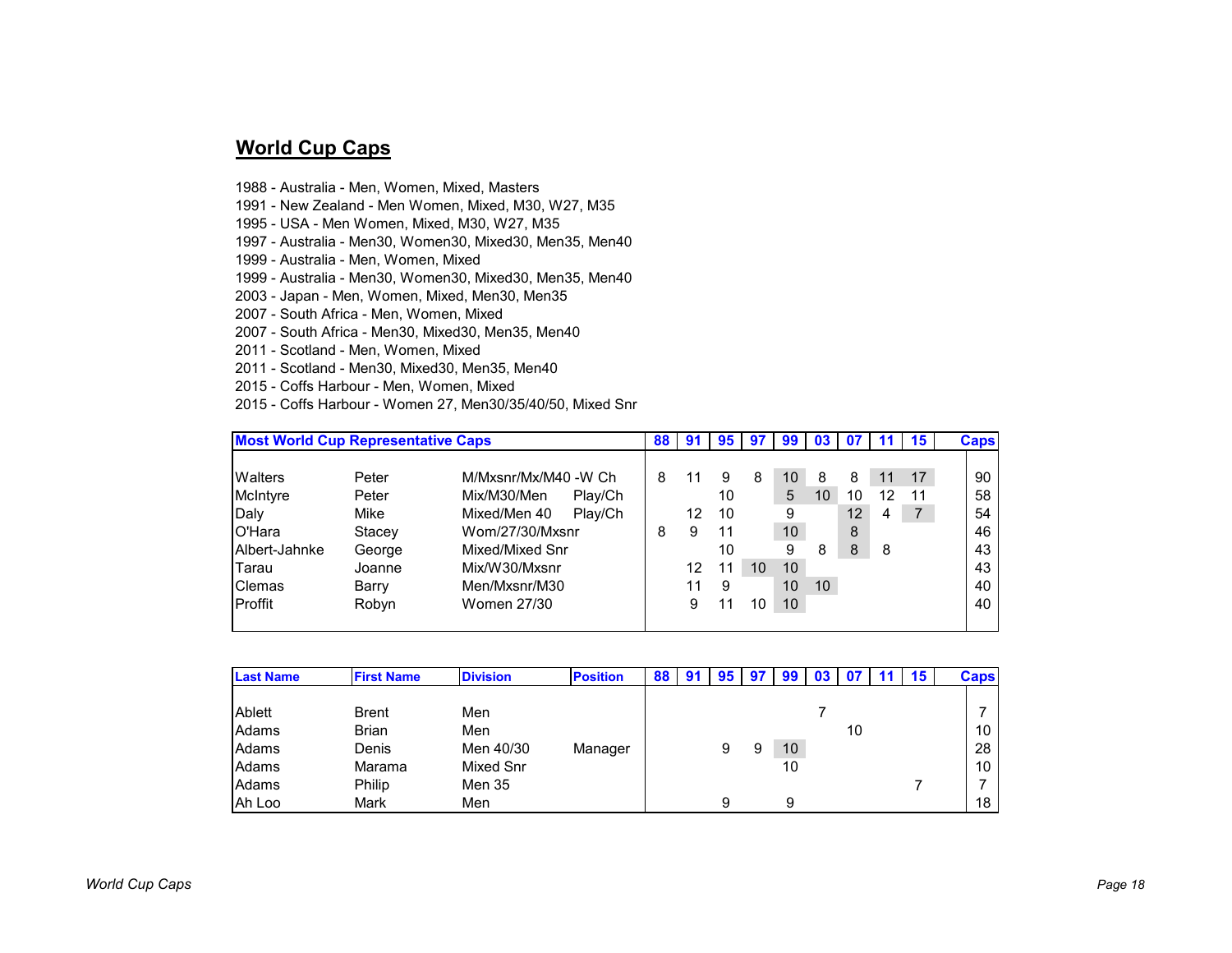| <b>Last Name</b> | <b>First Name</b> | <b>Division</b>  | <b>Position</b> | 88 | 91 | 95 | 97 | 99 | 03             | $\overline{07}$ | 11 | 15             | <b>Caps</b>    |
|------------------|-------------------|------------------|-----------------|----|----|----|----|----|----------------|-----------------|----|----------------|----------------|
| Ah Loo           | Mike              | Men 30/40        |                 |    | 9  |    |    | 10 |                |                 |    |                | 19             |
| Aitken           | Craig             | Men 40           |                 |    |    |    |    |    |                |                 | 10 |                | 10             |
| Aki (Peina)      | Kahureremoa       | Women            |                 |    |    |    |    |    |                |                 | 10 |                | 10             |
| Albert           | Joseph            | <b>Mixed Snr</b> |                 |    |    |    |    | 10 |                |                 |    |                | 10             |
| Albert-Jahnke    | George            | Mixed/Mixed Snr  |                 |    |    | 10 |    | 9  | 8              | 8               | 8  |                | 43             |
| Allan            | Darby             | Men 40           |                 |    |    | 9  |    |    |                |                 |    |                | 9              |
| Allan            | Terry             | Men 40           |                 |    |    |    | 8  |    |                |                 |    |                | 8              |
| Allen            | Wayne             | Men 35           |                 |    |    |    |    | 8  |                |                 |    |                | 8              |
| Almond           | Annette           | Mixed Snr        |                 |    |    |    |    |    |                | 8               | 9  |                | 17             |
| Amiria           | Katrina           | Mixed Snr        |                 |    |    |    |    |    |                |                 | 8  |                | 8              |
| Amopiu           | Joan              | Women 27         |                 |    | 9  |    |    |    |                |                 |    |                | 9              |
| Amosa            | Henry             | Men 30           |                 |    |    |    |    | 5  |                |                 |    |                | 5              |
| Anderson         | Richard           | Mxsnr/Mix/M40    |                 |    |    |    | 8  | 10 |                |                 |    |                | 18             |
| Anderson         | Wayne             | Men 30           |                 |    |    |    |    | 5  |                |                 |    |                | 5              |
| Andrews          | Colin             | <b>Masters</b>   |                 | 6  |    |    |    |    |                |                 |    |                | 6              |
| Ani              | <b>Nock</b>       | Women 27         |                 |    |    |    |    |    |                |                 |    | 5              | 5              |
| Apiti            | Dianne            | Women            |                 |    |    | 8  |    |    |                |                 |    |                | 8              |
| Archer           | <b>Brian</b>      | <b>Men 35</b>    | Coach           |    |    |    |    |    |                |                 |    | $\overline{7}$ | $\overline{7}$ |
| Ashe             | <b>Steve</b>      | Men 40           |                 |    |    |    |    | 10 |                |                 |    |                | 10             |
| Ashwell          | Allanah           | Women 27         |                 |    |    |    |    |    |                |                 |    | 6              | 6              |
| Ashworth         | Tina              | Mixed            |                 |    |    |    |    |    |                |                 |    | 9              | 9              |
| Aull             | George            | Men 35           |                 |    |    |    |    | 8  |                |                 |    |                | 8              |
| Bachop           | Steven            | Men              |                 | 8  |    |    |    |    |                |                 |    |                | 8              |
| <b>Bannister</b> | Sharlene          | Mixed            |                 |    |    |    |    | 9  | 8              | 12              |    |                | 29             |
| Barington        | Dot               | Mix/Men/Wom      | Manager         |    | 10 |    |    |    |                |                 |    |                | 10             |
| <b>Bartlett</b>  | Nui               | Men              |                 |    |    |    |    |    | $\overline{7}$ |                 |    |                | $\overline{7}$ |
| Barton           | Shane             | Men 35/40        |                 |    | 10 |    | 8  | 10 |                |                 |    |                | 28             |
| Beasley          | Terry             | Mixed Snr        |                 |    |    |    |    | 10 |                |                 |    |                | 10             |
| Beazley          | Malcolm           | Mixed            |                 |    |    | 10 |    |    |                |                 |    |                | 10             |
| Bentley          | Peter             | Men              | AC/CH           |    |    |    |    |    |                |                 | 12 | 11             | 23             |
| Bergman          | Amanda            | Women            |                 |    |    |    |    |    | 10             |                 |    |                | 10             |
| Berryman         | Aleisha           | Mixed            |                 |    |    |    |    |    |                |                 |    | 10             | 10             |
| <b>Best</b>      | Riki              | Men 35           |                 |    |    |    |    |    |                |                 |    | 3              | 3              |
| <b>Biddle</b>    | Aaron             | Men              |                 |    |    |    |    |    |                |                 |    | 9              | 9              |
| <b>Birch</b>     | Rodney            | Men 40           |                 |    |    |    |    |    |                |                 |    | 8              | 8              |
| <b>Black</b>     | Katrina           | Mixed            |                 |    |    |    |    | 9  |                |                 |    |                | 9              |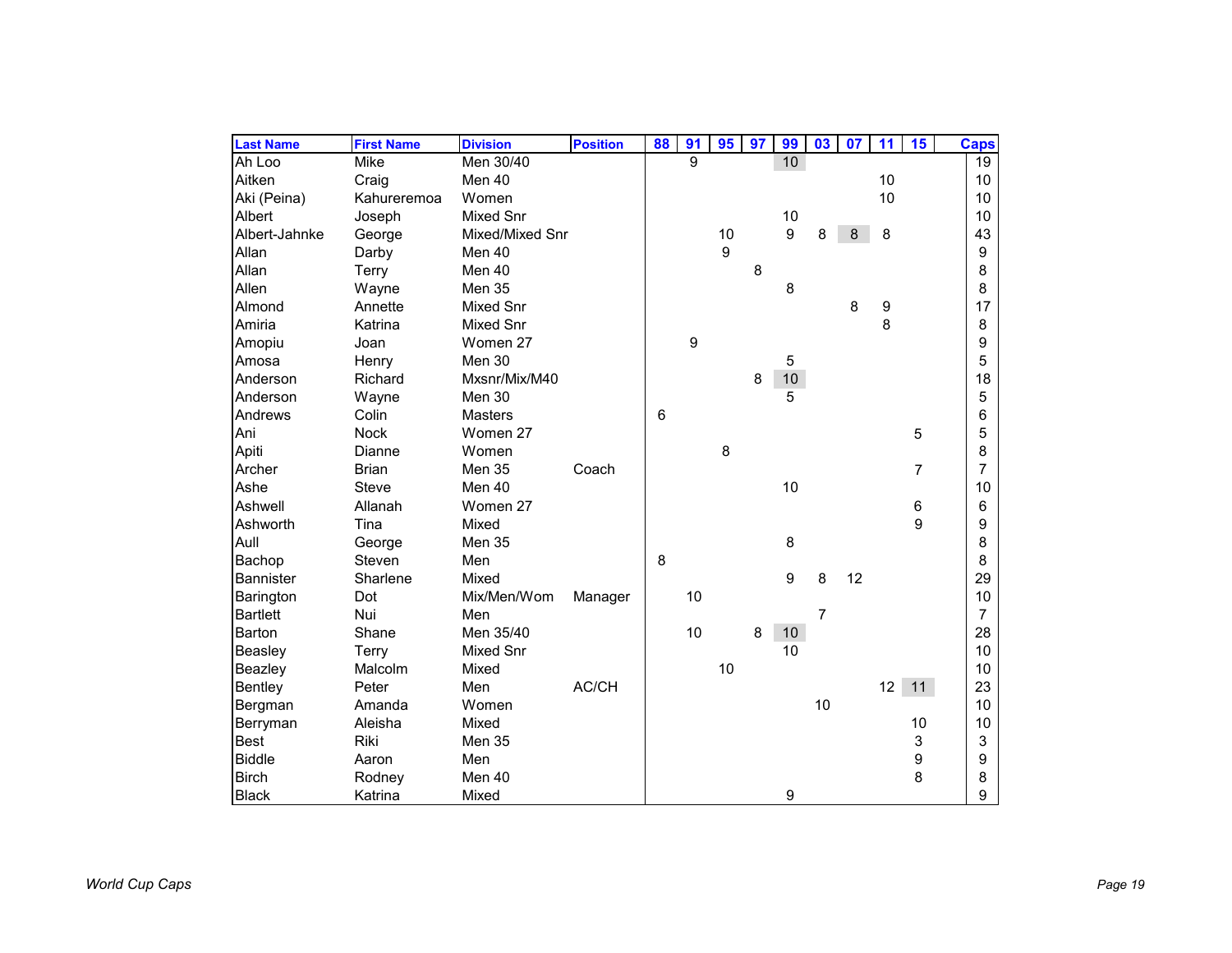| <b>Last Name</b> | <b>First Name</b> | <b>Division</b>    | <b>Position</b> | 88 | 91 | 95               | 97 | 99 | 03             | 07 | 11              | 15             | <b>Caps</b> |
|------------------|-------------------|--------------------|-----------------|----|----|------------------|----|----|----------------|----|-----------------|----------------|-------------|
| <b>Black</b>     | Whitiaua          | Men                |                 |    |    |                  |    |    |                | 10 |                 |                | 10          |
| <b>Blair</b>     | Ngarimu           | Men                |                 |    |    | 9                |    |    | $\overline{7}$ |    |                 |                | 16          |
| <b>Blair</b>     | Renata            | Men                |                 |    |    | 9                |    |    |                |    |                 |                | 9           |
| Bloomfield       | Clayton           | Mixed              |                 | 8  |    |                  |    |    |                |    |                 |                | 8           |
| Bloomfield       | Steven            | Mixed              |                 | 8  |    |                  |    |    |                |    |                 |                | 8           |
| <b>Blundell</b>  | Cedge             | Men 35             |                 |    |    |                  |    | 8  |                |    |                 |                | 8           |
| <b>Booth</b>     | Dave              | Men 40             |                 |    |    |                  |    |    |                |    | 10              |                | 10          |
| <b>Boxall</b>    | Aggie             | Women 30           |                 |    |    |                  | 10 | 10 |                |    |                 |                | 20          |
| Boyd             | Anita             | Women 27           |                 |    |    |                  |    |    |                |    |                 | 4              | 4           |
| <b>Brand</b>     | Hannah            | Women              |                 |    |    |                  |    |    |                | 10 | 10              |                | 20          |
| <b>Brett</b>     | Lesley            | Women              |                 |    | 12 |                  |    |    |                |    |                 |                | 12          |
| <b>Brewer</b>    | Darrel            | Mixed              |                 |    | 12 |                  |    |    |                |    |                 |                | 12          |
| Broomhall        | Stephanie         | Women 27           |                 |    |    |                  |    |    |                |    |                 | 6              | 6           |
| Brough           | Justin            | Women              | Coach           | 8  |    |                  |    |    |                |    |                 |                | 8           |
| <b>Broughton</b> | Florence          | Wom/Wom30          |                 | 8  |    | 11               |    |    |                |    |                 |                | 19          |
| <b>Broughton</b> | Judy              | Women 30           |                 |    |    | 11               |    |    |                |    |                 |                | 11          |
| <b>Brown</b>     | Richard           | Men                |                 |    |    | 9                |    |    |                |    |                 |                | 9           |
| <b>Brown</b>     | Sean              | Mixed/Mixed Snr    |                 |    |    |                  |    |    |                | 12 | 10 <sub>1</sub> | 6 <sup>1</sup> | 28          |
| <b>Buchan</b>    | Dean              | Men 30             |                 |    |    |                  |    |    | 10             |    |                 |                | 10          |
| <b>Buchanan</b>  | Campbell          | <b>Men 35</b>      |                 |    |    |                  |    |    |                |    |                 | 7              | 7           |
| <b>Buchanan</b>  | Melissa           | Mixed              |                 |    |    |                  |    |    |                |    | 8               |                | 8           |
| Buckingham       | <b>Bruce</b>      | Men 40             |                 |    |    | 9                |    |    |                |    |                 |                | 9           |
| <b>Burden</b>    | Damian            | <b>Mixed Snr</b>   |                 |    |    |                  |    |    |                |    | 8               |                | 8           |
| <b>Burrell</b>   | Edward            | Men                |                 |    |    |                  |    |    |                | 10 | 11              |                | 21          |
| <b>Burrell</b>   | Ken               | Men 35/30          | Play/Ch         |    | 10 | $\boldsymbol{9}$ |    |    |                |    |                 |                | 19          |
| <b>Burrell</b>   | Tracey            | Women              |                 |    | 12 | 8                |    |    |                |    |                 |                | 20          |
| Cameron          | Henare            | Men 30             |                 |    |    |                  | 9  |    |                |    |                 |                | 9           |
| Campbell         | Chris             | Men 30/Mixsnr      |                 |    |    |                  |    |    | $10$           | 8  |                 |                | 18          |
| Campbell         | Megan             | Women              |                 |    |    |                  |    |    |                |    | 10              | 10             | 20          |
| Campbell         | Nola              | Women              |                 |    |    |                  |    |    | 10             |    |                 | 10             | 20          |
| Campbell         | <b>Steve</b>      | Mast/M30/M40/Mxsnr |                 | 6  | 9  |                  |    | 10 |                | 8  |                 |                | 33          |
| Cardie           | Candis            | Women              |                 |    |    |                  |    |    |                |    | 10              |                | 10          |
| Cardie           | Honey             | Women 30           | Manager         |    |    | 11               |    |    |                |    |                 |                | 11          |
| Carson           | Melanie           | Women 27           |                 |    |    |                  |    |    |                |    |                 | 5              | 5           |
| Carter           | Michael           | Women              | Manager         |    |    | 8                |    |    |                |    |                 |                | 8           |
| Cavanagh         | Michael           | Men                |                 |    |    |                  |    |    |                |    | 12              | 11             | 23          |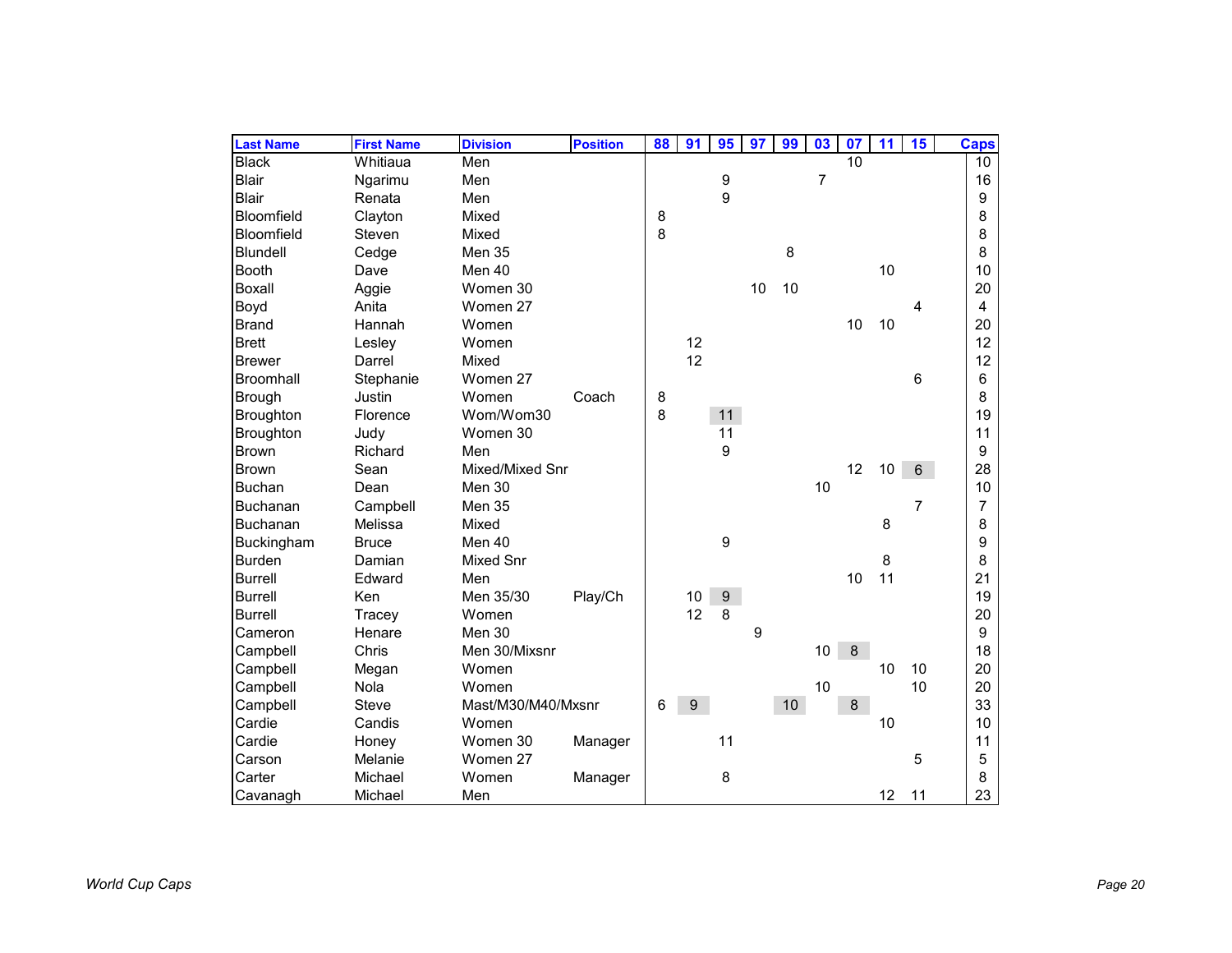| <b>Last Name</b> | <b>First Name</b> | <b>Division</b>    | <b>Position</b> | 88 | 91               | 95 | 97 | 99              | 03              | 07 | 11               | 15             | <b>Caps</b>      |
|------------------|-------------------|--------------------|-----------------|----|------------------|----|----|-----------------|-----------------|----|------------------|----------------|------------------|
| Cave             | Graeme            | Men 30             |                 |    |                  | 9  | 9  | 5               |                 |    |                  |                | 23               |
| Chapman          | Courtney          | Women              |                 |    |                  |    |    |                 |                 |    | 10               | 10             | 20               |
| Christian        | Grahame           | Wom/Men30          | Coach           |    |                  |    |    | 9               | 10 <sup>°</sup> |    |                  |                | 19               |
| Christian        | Ray               | Men 30             | Ass Mgr         |    |                  |    |    |                 | 10              |    |                  |                | 10               |
| Christian        | Sheree            | <b>Women 27/30</b> |                 |    | 9                |    | 8  | 10 <sup>1</sup> |                 |    |                  |                | 27               |
| Clark            | Lee               | Mixed              |                 | 8  |                  |    |    |                 |                 |    |                  |                | 8                |
| Clark            | Natalie           | Women              |                 |    |                  |    |    | 9               |                 |    |                  |                | 9                |
| Clemas           | Barry             | Men/Mxsnr/M30      |                 |    | 11               | 9  |    | 10              | 10 <sup>°</sup> |    |                  |                | 40               |
| Clemas           | David             | Men                | Manager         |    | 11               |    |    |                 |                 |    |                  |                | 11               |
| Clemas           | Dean              | <b>Mixed Snr</b>   |                 |    |                  |    |    | 10              |                 |    |                  |                | 10               |
| Close            | Emily             | Women              |                 |    |                  |    |    |                 |                 | 10 |                  |                | 10               |
| Coffin           | Jenny-May         | Women              |                 |    |                  |    |    | 9               |                 |    |                  |                | 9                |
| Coghlan          | Mike              | Men 35             |                 |    | 10               |    |    |                 |                 |    |                  |                | 10               |
| Cole             | Tasiano           | Men 40             |                 |    |                  |    | 8  |                 |                 |    |                  |                | 8                |
| Collins          | Moni              | Men 30             |                 |    |                  |    | 9  | 5               |                 |    |                  |                | 14               |
| Colville         | Karen             | Women              |                 | 8  |                  |    |    |                 |                 |    |                  |                | 8                |
| Conning          | <b>Brian</b>      | Mixed              | Coach           |    | 12               | 10 |    | 9               |                 |    |                  |                | 31               |
| Cooper           | Dai               | Mixed Snr          |                 |    |                  |    |    |                 |                 |    |                  | $6\phantom{1}$ | 6                |
| Cootes           | Vanessa           | Mixed/Wom          |                 |    | 12               | 8  |    |                 |                 |    |                  |                | 20               |
| Corbett          | Mike              | Men                |                 |    |                  |    |    | 9               |                 |    |                  |                | 9                |
| Corbett          | Taine             | <b>Mixed Snr</b>   |                 |    |                  |    |    |                 |                 |    |                  | 4              | 4                |
| Coulter          | Craig             | Men 35             |                 |    |                  |    |    | 8               |                 |    |                  |                | 8                |
| Cox              | Fred              | Men 30             |                 |    |                  |    | 9  |                 | 8               |    |                  |                | 17               |
| Cribb            | Deanna            | Women              |                 | 8  |                  |    |    |                 |                 |    |                  |                | 8                |
| Crooks           | Michelle          | Women              |                 | 8  | 12               |    |    |                 |                 |    |                  |                | 20               |
| Crooper          | Phil              | Mixed              |                 | 8  |                  |    |    |                 |                 |    |                  |                | 8                |
| Daly             | Lupa              | Mixed Snr          |                 |    |                  |    |    |                 |                 |    |                  | 6              | 6                |
| Daly             | Mike              | Mixed/Men 40*      | Play/Ch         |    | 12               | 10 |    | 9               |                 | 12 | Δ                | $\overline{7}$ | 54               |
| Daniels          | Alan              | Men 35             |                 |    | 10               |    |    |                 |                 |    |                  |                | 10               |
| Davey            | Allen             | Mixed              |                 | 8  |                  |    |    |                 |                 |    |                  |                | 8                |
| Davies           | Simon             | Mixed Snr          |                 |    |                  |    | 8  |                 |                 |    |                  |                | 8                |
| Davies           | Tiwi              | Mixed              |                 |    |                  |    |    |                 |                 |    | $\boldsymbol{9}$ | 10             | 19               |
| Davis            | Paul              | Men                |                 |    |                  |    |    |                 |                 |    | 11               | 9              | 20               |
| Dawson           | Aroha             | Women 27           |                 |    | $\boldsymbol{9}$ |    |    |                 |                 |    |                  |                | $\boldsymbol{9}$ |
| Dayberg          | Claire            | Mixed/Wom30        |                 |    | 12               |    | 10 |                 |                 |    |                  |                | 22               |
| Dayberg          | Eric              | Men/Men 30         |                 | 8  |                  |    | 9  |                 |                 |    |                  |                | 17               |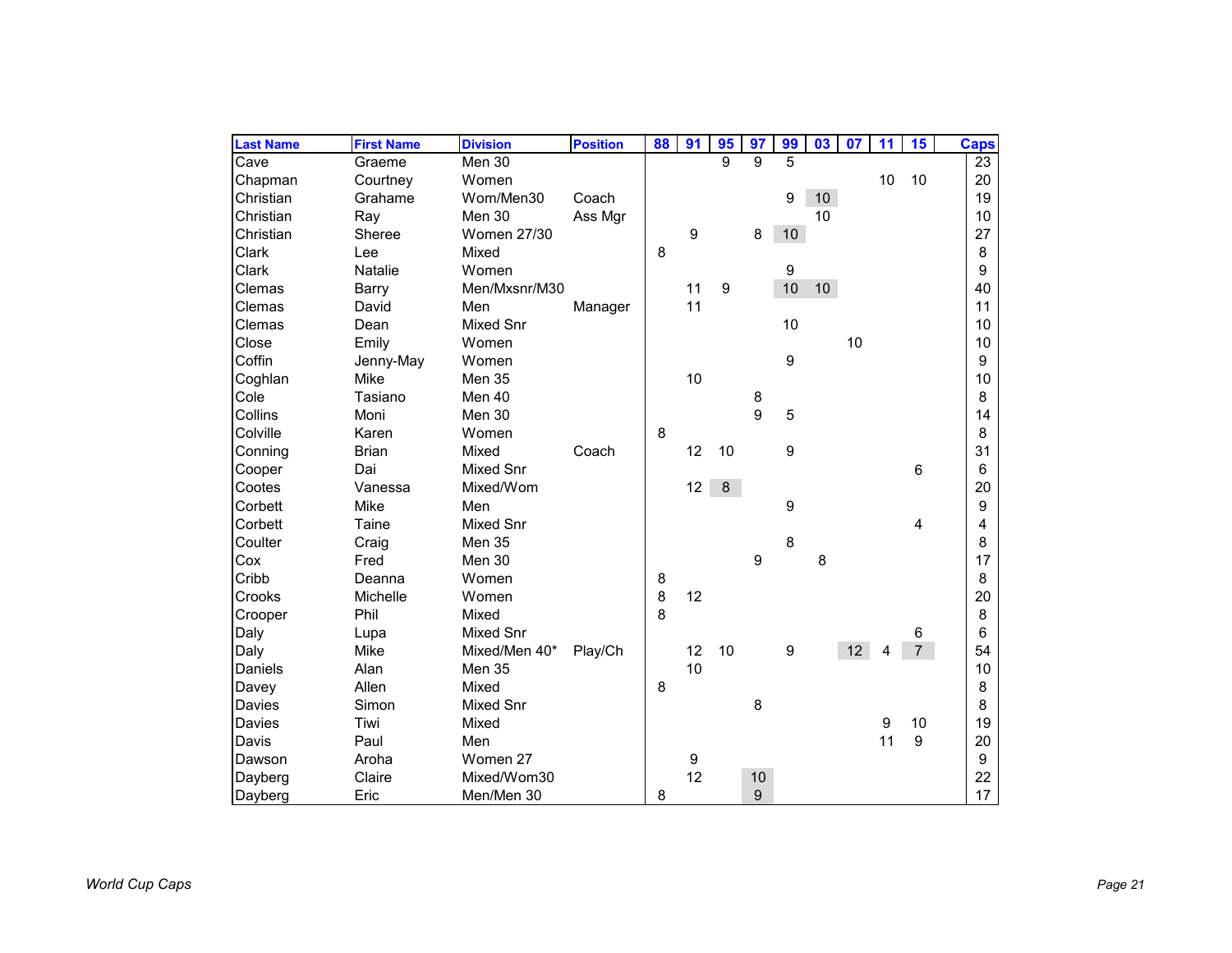| <b>Last Name</b> | <b>First Name</b> | <b>Division</b>  | <b>Position</b> | 88 | 91 | 95 | 97 | 99 | 03             | 07 | 11 | 15             | <b>Caps</b>    |
|------------------|-------------------|------------------|-----------------|----|----|----|----|----|----------------|----|----|----------------|----------------|
| Deane            | Dion              | Men              |                 |    | 11 |    |    |    |                |    |    |                | 11             |
| <b>Dick</b>      | Murray            | Men 35           |                 |    | 10 |    |    |    |                |    |    |                | 10             |
| <b>Dick</b>      | Shane             | <b>Men 35</b>    |                 |    |    |    | 10 |    |                |    |    |                | 10             |
| Dickson          | Faith             | Women            |                 |    |    |    |    |    | 10             |    |    |                | 10             |
| Dixon            | George            | Men 35           |                 |    |    |    | 10 | 8  |                |    |    |                | 18             |
| Donovan          | Eugene            | Men 30           |                 |    |    | 9  |    |    |                |    |    |                | 9              |
| Doornenbal       | Eli               | Men/Men 35       |                 |    |    |    |    |    |                | 10 |    | 7 <sup>7</sup> | 17             |
| Dougal           | Elesha            | Women            |                 |    |    |    |    |    |                |    |    | 9              | 9              |
| Drummond         | Jessica           | Women            |                 |    |    |    |    |    |                |    |    | 9              | 9              |
| Drummond         | Nicole            | Mixed            |                 |    |    |    |    |    |                |    |    | 10             | 10             |
| Duncan           | Allan             | Men 35           |                 |    | 10 |    |    |    |                |    |    |                | 10             |
| Edmonds          | Cooper            | Mixed            |                 |    |    |    |    |    |                |    | 10 |                | 10             |
| Edmonds          | Graeme            | Men 40           |                 |    |    | 9  |    |    |                |    |    |                | 9              |
| Edmonds          | Grant             | Women            | Ass Ch          |    |    |    |    |    | 10             |    |    |                | 10             |
| Edwards          | Michael           | <b>Mixed Snr</b> |                 |    |    |    |    |    |                | 8  |    |                | 8              |
| Edwards          | Paratene          | Men              |                 |    |    |    |    |    | $\overline{7}$ |    |    |                | $\overline{7}$ |
| Edwards          | Shane             | Men 30/40        | Play Ch         |    |    |    |    | 5  |                |    | 10 | 9              | 24             |
| Edwards          | Teresa            | Mixed Snr        |                 |    |    |    |    |    |                | 8  |    |                | 8              |
| <b>Ellis</b>     | Graeme            | Men 30           |                 |    | 9  |    |    |    |                |    |    |                | 9              |
| Enosa            | Ricky             | Men 30/35        |                 |    |    | 9  |    | 8  |                |    |    |                | 17             |
| Ensor            | Lauren            | Mixed            |                 |    |    |    |    |    |                |    | 9  |                | 9              |
| Epiha            | Lawrence          | Mixed            |                 |    |    |    |    | 9  |                |    |    |                | 9              |
| Erueti           | Angus             | Men 35           |                 |    | 10 |    |    |    |                |    |    |                | 10             |
| Erueti           | Ruamai            | Men              |                 |    |    |    |    |    |                |    | 12 | 11             | 23             |
| Faleauto         | Lincon            | Men              |                 |    |    |    |    | 9  |                |    |    |                | 9              |
| Ferguson         | Julie             | Women            |                 |    |    |    |    |    |                | 10 |    |                | 10             |
| Filipanina       | Cath              | <b>Mixed Snr</b> | Manager         |    |    |    |    |    |                |    |    | $\overline{7}$ | $\overline{7}$ |
| Fisher           | Mary-Anne         | Women            |                 |    |    |    |    |    | 10             |    |    |                | 10             |
| Foley            | Shane             | Mixed Snr/Men 40 |                 |    |    |    |    |    |                | 8  |    | 7 <sup>7</sup> | 15             |
| Fonotia          | Rachael           | Mixed            | Manager         |    |    |    |    | 9  |                |    |    |                | 9              |
| Ford             | Jason             | Men              |                 |    |    |    |    |    | $\overline{7}$ |    |    |                | $\overline{7}$ |
| Fortes           | Clem              | Men              | Manager         |    |    |    |    | 9  |                |    |    |                | 9              |
| Fortes           | Vicki             | Women 30         |                 |    |    | 11 | 10 | 10 |                |    |    |                | 31             |
| Franklyn         | Gary              | Men 35           |                 |    |    |    |    |    |                |    |    | 4              | 4              |
| Galvin           | Ann Marie         | Mixed            |                 | 8  |    |    |    |    |                |    |    |                | 8              |
| Galvin           | Gaylene           | Mixed            |                 | 8  |    |    |    |    |                |    |    |                | 8              |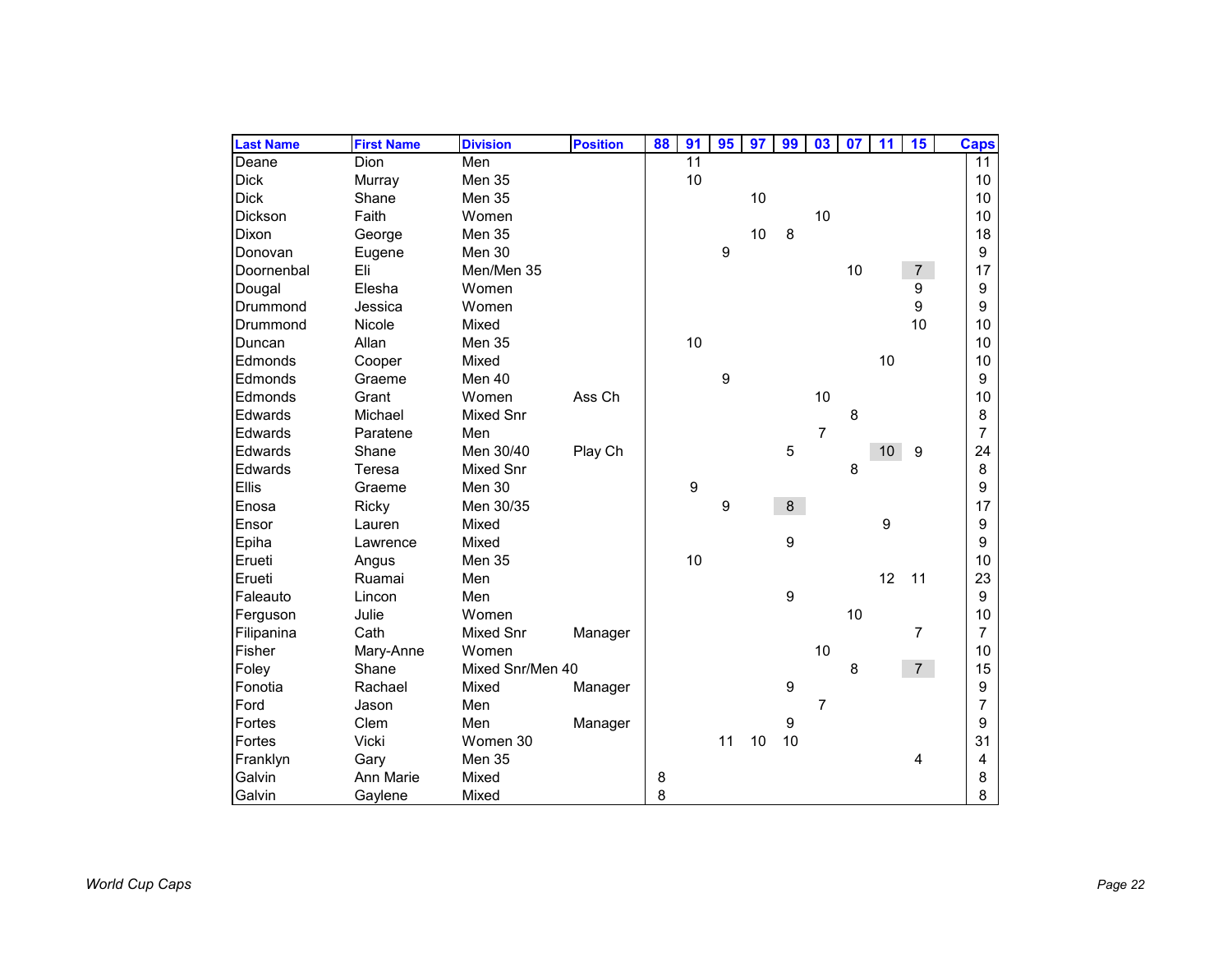| <b>Last Name</b> | <b>First Name</b> | <b>Division</b>  | <b>Position</b> | 88             | 91             | 95 | 97 | 99 | 03 | $\overline{07}$ | 11   | 15               | <b>Caps</b> |
|------------------|-------------------|------------------|-----------------|----------------|----------------|----|----|----|----|-----------------|------|------------------|-------------|
| Garden-Bachop    | Sue               | Women            |                 | $\overline{8}$ |                |    |    |    |    |                 |      |                  | 8           |
| Geddes           | David             | Men 35           |                 |                |                |    |    |    | 8  |                 |      |                  | 8           |
| Gentles          | Remus             | Men              |                 |                |                | 9  |    |    |    |                 |      |                  | 9           |
| Girvan           | <b>Marcus</b>     | Mixed Snr/Men 35 |                 |                |                |    |    |    |    |                 | 7    | 5 <sup>1</sup>   | 12          |
| Glogoski         | Wayne             | Men 35/40        |                 |                |                | 10 |    | 10 |    |                 |      |                  | 20          |
| Glozier          | Graham            | Men 35/40        |                 |                |                | 10 | 10 | 10 |    |                 |      |                  | 30          |
| Goffin           | Mike              | Men 35           |                 |                | 10             |    |    |    |    |                 |      |                  | 10          |
| Goffin           | Peter             | Mixed            |                 | 8              |                |    |    |    |    |                 |      |                  | 8           |
| Grace            | Destiny           | Women            |                 |                |                |    |    |    |    |                 |      | 10               | 10          |
| Graham           | Mitamura          | Men              |                 |                |                |    |    |    |    |                 | 11   | $\boldsymbol{9}$ | 20          |
| Grant            | Conal             | Mixed/Women      |                 |                |                |    |    |    | 8  | 12              | 9    |                  | 29          |
| Grant            | Eugene            | Mixed Snr        |                 |                |                |    |    |    |    |                 |      | 6                | 6           |
| Grant            | Keshia            | Mixed/Women      |                 |                |                |    |    |    |    | 12              | $10$ |                  | 22          |
| Grant            | Scott             | Men 35           |                 |                |                |    |    |    |    |                 |      | 6                | 6           |
| Gray             | Hollie            | Women/Wom 27     |                 |                |                |    |    |    |    |                 | 10   | 3 <sup>1</sup>   | 13          |
| Greenfield       | Des               | Men 40           |                 |                |                |    |    |    |    |                 | 10   |                  | 10          |
| Greenland        | Errol             | Men 40           |                 |                |                | 9  |    |    |    |                 |      |                  | 9           |
| Greensill        | Thomas            | Men              |                 |                |                |    |    |    |    | 10              |      |                  | 10          |
| Grey             | Adriane           | Women            |                 | 8              |                |    |    |    |    |                 |      |                  | 8           |
| Griffin          | Gary              | Men 40           |                 |                |                |    |    | 10 |    |                 |      |                  | 10          |
| Gulliver         | David Garner      | Men 40           |                 |                |                |    |    |    |    |                 |      | 8                | 8           |
| Guthrie          | Tama              | Men              |                 |                |                |    |    |    |    |                 | 9    | $\overline{9}$   | 18          |
| Guthrie          | Tivoli            | Men              |                 |                |                |    |    |    |    |                 | 10   |                  | 10          |
| Haami            | Chanel            | Men 35           |                 |                |                | 10 |    |    |    |                 |      |                  | 10          |
| Hahipene         | Kylie             | <b>Mixed Snr</b> |                 |                |                |    |    |    |    |                 |      | 5                | 5           |
| Hahipene         | Vivian            | Men 35           | Coach           |                | 10             |    |    |    |    |                 |      |                  | 10          |
| Hall             | Peter             | Men 30           | Manager         |                | $\overline{9}$ |    |    |    |    |                 |      |                  | 9           |
| Hapi             | Tabitha           | Mixed            |                 |                |                |    |    |    | 8  |                 |      |                  | 8           |
| Hardegger        | Monica            | Women            |                 |                |                |    |    | 9  | 10 |                 |      |                  | 19          |
| Hardgrave        | Michael           | Men 40           |                 |                |                |    |    |    |    |                 | 11   |                  | 11          |
| <b>Harris</b>    | Tina              | Mixed Snr        |                 |                |                |    |    | 10 |    |                 |      |                  | 10          |
| Harrison         | Lisa              | Mixed Snr/Wom 27 |                 |                |                |    |    |    |    |                 | 8    | 5 <sup>5</sup>   | 13          |
| Haugh            | Mackenzie         | Mixed            |                 |                |                |    |    |    |    |                 |      | 10               | 10          |
| Haunui           | Thomas            | Men 35           |                 |                | 10             |    |    |    |    |                 |      |                  | 10          |
| Hayhow           | Greg              | Mixed            |                 | 8              |                |    |    |    |    |                 |      |                  | 8           |
| Hebden           | Michael           | Mixed            |                 |                | 12             |    |    |    |    |                 |      |                  | 12          |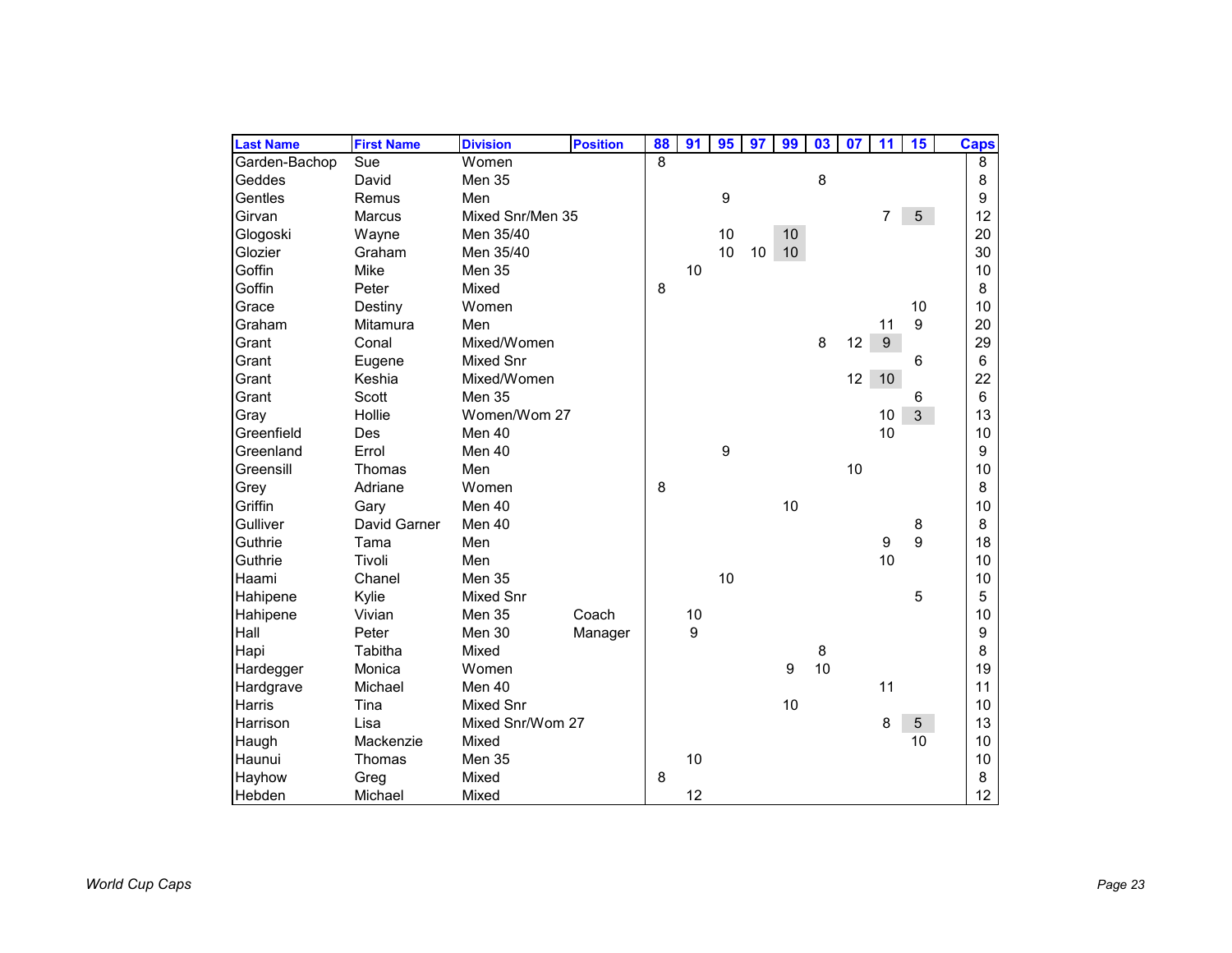| <b>Last Name</b> | <b>First Name</b> | <b>Division</b>  | <b>Position</b> | 88 | 91 | 95 | 97 | 99             | 03             | 07 | 11 | 15 | <b>Caps</b>    |
|------------------|-------------------|------------------|-----------------|----|----|----|----|----------------|----------------|----|----|----|----------------|
| Heberley         | Sharyn            | Women 30         |                 |    |    | 11 |    |                |                |    |    |    | 11             |
| Heketoa          | Dave              | Men              |                 |    |    |    |    |                | 7              | 10 |    |    | 17             |
| Henderson        | Allan             | Men 35           | Coach           |    |    |    |    |                | 8              |    |    |    | 8              |
| Henderson        | Penny             | Mixed            | Manager         |    |    |    |    |                | 8              |    |    |    | 8              |
| Henshaw          | Kara              | <b>Mixed Snr</b> | Manager         |    |    |    |    |                |                | 8  |    |    | 8              |
| Hepi             | Eugene            | Mixed Snr/Men    |                 |    |    |    |    |                |                |    | 10 | 10 | 20             |
| Herewini         | Mack              | Men/Men 30       |                 |    | 11 | 9  |    | 5 <sup>5</sup> |                |    |    |    | 25             |
| Hignett          | Jimmy             | Men 35           |                 |    |    | 10 | 10 |                |                |    |    |    | 20             |
| Hill             | Ray               | Men 35/40        |                 |    |    | 10 |    | 10             |                |    |    |    | 20             |
| Hippolite        | Pene              | Women 27         |                 |    | 9  |    |    |                |                |    |    |    | 9              |
| Hiroti           | Kim               | Mixed            |                 |    |    |    |    |                |                | 12 |    |    | 12             |
| Hiroti           | Rangi             | Mixed            | Coach           |    |    |    |    |                | 8              | 12 |    |    | 20             |
| Hoani            | Cally             | Women            |                 |    |    |    |    |                |                | 10 |    |    | 10             |
| Hoani            | David             | Men              |                 |    |    |    |    | 9              |                |    |    |    | 9              |
| Hoani            | Leana             | Women            |                 |    |    |    |    |                |                | 10 |    |    | 10             |
| Hodson           | Joan              | Women 27         |                 |    | 9  |    |    |                |                |    |    |    | 9              |
| Hodson           | <b>Mark</b>       | Mixed            |                 |    |    |    |    |                |                |    |    | 10 | 10             |
| Hogg             | Gary              | Men 40           |                 |    |    | 9  |    |                |                |    |    |    | 9              |
| Hohaia           | Mike              | Men 35           |                 |    |    |    |    | 8              |                |    |    |    | 8              |
| Hohapata         | Robert            | Men 35           |                 |    |    | 10 |    |                |                |    |    |    | 10             |
| Hohepa           | Carla             | Women            |                 |    |    |    |    |                |                | 10 |    |    | 10             |
| Hohepa           | Chyna             | Women            |                 |    |    |    |    |                |                |    | 10 |    | 10             |
| Hohua            | Bella             | Mixed Snr        | Manager         |    |    |    | 8  | 10             |                |    |    |    | 18             |
| Hokai            | Robyna            | Women/Wom 27     |                 |    |    |    |    |                |                |    | 9  | 5  | 14             |
| Hotham           | Mark              | Men 30/35        |                 |    |    | 9  | 10 | 8              |                |    |    |    | 27             |
| Hotham           | Nigel             | Men/Men30/35     |                 | 8  | 11 |    | 9  | $\,8\,$        |                |    |    |    | 36             |
| Hough            | Shannon           | Men              |                 |    |    |    |    | 9              |                |    |    |    | 9              |
| Houltham         | Kimo              | Mixed            |                 |    |    |    |    |                |                |    | 10 |    | 10             |
| Houpapa          | Jay               | Men 40           | Manager         |    |    |    |    |                |                |    |    | 9  | 9              |
| Hovarth          | John              | Men 40           |                 |    |    | 9  |    |                |                |    |    |    | 9              |
| Howard           | Carol             | Women            |                 |    | 12 |    |    |                |                |    |    |    | 12             |
| Howard           | Cyril             | Men/Mixed        |                 | 8  | 12 |    |    |                |                |    |    |    | 20             |
| Hughes           | Alan              | Men              | Manager         |    |    |    |    |                | $\overline{7}$ |    |    |    | $\overline{7}$ |
| Hughes           | Stu               | Men 35           |                 |    | 10 | 10 |    |                |                |    |    |    | 20             |
| Huirama          | Raewyn            | Women 30         |                 |    |    |    |    | 10             |                |    |    |    | 10             |
| Hunapo           | Phoenix           | Mixed            |                 |    |    |    |    |                |                |    | 9  | 10 | 19             |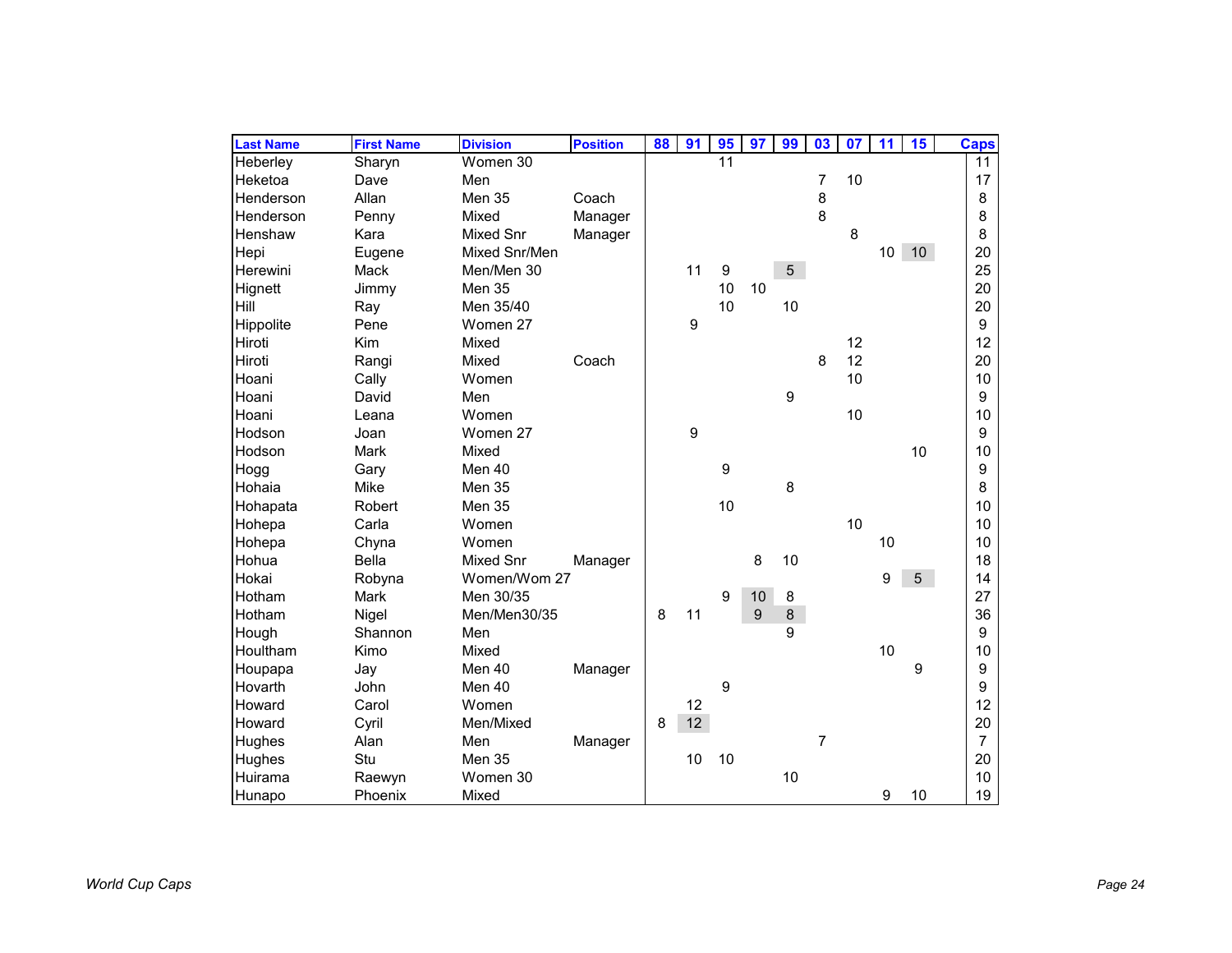| <b>Last Name</b> | <b>First Name</b> | <b>Division</b>  | <b>Position</b> | 88              | 91 | 95               | 97             | 99 | 03             | $\overline{07}$ | 11 | 15               | <b>Caps</b>    |
|------------------|-------------------|------------------|-----------------|-----------------|----|------------------|----------------|----|----------------|-----------------|----|------------------|----------------|
| Huriwai          | Ben               | Men 40           |                 |                 |    |                  | 8              |    |                |                 |    |                  | 8              |
| Hutchinson       | <b>Brent</b>      | Men 30           |                 |                 |    | $\boldsymbol{9}$ |                |    |                |                 |    |                  | 9              |
| Huwyler          | Pehira            | Men              |                 |                 |    |                  |                |    | $\overline{7}$ |                 |    |                  | 7              |
| Ikenasio         | Tysha             | Women            |                 |                 |    |                  |                |    |                |                 |    | 10               | 10             |
| Irihei           | Kopae             | Mixed            |                 |                 | 12 | 10               |                | 9  | 8              |                 |    |                  | 39             |
| Jacob            | Chas              | Men 35           |                 |                 |    |                  | 10             |    |                |                 |    |                  | 10             |
| Jahnke           | George            | Men 40           |                 |                 |    |                  |                |    |                |                 |    | $\boldsymbol{9}$ | 9              |
| James            | Kylie             | Mixed            |                 |                 |    | 10               |                |    |                |                 |    |                  | 10             |
| James            | Pinky             | Women 30         |                 |                 |    |                  | 10             | 10 |                |                 |    |                  | 20             |
| Jenkinson        | Kevin             | Men 30/40        | Coach           |                 | 9  |                  | 8              |    |                |                 |    |                  | 17             |
| Johnson          | Robert            | Men 40           |                 |                 |    |                  | 8              |    |                |                 |    |                  | 8              |
| Jonihi           | Joseph            | Men 30           |                 |                 |    |                  | $\overline{9}$ |    |                |                 |    |                  | 9              |
| Kahura           | Dianne            | Women            |                 |                 |    |                  |                | 9  |                |                 |    |                  | 9              |
| Kaiwai           | Lani              | Men              |                 |                 |    |                  |                |    |                | 10              |    |                  | 10             |
| Kaiwhare         | George            | Mixed            |                 |                 | 12 |                  |                |    |                |                 |    |                  | 12             |
| Kake             | <b>Bruce</b>      | Men              |                 |                 |    |                  |                |    | $\overline{7}$ |                 |    |                  | $\overline{7}$ |
| Katene           | Tui               | Mixed            |                 |                 |    |                  |                |    | 8              |                 |    |                  | 8              |
| Kellett          | Daren             | Mixed            |                 |                 | 12 |                  |                |    |                |                 |    |                  | 12             |
| Kelly            | John              | Men              |                 |                 |    |                  |                | 9  |                |                 |    |                  | 9              |
| Kem              | <b>Billy</b>      | Men 30           |                 |                 | 9  |                  |                |    |                |                 |    |                  | 9              |
| Kem              | Selwyn            | Mixed            | Manager         |                 | 12 |                  |                |    |                |                 |    |                  | 12             |
| Kem              | William           | <b>Masters</b>   |                 | $6\phantom{1}6$ |    |                  |                |    |                |                 |    |                  | 6              |
| Keno             | Jason             | Men 40           |                 |                 |    |                  |                |    |                |                 |    | $\overline{7}$   | $\overline{7}$ |
| Keresoma         | Erica             | Women            |                 |                 | 12 |                  |                |    |                |                 |    |                  | 12             |
| Kerrigan         | Anita             | Women            |                 |                 |    |                  |                |    |                | 10              |    |                  | 10             |
| Kersten          | Rebecca           | Women            |                 |                 |    |                  |                |    |                |                 |    | 9                | 9              |
| Kidd             | Nicola            | Women            |                 |                 |    |                  |                | 9  | 10             |                 |    |                  | 19             |
| King             | Micheal           | Mixed            | Manager         |                 |    |                  |                |    |                | 12              |    |                  | 12             |
| King             | Niiwa             | Women 27         |                 |                 | 9  |                  |                |    |                |                 |    |                  | 9              |
| Kini             | Shane             | Men 30           |                 |                 |    |                  | 9              |    |                |                 |    |                  | 9              |
| Kirker           | Michelle          | Men 40           | Manager         |                 |    |                  |                |    |                |                 | 11 |                  | 11             |
| Knight           | Martin            | Men 40           | Manager         |                 |    |                  | 8              |    |                |                 |    |                  | 8              |
| Knox             | Carl              | <b>Mixed Snr</b> |                 |                 |    |                  |                |    |                |                 |    | 7                | $\overline{7}$ |
| Komene           | Taima             | Women 30         |                 |                 |    | 11               |                |    |                |                 |    |                  | 11             |
| Kukutai          | Chris             | Men 35           |                 |                 |    |                  |                | 8  |                |                 |    |                  | 8              |
| Kura             | Rachel            | Women            |                 |                 |    | 8                |                |    |                |                 |    |                  | 8              |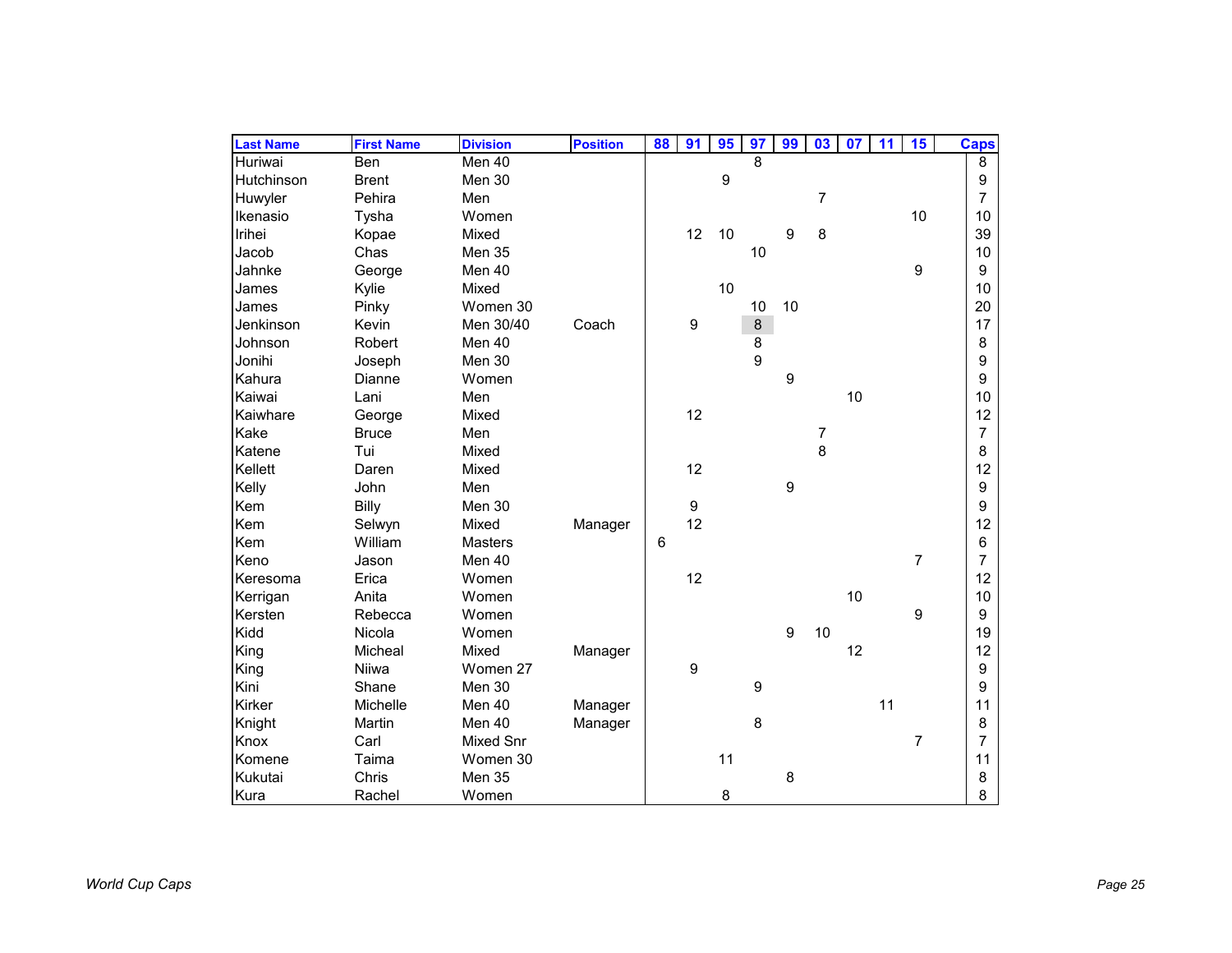| <b>Last Name</b> | <b>First Name</b> | <b>Division</b>  | <b>Position</b> | 88             | 91 | 95 | 97              | 99 | 03             | 07 | 11 | 15              | <b>Caps</b> |
|------------------|-------------------|------------------|-----------------|----------------|----|----|-----------------|----|----------------|----|----|-----------------|-------------|
| Laban            | Ken               | <b>Masters</b>   |                 | $\overline{6}$ |    |    |                 |    |                |    |    |                 | 6           |
| Laird            | Trish             | Women 27         | Coach           |                | 9  |    |                 |    |                |    |    |                 | 9           |
| Lalatoa          | <b>Derrick</b>    | Mixed            |                 |                |    |    |                 |    |                | 12 |    |                 | 12          |
| Lam              | Patrick           | Men 40           |                 |                |    |    |                 |    |                |    |    | 8               | 8           |
| Lam              | Rob               | Men 30           |                 |                |    |    |                 |    | 10             |    |    |                 | 10          |
| Langahetau       | Anthony           | Men 35/Mixed     | Play/Ch         |                |    |    |                 |    | $\,8\,$        |    | 11 | 11              | 30          |
| Laufiso          | Jamie             | Men 30/40        | Play/Ch         |                |    |    |                 |    | 10             |    |    | $9\phantom{.0}$ | 19          |
| Law              | Sean              | Men              |                 |                |    |    |                 |    |                |    |    | 10              | 10          |
| Lawton           | Maria             | Women 27         | Manager         |                | 9  |    |                 |    |                |    |    |                 | 9           |
| Leach            | Mahu              | Men 35/40        |                 |                |    |    |                 |    | 8              | 8  | 11 |                 | 27          |
| Lelo             | Jessie            | Women 27         |                 |                | 9  |    |                 |    |                |    |    |                 | 9           |
| Lepper           | Dave              | Men 40           |                 |                |    |    | 8               |    |                |    |    |                 | 8           |
| Lindsay          | Allan             | Men              |                 | 8              |    |    |                 |    |                |    |    |                 | 8           |
| Linstrom         | Alan              | Men 40           |                 |                |    |    |                 |    |                |    |    | 6               | 6           |
| Locke            | Jeremy            | Mixed            |                 |                |    |    |                 |    |                |    | 10 | 9               | 19          |
| Logan            | Robert            | Men 35           |                 |                |    | 10 |                 |    |                |    |    |                 | 10          |
| Logapati         | Luke              | Men              |                 |                |    |    |                 |    | $\overline{7}$ |    |    |                 | 7           |
| Love-Patuwai     | Liz               | Women 27         |                 |                | 9  |    |                 |    |                |    |    |                 | 9           |
| Loversidge       | Dylan             | Men              |                 |                |    |    |                 |    |                |    | 10 |                 | 10          |
| Lucas            | Shane             | Men 40           |                 |                |    | 9  |                 |    |                |    |    |                 | 9           |
| MacDonald        | <b>Bruce</b>      | Men 30/40        |                 |                |    |    |                 | 5  | 10             |    | 11 | 9               | 35          |
| MacGregor        | Michael           | Men 35           |                 |                |    |    |                 |    | 8              |    |    |                 | 8           |
| Mackey           | Patricia          | Women 30         |                 |                |    |    | 10              |    |                |    |    |                 | 10          |
| Makai            | Karen             | Women 30         |                 |                |    |    |                 | 10 |                |    |    |                 | 10          |
| Makiri           | Patrick           | Men 40           |                 |                |    |    |                 | 10 |                |    |    |                 | 10          |
| Mako             | Tara              | Mixed            |                 |                |    |    |                 |    |                |    | 10 |                 | 10          |
| Mana             | Tristan           | <b>Mixed Snr</b> |                 |                |    |    |                 |    |                |    | 10 |                 | 10          |
| Manuel           | Sue               | Women            |                 | 8              |    |    |                 |    |                |    |    |                 | 8           |
| Marriott         | Stephen           | Men 35           |                 |                |    |    |                 |    | 8              |    |    |                 | 8           |
| Marsh            | Eric              | Men 30           |                 |                |    |    |                 |    | 10             |    |    |                 | 10          |
| Marshall         | John              | Men 35           |                 |                |    | 10 |                 |    |                |    |    |                 | 10          |
| <b>Masters</b>   | Richard           | Mixed            |                 |                |    |    |                 |    |                | 12 |    |                 | 12          |
| <b>Mathews</b>   | Tony              | Mast/30/35/40    | Play/Ch         | 6              | 9  |    | 10 <sup>1</sup> | 10 |                |    |    |                 | 35          |
| Mauridhooho      | Henare            | Men 40           |                 |                |    | 9  |                 |    |                |    |    |                 | 9           |
| Mawhinney        | Sarah             | <b>Mixed Snr</b> |                 |                |    |    |                 |    |                | 8  |    |                 | 8           |
| <b>McAlister</b> | Moreta            | Mixed            |                 | 8              |    |    |                 |    |                |    |    |                 | 8           |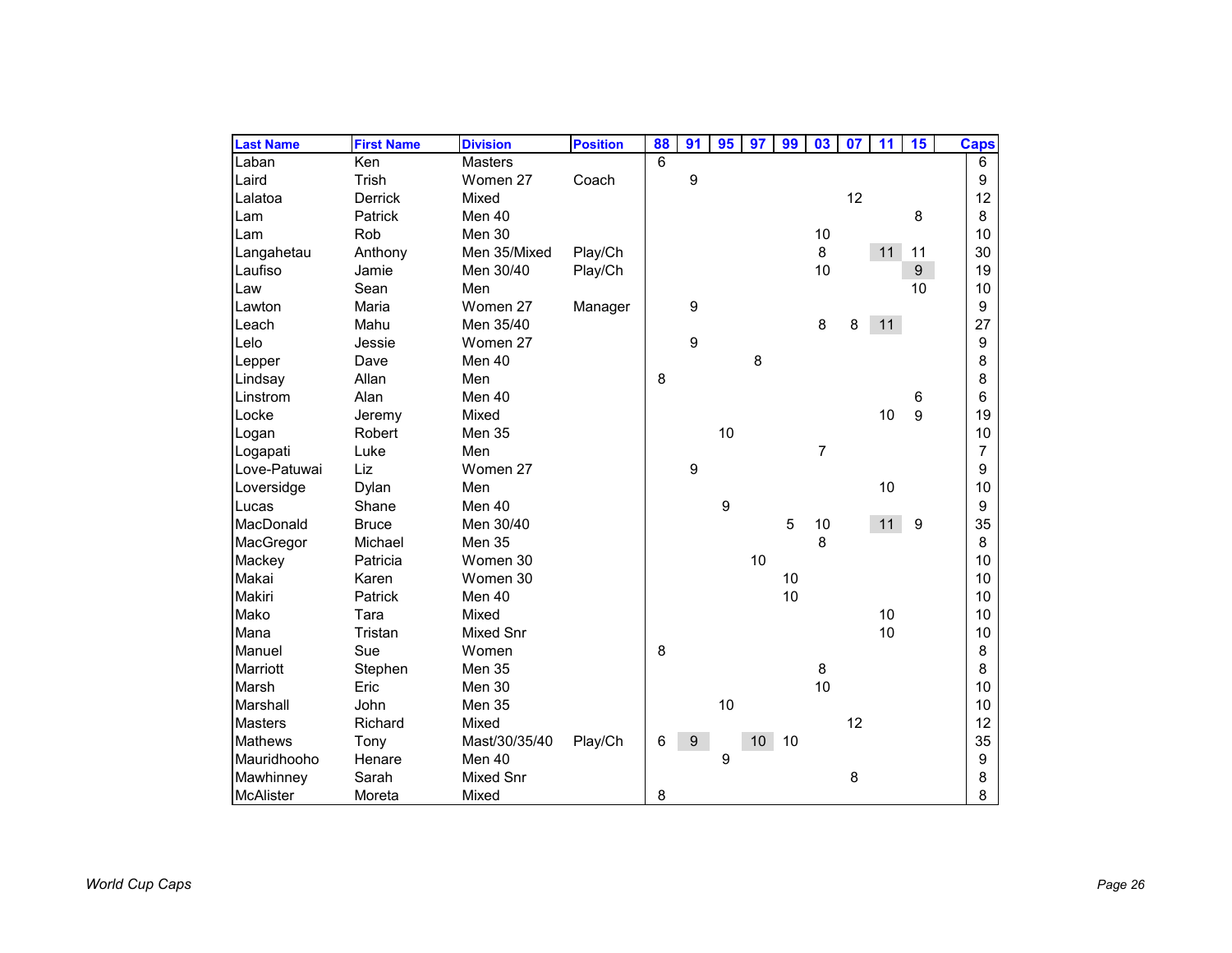| <b>Last Name</b> | <b>First Name</b> | <b>Division</b>      | <b>Position</b> | 88 | 91 | 95           | 97 | 99 | 03 | 07 | 11 | 15              | <b>Caps</b> |
|------------------|-------------------|----------------------|-----------------|----|----|--------------|----|----|----|----|----|-----------------|-------------|
| McCone           | Paul              | Men 40               |                 |    |    | $\mathbf{q}$ |    |    |    |    |    |                 | 9           |
| McCurran         | Michael           | Men                  |                 | 8  | 11 |              |    |    |    |    |    |                 | 19          |
| <b>McEnteer</b>  | Mell              | Mixed                |                 | 8  |    |              |    |    |    |    |    |                 | 8           |
| McFadden         | <b>Bruce</b>      | Women                | Manager         | 8  |    |              |    |    |    |    |    |                 | 8           |
| McGarvey         | Patrick           | Mixed                |                 |    |    |              |    | 9  |    |    |    |                 | 9           |
| Mcherron         | Craig             | Men 35               |                 |    |    |              |    |    |    |    |    | $\overline{7}$  | 7           |
| McIllroy         | Colleen           | Women                |                 |    |    |              |    | 9  |    |    |    |                 | 9           |
| McIntyre         | Peter             | Mix/M30/Men          | Play/Ch         |    |    | 10           |    | 5  | 10 | 10 | 12 | 11              | 58          |
| McKandry         | Mary              | Women 27             |                 |    | 9  |              |    |    |    |    |    |                 | 9           |
| McKenzie         | Tabitha           | Mixed                |                 |    |    |              |    |    |    |    | 10 |                 | 10          |
| McLaughlin       | Mark              | Men 30               | Manager         |    |    |              |    | 5  |    |    |    |                 | 5           |
| McLean           | Jimmy             | Men 30               | Play/Mgr        |    | 9  |              |    |    | 10 |    |    |                 | 19          |
| Meredith         | Laurie            | Men 30/Mixsnr        |                 |    |    | 9            | 8  |    |    |    |    |                 | 17          |
| Metcalfe         | Amigene           | Women                |                 |    |    |              |    |    | 10 |    |    |                 | 10          |
| Middleton        | Karl              | Mixed Snr            | Manager         |    |    |              |    |    |    |    | 10 |                 | 10          |
| Mildon           | Greg              | Men 40               |                 |    |    |              |    |    |    |    | 10 | 8               | 18          |
| <b>Miles</b>     | Karen             | <b>Mixed Snr</b>     |                 |    |    |              |    |    |    | 8  |    |                 | 8           |
| <b>Mills</b>     | Gillian           | Women                |                 | 8  |    |              |    |    |    |    |    |                 | 8           |
| Milne            | Grant             | <b>Mixed Snr</b>     |                 |    |    |              |    |    |    |    |    | 6               | 6           |
| Mita             | Maggie            | Mixed/Wom 27         | Manager         |    |    |              |    |    |    |    | 11 | $6\overline{6}$ | 17          |
| Mohi             | Tara              | Women                |                 |    |    |              |    |    |    |    |    | 9               | 9           |
| Mohi             | Tina              | Women                |                 |    |    |              |    |    |    |    |    | 8               | 8           |
| Morgan (dec.)    | Donna             | Wom/Wom30            |                 |    | 12 | 8            |    | 10 |    |    |    |                 | 30          |
| Mortimer         | Frankie           | Women                |                 |    |    |              |    |    |    | 10 |    |                 | 10          |
| Motu             | Renee             | Women                |                 |    | 12 | 8            |    |    |    |    |    |                 | 20          |
| Muagututi'a      | Christopher       | Men 35/Women Play/Ch |                 |    |    |              |    |    | 8  |    | 11 |                 | 19          |
| Murray           | <b>Bruce</b>      | Men 35               |                 |    |    |              |    |    | 8  |    |    |                 | 8           |
| Murray           | Mark              | Men                  |                 |    |    | 9            |    |    |    |    |    |                 | 9           |
| Mutu             | <b>Steve</b>      | Men 30               |                 |    |    |              |    |    | 10 |    |    |                 | 10          |
| Nacewa           | Dorothy           | Women                |                 |    |    |              |    |    | 10 |    |    |                 | 10          |
| Nahona           | Jerome            | Men 30               |                 |    |    |              |    |    | 10 |    |    |                 | 10          |
| Naseri           | Setu              | Mixed                | Ass Ch          |    |    |              |    |    | 8  | 10 |    |                 | 18          |
| Nash             | Sarah             | Mixed Snr            |                 |    |    |              |    |    |    |    | 8  |                 | 8           |
| Nathan           | Lorelei           | Women 27             |                 |    |    |              |    |    |    |    |    | 6               | 6           |
| Nathan           | Michael           | Men 35               |                 |    |    |              |    | 8  |    |    |    |                 | 8           |
| Nathan-Wong      | Tyla              | Women                |                 |    |    |              |    |    |    |    | 10 |                 | 10          |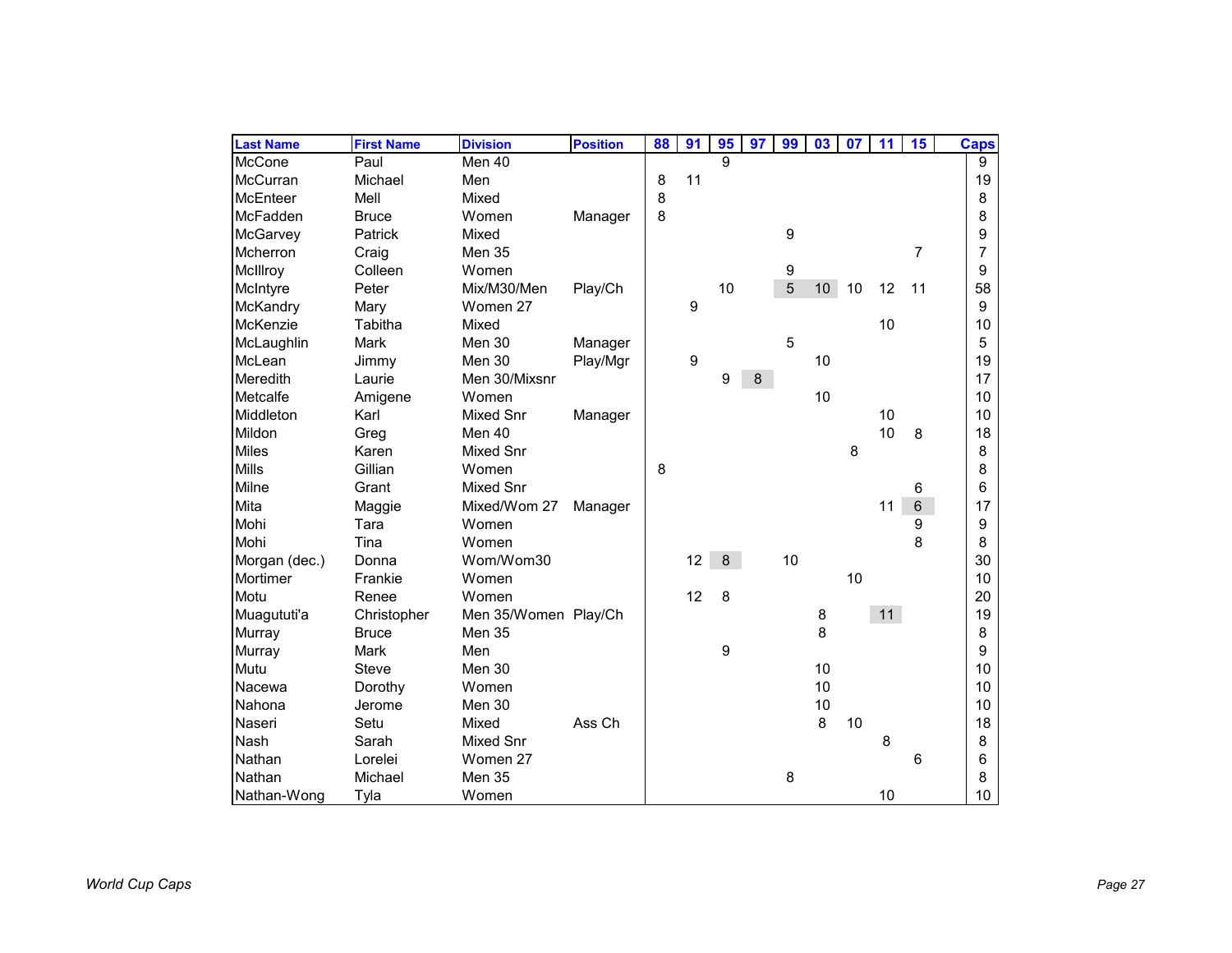| <b>Last Name</b> | <b>First Name</b> | <b>Division</b>  | <b>Position</b> | 88 | 91 | 95 | 97              | 99 | 03             | 07 | 11             | 15             | <b>Caps</b>    |
|------------------|-------------------|------------------|-----------------|----|----|----|-----------------|----|----------------|----|----------------|----------------|----------------|
| Needham          | Turoa             | Men              |                 |    |    |    |                 |    | $\overline{7}$ |    |                |                | $\overline{7}$ |
| Neki             | Eddie             | Men 30           |                 |    |    | 9  |                 |    |                |    |                |                | 9              |
| Nepe             | Erena             | Men 30           |                 |    |    | 9  | 9               |    |                |    |                |                | 18             |
| Nepe             | Gary              | Men              |                 |    | 11 | 9  |                 |    |                |    |                |                | 20             |
| Nepe             | Trevor            | Men              |                 |    | 11 | 9  |                 |    |                |    |                |                | 20             |
| Ngawati          | Cynthia           | Women            |                 |    | 12 | 8  |                 |    |                |    |                |                | 20             |
| Ngawati          | Gerrard           | Women 30         | Coach           |    |    | 11 |                 |    |                |    |                |                | 11             |
| Ngawati          | Joy               | Mixed            |                 |    |    | 10 |                 |    |                |    |                |                | 10             |
| Ngawharau        | Clayton           | Mixed            |                 |    |    |    |                 |    |                |    | 10             | 9              | 19             |
| <b>Nicholas</b>  | Gary              | Men 30/35        |                 |    |    | 9  | 10 <sup>1</sup> |    |                |    |                |                | 19             |
| Nicholas         | George            | Men 35           |                 |    |    | 10 |                 |    |                |    |                |                | 10             |
| Niu              | Raymond           | Mixed            |                 |    |    |    |                 |    | 8              |    |                |                | 8              |
| Niwa             | Tui               | <b>Masters</b>   |                 | 6  |    |    |                 |    |                |    |                |                | 6              |
| Nixon            | Mark              | Men              |                 | 8  |    |    |                 |    |                |    |                |                | 8              |
| Noa              | Jacky             | Women 30         |                 |    |    |    |                 | 10 |                |    |                |                | 10             |
| <b>Nock</b>      | Mere              | Women/Wom 27     |                 |    |    |    |                 |    |                |    | 10             | $6\phantom{1}$ | 16             |
| <b>Norris</b>    | Paul              | Men 40           |                 |    |    |    |                 |    |                |    | 10             |                | 10             |
| Nui              | Mary Anne         | Women            |                 |    |    | 8  |                 |    |                |    |                |                | 8              |
| O'Donnell        | Riley             | Men              |                 |    |    |    |                 |    |                |    | $\overline{7}$ |                | $\overline{7}$ |
| O'Donovan        | Mike              | <b>Masters</b>   |                 | 6  |    |    |                 |    |                |    |                |                | 6              |
| O'Hanlon         | Keith             | <b>Mixed Snr</b> |                 |    |    |    | 8               |    |                |    |                |                | 8              |
| O'Hara           | Dane              | Men 40           |                 |    |    |    | 8               |    |                |    |                |                | 8              |
| O'Hara           | Stacey            | Wom/27/30/Mxsnr  |                 | 8  | 9  | 11 |                 | 10 |                | 8  |                |                | 46             |
| Ohia             | Arepa             | Men              |                 |    |    |    |                 |    |                | 10 | 12             | 10             | 32             |
| O'Loughlin       | Gary              | Men 35/40        |                 |    |    |    | 10 <sup>1</sup> | 10 |                |    |                |                | 20             |
| Ormsby-White     | Jaymin            | Mixed            |                 |    |    |    |                 |    |                |    |                | 10             | 10             |
| Overend          | Gary              | Men 35           |                 |    | 10 |    |                 |    |                |    |                |                | 10             |
| Page             | Benjamin          | Men 40           |                 |    |    |    |                 |    |                |    |                | 9              | 9              |
| Paki             | Ngapera           | Mixed            |                 |    |    | 10 |                 |    |                |    |                |                | 10             |
| Palalagi         | Roy               | Men 30           |                 |    |    |    |                 |    | 10             |    |                |                | 10             |
| Pamatatau        | Connah            | Mixed            |                 |    |    |    |                 |    |                |    |                | 11             | 11             |
| Panapa           | Thomas            | Men 30           |                 |    | 9  |    |                 |    |                |    |                |                | 9              |
| Paniora          | Stephen           | <b>Mixed Snr</b> |                 |    |    |    | 8               |    |                |    |                |                | 8              |
| Paora            | Natasha           | Mixed            |                 |    |    |    |                 |    | 8              |    |                |                | 8              |
| Paratt           | Graham            | <b>Masters</b>   |                 | 6  |    |    |                 |    |                |    |                |                | 6              |
| Parekura         | <b>Bromen</b>     | Men 35           |                 |    |    |    |                 |    | 8              |    |                |                | 8              |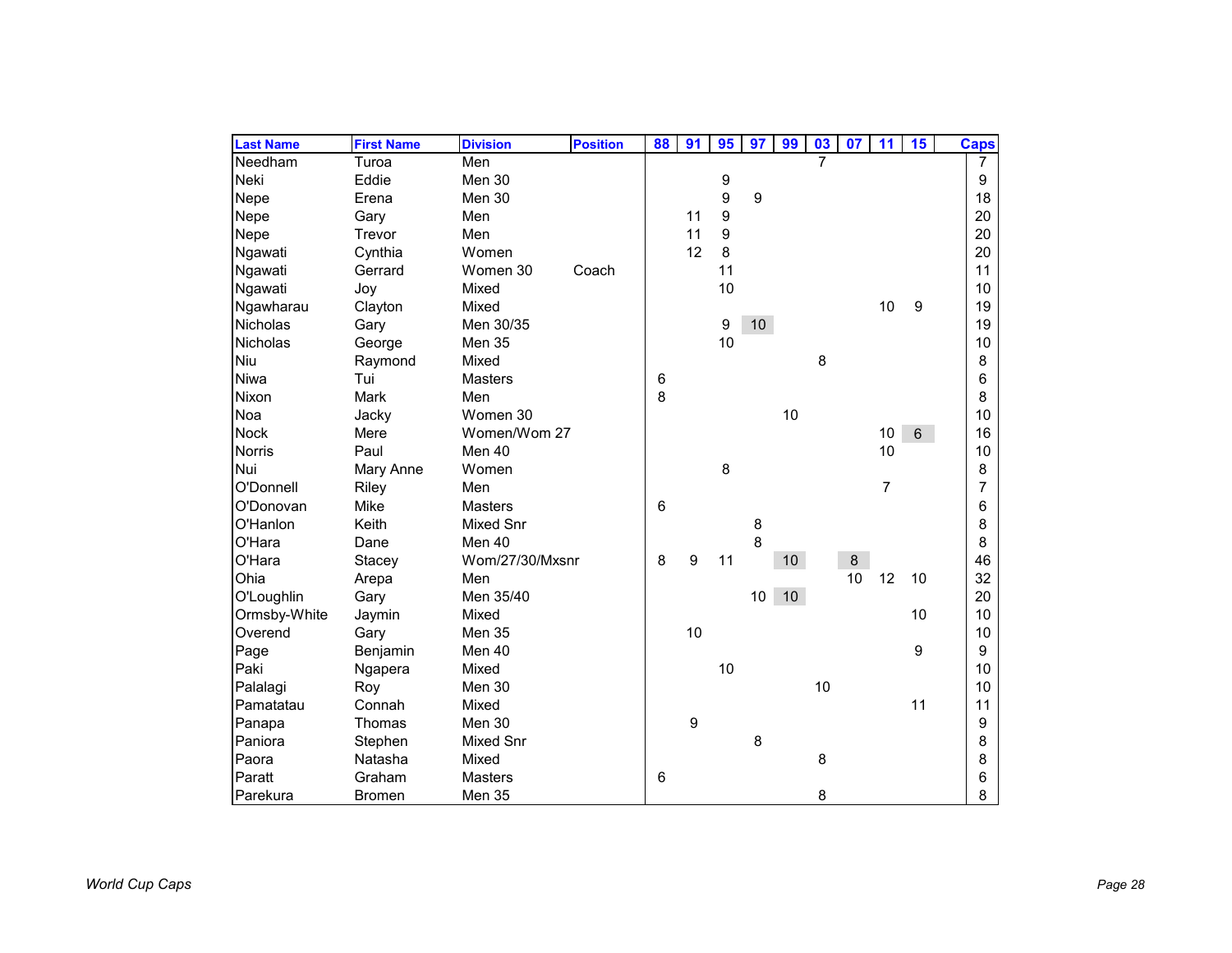| <b>Last Name</b>     | <b>First Name</b> | <b>Division</b>    | <b>Position</b> | 88             | 91 | 95 | 97 | 99              | 03             | 07 | 11 | 15             | <b>Caps</b>    |
|----------------------|-------------------|--------------------|-----------------|----------------|----|----|----|-----------------|----------------|----|----|----------------|----------------|
| Patea                | Dominic           | Mixed Snr          | Coash           |                |    |    |    |                 |                |    | 10 |                | 10             |
| Paterson             | Belinda           | Wom30/Mixsnr       |                 |                |    | 11 | 8  | 10 <sup>1</sup> |                |    |    |                | 29             |
| Paterson             | Mike              | Mixed Snr          |                 |                |    |    |    | 10              |                |    |    |                | 10             |
| Paul                 | George            | Men 40             |                 |                |    | 9  | 8  |                 |                |    |    |                | 17             |
| Paul                 | Mererangi         | Women              |                 |                |    |    |    |                 |                |    |    | 3              | 3              |
| Paul                 | Tamaku            | Women              |                 |                |    |    |    | 9               |                |    |    |                | 9              |
| Peawini              | Paul              | Mixed              | Ass Coach       |                |    |    |    |                 |                |    |    | 11             | 11             |
| Peina                | Mel               | <b>Mixed Snr</b>   |                 |                |    |    |    |                 |                | 8  |    |                | 8              |
| Pene                 | Hika              | Mixed Snr          | Coach           |                |    |    |    |                 |                |    |    | $\overline{7}$ | $\overline{7}$ |
| Peterson             | Joe               | <b>Masters</b>     |                 | $6\phantom{1}$ |    |    |    |                 |                |    |    |                | 6              |
| Peterson             | John              | Men 30             |                 |                | 9  |    |    |                 |                |    |    |                | 9              |
| Phillips             | Pua Moe Awa       | Women/Wom 27       |                 |                |    |    |    |                 |                | 10 |    | 6 <sup>1</sup> | 16             |
| Pidduck              | Shay-Marie        | Women              |                 |                |    |    |    |                 |                | 10 |    |                | 10             |
| <b>Player Number</b> | 11                | Men                |                 | 8              |    |    |    |                 |                |    |    |                | 8              |
| Player Number        | 12                | Men                |                 | 8              |    |    |    |                 |                |    |    |                | 8              |
| Poihipi              | Justin            | Men 40             |                 |                |    |    |    |                 |                |    |    | 8              | 8              |
| Pone                 | <b>Bernadette</b> | Mixed              | Manager         |                |    |    |    |                 |                |    |    | 11             | 11             |
| Porima               | Charlene          | Women 27           |                 |                |    |    |    |                 |                |    |    | 5              | 5              |
| Potaka               | Heston            | <b>Men 35</b>      |                 |                |    |    |    |                 |                |    |    | 6              | 6              |
| Potatau              | <b>Niiwa</b>      | Women 30           |                 |                |    | 11 |    |                 |                |    |    |                | 11             |
| Pourewa              | Kenny             | Men                |                 |                |    |    |    |                 | $\overline{7}$ |    |    |                | $\overline{7}$ |
| Pratley              | Sharyn            | Women 30           |                 |                |    |    | 10 | 10              |                |    |    |                | 20             |
| Prebble              | <b>Brian</b>      | Men 30             |                 |                |    |    |    | 5               |                |    |    |                | 5              |
| Prendergast          | Fletcher          | Mixed Snr          |                 |                |    |    |    |                 |                | 8  | 10 |                | 18             |
| Proffit              | Robyn             | <b>Women 27/30</b> |                 |                | 9  | 11 | 10 | 10              |                |    |    |                | 40             |
| Pryor                | Joseph            | Men 40             |                 |                |    |    | 8  |                 |                |    |    |                | 8              |
| Pryor                | Karen             | Men 30             | Manager         |                |    | 9  |    |                 |                |    |    |                | 9              |
| Puata                | Bronwyn           | Women 30           |                 |                |    | 11 | 10 |                 |                |    |    |                | 21             |
| Puddle               | Jason             | Mixed Snr          |                 |                |    |    |    |                 |                |    |    | $\overline{7}$ | $\overline{7}$ |
| Puna                 | John              | <b>Mixed Snr</b>   |                 |                |    |    |    | 10              |                |    |    |                | 10             |
| Ranfurly             | John              | Men 30             |                 |                | 9  |    |    |                 |                |    |    |                | 9              |
| Rangi                | Cain              | Men                |                 |                |    |    |    |                 |                |    | 11 |                | 11             |
| Rangihuna            | John              | Men                | Play/Ch         | 8              | 11 |    |    | 9               |                | 10 |    |                | 38             |
| Rangitaawa           | Amigene           | Women              |                 |                |    | 8  |    | 9               |                |    |    |                | 17             |
| Rangitaawa           | Jodie             | Women              |                 |                |    |    |    | 9               | 10             |    |    |                | 19             |
| Rangitaawa           | John              | Women              | Coach           |                |    |    |    |                 | 10             |    |    |                | 10             |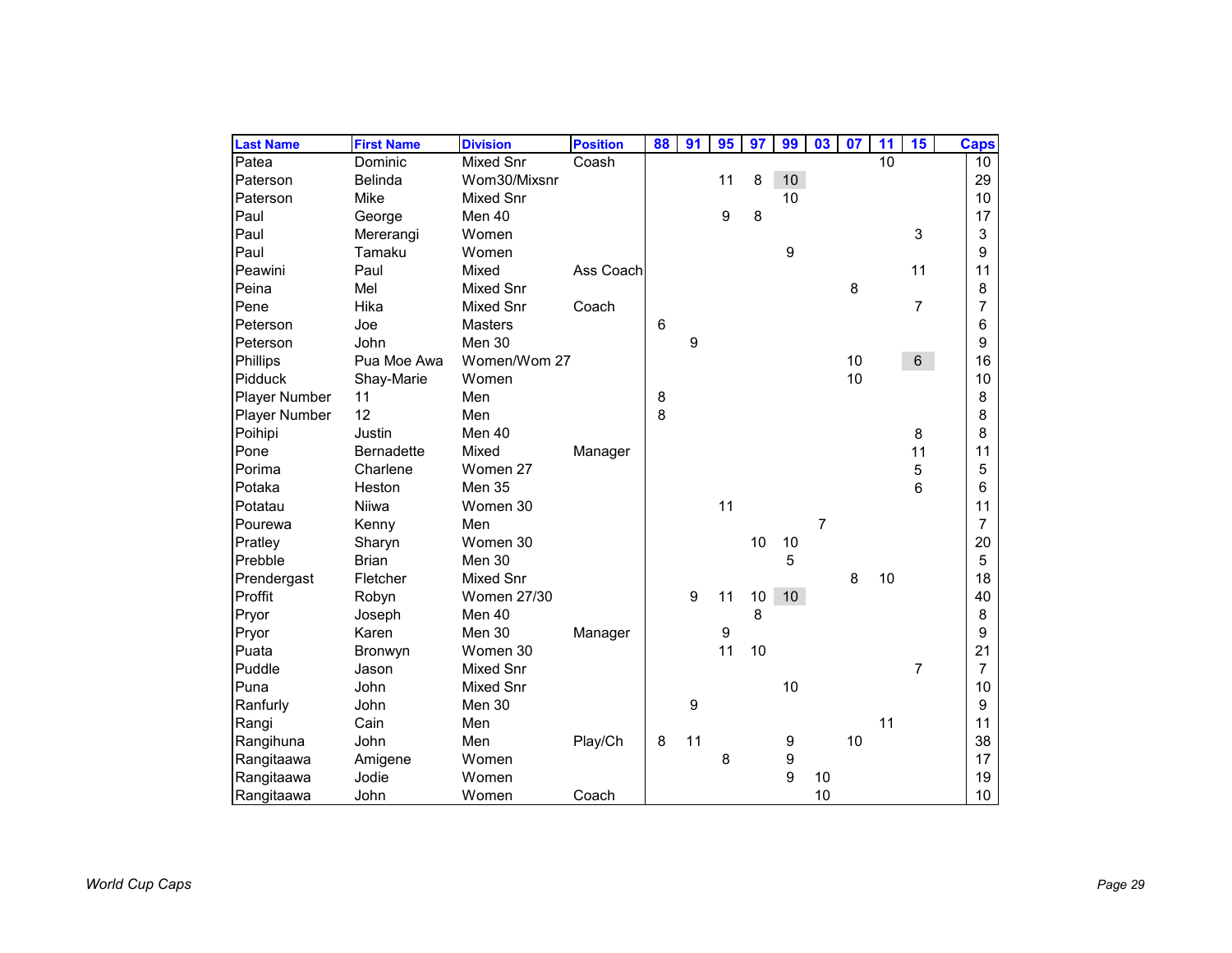| <b>Last Name</b> | <b>First Name</b> | <b>Division</b>  | <b>Position</b> | 88 | 91 | 95 | 97 | 99 | 03             | 07 | 11 | 15             | <b>Caps</b> |
|------------------|-------------------|------------------|-----------------|----|----|----|----|----|----------------|----|----|----------------|-------------|
| Rapana           | Rangi             | Women 27         |                 |    |    |    |    |    |                |    |    | 6              | 6           |
| Ratahi           | Roger             | Mixed            |                 |    |    |    |    |    | 8              |    |    |                | 8           |
| Ratcliffe        | Vicki             | Wom/Mixsnr       |                 |    | 12 |    |    | 10 |                |    |    |                | 22          |
| Redman           | Carol             | Men 35           | Manager         |    |    | 10 |    |    |                |    |    |                | 10          |
| Redman           | Greg              | Women            | Coach           |    | 12 | 8  |    |    |                |    |    |                | 20          |
| Redman           | Rachel            | Women            |                 |    |    | 8  |    |    |                |    |    |                | 8           |
| Reedy            | <b>Mick</b>       | Men 40           |                 |    |    | 9  |    |    |                |    |    |                | 9           |
| Rees             | Ruth              | Women 27         |                 |    |    |    |    |    |                |    |    | 6              | 6           |
| Reilly           | Garry             | Men              |                 |    |    |    |    |    |                |    |    | 9              | 9           |
| Rhind            | Geoff             | <b>Mixed Snr</b> |                 |    |    |    | 8  |    |                |    |    |                | 8           |
| Rhind            | Teena             | Men 35           | Manager         |    |    |    |    |    |                |    |    | $\overline{7}$ | 7           |
| <b>Richards</b>  | Anna              | Mixed            |                 |    | 12 |    |    |    |                |    |    |                | 12          |
| Richards         | Wiremu            | Men 35           |                 |    |    |    |    |    |                |    |    | $6\phantom{1}$ | 6           |
| Rifle            | Wally             | Men/Men 30       |                 |    | 11 | 9  |    |    |                |    |    |                | 20          |
| Rigby            | Simon             | Men              |                 |    |    |    |    | 9  |                |    |    |                | 9           |
| Rihari           | Donny             | Mixed            |                 |    |    |    |    |    |                | 12 |    |                | 12          |
| Ripia            | Pauline           | Women            |                 |    |    |    |    |    | 10             |    |    |                | 10          |
| Robertson        | Grant             | Mixed/Mixed Snr  |                 |    |    |    |    |    |                |    | 10 | 7 <sup>7</sup> | 17          |
| Robinson         | Kane              | Men 30           |                 |    |    |    |    |    | 10             |    |    |                | 10          |
| Robson           | Darrin            | Men/Men 30/35    |                 |    |    | 9  |    |    | 10             |    |    | $\overline{7}$ | 26          |
| Rogers           | George            | Men/Men 30       |                 |    | 11 | 9  |    | 5  | $\overline{7}$ |    |    |                | 32          |
| Rogers           | Jordon            | Mixed            |                 |    |    |    |    |    |                |    | 10 |                | 10          |
| Rohloff          | Clint             | Mixed Snr        |                 |    |    |    |    |    |                | 8  |    |                | 8           |
| Rowe             | Greg              | Mixed            |                 | 8  |    |    |    |    |                |    |    |                | 8           |
| Rowe             | Samantha          | <b>Mixed Snr</b> |                 |    |    |    |    |    |                |    | 9  |                | 9           |
| Rush             | Eric              | Men              |                 |    | 11 |    |    |    |                |    |    |                | 11          |
| Salu             | Tina              | Women            |                 | 8  |    |    |    |    |                |    |    |                | 8           |
| Sarah            | James             | Men              |                 | 8  |    |    |    |    |                |    |    |                | 8           |
| Savage           | Awhina            | Mixed            |                 |    |    |    |    |    |                |    | 9  |                | 9           |
| Savage           | Carlos            | Men              |                 |    |    |    |    |    |                |    |    | 10             | 10          |
| Savage           | Maree             | Wom/Wom30        |                 |    | 12 |    |    | 10 |                |    |    |                | 22          |
| Savage           | Moko              | Men 35           |                 |    |    |    | 10 |    |                |    |    |                | 10          |
| Scally           | John              | Men 30/Mixsnr    |                 |    | 9  | 9  |    | 10 |                |    |    |                | 28          |
| Scarlett         | <b>Stella</b>     | Mixed            |                 |    | 12 |    |    |    |                |    |    |                | 12          |
| Schrader         | <b>Brenda</b>     | Men 35/Mixsnr    | Ass Mgr         |    |    |    |    |    | 8              | 8  |    |                | 16          |
| Scott            | Stephanie         | Women            |                 |    | 12 |    |    |    |                |    |    |                | 12          |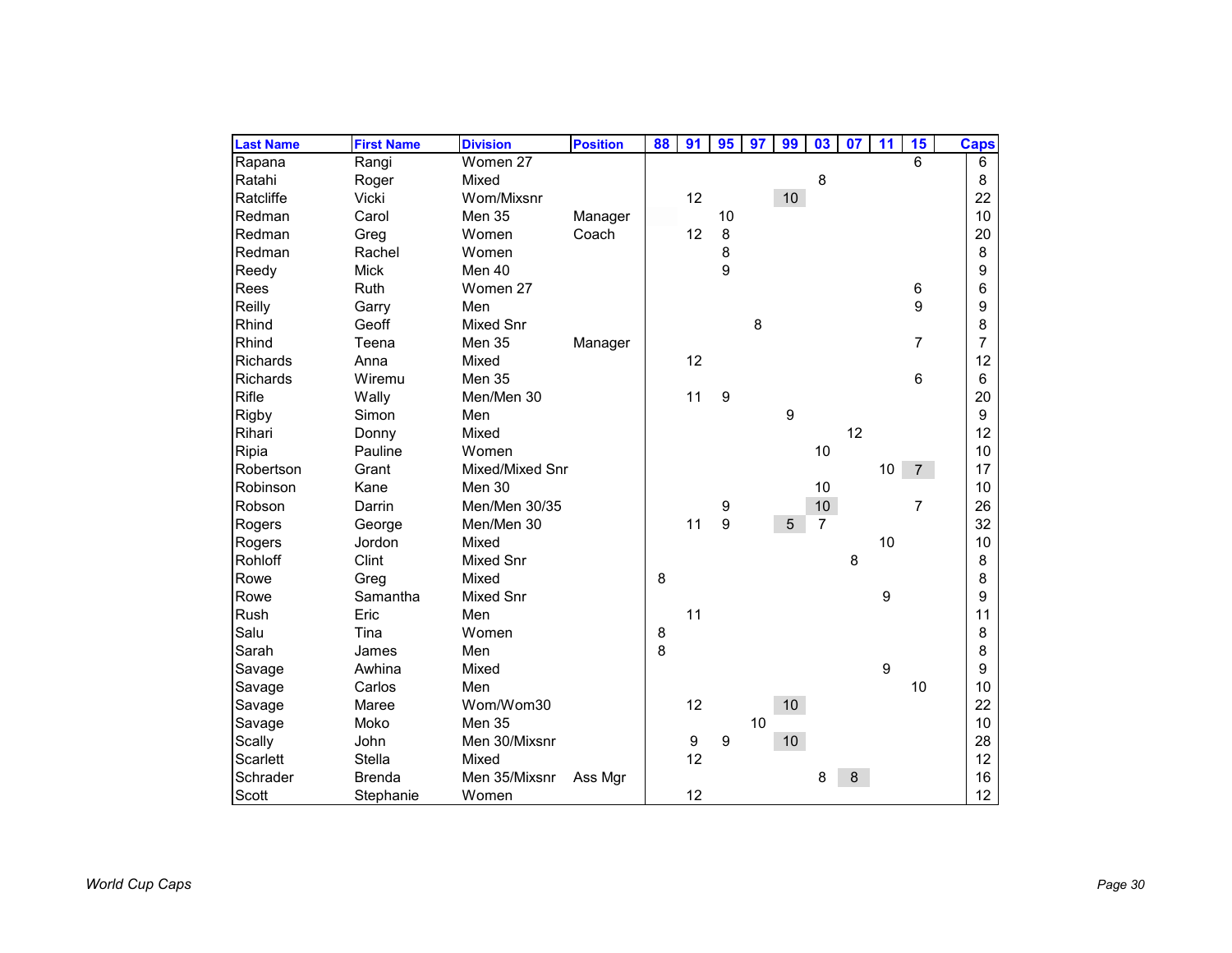| <b>Last Name</b> | <b>First Name</b> | <b>Division</b> | <b>Position</b> | 88                                    | 91 | 95               | 97               | 99 | 03 | 07 | 11 | 15             | <b>Caps</b> |
|------------------|-------------------|-----------------|-----------------|---------------------------------------|----|------------------|------------------|----|----|----|----|----------------|-------------|
| Screen           | Bill              | Men 40          |                 |                                       |    | 9                |                  |    |    |    |    |                | 9           |
| Seebeck          | Benn              | Men             |                 |                                       |    |                  |                  | 9  |    |    |    |                | 9           |
| Seebeck          | Mitchell          | Men 35          |                 |                                       |    |                  |                  |    |    |    |    | $\overline{7}$ | 7           |
| Sefuiva          | Dave              | Men 30          |                 |                                       | 9  |                  |                  |    |    |    |    |                | 9           |
| Seipolt          | Geoff             | Men 35          | Manager         |                                       |    |                  | 10               |    |    |    |    |                | 10          |
| Setu             | Mary              | Women           |                 | $\begin{array}{c} 8 \\ 8 \end{array}$ |    |                  |                  |    |    |    |    |                | 8           |
| Setu             | Maureen           | Women           |                 |                                       |    |                  |                  |    |    |    |    |                | 8           |
| Shankland        | Kylie             | Women           |                 |                                       |    |                  |                  |    |    | 10 |    |                | 10          |
| Sharp            | Allen             | Men 35          |                 |                                       |    |                  |                  |    | 8  |    |    |                | 8           |
| Sharp            | Wade              | Mixed           |                 |                                       |    | 10               |                  | 9  |    | 12 |    |                | 31          |
| Sharp            | Wendy             | Mixed           |                 | 8                                     |    |                  |                  |    |    |    |    |                | 8           |
| Shaw             | Melissa           | Women 27        |                 |                                       |    |                  |                  |    |    |    |    | 5              | 5           |
| Shedlock         | Kahumoana         | Mixed Snr       |                 |                                       |    |                  |                  |    |    |    | 9  |                | 9           |
| Silbery          | Nazea             | Men             |                 |                                       |    |                  |                  |    | 7  | 10 | 11 |                | 28          |
| Silimaka         | Jason             | Men             |                 |                                       |    |                  |                  | 9  |    |    |    |                | 9           |
| Sinclair         | Matthew           | Men             |                 |                                       |    |                  |                  |    |    |    |    | 10             | 10          |
| Sinnott          | Lipi              | Men 35          |                 |                                       | 10 |                  |                  |    |    |    |    |                | 10          |
| Skinner          | Leon              | Men/Men 35      |                 |                                       |    |                  |                  | 9  |    | 10 |    | $\,6\,$        | 25          |
| Skinner          | Troy              | Men/Men 35      |                 |                                       |    |                  |                  | 9  |    | 10 |    | $\overline{7}$ | 26          |
| Smith            | John              | Men 30          |                 |                                       |    |                  | $\boldsymbol{9}$ | 5  |    |    |    |                | 14          |
| Solomon          | Donna             | Women 30        |                 |                                       |    |                  | 10               |    |    |    |    |                | 10          |
| Solomon          | Matiu             | Mixed           |                 |                                       |    |                  |                  |    | 8  |    |    |                | 8           |
| Soutar-Finch     | Reihana           | Men             |                 |                                       |    |                  |                  |    |    |    |    | 9              | 9           |
| Sowter           | Rhonda            | Women 27        |                 |                                       | 9  |                  |                  |    |    |    |    |                | 9           |
| Stainton         | Cecily            | Mixed           |                 |                                       |    | 10               |                  | 9  | 8  | 12 |    |                | 39          |
| Stainton         | Steven            | Men 30          |                 |                                       |    |                  |                  | 5  |    |    |    |                | 5           |
| <b>Steele</b>    | Phoebe            | Women           |                 |                                       |    |                  |                  |    |    |    |    | 8              | 8           |
| Stehlin          | Rolland           | Men 35/40       |                 |                                       |    |                  |                  |    | 8  |    | 10 |                | 18          |
| Stephens         | Shane             | Mixed           |                 |                                       |    | 10               |                  |    |    |    |    |                | 10          |
| Stephenson       | Racheal           | Women/Mixed     |                 |                                       |    |                  |                  |    |    | 10 | 9  | 10             | 29          |
| <b>Stewart</b>   | <b>Brendon</b>    | Men/Men 35      |                 |                                       |    |                  |                  |    |    | 10 | 12 | $\overline{7}$ | 29          |
| Stockman         | Matthew           | Mixed           |                 |                                       |    |                  |                  |    |    |    | 10 |                | 10          |
| <b>Stokes</b>    | Kanewa            | Women 30        |                 |                                       |    |                  | 10               | 10 |    |    |    |                | 20          |
| <b>Stokes</b>    | Peter             | Men 35          |                 |                                       |    | $10$             |                  |    |    |    |    |                | 10          |
| Stone            | Maurice           | Men/Men 30      |                 | 8                                     |    | $\boldsymbol{9}$ |                  |    |    | 10 | 8  |                | 35          |
| Stone            | Shaquille         | Men             |                 |                                       |    |                  |                  |    |    |    | 11 | 9              | 20          |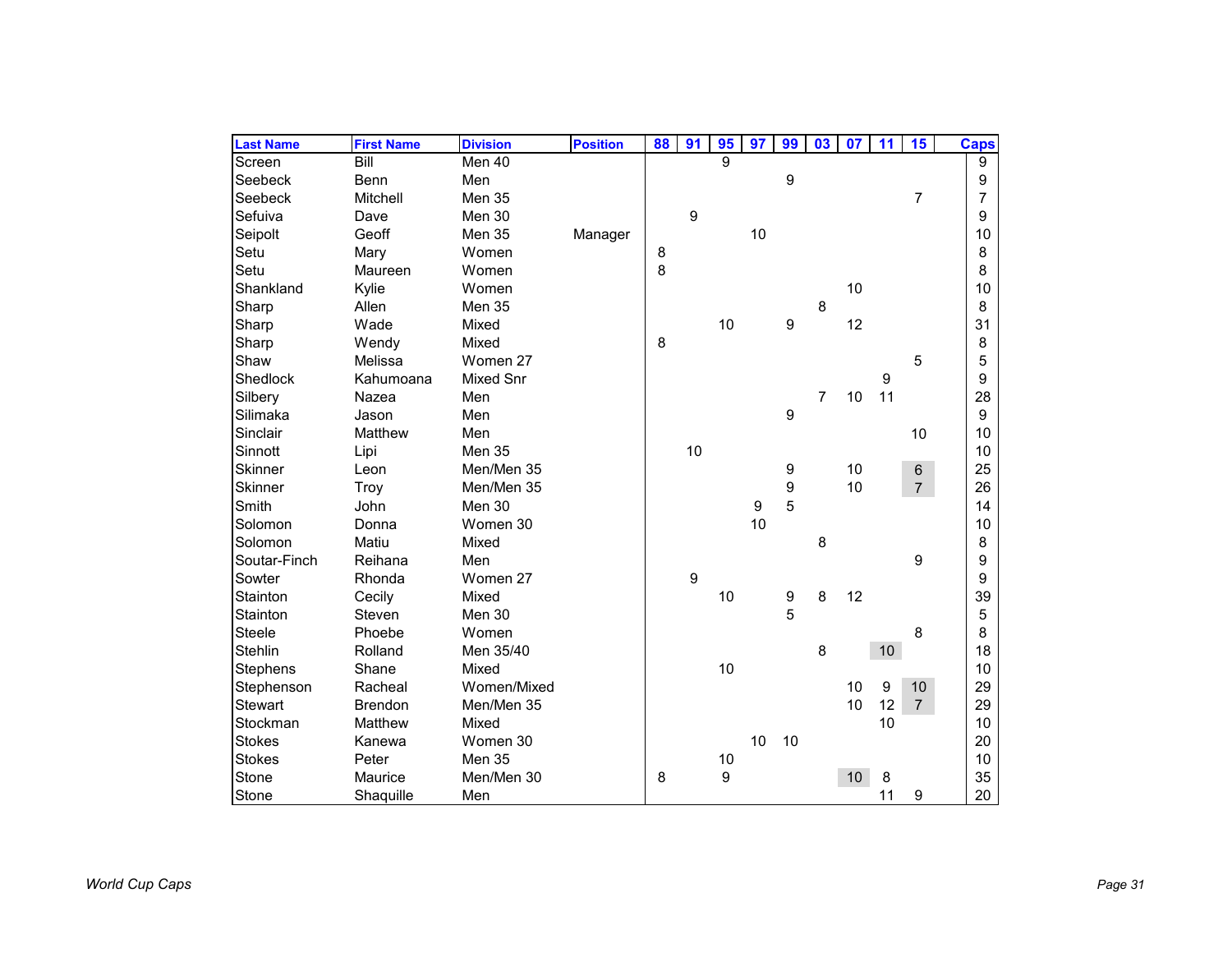| <b>Last Name</b> | <b>First Name</b> | <b>Division</b>  | <b>Position</b> | 88 | 91 | 95               | 97 | 99 | 03 | 07 | 11 | 15 | <b>Caps</b> |
|------------------|-------------------|------------------|-----------------|----|----|------------------|----|----|----|----|----|----|-------------|
| Storer           | Tracey            | Women 30         |                 |    |    |                  | 10 |    |    |    |    |    | 10          |
| <b>Stowers</b>   | Anna              | Mixed            |                 |    | 12 |                  |    |    |    |    |    |    | 12          |
| Strang           | Nancy             | <b>Men 35</b>    | Manager         |    |    |                  |    | 8  |    |    |    |    | 8           |
| Stratford        | Rachael           | Women            | Manager         |    |    |                  |    |    |    |    |    | 10 | 10          |
| Suamasi          | Saulo             | Men              |                 |    |    | $\boldsymbol{9}$ |    |    |    |    |    |    | 9           |
| Sue              | Kristina          | Women            |                 |    |    |                  |    |    |    | 10 | 9  |    | 19          |
| Swart            | John              | <b>Masters</b>   |                 | 6  |    |                  |    |    |    |    |    |    | 6           |
| Tahatika         | Ronnie            | Men 40           |                 |    |    |                  | 8  |    |    |    |    |    | 8           |
| Tahiwi           | Paula             | Mixed            |                 |    |    |                  |    | 9  |    |    |    |    | 9           |
| Tainui           | Ariia             | Mixed            |                 |    |    |                  |    |    |    |    |    | 10 | 10          |
| Tainui-Mcintyre  | Le Toia           | Women 27         |                 |    |    |                  |    |    |    |    |    | 5  | 5           |
| Takerei          | Wiremu            | Mixed            |                 |    |    |                  |    |    |    |    |    | 9  | 9           |
| Tallentire       | Penny             | Mixed            |                 |    |    |                  |    | 9  |    |    |    |    | 9           |
| Taniwha          | <b>Patrick</b>    | Men 35           |                 |    |    |                  |    |    | 8  |    |    |    | 8           |
| Taniwha          | Sinclair          | Men 35           |                 |    |    |                  |    |    | 8  |    |    |    | 8           |
| Tapsell          | Stacey            | Mixed            |                 |    |    |                  |    | 9  |    |    |    |    | 9           |
| Tarau            | Joanne            | Mix/W30/Mxsnr    |                 |    | 12 | 11               | 10 | 10 |    |    |    |    | 43          |
| Taumata          | Renee             | Women            |                 |    |    |                  |    |    | 10 |    |    |    | 10          |
| Taupage          | Aleni             | <b>Men 35</b>    |                 |    |    |                  |    | 8  |    |    |    |    | 8           |
| Taute            | Hinei             | <b>Mixed Snr</b> |                 |    |    |                  |    |    |    | 8  |    |    | 8           |
| Tauwhare         | Corey             | Men 35           |                 |    |    |                  |    |    |    |    |    | 6  | 6           |
| Tavui            | Ester             | Women            | Manager         |    |    |                  |    | 9  | 10 |    |    |    | 19          |
| Tawhai           | Tumanawa          | Men              |                 |    |    |                  |    |    |    |    |    | 9  | 9           |
| Taylor           | Lorraine          | Women            |                 | 8  |    |                  |    |    |    |    |    |    | 8           |
| Taylor           | Mark              | Men 30/35/40     |                 |    | 9  | 10               | 8  |    |    |    |    |    | 27          |
| Te Amo           | Stefan            | Men              |                 |    |    |                  |    | 9  |    |    |    |    | 9           |
| Te Hiko          | Awhina            | Mixed            |                 |    |    | 10               |    |    |    |    |    |    | 10          |
| Te Kahu          | Somma             | Women            |                 |    |    |                  |    | 9  |    |    |    |    | 9           |
| Te Kahu          | Willie            | Men 40           |                 |    |    |                  | 8  |    |    |    |    |    | 8           |
| Te Kani          | Ira               | Women 27         |                 |    | 9  |                  |    |    |    |    |    |    | 9           |
| Te Karu          | Darlene           | Mwn 35/Wom       | Manager         |    |    |                  |    |    | 8  | 10 |    |    | 18          |
| Te Maro          | Tina              | Mixed Snr        |                 |    |    |                  | 8  |    |    |    |    |    | 8           |
| Te Maro          | Zac               | Men 30           |                 |    |    | 9                | 9  |    |    |    |    |    | 18          |
| Te Moananui      | Raymond           | Men 40           |                 |    |    |                  |    |    |    |    | 10 |    | 10          |
| Te Tai           | <b>Barry</b>      | Men 35           |                 |    |    | 10               |    |    |    |    |    |    | 10          |
| Te Tamaki        | Teresa            | Mixed            |                 |    |    |                  |    |    |    | 12 |    |    | 12          |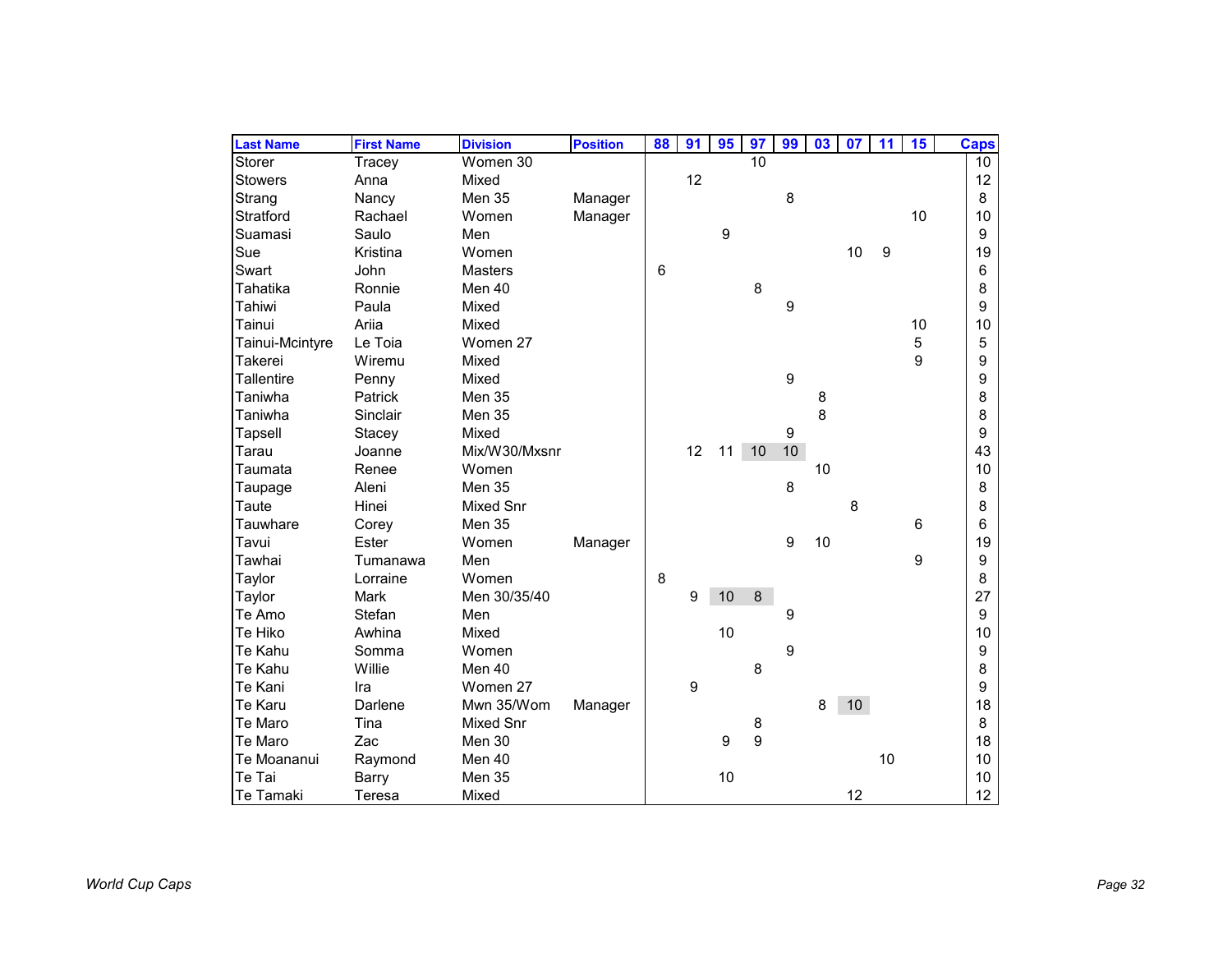| <b>Last Name</b>    | <b>First Name</b> | <b>Division</b>  | <b>Position</b> | 88 | 91 | 95               | 97 | 99               | 03 | 07 | 11 | 15             | <b>Caps</b> |
|---------------------|-------------------|------------------|-----------------|----|----|------------------|----|------------------|----|----|----|----------------|-------------|
| Te Ture             | Peter             | Men 35/40        |                 |    |    | 10               | 10 | 10               |    |    |    |                | 30          |
| Teiho               | <b>Bubs</b>       | Wom/Men          | Manager         |    | 12 | $\boldsymbol{9}$ |    |                  |    |    |    |                | 21          |
| Teiho               | Kiri              | Men/Men 30       | Coach           |    | 11 | 9                |    | $5\phantom{.0}$  |    |    |    |                | 25          |
| Teika               | Yvette            | Women            |                 |    |    |                  |    | 9                |    |    |    |                | 9           |
| Thompson            | Beven             | Men 35           |                 |    |    |                  |    |                  | 8  |    |    |                | 8           |
| <b>Tiatia-Seath</b> | Valerie           | Mixed Snr        |                 |    |    |                  |    |                  |    |    |    | $6\phantom{1}$ | 6           |
| Tims                | Pixie             | Women 30         |                 |    |    |                  | 10 |                  |    |    |    |                | 10          |
| Tiwha               | Toia              | Mixed            |                 |    |    |                  |    |                  |    |    | 10 |                | 10          |
| Toal                | Angela            | Women            |                 |    | 12 | 8                |    |                  |    |    |    |                | 20          |
| Todd                | Leonie            | Wom 30/Mix Snr   |                 |    |    | 11               | 8  |                  |    |    |    |                | 19          |
| Tohiariki           | Wi-Richard        | Men 40           |                 |    |    |                  |    |                  |    |    | 9  |                | 9           |
| Toki                | Maureen           | Mixed            |                 | 8  |    |                  |    |                  |    |    |    |                | 8           |
| Toki                | Steven            | <b>Mixed Snr</b> | AC/Play         |    |    |                  |    |                  |    | 8  | 8  | 7 <sup>7</sup> | 23          |
| Tomai               | Jason             | Men/Men 30       |                 |    |    | $\boldsymbol{9}$ |    | 9                | 10 |    |    |                | 28          |
| Tonge               | Callin            | Mixed            |                 |    |    | 10               |    |                  |    |    |    |                | 10          |
| Toto                | Kevin             | Women 27         | Coach           |    |    |                  |    |                  |    |    |    | 6              | 6           |
| Tuapawa             | Violet            | Mixed Snr        |                 |    |    |                  | 8  |                  |    |    |    |                | 8           |
| Tuatea              | Henry             | Men              |                 |    |    |                  |    |                  |    |    |    | 10             | 10          |
| Tudehope            | Evelyn            | Women            | Ass Coach       |    |    |                  |    |                  |    |    |    | 10             | 10          |
| Tupaea              | Nolan             | Men 35           |                 |    | 10 |                  |    |                  |    |    |    |                | 10          |
| Tupara              | Tony              | Men 40           |                 |    |    |                  | 8  |                  |    |    |    |                | 8           |
| Turnbull            | Dayna             | Women            |                 |    |    |                  |    |                  |    |    |    | 9              | 9           |
| Vahaakolo           | Eddie             | Men 40           |                 |    |    |                  |    |                  |    |    | 10 |                | 10          |
| Vaile               | Evelyn            | Women            |                 |    |    |                  |    | 9                |    |    |    |                | 9           |
| Varley              | Shane             | <b>Masters</b>   |                 | 6  |    |                  |    |                  |    |    |    |                | 6           |
| Vear                | <b>Brad</b>       | Mixed            |                 |    | 12 |                  |    |                  |    |    |    |                | 12          |
| Verdon              | Paul              | Men 40           | Coach           |    |    | 9                |    |                  |    |    |    |                | 9           |
| Vette-Welsh         | <b>Botille</b>    | Women            |                 |    |    |                  |    |                  |    |    |    | 10             | 10          |
| Vis                 | Pieter            | Mixed            |                 |    |    |                  |    |                  |    | 12 |    |                | 12          |
| Waaka               | Jean              | Women            |                 |    |    |                  |    |                  |    | 10 |    | $\overline{7}$ | 17          |
| Walker              | Leanne            | Women            |                 |    | 12 | 8                |    | $\boldsymbol{9}$ | 10 |    |    |                | 39          |
| Walker              | Richard           | Men 40           |                 |    |    | 9                |    | 10               |    |    |    |                | 19          |
| Walker              | Rod               | Mixed            | Ass Ch          |    |    |                  |    |                  |    |    | 11 |                | 11          |
| Wall                | Chris             | Men              |                 |    |    |                  |    | $\boldsymbol{9}$ | 7  | 10 |    |                | 26          |
| Wall                | Stephen           | Mixed/Mixed Snr  |                 |    |    |                  |    |                  | 8  | 12 |    | 7 <sup>1</sup> | 27          |
| Wall                | Toni              | Men              | Manager         |    |    |                  |    |                  |    |    |    | 11             | 11          |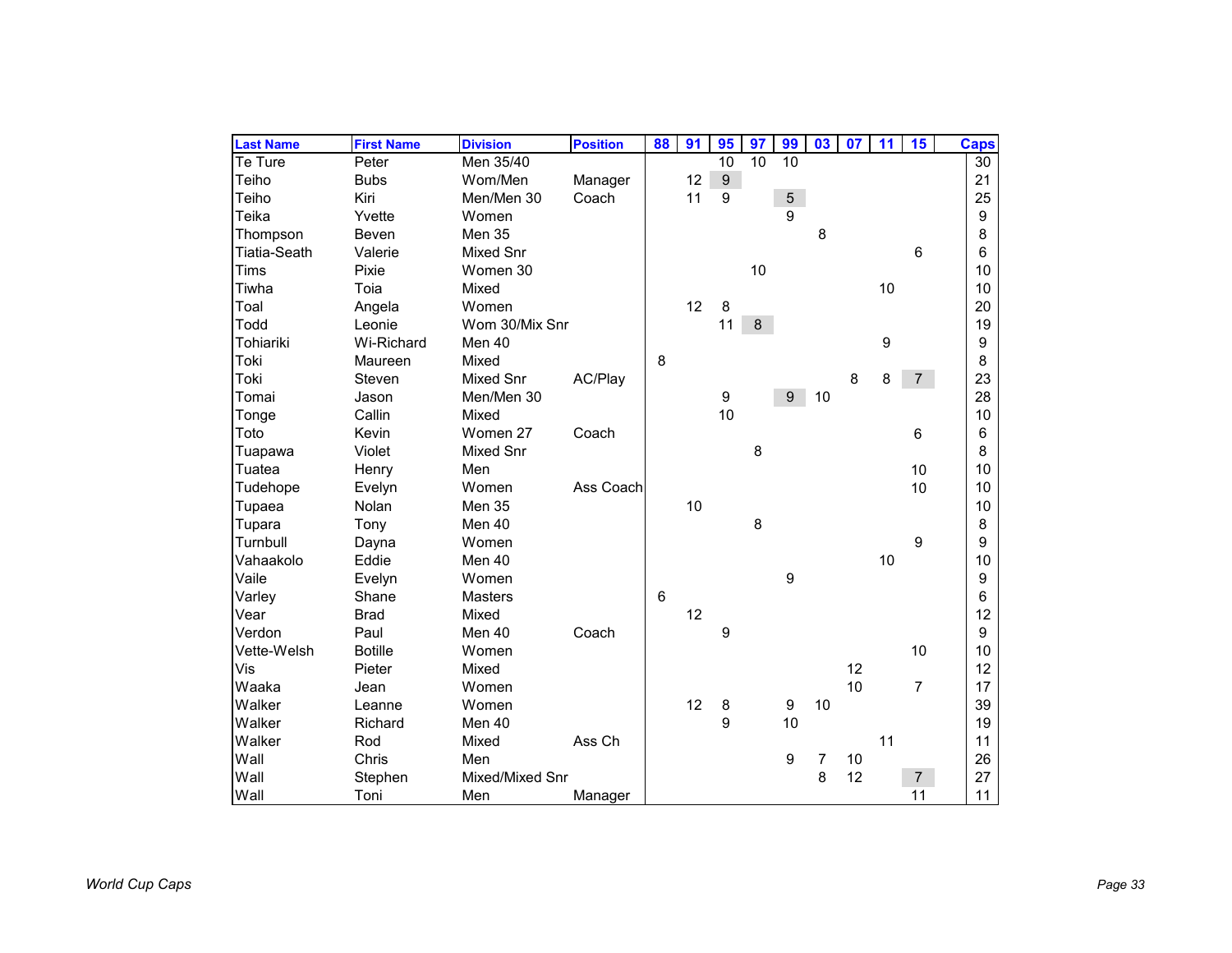| <b>Last Name</b> | <b>First Name</b> | <b>Division</b>      | <b>Position</b> | 88             | 91 | 95 | 97 | 99              | 03             | 07 | 11             | 15             | <b>Caps</b>     |
|------------------|-------------------|----------------------|-----------------|----------------|----|----|----|-----------------|----------------|----|----------------|----------------|-----------------|
| Wallace          | Allen             | Mixed/Men            |                 | $\overline{8}$ | 11 |    |    |                 |                |    |                |                | $\overline{19}$ |
| Wallace          | Wayne             | Men 35/Men           | Coach           |                |    | 10 |    |                 | $\overline{7}$ |    |                |                | 17              |
| Waller           | John              | Men 40               |                 |                |    | 9  |    |                 |                |    |                |                | 9               |
| Walsh            | Marty             | Men 30               |                 |                |    |    | 9  |                 |                |    |                |                | 9               |
| Walters          | Peter             | M/Mxsnr/Mx/M40 -W Ch |                 | 8              | 11 | 9  | 8  | 10              | 8              | 8  | 11             | 17             | 90              |
| Wana             | Crete             | Men                  |                 | 8              |    |    |    |                 |                |    |                |                | 8               |
| Warbrick         | Jody              | Women                |                 |                | 12 |    |    |                 |                |    |                |                | 12              |
| Warring          | Lynne             | Women                |                 | 8              |    |    |    |                 |                |    |                |                | 8               |
| Waruhia          | Tui               | Men 35               |                 |                |    |    | 10 |                 |                |    |                |                | 10              |
| Watene           | Kahurangi         | Women                |                 |                |    |    |    |                 |                |    | 9              |                | 9               |
| Watene           | Lance             | Men 30/Wom30 Play/Ch |                 |                | 9  |    |    | 10 <sup>1</sup> |                |    |                |                | 19              |
| Watene           | Maia Jean         | Women                |                 |                |    |    |    |                 |                |    |                | 10             | 10              |
| Watene (dec.)    | Jim               | Women 30             | Coach           |                |    |    | 10 |                 |                |    |                |                | 10              |
| Watson           | Wayne             | Mast/M30             |                 | $\,6\,$        | 9  |    |    |                 |                |    |                |                | 15              |
| Watt             | Laurie            | Mixed                |                 | 8              |    |    |    |                 |                |    |                |                | 8               |
| Wawatai          | Deane             | Men 30/40            |                 |                |    |    | 9  |                 |                |    | 7 <sup>7</sup> |                | 16              |
| Weka             | Tamar             | Mixed                |                 |                |    | 10 |    |                 |                |    |                |                | 10              |
| Welsh            | Duane             | Men                  |                 | 8              |    |    |    |                 |                |    |                |                | 8               |
| Wendt            | Alfred            | Mix Snr/Men 35       |                 |                |    |    | 8  | 8               |                |    |                |                | 16              |
| Wepa             | Eugene            | Mixed Snr            |                 |                |    |    |    |                 |                | 8  |                |                | 8               |
| Werahiko         | Emanuel           | <b>Mixed Snr</b>     |                 |                |    |    |    |                 |                |    |                | $6\phantom{1}$ | 6               |
| Whaitiri         | Leonie            | Women 30             |                 |                |    | 11 |    |                 |                |    |                |                | 11              |
| Whiley           | Steven            | Men 30               |                 |                |    |    | 9  |                 |                |    |                |                | 9               |
| Whitiora         | Stacey            | Women                |                 |                |    |    |    |                 | 10             |    |                |                | 10              |
| Whittaker        | John              | Men 35/Men           | Coach/AC        |                |    |    |    | 8               | $\overline{7}$ |    |                |                | 15              |
| Wickliffe        | Renee             | Women                |                 |                |    |    |    |                 |                | 10 |                |                | 10              |
| Wihehira         | Orlo              | <b>Masters</b>       |                 | 6              |    |    |    |                 |                |    |                |                | 6               |
| Wihone           | Janie             | Women                |                 |                |    | 8  |    | 9               | 10             |    |                |                | 27              |
| Wikaire          | Erena             | <b>Mixed Snr</b>     |                 |                |    |    |    |                 |                |    |                | 6              | 6               |
| Wiki             | Judith            | Women 30             | Manager         |                |    |    | 10 | 10              |                |    |                |                | 20              |
| Wilkie           | Maria             | Mixed                |                 |                |    |    |    | 9               |                |    |                |                | 9               |
| Wilkinson        | Delwyn            | <b>Mixed Snr</b>     |                 |                |    |    | 8  |                 |                |    |                |                | 8               |
| Williams         | Charlie           | <b>Masters</b>       |                 | 6              |    |    |    |                 |                |    |                |                | 6               |
| Williams         | Dean              | Mixed/Men            |                 |                |    |    |    |                 |                | 12 | 10             |                | 22              |
| Williams         | Moirirangi        | Women 30             |                 |                |    |    | 10 | 10              |                |    |                |                | 20              |
| Williams         | Niall             | Women                |                 |                |    |    |    |                 |                |    | 7              | 9              | 16              |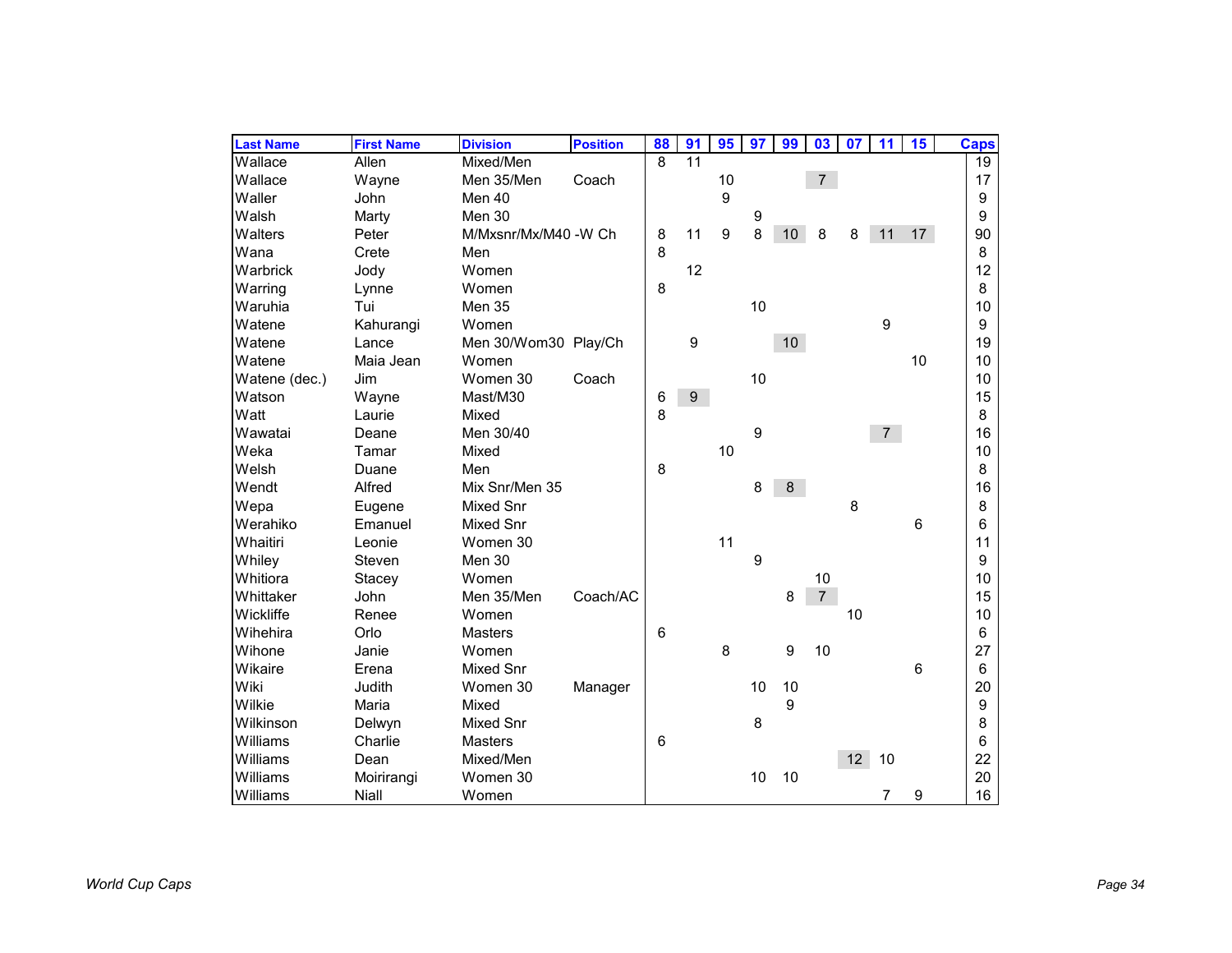| <b>Last Name</b> | <b>First Name</b> | <b>Division</b> | <b>Position</b> | 88 | 91 | 95 | 97 | 99 | 03 | 07 | 11 <sup>1</sup> | 15 | <b>Caps</b> |
|------------------|-------------------|-----------------|-----------------|----|----|----|----|----|----|----|-----------------|----|-------------|
| Williams         | Nick              | Men             |                 | 8  |    |    |    |    |    |    |                 |    | 8           |
| Williams         | Rhonda            | Men             | Manager         |    |    |    |    |    |    |    | 12              |    | 12          |
| Williamson       | Marie             | Women 30        |                 |    |    |    |    | 10 |    |    |                 |    | 10          |
| Wilson           | Debbie            | Mixed Snr       |                 |    |    |    |    |    |    |    | 9               |    | 9           |
| Wilson           | Tammi             | Women           |                 |    |    | 8  |    |    |    |    |                 |    | 8           |
| Wiperi-Karauria  | Tony              | Men 40          |                 |    |    |    |    |    |    |    |                 | 9  | 9           |
| Witehira         | Orlo              | Men 35          |                 |    |    |    | 10 |    |    |    |                 |    | 10          |
| Withers          | Matt              | Mixed Snr       |                 |    |    |    |    |    |    |    | 10              |    | 10          |
| Woodhouse        | Laveenia          | Mixed Snr       |                 |    |    |    |    |    |    |    |                 | 6  | 6           |
| Woods            | Chris             | Mixed           |                 |    |    |    |    | 9  | 8  |    |                 |    | 17          |
| Worthington      | Lance             | Masters         |                 | 6  |    |    |    |    |    |    |                 |    | 6           |
| Wrathall         | Deslea-Anne       | Women 27        |                 |    | 9  |    |    |    |    |    |                 |    | 9           |
| Wright           | Allie             | Men             | Manager         |    |    |    |    |    |    | 10 |                 |    | 10          |
| Wright           | Darren            | Men 40          |                 |    |    |    |    |    |    |    |                 | 9  | 9           |
| Yandall          | Graham            | Men 35          |                 |    | 10 |    |    |    |    |    |                 |    | 10          |
| Young            | Gareth            | Mixed Snr/Mixed |                 |    |    |    |    |    |    |    | 9               | 9  | 18          |
| Young            | Vanessa           | Women           | Manager         |    |    |    |    |    |    |    | 11              |    | 11          |
|                  |                   |                 |                 |    |    |    |    |    |    |    |                 |    |             |

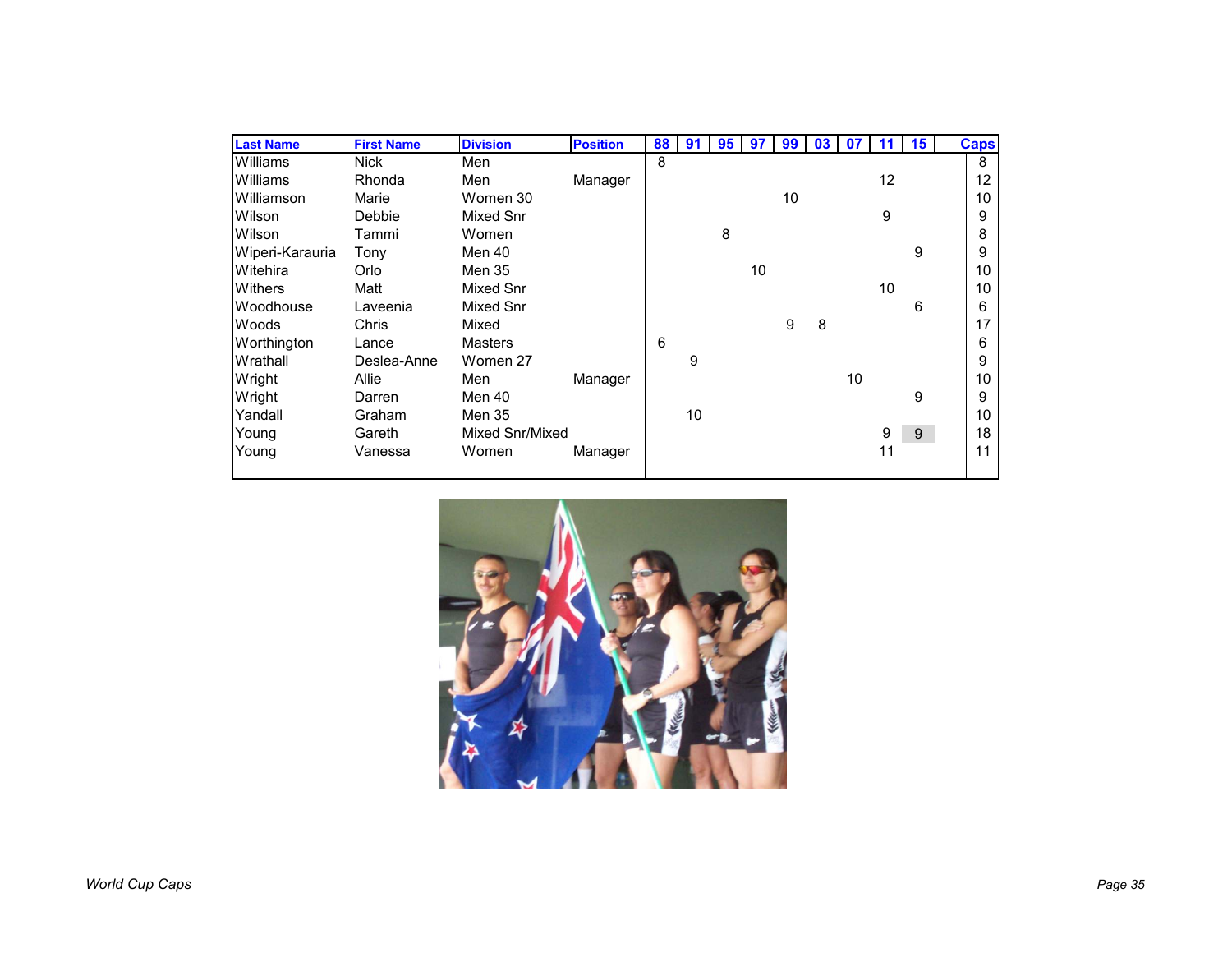## **New Zealand Test Caps**

1985 v Australia - Men, Men30 2010 v Australia - Men, Women, Mixed 1988 v Australia & Canada - Men, Women, Mixed, Masters 2012 v Australia - Men, Women, Mixed 1998 v Niue & Samoa - Men, Women, Mixed<br>1991 v Australia - Men, Women, Mixed, Men30, Men35 1993 v Australia - Men, Women, Mixed 2014 v Australia - Men, Women, Mixed 1997 v Australia - Men, Women, Mixed<br>1998 v Australia - Men, Women, Mixed 2001 v Australia - Men, Women, Mixed<br>2002 v Australia - Men, Women, Mixed 2003 v Wales - Mixed Snr2009 v Australia - Men, Women, Mixed 2018 v Australia - Men, Women, Mixed

2010 v Australia - Men 30, 40, 45, 50, Women 30, 2012 v Australia - Men, Women, Mixed 2013 v Australia - Men/Women/Mixed Snr, Men 40, Men 50.<br>2014 v Australia - Men, Women, Mixed 2016 v Australia - Men, Women, Mixed<br>2017 v Japan - Men, Women, 2002 v Australia - Men, Women, Mixed 2017 v Australia - Men, Women, Mixed 2017 v Australia - Men 30, 40, 50,

| <b>Leading Test Caps</b> |           |                 | <b>Position</b> |  |                |  |   |         |    |           |                | 85 86 88 88 91 93 97 98 98 98 01 02 03 09 10 12 13 14 16 16 17 17 18 |             |                 |   |     |                |    |                |     |                |     |                 |                 |
|--------------------------|-----------|-----------------|-----------------|--|----------------|--|---|---------|----|-----------|----------------|----------------------------------------------------------------------|-------------|-----------------|---|-----|----------------|----|----------------|-----|----------------|-----|-----------------|-----------------|
|                          |           |                 |                 |  |                |  |   |         |    | <b>IS</b> |                |                                                                      |             |                 |   |     |                |    |                |     |                |     | A               | #               |
|                          |           |                 |                 |  |                |  |   |         |    |           |                |                                                                      |             |                 |   |     |                |    |                |     |                |     |                 |                 |
| Graham                   | Mitamurua | Men             |                 |  |                |  |   |         |    |           |                |                                                                      |             | 3 <sub>3</sub>  |   | 3   | 3              | 3  |                | 2 3 | $\overline{1}$ | 3 3 |                 | 27              |
| Cavanagh                 | Michael   | Men             |                 |  |                |  |   |         |    |           |                |                                                                      |             | 3               | 3 | 3   | 3              |    |                | 2 3 | $\overline{1}$ | 3   | -3              | 24              |
| <b>Walters</b>           | Peter     | Men/Men 40      |                 |  | $\overline{2}$ |  | 3 | 3       | 22 |           |                |                                                                      |             |                 | 3 |     | 3              |    |                |     |                |     |                 | 22              |
| Daly                     | Michael   | Mixed/Mix30/Wom | Coach           |  |                |  |   | 3 3 2 2 |    |           |                |                                                                      | $1 \quad 3$ |                 | 3 |     |                |    |                |     |                |     |                 | 19              |
| Erueti                   | Ruamai    | Men             |                 |  |                |  |   |         |    |           |                |                                                                      |             |                 | 3 | 3   | 3              | 3  | 2 3            |     |                |     | $\overline{2}$  | 19              |
| Tapsell                  | Stacy     | Mixed/Men 30    |                 |  |                |  |   |         |    | 3 3 2 2   | 3 <sub>3</sub> |                                                                      |             |                 |   |     | 3              |    |                |     |                |     |                 | 19              |
| Wall                     | Chris     | Men/Men 30      |                 |  |                |  |   | 33      |    | 2 2 3 3   |                |                                                                      |             |                 |   |     | $\overline{2}$ |    |                |     |                |     |                 | 18 <sub>1</sub> |
| Irihei                   | Kopae     | Mixed           |                 |  |                |  | 3 | 3       |    | 2 2       | 3 3            |                                                                      |             |                 |   |     |                |    |                |     |                |     |                 | 18              |
| <b>Hodson</b>            | Mark      | Mixed           |                 |  |                |  |   |         |    |           |                |                                                                      |             |                 |   | 3 3 |                | -3 |                | 3   |                | 3   | 3               | 18              |
| Campbell                 | Megan     | Women           | Play/AC         |  |                |  |   |         |    |           |                |                                                                      |             |                 |   | 3   | 3              | 3  |                | 3   |                |     | $3\overline{2}$ | 18              |
| Silbery                  | Nazea     | Men/Men 30*     |                 |  |                |  |   |         |    |           | 3              |                                                                      |             | $3\quad6\quad3$ |   |     | $\mathbf{3}$   |    |                |     |                |     |                 | 18              |
| <b>Black</b>             | Whitiaua  | Men             | Play/Ass Ch     |  |                |  |   |         |    |           |                |                                                                      |             | 3               | 3 |     | 3              |    | 2 <sup>1</sup> | 3   | 1 <sub>3</sub> |     |                 | 18 <sub>1</sub> |
|                          |           |                 |                 |  |                |  |   |         |    |           |                |                                                                      |             |                 |   |     |                |    |                |     |                |     |                 |                 |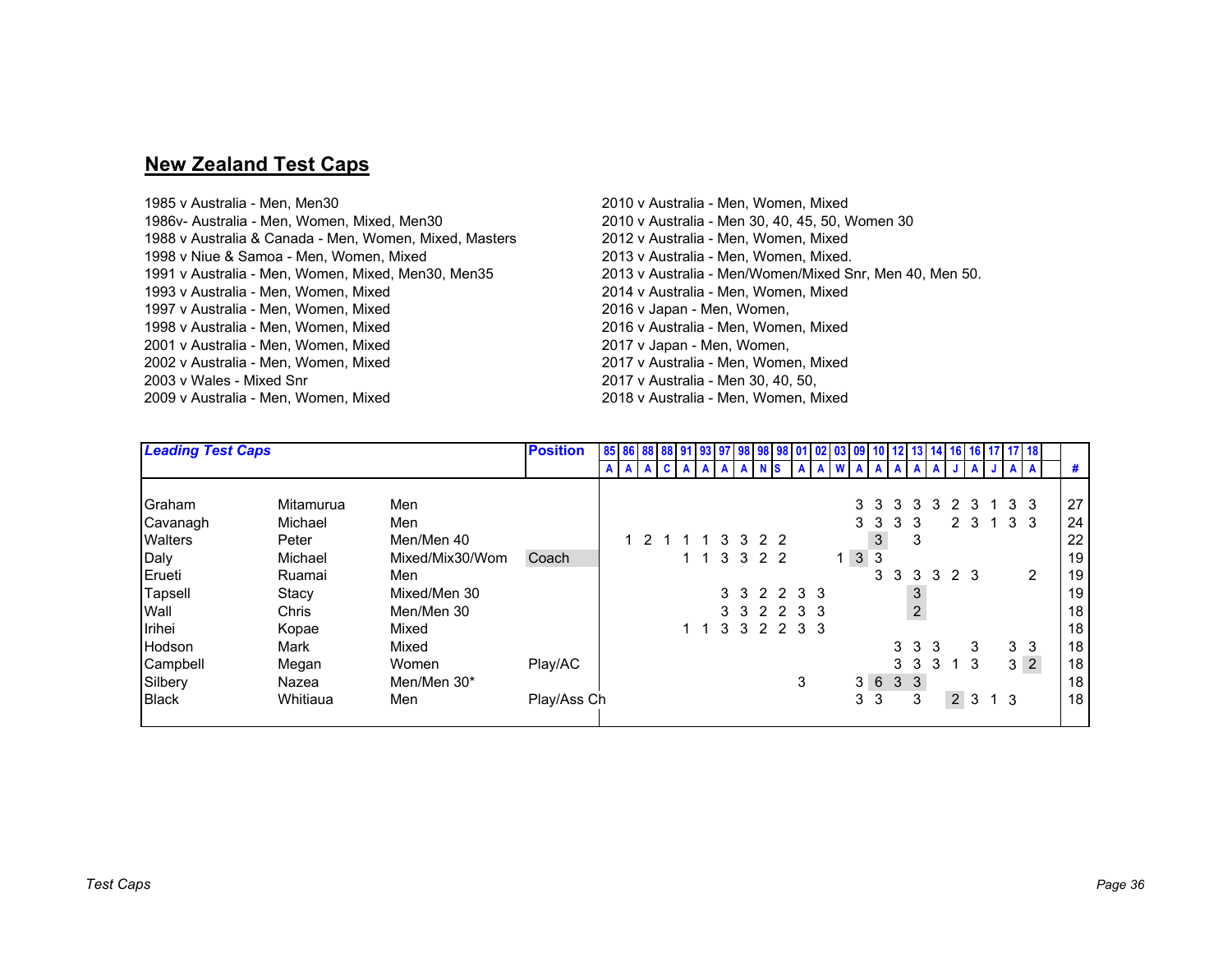| last name        | first        | <b>Divisions</b> | <b>Position</b> | 85 86        | 88             | 88 | 91 | 93           |                | 98          | 98 | -01 | 02             | -03 | 09 | 10           |              | 13                | 16             | l 16 | $\overline{17}$<br>l 17 | <b>18</b>      | #                       |
|------------------|--------------|------------------|-----------------|--------------|----------------|----|----|--------------|----------------|-------------|----|-----|----------------|-----|----|--------------|--------------|-------------------|----------------|------|-------------------------|----------------|-------------------------|
| Adams            | <b>Brian</b> | Men              |                 |              |                |    |    |              |                |             |    |     | 3 <sub>3</sub> |     |    |              |              |                   |                |      |                         |                | 6                       |
| Agi              | Sarah        | Women 30         |                 |              |                |    |    |              |                |             |    |     |                |     |    | 3            |              |                   |                |      |                         |                | 3                       |
| Ah Loo           | Mark         | Men              |                 |              |                |    |    | 1            | 3 <sub>3</sub> |             |    |     |                |     |    |              |              |                   |                |      |                         |                | 7                       |
| Ah Loo           | Mike         | Men 30/50        |                 |              |                |    |    |              |                |             |    |     |                |     |    | $\mathbf{3}$ |              |                   |                |      |                         |                | 4                       |
| Ahsin            | Chance       | Men 40           |                 |              |                |    |    |              |                |             |    |     |                |     |    |              |              | 3                 |                |      | 3                       |                | 6                       |
| Aitken           | Craig        | Men 40           |                 |              |                |    |    |              |                |             |    |     |                |     |    | 3            |              |                   |                |      |                         |                | 3                       |
| Aki (Peina)      | Kahureremoa  | Women            |                 |              |                |    |    |              |                |             |    |     |                |     |    | 3            |              |                   | 3              |      |                         |                | 6                       |
| Albert           | Joe          | Men              |                 |              |                |    |    | 1            |                |             |    |     |                |     |    |              |              |                   |                |      |                         |                |                         |
| Albert           | Serena       | Women 30         |                 |              |                |    |    |              |                |             |    |     |                |     |    |              |              |                   |                |      |                         |                | 3                       |
| Albert-Janhke    | George       | Mixed/Mixed Snr  |                 |              |                |    |    |              |                | 3 3 2 2 3 3 |    |     |                |     |    |              |              | 3<br>$\mathbf{1}$ |                |      |                         |                | 17                      |
| Ale              | Johathan     | Mixed            |                 |              |                |    |    |              |                |             |    |     |                |     |    | 3            |              | $\overline{c}$    |                |      |                         |                | 5                       |
| Allen            | Reece        | Men 30           | Manager         |              |                |    |    |              |                |             |    |     |                |     |    |              |              | 3                 |                |      |                         |                | 3                       |
| Almond           | Annette      | <b>Mixed Snr</b> |                 |              |                |    |    |              |                |             |    |     |                |     |    |              |              | 3                 |                |      |                         |                | 4                       |
| Amiria           | Katrina      | <b>Mixed Snr</b> |                 |              |                |    |    |              |                |             |    |     |                |     |    |              |              | 1                 |                |      |                         |                |                         |
| Amopiu           | Joan         | Women 27         |                 |              |                |    | 1  |              |                |             |    |     |                |     |    |              |              |                   |                |      |                         |                |                         |
| Anderson         | <b>Ben</b>   | Mixed            |                 |              |                |    |    |              |                |             |    |     |                |     |    |              |              |                   |                | 1    | $\overline{2}$          |                | 3                       |
| Anderson         | Richard      | Mixed/Men 50     | Play/Coach      | 1            |                |    |    |              |                |             |    |     |                |     |    | $\mathbf{3}$ |              |                   |                |      |                         |                |                         |
| Anderson         | Wayne        | <b>Mixed Snr</b> |                 |              |                |    |    |              |                |             |    |     |                |     |    |              |              |                   |                |      |                         |                |                         |
| Anderson         | Wharau       | <b>Mixed Snr</b> |                 |              |                |    |    |              |                |             |    |     |                |     |    |              |              |                   |                |      |                         |                |                         |
| Anderson-Pitman  | Racqual      | Mixed            |                 |              |                |    |    |              |                |             |    |     |                |     |    |              |              | 1                 |                |      |                         |                |                         |
| Andrews          | Colin        | Men 30/35        |                 | $\mathbf{1}$ | $2 \quad 1$    |    |    |              |                |             |    |     |                |     |    |              |              |                   |                |      |                         |                | 4                       |
| Antonievic       | Tay-a        | Women            |                 |              |                |    |    |              |                |             |    |     |                |     |    |              |              |                   |                |      |                         | $\overline{2}$ | 2                       |
| Antonievic-Bunce | Chance       | Mixed            |                 |              |                |    |    |              |                |             |    |     |                |     |    |              |              |                   | $\overline{2}$ |      |                         |                | $\overline{\mathbf{c}}$ |
| Apiti            | Dianne       | Women            |                 |              |                |    |    |              | 3              |             |    |     |                |     |    |              |              |                   |                |      |                         |                | 3                       |
| Archer           | <b>Brian</b> | Men 30/40        | Coach           |              |                |    |    |              |                |             |    |     |                |     |    |              |              | 3                 |                |      | $\mathbf{3}$            |                | 6                       |
| Asafo            | Savarna      | Mixed            |                 |              |                |    |    |              |                |             |    |     |                |     |    |              |              |                   |                |      | 1                       |                | 1                       |
| Ashworth         | Tina         | Mixed            |                 |              |                |    |    |              |                |             |    |     |                |     |    |              |              |                   | 3              | 3    |                         | 3 <sup>3</sup> | 12                      |
| August           | Elaine       | <b>Mixed Snr</b> |                 |              |                |    |    |              |                |             |    |     |                |     |    |              |              | 3                 |                |      |                         |                | 3                       |
| Aupouri          | Mohi         | Mixed/Men        |                 |              |                |    |    |              |                |             |    |     |                |     | 3  | $\mathbf{3}$ | $\mathbf{3}$ |                   | $\mathbf{3}$   |      |                         |                | 12                      |
| Bachop           | Graham       | Men              |                 |              |                |    |    |              |                |             |    |     |                |     |    |              |              |                   |                |      |                         |                |                         |
| Bachop           | Steven       | Men              |                 | $\mathbf{1}$ | 2 <sub>1</sub> |    |    |              |                |             |    |     |                |     |    |              |              |                   |                |      |                         |                | 4                       |
| <b>Baker</b>     | Chantal      | Women 30         |                 |              |                |    |    |              |                |             |    |     |                |     |    |              |              | 3                 |                |      |                         |                | 3                       |
| <b>Bannister</b> | Sharlene     | Mixed            |                 |              |                |    |    |              |                | 3 3 2 2 3 3 |    |     |                |     |    |              |              |                   |                |      |                         |                | 16                      |
| Barington        | Dot          | Men/Women        | Manager         |              |                |    |    | $\mathbf{1}$ | $\overline{3}$ |             |    |     |                |     |    |              |              |                   |                |      |                         |                | 4                       |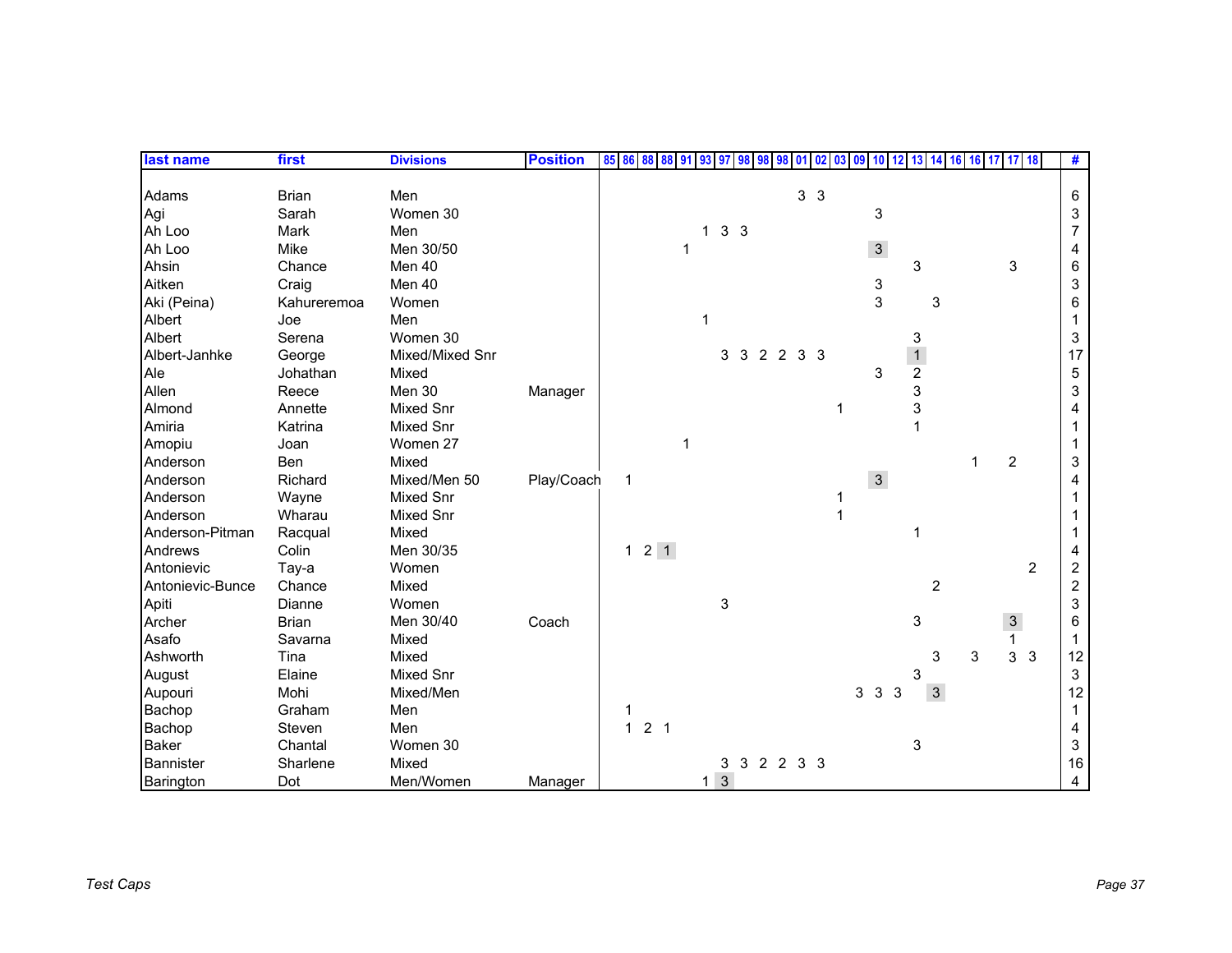| last name       | first    | <b>Divisions</b> | <b>Position</b> | 85 86 | 88             | 88 | 91 | 93          | l 97 | 98<br>98 | 98 | $01$ 02                       |                | 03 09 10 12 | 13           | 14      |   | 16 16 17 17 18   |                |                | #                         |
|-----------------|----------|------------------|-----------------|-------|----------------|----|----|-------------|------|----------|----|-------------------------------|----------------|-------------|--------------|---------|---|------------------|----------------|----------------|---------------------------|
| <b>Barlett</b>  | Nui      | Men              |                 |       |                |    |    |             |      |          |    | $\overline{3}$ $\overline{3}$ |                |             |              |         |   |                  |                |                | $\overline{6}$            |
| <b>Barnes</b>   | Ray      | Men 35           | Manager         |       |                |    |    |             |      |          |    |                               |                |             |              |         |   |                  |                |                |                           |
| <b>Barnett</b>  | Richard  | Men              |                 |       |                |    |    |             |      |          |    |                               |                |             |              |         |   |                  |                |                |                           |
| <b>Bartlett</b> | Ben      | Men 50           |                 |       |                |    |    |             |      |          |    |                               |                |             | 3            |         |   |                  |                |                | 3                         |
| Barton          | Shane    | Men 35           |                 |       |                |    |    |             |      |          |    |                               |                |             |              |         |   |                  |                |                |                           |
| Beazley         | Malcolm  | Mixed            |                 |       |                |    |    |             |      |          |    |                               |                |             |              |         |   |                  |                |                |                           |
| Bell            | Rhonda   | Men              | Manager         |       |                |    |    |             |      |          |    |                               | 3 <sup>3</sup> |             |              |         |   |                  |                |                | 6                         |
| Benson          | Tony     | Mixed            |                 | 1     |                |    |    |             |      |          |    |                               |                |             |              |         |   |                  |                |                |                           |
| Bentley         | Peter    | Men/Men 30       | AC/Coach        |       |                |    |    |             |      |          |    |                               |                |             | 3            | 3 3 2 3 |   |                  |                | $\mathbf{3}$   | 17                        |
| Bergman         | Amanda   | Women            |                 |       |                |    |    |             |      |          |    | 3 <sub>3</sub>                |                |             |              |         |   |                  |                |                | 6                         |
| Berryman        | Aleisha  | Women            |                 |       |                |    |    |             |      |          |    |                               | 3 <sub>3</sub> |             |              | 3       |   |                  |                |                | $\boldsymbol{9}$          |
| Berryman        | Gloria   | Women            |                 |       |                |    |    |             |      |          |    |                               |                |             |              |         |   |                  |                |                |                           |
| Berryman        | Julian   | Men 45/50        |                 |       |                |    |    |             |      |          |    |                               |                | 3           | $\mathbf{3}$ |         |   |                  |                |                | 6                         |
| Berryman        | Kelsey   | Women            |                 |       |                |    |    |             |      |          |    |                               | 3              |             |              |         |   |                  |                |                | 3                         |
| <b>Best</b>     | Ricky    | Men 30           |                 |       |                |    |    |             |      |          |    |                               |                |             | 3            |         |   |                  |                |                | 3                         |
| <b>Black</b>    | Katrina  | Mixed            |                 |       |                |    |    |             |      | 3 3 2 2  |    |                               |                |             |              |         |   |                  |                |                | 10                        |
| <b>Black</b>    | Ngarohi  | Men              |                 |       |                |    |    |             |      |          |    |                               |                |             |              |         | 1 | 3                |                |                | 4                         |
| <b>Black</b>    | Whitiaua | Men              | Play/Ass Ch     |       |                |    |    |             |      |          |    |                               | 3 <sub>3</sub> |             | 3            |         |   | $2 \overline{3}$ | 1 <sub>3</sub> |                | 18                        |
| <b>Blair</b>    | Ngarimu  | Men              |                 |       |                |    |    |             |      |          |    |                               |                |             |              |         |   |                  |                |                |                           |
| Blanchfield     | Neil     | Men              | Manager         | 1     |                |    |    |             |      |          |    |                               |                |             |              |         |   |                  |                |                |                           |
| <b>Blank</b>    | Derick   | Men 30           |                 |       |                |    |    |             |      |          |    |                               |                |             |              |         |   |                  |                | 3              | 3                         |
| Bloomfield      | Clayton  | Mixed            |                 |       | 2 <sub>1</sub> |    |    |             |      |          |    |                               |                |             |              |         |   |                  |                |                | $\ensuremath{\mathsf{3}}$ |
| Bloomfield      | Steven   | Mixed            |                 |       | 2 <sub>1</sub> |    |    |             |      |          |    |                               |                |             |              |         |   |                  |                |                | 3                         |
| <b>Booth</b>    | David    | Men 40           |                 |       |                |    |    |             |      |          |    |                               |                | 3           | 3            |         |   |                  |                |                | 6                         |
| <b>Bowen</b>    | Jade     | Women            |                 |       |                |    |    |             |      |          |    |                               |                |             |              |         |   |                  |                | 3 <sub>1</sub> | 4                         |
| Boyd            | Anita    | Women 30         |                 |       |                |    |    |             |      |          |    |                               |                | 3           | 3            |         |   |                  |                |                | 6                         |
| <b>Brand</b>    | Hannah   | Women            |                 |       |                |    |    |             |      |          |    |                               |                |             | 1            |         |   |                  |                |                |                           |
| <b>Brandon</b>  | Mark     | Men 30           |                 | 1     |                |    |    |             |      |          |    |                               |                |             |              |         |   |                  |                |                |                           |
| <b>Bray</b>     | Eugene   | Men 50           | Manager         |       |                |    |    |             |      |          |    |                               |                |             |              |         |   |                  |                | 3              | 3                         |
| <b>Brett</b>    | Lesley   | Women            |                 |       |                |    |    | $\mathbf 1$ |      |          |    |                               |                |             |              |         |   |                  |                |                | $\overline{c}$            |
| <b>Brewer</b>   | Darrel   | Mixed            |                 |       |                |    |    |             |      |          |    |                               |                |             |              |         |   |                  |                |                |                           |
| <b>Brough</b>   | Justin   | Women            | Coach           |       | $\overline{a}$ | -1 |    |             |      |          |    |                               |                |             |              |         |   |                  |                |                | 3                         |
| Broughton       | Florence | Women            |                 |       | 2 <sub>1</sub> |    |    |             |      |          |    |                               |                |             |              |         |   |                  |                |                | 3                         |
| Broughton       | Jason    | Men 40           |                 |       |                |    |    |             |      |          |    |                               |                |             |              |         |   |                  |                | 3              | 3                         |
| <b>Brown</b>    | Don      | Men              |                 |       |                |    |    |             |      |          |    |                               |                |             |              |         |   |                  |                |                |                           |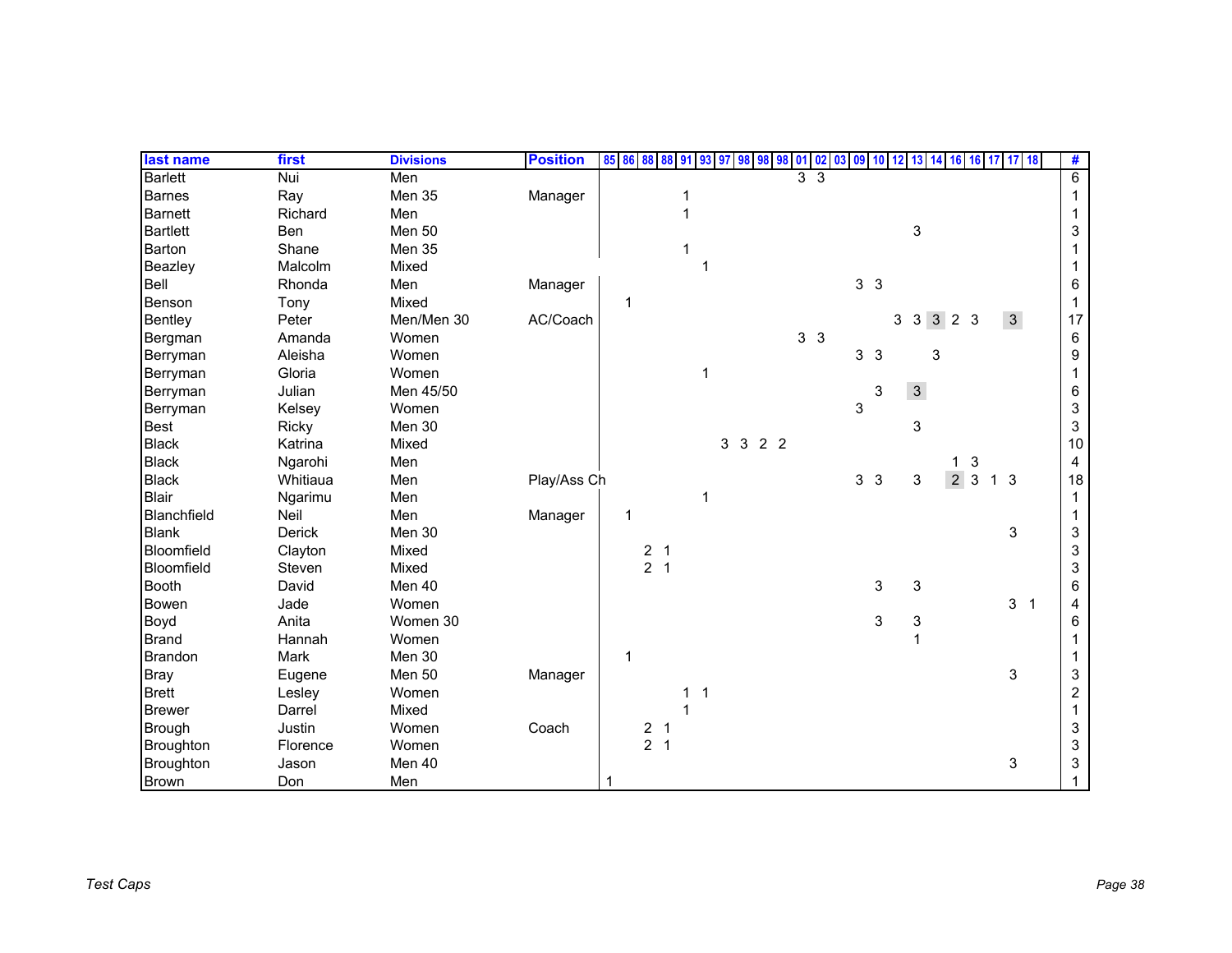| last name       | first        | <b>Divisions</b> | <b>Position</b> | 85<br>86<br>88 | 88                  | <b>91</b> | 93                  | 98             | 98                  | 98<br>01 | 02             | 03 | 09 10 12          |   |                     | 13 14          |              |   | 16 16 17 17 18 |                |   | #                |
|-----------------|--------------|------------------|-----------------|----------------|---------------------|-----------|---------------------|----------------|---------------------|----------|----------------|----|-------------------|---|---------------------|----------------|--------------|---|----------------|----------------|---|------------------|
| <b>Brown</b>    | Sean         | Mixed/Men 30     |                 |                |                     |           |                     |                |                     |          |                |    | 3 <sub>3</sub>    |   |                     |                |              |   |                | $\mathbf{3}$   |   | 9                |
| <b>Brown</b>    | Trish        | <b>Mixed Snr</b> | Ass Coach       |                |                     |           |                     |                |                     |          |                |    |                   |   |                     |                |              |   |                |                |   |                  |
| Buchanan        | Campbell     | Men 30           |                 |                |                     |           |                     |                |                     |          |                |    |                   |   | 3                   |                |              |   |                |                |   | 3                |
| Buchanan        | Melissa      | Mixed/Women      |                 |                |                     |           |                     |                |                     |          |                |    | 3                 |   | 3 <sup>3</sup>      |                |              |   |                |                |   | 9                |
| <b>Buick</b>    | Hamish       | Mixed            |                 |                |                     |           |                     |                |                     |          |                |    |                   |   | 2 <sub>3</sub>      |                |              |   |                |                |   | 5                |
| <b>Burden</b>   | Damian       | Mixed            | Ass Coach       |                |                     |           |                     |                |                     |          |                |    |                   |   |                     |                |              | 3 |                |                | 3 | 6                |
| <b>Burnside</b> | Mercedes     | Mixed            |                 |                |                     |           |                     |                |                     |          |                |    | 3                 |   |                     |                |              |   |                |                |   | 3                |
| <b>Burrell</b>  | Edward       | Men              |                 |                |                     |           |                     |                |                     |          |                |    | $\mathbf{3}$<br>3 |   | $\overline{c}$      |                |              |   |                |                |   | 8                |
| <b>Burrell</b>  | Ken          | Men 35           |                 |                |                     |           |                     |                |                     |          |                |    |                   |   |                     |                |              |   |                |                |   |                  |
| <b>Burrell</b>  | Tracey       | Women            |                 |                |                     |           | $\overline{1}$      |                |                     |          |                |    |                   |   |                     |                |              |   |                |                |   | 2                |
| Campbell        | Megan        | Women            | Play/AC         |                |                     |           |                     |                |                     |          |                |    |                   | 3 | 3                   | 3              | $\mathbf{1}$ | 3 |                | 3 <sup>2</sup> |   | 18               |
| Campbell        | Nola         | Women            |                 |                |                     |           |                     |                |                     |          |                |    |                   |   | 3                   |                |              |   |                |                |   | 3                |
| Campbell        | Steve        | Men 35/30/50     |                 |                | $2 \quad 1 \quad 1$ |           |                     |                |                     |          |                |    | 3                 |   | $\mathbf{3}$        |                |              |   |                |                |   | $10$             |
| Cardie          | Honey        | Mixed            | Manager         |                |                     |           |                     |                |                     |          |                |    |                   |   |                     |                |              |   |                |                |   |                  |
| Cavanagh        | Janelle      | Women/Mixed      |                 |                |                     |           |                     |                |                     |          |                |    | 3<br>3            |   |                     | 3 <sup>1</sup> |              |   |                |                |   | 10               |
| Cavanagh        | Michael      | Men              |                 |                |                     |           |                     |                |                     |          |                |    | 3<br>$\mathbf{3}$ | 3 | 3                   |                | 2            | 3 |                | 3 <sub>3</sub> |   | 24               |
| Chamberlain     | Lisa         | Mixed            |                 |                |                     |           |                     |                |                     |          |                |    |                   |   |                     |                |              |   |                |                |   | 1                |
| Chapman         | Courtney     | Women/Mixed      |                 |                |                     |           |                     |                |                     |          |                |    |                   |   | $2 \quad 2 \quad 3$ |                |              |   |                |                |   | $\overline{7}$   |
| Chapman         | Luke         | Men 30           |                 |                |                     |           |                     |                |                     |          |                |    |                   |   |                     |                |              |   |                | 3              |   | 3                |
| Cherrington     | Joanne       | Women            |                 |                |                     |           |                     | 3              | 2 <sub>2</sub>      |          |                |    |                   |   |                     |                |              |   |                |                |   | $\overline{7}$   |
| Christian       | Crahame      | Mixed/Women      | Coach           |                |                     |           |                     |                | $3 \quad 2 \quad 2$ |          |                |    |                   |   |                     |                |              |   |                |                |   | 8                |
| Christian       | Sheree       | Women 27         |                 |                |                     |           |                     |                |                     |          |                |    |                   |   |                     |                |              |   |                |                |   |                  |
| Clark           | Andrew       | Men 45           |                 |                |                     |           |                     |                |                     |          |                |    | 3                 |   |                     |                |              |   |                |                |   | 3                |
| Clearke         | Leanne       | Mixed            |                 | $\mathbf{1}$   | 2 <sub>1</sub>      |           |                     |                |                     |          |                |    |                   |   |                     |                |              |   |                |                |   | 4                |
| Clemas          | Barry        | Men/Men 40       |                 |                |                     | 1         | $\mathbf 1$         |                |                     |          |                |    | $\mathbf{3}$      |   |                     |                |              |   |                |                |   | 5                |
| Clemas          | David        | Men              | Manager         |                |                     |           |                     |                |                     |          |                |    |                   |   |                     |                |              |   |                |                |   |                  |
| Clutterbuck     | Dawson       | Mixed            |                 |                |                     |           |                     |                |                     |          |                |    |                   | 3 |                     |                |              |   |                |                |   | 3                |
| Coffin          | Jenny-May    | Women            |                 |                |                     |           |                     |                |                     |          | 3 <sub>3</sub> |    |                   |   |                     |                |              |   |                |                |   | 6                |
| Coghlan         | Mike         | Men 35           |                 |                |                     |           |                     |                |                     |          |                |    |                   |   |                     |                |              |   |                |                |   |                  |
| Collier         | Sean         | Men 40           |                 |                |                     |           |                     |                |                     |          |                |    |                   |   |                     |                |              |   |                | $\overline{2}$ |   | $\boldsymbol{2}$ |
| Colville        | Karen        | Women            |                 | $\mathbf{1}$   | 2 <sub>1</sub>      |           |                     |                |                     |          |                |    |                   |   |                     |                |              |   |                |                |   | 4                |
| Conning         | <b>Brian</b> | Mixed/Men        | Coach/AC        |                |                     |           | -1                  | 3 <sup>1</sup> | 3 2 2               |          |                |    |                   |   |                     |                |              |   |                |                |   | 12               |
| Cooper          | Erena        | <b>Mixed Snr</b> |                 |                |                     |           |                     |                |                     |          |                |    |                   |   | 3                   |                |              |   |                |                |   | 3                |
| Cooper          | Rachel       | <b>Mixed Snr</b> |                 |                |                     |           |                     |                |                     |          |                | 1  |                   |   |                     |                |              |   |                |                |   |                  |
| Cootes          | Vanessa      | Mixed/Women      |                 |                |                     |           | $1 \quad 1 \quad 3$ |                |                     |          |                |    |                   |   |                     |                |              |   |                |                |   | 5                |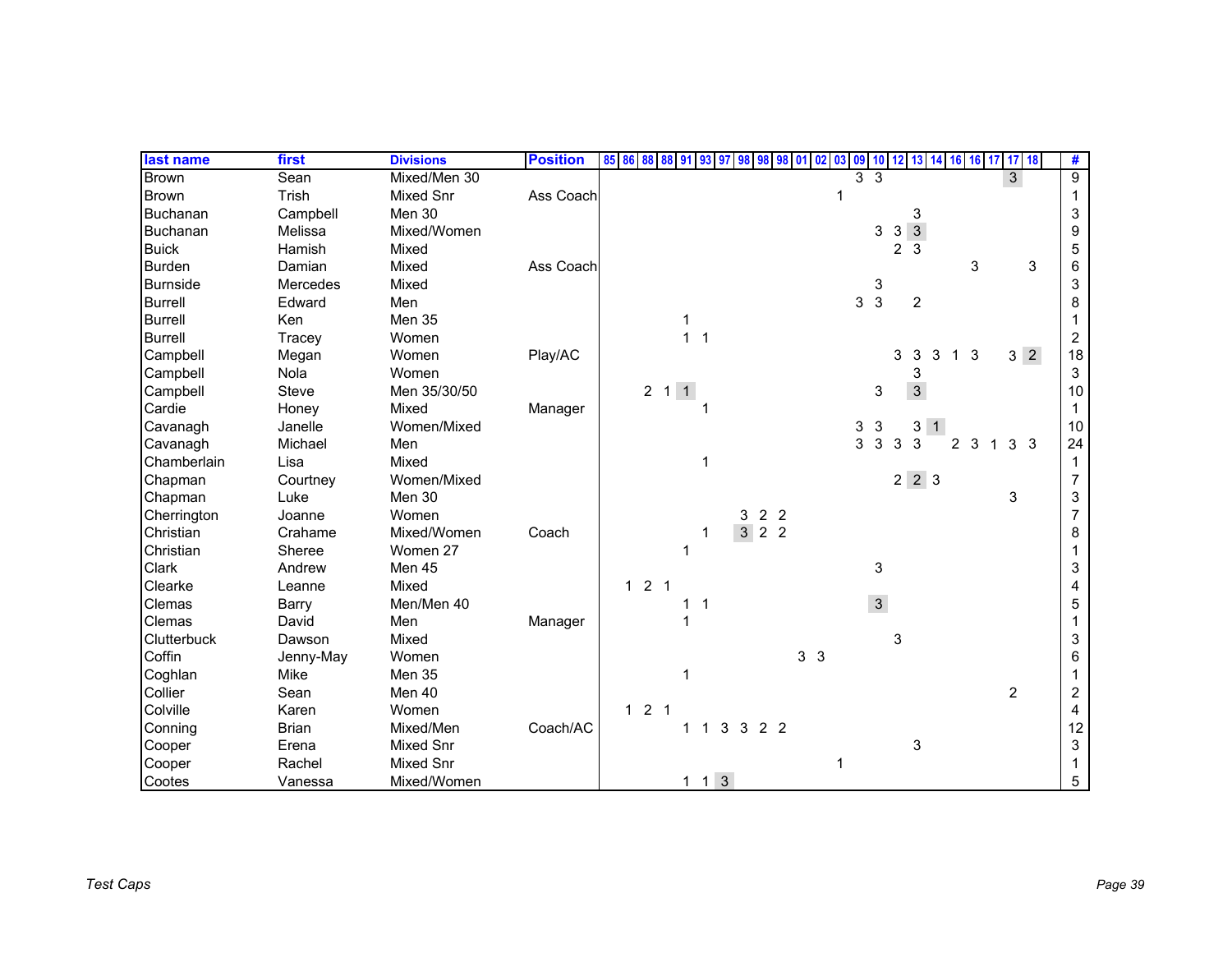| last name       | first          | <b>Divisions</b>   | <b>Position</b> | 85 86 88 88 91 |                |           | 93           | 97           |         |   | 98 98 98 01 02 03 | 09 | 10                         | 12 | 13             | 14         | 16                       | <b>16</b>      | 17                  | $17$ 18        |                | #                         |
|-----------------|----------------|--------------------|-----------------|----------------|----------------|-----------|--------------|--------------|---------|---|-------------------|----|----------------------------|----|----------------|------------|--------------------------|----------------|---------------------|----------------|----------------|---------------------------|
| Corbett         | Michael        | Men                |                 |                |                |           |              |              | 3322    |   |                   |    |                            |    |                |            |                          |                |                     |                |                | 10                        |
| Coulter         | Craig          | Men 50             |                 |                |                |           |              |              |         |   |                   |    |                            |    |                |            |                          |                |                     | $\overline{2}$ |                | $\overline{c}$            |
| Cribb           | Alanna         | Mixed              |                 |                |                |           |              |              |         |   | 3                 |    |                            |    |                |            |                          |                |                     |                |                | $\ensuremath{\mathsf{3}}$ |
| Cribb           | Deanna         | Women              |                 | $\overline{2}$ | $\mathbf 1$    |           |              |              |         |   |                   |    |                            |    |                |            |                          |                |                     |                |                | $\mathsf 3$               |
| Crooks          | Michelle       | Women              |                 | $\overline{c}$ | $\mathbf{1}$   | $1\quad1$ |              |              |         |   |                   |    |                            |    |                |            |                          |                |                     |                |                | 5                         |
| Crooper         | Phil           | Mixed              |                 | $\overline{2}$ | $\overline{1}$ |           |              |              |         |   |                   |    |                            |    |                |            |                          |                |                     |                |                | $\mathsf 3$               |
| Daly            | Lupa-Georgette | Women 30/Mixed Snr |                 |                |                |           |              |              |         |   |                   |    | 3                          |    | $\mathbf{3}$   |            |                          |                |                     |                |                | 6                         |
| Daly            | Michael        | Mixed/Mix30/Wom    | Coach           |                |                |           | $\mathbf 1$  | $\mathbf{3}$ | 3 2 2   |   |                   |    | $\mathbf{3}$<br>$\sqrt{3}$ |    |                |            |                          |                |                     |                |                | 19                        |
| Dangen          | Vivienne       | Women              |                 |                |                |           |              |              |         | 3 | $\mathbf{3}$      |    |                            |    |                |            |                          |                |                     |                |                | 6                         |
| Daniels         | Alan           | Men 35             |                 |                |                |           |              |              |         |   |                   |    |                            |    |                |            |                          |                |                     |                |                |                           |
| Dann            | Sonya          | Mixed              |                 |                |                |           |              |              | 3 3 2 2 |   |                   |    |                            |    |                |            |                          |                |                     |                |                | 10                        |
| Darlington      | Damian         | Men                |                 |                |                |           |              |              |         |   |                   |    |                            |    |                |            |                          | 2 <sub>3</sub> |                     |                |                | 5                         |
| Das             | Rahul          | Men                | AC/Coach        |                |                |           |              |              |         |   |                   |    |                            |    |                |            |                          |                | $2 \quad 3 \quad 1$ | 3 <sup>3</sup> |                | 12                        |
| Davey           | Allen          | Mixed              |                 | 2 <sub>1</sub> |                |           |              |              |         |   |                   |    |                            |    |                |            |                          |                |                     |                |                | $\sqrt{3}$                |
| Davies          | Tiwi           | Mixed              |                 |                |                |           |              |              |         |   |                   |    |                            |    | 3 <sub>3</sub> |            |                          |                |                     |                |                | 6                         |
| Davis           | Charlotte      | Mixed/Women        |                 |                |                |           |              |              |         |   |                   |    |                            |    |                | 1          | $1 \overline{\smash{3}}$ |                |                     |                | $\overline{2}$ | $\overline{7}$            |
| Davis           | Heniti         | Mixed              |                 |                |                |           |              |              |         |   |                   |    |                            | 3  | 3              |            |                          |                |                     |                |                | 6                         |
| Davis           | Marama         | Women              |                 |                |                |           |              |              |         |   |                   |    |                            | 3  |                |            |                          |                |                     |                |                | 3                         |
| Davis           | Paul           | Men                |                 |                |                |           |              |              |         |   |                   |    | 3 <sub>3</sub>             |    |                |            |                          |                |                     |                |                | 6                         |
| Davis           | Sonya          | Women              |                 |                |                |           |              |              |         |   |                   |    |                            |    |                |            |                          |                |                     |                |                |                           |
| Dawson          | Aroha          | Women 27           |                 |                |                |           |              |              |         |   |                   |    |                            |    |                |            |                          |                |                     |                |                |                           |
| Day             | Kate           | Women              |                 |                |                |           |              |              |         |   |                   |    |                            |    |                |            |                          |                |                     | 3              |                | 3                         |
| Dayberg         | Claire         | Mixed              |                 |                |                |           |              |              |         |   |                   |    |                            |    |                |            |                          |                |                     |                |                |                           |
| Dayberg         | Eric           | Men                |                 | $\overline{2}$ | $\overline{1}$ |           |              |              |         |   |                   |    |                            |    |                |            |                          |                |                     |                |                | 3                         |
| Deane           | Dion           | Men                |                 |                |                |           |              |              |         |   |                   |    |                            |    |                |            |                          |                |                     |                |                |                           |
| <b>Dick</b>     | Murray         | Men 35             |                 |                |                |           |              |              |         |   |                   |    |                            |    |                |            |                          |                |                     |                |                |                           |
| Dickson         | Faith          | Mixed              |                 |                |                |           |              |              |         | 3 |                   |    |                            |    |                |            |                          |                |                     |                |                | 3                         |
| Dolheguy        | Michael        | Mixed              |                 |                |                |           |              |              | 3 3 2 2 |   |                   |    |                            |    |                |            |                          |                |                     |                |                | 10                        |
| Doornabal       | Eli            | Men 30             |                 |                |                |           |              |              |         |   |                   |    |                            |    | $\overline{2}$ |            |                          |                |                     |                |                | $\overline{c}$            |
| Dougal          | Elesha         | Women              |                 |                |                |           |              |              |         |   |                   |    |                            |    |                | $\sqrt{3}$ |                          |                |                     |                |                | $\ensuremath{\mathsf{3}}$ |
| Downes          | Gavin          | Women              | Ass Coach       |                |                |           |              |              |         |   |                   |    |                            |    |                |            | 2 <sub>3</sub>           |                |                     |                |                | 5                         |
| <b>Driscoll</b> | Michelle       | Mixed              |                 |                |                |           | $\mathbf{1}$ |              | 322     |   |                   |    |                            |    |                |            |                          |                |                     |                |                | 8                         |
| Drummond        | Jessica        | Women              |                 |                |                |           |              |              |         |   |                   |    | $\ensuremath{\mathsf{3}}$  |    |                |            |                          |                |                     |                |                | $\ensuremath{\mathsf{3}}$ |
| Drummond        | Nicole         | Mixed              |                 |                |                |           |              |              |         |   |                   |    |                            |    |                |            |                          | $\overline{2}$ |                     | 3 <sup>3</sup> |                | 8                         |
| Drummond        | Willie         | Men 40             |                 |                |                |           |              |              |         |   |                   |    | 3                          |    |                |            |                          |                |                     |                |                | 3                         |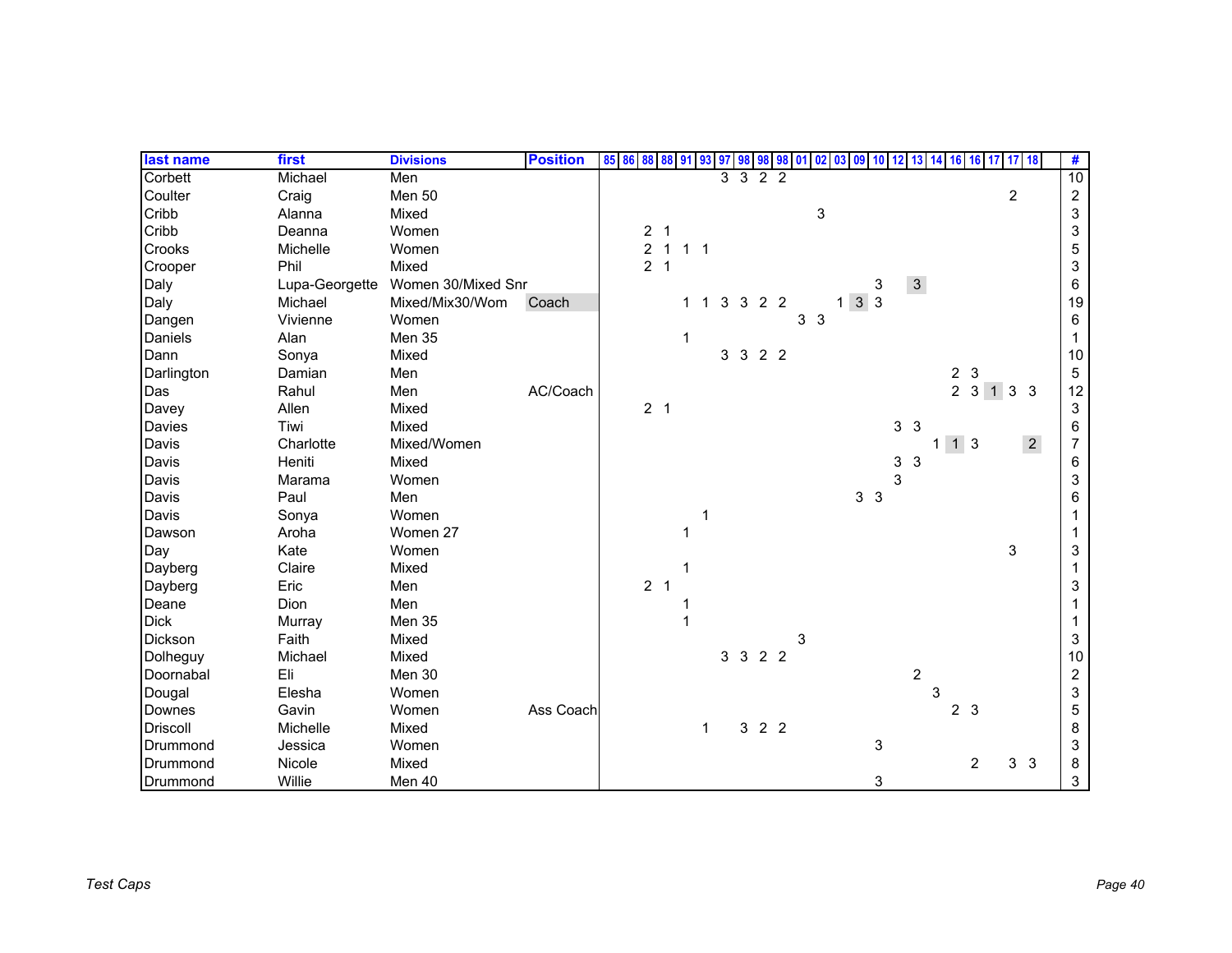| last name     | first     | <b>Divisions</b> | <b>Position</b> | 85 86 88 |                | 88<br>91 |   | 98             | 98             | 98 | -01            | 02<br>03 | 09<br>10 | 12                |              | $13 \ 14$ | 16             | 16             | 17 17 18 |                |                | #                         |
|---------------|-----------|------------------|-----------------|----------|----------------|----------|---|----------------|----------------|----|----------------|----------|----------|-------------------|--------------|-----------|----------------|----------------|----------|----------------|----------------|---------------------------|
| Duff          | Joshua    | Men              |                 |          |                |          |   |                |                |    |                |          |          |                   |              |           |                |                |          | $\overline{2}$ |                | $\overline{3}$            |
| Duncan        | Allan     | Men 35           |                 |          |                |          |   |                |                |    |                |          |          |                   |              |           |                |                |          |                |                |                           |
| Dunn          | Henry     | Men              |                 |          |                |          |   |                |                |    |                |          |          |                   | 3            |           |                |                |          |                |                | 3                         |
| Durden        | Damian    | Mixed            | Ass Coach       |          |                |          |   |                |                |    |                |          |          |                   |              |           |                |                |          | 3              |                | 3                         |
| Edmonds       | Grant     | Men/Women        | Ass Coach       |          |                |          | 1 |                |                |    | $\mathfrak{S}$ |          |          |                   |              |           |                |                |          |                |                | 4                         |
| Edwards       | Shane     | Men 40           |                 |          |                |          |   |                |                |    |                |          |          |                   | 3            |           |                |                |          |                |                | 3                         |
| Edwards       | Teresa    | Women 30         |                 |          |                |          |   |                |                |    |                |          |          | 3                 |              |           |                |                |          |                |                | 3                         |
| Ellis         | Graeme    | Men 30           |                 |          |                |          |   |                |                |    |                |          |          |                   |              |           |                |                |          |                |                |                           |
| Emmerson      | Ivan      | <b>Mixed Snr</b> | Coach           |          |                |          |   |                |                |    |                |          |          |                   |              |           |                |                |          |                |                |                           |
| Enasa         | Ngariki   | Men 45           | Coach           |          |                |          |   |                |                |    |                |          |          | 3                 |              |           |                |                |          |                |                | 3                         |
| Engler        | Cassandra | Women            |                 |          |                |          |   |                |                |    |                |          |          |                   |              |           |                | 2 <sub>3</sub> |          | 3 <sub>2</sub> |                | 10                        |
| Enosa         | Ricky     | Men 45           |                 |          |                |          |   |                |                |    |                |          |          | 3                 |              |           |                |                |          |                |                | $\ensuremath{\mathsf{3}}$ |
| Ensor         | Lauren    | Mixed            |                 |          |                |          |   |                |                |    |                |          |          |                   |              |           |                |                |          |                |                |                           |
| Epiha         | Lawrence  | Mixed            |                 |          |                |          |   |                | 322            |    |                |          |          |                   |              |           |                |                |          |                |                | $\overline{7}$            |
| Erueti        | Angus     | Men 35           |                 |          |                |          |   |                |                |    |                |          |          |                   |              |           |                |                |          |                |                |                           |
| Erueti        | Ruamai    | Men              |                 |          |                |          |   |                |                |    |                |          |          | 3<br>$\mathbf{3}$ | 3            | 3         | 2 <sub>3</sub> |                |          |                | $\overline{2}$ | 19                        |
| Evison        | Maisie    | Women            |                 |          |                |          |   |                |                |    |                |          |          |                   |              |           |                |                |          |                |                | 1                         |
| Faleauto      | Lincoln   | Men/Men 40       |                 |          |                |          |   |                | 3 3 2 2        |    |                |          |          |                   |              |           |                |                |          | $\overline{2}$ |                | 12                        |
| Felix         | Diane     | Mixed            |                 | 1        |                |          |   |                |                |    |                |          |          |                   |              |           |                |                |          |                |                | $\mathbf{1}$              |
| Fidow         | John      | Men 30           | Manager         | 1        |                |          |   |                |                |    |                |          |          |                   |              |           |                |                |          |                |                |                           |
| Filipaina     | Cath      | Mixed Snr        | Manager         |          |                |          |   |                |                |    |                |          |          |                   | 3            |           |                |                |          |                |                | 3                         |
| Final         | Malu      | Men              |                 |          |                |          |   |                |                |    |                |          |          |                   |              |           |                |                |          |                |                |                           |
| Finnerty      | Warren    | Men 30           |                 | 1        |                |          |   |                |                |    |                |          |          |                   |              |           |                |                |          |                |                |                           |
| Fisher        | Mary-Anne | Women            |                 |          |                |          |   |                |                |    | 3 <sub>3</sub> |          |          |                   |              |           |                |                |          |                |                | 6                         |
| Fitzgerald    | Thomas    | Men              |                 |          |                |          |   |                |                |    |                |          |          |                   |              | 3         |                |                |          |                |                | 3                         |
| Flavell       | Pat       | Men 50           |                 |          |                |          |   |                |                |    |                |          |          |                   | 3            |           |                |                |          |                |                | 3                         |
| Foley         | Shane     | Mixed Snr/Men 40 |                 |          |                |          |   |                |                |    |                |          |          | 3                 | $\mathbf{3}$ |           |                |                |          |                |                | $\overline{7}$            |
| Fonotia       | Rachael   | Mixed            | Manager         |          |                |          |   | 3 <sub>3</sub> | 2 <sub>2</sub> |    |                |          |          |                   |              |           |                |                |          |                |                | $10$                      |
| Ford          | Jason     | Men              |                 |          |                |          |   |                |                |    | 3 <sub>3</sub> |          |          |                   |              |           |                |                |          |                |                | 6                         |
| Fortes        | Clem      | Men              | Manager         |          |                |          |   | 3 <sub>3</sub> | 2 <sub>2</sub> |    |                |          |          |                   |              |           |                |                |          |                |                | 10                        |
| Foster        | Lisa      | Women 30         |                 |          |                |          |   |                |                |    |                |          |          |                   | 3            |           |                |                |          |                |                | $\mathbf{3}$              |
| Fox           | Leana     | Women            | Coach           |          |                |          |   |                |                |    |                |          |          |                   |              |           |                | 2 <sub>3</sub> |          | 3 <sup>2</sup> |                | $10$                      |
| Galvin        | Ann Marie | Mixed            |                 |          | 2 <sub>1</sub> |          |   |                |                |    |                |          |          |                   |              |           |                |                |          |                |                | 3                         |
| Galvin        | Gaylene   | Mixed            |                 |          | $\overline{c}$ | 1        |   |                |                |    |                |          |          |                   |              |           |                |                |          |                |                | 3                         |
| Garden-Bachop | Sue       | Women            | Play/AC         |          | 2 <sub>1</sub> |          |   |                | 3 3 2 2        |    |                |          |          |                   |              |           |                |                |          |                |                | 13                        |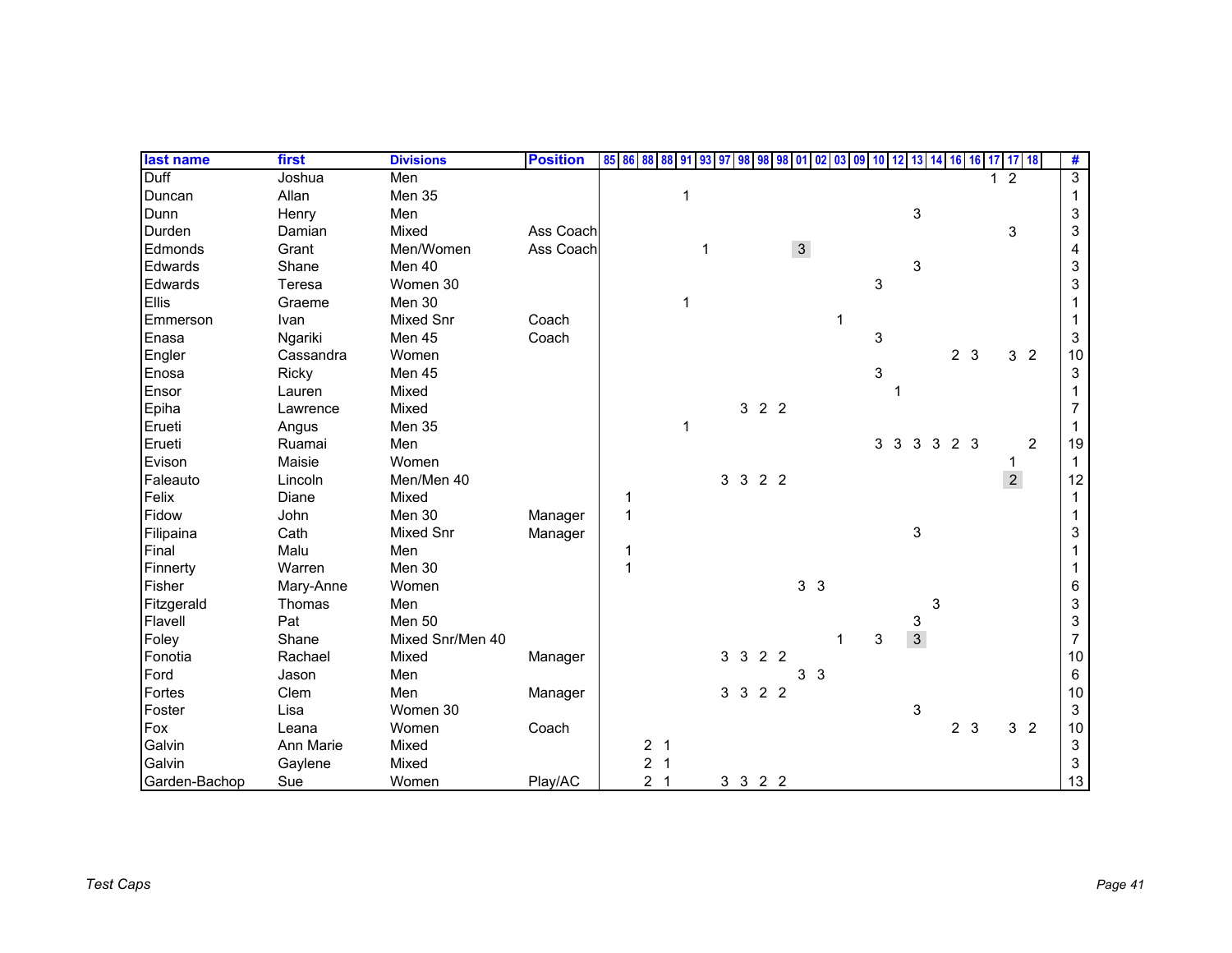| last name  | first         | <b>Divisions</b> | <b>Position</b> | 85             | 86           | 88             | 88<br>-91 |                |             | 98 | 98  | 98<br>-01 | 02 | 03 | 09             | 10                        | 12               | 13                        | 14 |                | 16 16 17 | 17 18           | #                |
|------------|---------------|------------------|-----------------|----------------|--------------|----------------|-----------|----------------|-------------|----|-----|-----------|----|----|----------------|---------------------------|------------------|---------------------------|----|----------------|----------|-----------------|------------------|
| Gardiner   | Puawai        | Mixed            |                 |                |              |                |           |                |             |    |     |           |    |    |                |                           |                  |                           |    |                |          | $3\overline{2}$ | $\overline{5}$   |
| Gemmell    | Luke          | Mixed            |                 |                |              |                |           |                |             |    |     |           |    |    |                |                           |                  |                           |    |                |          |                 |                  |
| Gentles    | Remus         | Men              |                 |                |              |                |           |                |             |    | 322 |           |    |    |                |                           |                  |                           |    |                |          |                 | $\overline{7}$   |
| Girvan     | <b>Marcus</b> | Men 30           |                 |                |              |                |           |                |             |    |     |           |    |    |                | 3                         |                  | 3                         |    |                |          |                 | 6                |
| Goffin     | Mike          | Mixed/Men 35     |                 |                | 1            |                |           | $\overline{1}$ |             |    |     |           |    |    |                |                           |                  |                           |    |                |          |                 | $\overline{c}$   |
| Goffin     | Peter         | Mixed            |                 |                |              | $\overline{c}$ |           |                |             |    |     |           |    |    |                |                           |                  |                           |    |                |          |                 | 3                |
| Gordon     | John          | Men 30           |                 |                | 1            |                |           |                |             |    |     |           |    |    |                |                           |                  |                           |    |                |          |                 |                  |
| Grace      | Destiny       | Women            |                 |                |              |                |           |                |             |    |     |           |    |    |                |                           |                  |                           | 3  |                |          |                 | 3                |
| Graham     | Mitamurua     | Men              |                 |                |              |                |           |                |             |    |     |           |    |    | 3              | 3                         | 3                | 3                         | 3  | 2              | 3        | 3 <sup>3</sup>  | 27               |
| Grant      | <b>Brook</b>  | Men 30           |                 |                |              |                |           |                |             |    |     |           |    |    |                |                           |                  |                           |    |                |          | 2               | $\boldsymbol{2}$ |
| Grant      | Conal         | Women/Mixed      |                 |                |              |                |           |                |             |    |     |           |    |    | $\mathfrak{S}$ |                           | $2 \overline{3}$ |                           |    |                |          |                 | 8                |
| Grant      | Jordan        | Women            |                 |                |              |                |           |                |             |    |     |           |    |    |                | $\overline{2}$            |                  |                           |    |                |          |                 | $\overline{c}$   |
| Grant      | Keshia        | Women            |                 |                |              |                |           |                |             |    |     |           |    |    |                |                           |                  | 3                         |    |                |          |                 | 3                |
| Grant      | Scott         | Men/Men 30/40    | AC/PlayCh       |                |              |                |           |                |             |    |     |           |    |    |                | 6                         |                  | $\mathbf{3}$              |    |                |          | $\mathbf{3}$    | 12               |
| Gray       | Hollie        | Women            |                 |                |              |                |           |                |             |    |     |           |    |    |                |                           |                  | 2 <sub>1</sub>            |    |                |          |                 | $\sqrt{3}$       |
| Greenfield | Desmond       | Men 40           |                 |                |              |                |           |                |             |    |     |           |    |    |                | 3                         |                  |                           |    |                |          |                 | 3                |
| Greensill  | Tame          | Men              |                 |                |              |                |           |                |             |    |     |           |    |    | $\mathbf{3}$   | $\overline{1}$            |                  |                           |    |                |          |                 | 4                |
| Grey       | Adrienne      | Women            |                 |                | $\mathbf{1}$ | 2 <sub>1</sub> |           |                |             |    |     |           |    |    |                |                           |                  |                           |    |                |          |                 | 4                |
| Griffin    | Gary          | <b>Men 50</b>    |                 |                |              |                |           |                |             |    |     |           |    |    |                | $\ensuremath{\mathsf{3}}$ |                  |                           |    |                |          |                 | 3                |
| Griffin    | Wayne         | Men 50           |                 |                |              |                |           |                |             |    |     |           |    |    |                | $\overline{3}$            |                  | 3                         |    |                |          |                 | 6                |
| Griffiths  | Aroha         | Mixed            |                 |                |              |                |           |                |             |    |     |           |    |    | $\mathfrak{S}$ |                           |                  |                           |    |                |          |                 | 3                |
| Groube     | Matt          | Men 40           |                 |                |              |                |           |                |             |    |     |           |    |    |                |                           |                  | 3                         |    |                |          |                 | 3                |
| Guthrie    | Tama          | Men              |                 |                |              |                |           |                |             |    |     |           |    |    |                | 3                         | 3                | $\mathbf{3}$              |    | 2 <sub>3</sub> |          |                 | 14               |
| Guthrie    | Tivoli        | Men              |                 |                |              |                |           |                |             |    |     |           |    |    |                |                           | 2 <sub>3</sub>   |                           |    |                |          |                 | $\mathbf 5$      |
| Hack       | Toni          | Women            |                 |                |              |                |           |                |             |    |     |           |    |    |                |                           |                  | 3                         |    |                |          |                 | 3                |
| Haeata     | <b>Blair</b>  | Men 30           |                 |                |              |                |           |                |             |    |     |           |    |    |                |                           |                  |                           |    |                |          | $\overline{c}$  | $\overline{a}$   |
| Hahipene   | Vivian        | Men 35           | Coach           |                |              |                |           | 1              |             |    |     |           |    |    |                |                           |                  |                           |    |                |          |                 |                  |
| Haldezos   | Mark          | Mixed            |                 |                | 1            |                |           |                |             |    |     |           |    |    |                |                           |                  |                           |    |                |          |                 |                  |
| Hall       | Peter         | Men 30           | Manager         |                |              |                |           |                |             |    |     |           |    |    |                |                           |                  |                           |    |                |          |                 |                  |
| Hamiora    | William       | Men 45           |                 |                |              |                |           |                |             |    |     |           |    |    |                |                           |                  |                           |    |                |          |                 | 3                |
| Hand       | Christopher   | Men 45/50        |                 |                |              |                |           |                |             |    |     |           |    |    |                | $\frac{3}{3}$             |                  | $\ensuremath{\mathsf{3}}$ |    |                |          | $\overline{2}$  | 8                |
| Hand       | Stephan       | Men 50           |                 |                |              |                |           |                |             |    |     |           |    |    |                | 3                         |                  |                           |    |                |          |                 | 3                |
| Hannah     | Malcolm       | Mixed            |                 |                |              |                |           |                | $\mathsf 3$ |    |     |           |    |    |                |                           |                  |                           |    |                |          |                 | 3                |
| Hanson     | Steve         | Men              |                 | 1 <sub>1</sub> |              |                |           |                |             |    |     |           |    |    |                |                           |                  |                           |    |                |          |                 | $\overline{a}$   |
| Hardegger  | Monica        | Women            |                 |                |              |                |           |                |             |    |     | 3 2 2 3   |    |    |                |                           |                  |                           |    |                |          |                 | 10               |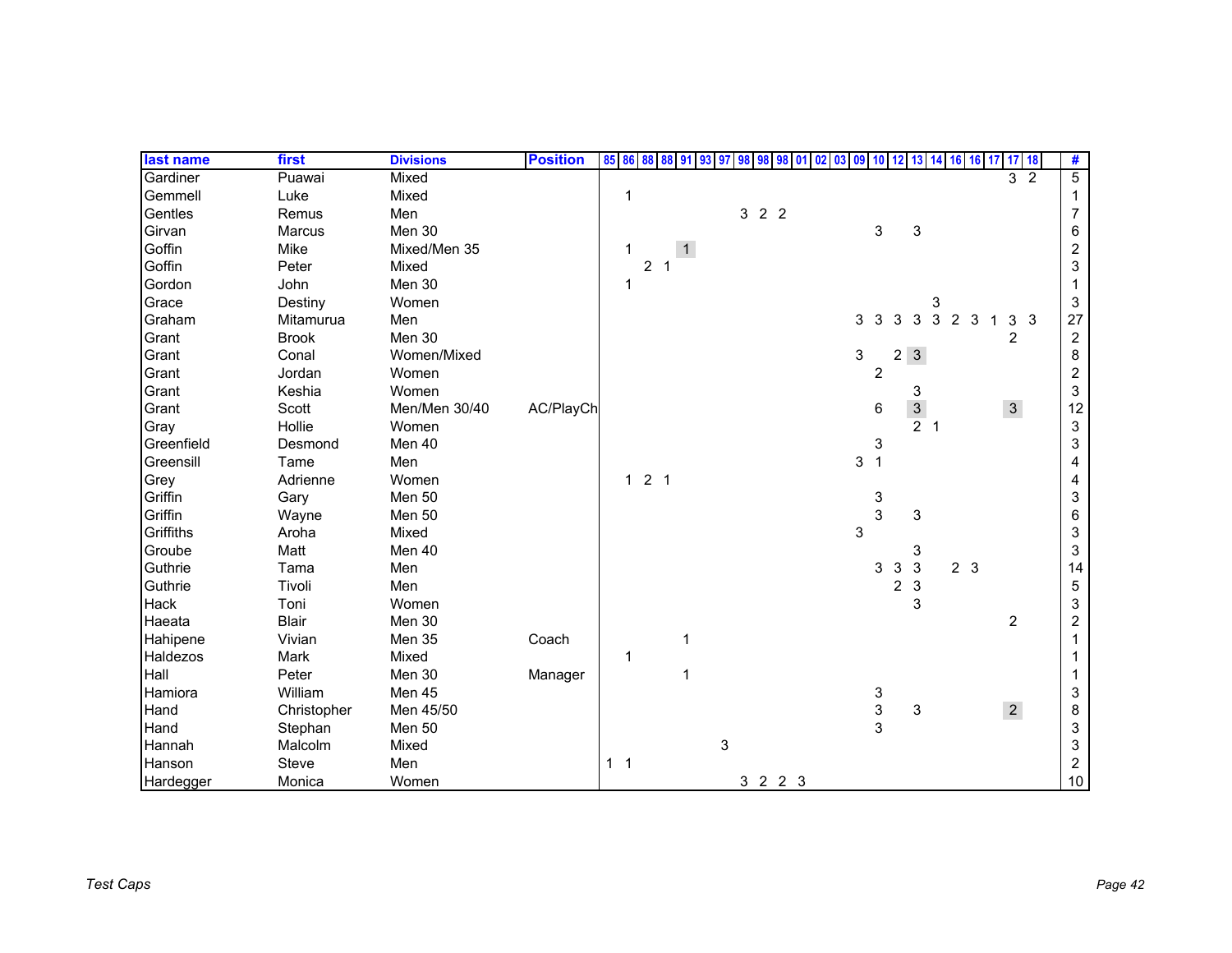| last name | first        | <b>Divisions</b> | <b>Position</b> | 85 86                          | 88             | 88 91        | 93 97        | 98      | 98 | 98 01 02 03    |   | <b>09</b>         |               |                |                              | 10 12 13 14 16 16 17 |                | 1718           | #                |
|-----------|--------------|------------------|-----------------|--------------------------------|----------------|--------------|--------------|---------|----|----------------|---|-------------------|---------------|----------------|------------------------------|----------------------|----------------|----------------|------------------|
| Hardgrave | Micheal      | Men 45/50        |                 |                                |                |              |              |         |    |                |   |                   | 3             |                |                              |                      | 3              |                | 6                |
| Harris    | Keegan       | Mixed            |                 |                                |                |              |              |         |    |                |   |                   |               |                |                              |                      | $\overline{c}$ | 3              | 5                |
| Harrison  | Josh         | Men 30           |                 |                                |                |              |              |         |    |                |   |                   |               |                |                              |                      | $\overline{c}$ |                | $\boldsymbol{2}$ |
| Harrison  | Lisa         | Women 30         |                 |                                |                |              |              |         |    |                |   |                   |               |                | 3                            |                      |                |                | 3                |
| Harrison  | Nathan       | Men 30           |                 |                                |                |              |              |         |    |                |   |                   |               |                |                              |                      | $\overline{c}$ |                | $\overline{a}$   |
| Harrison  | Willie       | Men 30           |                 | 1                              |                |              |              |         |    |                |   |                   |               |                |                              |                      |                |                |                  |
| Haugh     | <b>Brett</b> | <b>Men 50</b>    |                 |                                |                |              |              |         |    |                |   |                   |               |                |                              |                      | 3              |                | 3                |
| Haugh     | Mackenzie    | Mixed            |                 |                                |                |              |              |         |    |                |   |                   |               |                | 3                            | 3                    | 3              |                | 9                |
| Haugh     | Taylor       | Men              |                 |                                |                |              |              |         |    |                |   |                   |               |                |                              | 3                    |                |                | 4                |
| Haunui    | Thomas       | Men 35/50        |                 |                                |                | 1            |              |         |    |                |   |                   | $\mathbf{3}$  |                |                              |                      |                |                | 4                |
| Hawira    | Daz          | Men 40           |                 |                                |                |              |              |         |    |                |   |                   |               |                | 3                            |                      |                |                | 3                |
| Hayhow    | Greg         | Mixed/Men 50     |                 |                                | 2 <sub>1</sub> |              |              |         |    |                |   |                   |               |                | $\mathfrak{S}$               |                      |                |                | 6                |
| Hebden    | Michael      | Mixed/Men        |                 |                                |                | $\mathbf{1}$ | $\mathbf{1}$ |         |    |                |   |                   |               |                |                              |                      |                |                | $\boldsymbol{2}$ |
| Heketoa   | Dave         | Men              |                 |                                |                |              |              |         |    |                | 3 |                   |               |                |                              |                      |                |                | 3                |
| Henderson | Penny        | Mixed            | Manager         |                                |                |              |              |         |    | 3 <sub>3</sub> |   |                   |               |                |                              |                      |                |                | 6                |
| Henshaw   | Kara         | Men 50           | Manager         |                                |                |              |              |         |    |                |   |                   | 3             |                | 3                            |                      |                |                | 6                |
| Hepi      | Eugene       | Men 30/Men       |                 |                                |                |              |              |         |    |                |   |                   | 3             |                | 3 <sup>3</sup>               |                      |                |                | 9                |
| Herewini  | Joseph       | Men 40           |                 |                                |                |              |              |         |    |                |   |                   | $\frac{3}{3}$ |                |                              |                      |                |                | 3                |
| Herewini  | Mack         | Men/Men 45       |                 | 1                              |                | $\mathbf{1}$ | $\mathbf{1}$ |         |    |                |   |                   |               |                |                              |                      |                |                | 6                |
| Hippolite | Pene         | Women 27         |                 |                                |                |              |              |         |    |                |   |                   |               |                |                              |                      |                |                |                  |
| Hiratsuka | Tomu         | Men 30           |                 |                                |                |              |              |         |    |                |   |                   |               |                |                              |                      | 3              |                | 3                |
| Hiroti    | Rangi        | Mixed            | AC/Coach        |                                |                |              |              |         |    | 3 <sub>3</sub> |   |                   |               |                |                              |                      |                |                | 6                |
| Hiroti    | Kim          | <b>Mixed Snr</b> |                 |                                |                |              |              |         |    |                |   |                   |               |                |                              |                      |                |                |                  |
| Hoani     | Cally        | Women            | Coach           |                                |                |              |              |         |    |                |   | 3                 |               |                |                              |                      |                |                | 3                |
| Hoani     | David        | Men/Men 30       |                 |                                |                |              |              | 3 3 2 2 |    |                |   |                   |               |                | $\overline{1}$               |                      |                |                | 11               |
| Hoani     | Leana        | Women            |                 |                                |                |              |              |         |    |                |   | 3 <sub>3</sub>    |               |                |                              |                      |                |                | 6                |
| Hoare     | Richard      | <b>Men 50</b>    |                 |                                |                |              |              |         |    |                |   |                   |               |                |                              |                      | 1              |                |                  |
| Hodson    | Joan         | Women 27         |                 |                                |                | 1            |              |         |    |                |   |                   |               |                |                              |                      |                |                |                  |
| Hodson    | Mark         | Mixed            |                 |                                |                |              |              |         |    |                |   |                   |               | 3              | $\mathbf{3}$<br>$\mathbf{3}$ | 3                    |                | 3 <sup>3</sup> | 18               |
| Hohepa    | Carla        | Women            |                 |                                |                |              |              |         |    |                |   | 3                 | $\sqrt{3}$    | 3              |                              |                      |                |                | 9                |
| Hokai     | Robyna       | Women            |                 |                                |                |              |              |         |    |                |   | 3<br>$\mathbf{3}$ |               | 3 <sub>2</sub> |                              |                      |                |                | 11               |
| Holland   | Maria        | Women            |                 | 1                              |                |              |              |         |    |                |   |                   |               |                |                              |                      |                |                |                  |
| Hooker    | Lindsay      | Men              |                 | $\overline{1}$<br>$\mathbf{1}$ |                |              |              |         |    |                |   |                   |               |                |                              |                      |                |                | $\overline{c}$   |
| Hopcroft  | Patricia     | Women            |                 |                                |                |              |              |         |    |                |   |                   |               |                |                              | 2 <sub>1</sub>       |                | 2 <sub>2</sub> | $\overline{7}$   |
| Horua     | Kim          | Men 50           |                 |                                |                |              |              |         |    |                |   |                   | 3             |                |                              |                      |                |                | 3                |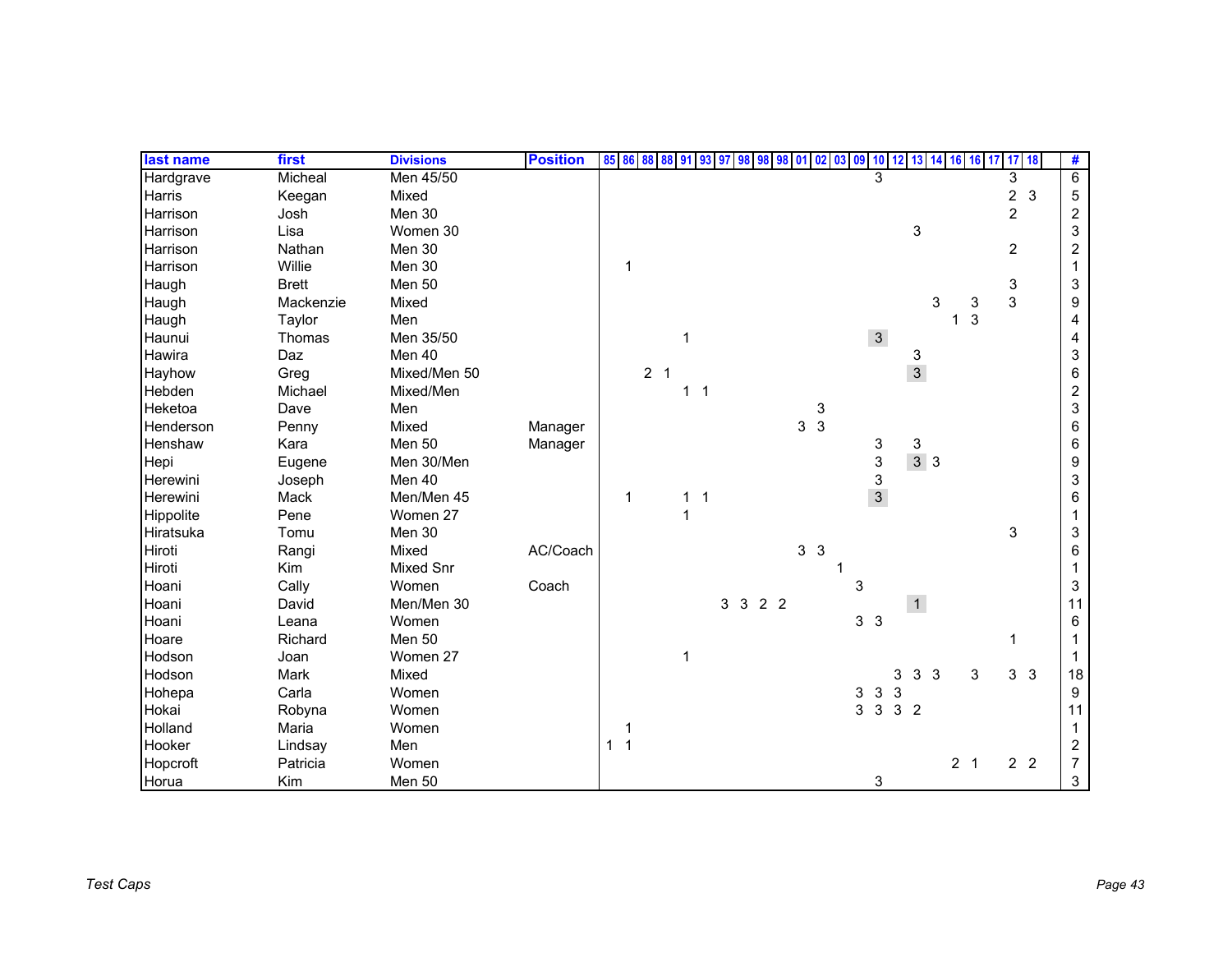| last name       | first        | <b>Divisions</b> | <b>Position</b> | 85 86 88 88 91 93 97 |                |             |                  |   |           |   | 98 98 98 01 02 03 | 09             | 10             | 12<br>13<br>14 | 16 16 17 | <b>18</b><br>17   | #                       |
|-----------------|--------------|------------------|-----------------|----------------------|----------------|-------------|------------------|---|-----------|---|-------------------|----------------|----------------|----------------|----------|-------------------|-------------------------|
| <b>Hoskins</b>  | Piki         | Mixed            |                 |                      |                |             |                  |   |           |   |                   |                |                |                |          |                   | $\mathbf{1}$            |
| Hotene          | Atawahi      | Mixed            |                 |                      |                |             |                  |   |           |   |                   |                |                |                |          | 2                 | $\overline{c}$          |
| Hotham          | Jazmin       | Women            |                 |                      |                |             |                  |   |           |   |                   |                |                |                |          | $\frac{3}{2}$     | 3                       |
| Hotham          | Mark         | Men 45/50        |                 |                      |                |             |                  |   |           |   |                   |                | 3              | $\mathbf{3}$   |          |                   | 8                       |
| Hotham          | Nigel        | Men              |                 |                      | $2$ 1 1        |             |                  |   |           |   |                   |                |                |                |          |                   | 4                       |
| Hough           | Shannon      | Men              |                 |                      |                |             |                  |   | 3 3 2 2   |   |                   |                |                |                |          |                   | 10                      |
| Houkamau        | Greg         | Men 40           |                 |                      |                |             |                  |   |           |   |                   |                |                | $\overline{c}$ |          |                   | $\overline{c}$          |
| Howard          | Carol        | Women            |                 | 1                    |                |             |                  |   |           |   |                   |                |                |                |          |                   | $\overline{c}$          |
| Howard          | Cyril        | Men/Mixed        |                 |                      | $\overline{2}$ | $1 \quad 1$ |                  |   |           |   |                   |                |                |                |          |                   | 4                       |
| Huggins         | Stephen      | Men 50           |                 |                      |                |             |                  |   |           |   |                   |                |                | 3              |          |                   | 3                       |
| Hughes          | Alan         | Men              | Manager         |                      |                |             |                  |   |           |   | 3 <sub>3</sub>    |                |                |                |          |                   | 6                       |
| Hughes          | Stu          | Men 35           |                 |                      |                |             |                  |   |           |   |                   |                |                |                |          |                   |                         |
| Hunapo          | Phoenix      | Mixed            |                 |                      |                |             |                  |   |           |   |                   |                |                | 3              |          |                   | 3                       |
| Ikinofo         | Misi         | Women            |                 | 1                    |                |             |                  |   |           |   |                   |                |                |                |          |                   |                         |
| Innes           | Wayne        | Men 40           |                 |                      |                |             |                  |   |           |   |                   |                |                |                |          | 3                 | 3                       |
| Irihei          | Kopae        | Mixed            |                 |                      |                | $\mathbf 1$ | 3<br>$\mathbf 1$ |   | 3 2 2 3 3 |   |                   |                |                |                |          |                   | 18                      |
| Ivory           | Shayne       | Women            | Manager         | 1                    |                |             |                  |   |           |   |                   |                |                |                |          |                   | 1                       |
| Jacobs          | Damian       | <b>Mixed Snr</b> |                 |                      |                |             |                  |   |           |   |                   |                |                | 3              |          |                   | 3                       |
| Jagush          | Chris        | Women            | Ass Coach       |                      |                |             |                  |   |           |   |                   |                |                |                |          |                   |                         |
| James           | Kylie        | Mixed            |                 |                      |                |             |                  |   |           |   |                   |                |                |                |          |                   |                         |
| <b>Jeffares</b> | Steve        | <b>Mixed Snr</b> |                 |                      |                |             |                  |   |           |   |                   |                |                |                |          |                   |                         |
| Jenkinson       | Kevin        | Men 30           |                 | 1                    |                |             |                  |   |           |   |                   |                |                |                |          |                   |                         |
| Joe             | Kylie        | Women            |                 |                      |                |             |                  |   |           |   |                   |                | $\overline{c}$ |                |          |                   | $\overline{c}$          |
| Johnson         | Thomas       | Men              |                 |                      |                |             |                  |   |           |   |                   |                |                | 1              |          |                   |                         |
| Johnston        | Abbey        | Women            |                 |                      |                |             |                  |   |           |   |                   |                |                |                |          | 3 <sub>2</sub>    | 5                       |
| Johnston        | Erin         | Men 45           |                 |                      |                |             |                  |   |           |   |                   |                | 3              |                |          |                   | 3                       |
| Johnstone       | Shelly       | Women            | Manager         |                      |                |             |                  |   |           |   |                   |                |                |                |          | 2                 | $\overline{\mathbf{c}}$ |
| Jones           | Ifor         | Mixed            |                 |                      |                |             |                  |   |           |   |                   |                |                |                |          | $\mathbf{3}$<br>3 | 6                       |
| Kahura          | Dianne       | Women            |                 |                      |                |             |                  | 3 |           | 3 |                   |                |                |                |          |                   | 6                       |
| Kaiwai          | Lani         | Men              |                 |                      |                |             |                  |   |           |   |                   | 3 <sub>2</sub> |                |                |          |                   | 5                       |
| Kaiwhare        | George       | Mixed            |                 |                      |                |             |                  |   |           |   |                   |                |                |                |          |                   |                         |
| Kake            | <b>Bruce</b> | Men/Mixed        |                 |                      |                |             |                  |   |           |   | 3 <sub>3</sub>    |                |                | $\overline{3}$ |          |                   | 9                       |
| Kake            | Eldon        | Men              |                 |                      |                |             |                  |   |           |   |                   |                |                |                |          | 133               | $\overline{7}$          |
| Karauna         | Whitu        | Men 45/50        |                 |                      |                |             |                  |   |           |   |                   |                | 3              | $\mathbf{3}$   |          |                   | 6                       |
| Katene          | Tui          | Women/Mixed      |                 |                      |                |             |                  |   | 3 3 2 2   |   | $\mathbf{3}$      |                |                |                |          |                   | 13                      |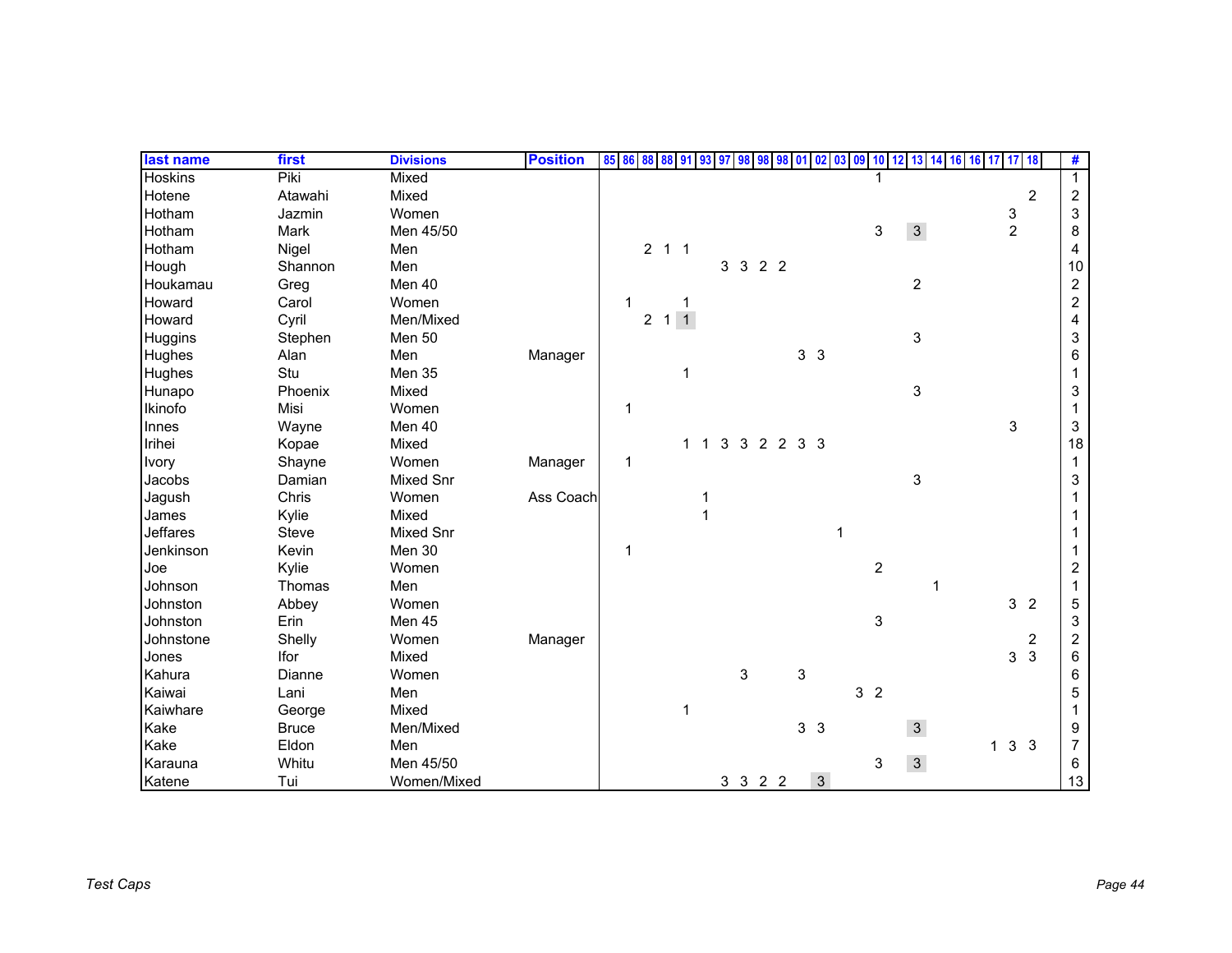| last name  | first          | <b>Divisions</b> | <b>Position</b> | 85 86 88 88 91 |   |                     | 93             | -97 | 98        | 98                  | 98 | -01<br>-02     | 09<br>03 | 10             | 12<br>13 | 14             |                                 | 16 16 17 17 18 |                |                         | #                         |
|------------|----------------|------------------|-----------------|----------------|---|---------------------|----------------|-----|-----------|---------------------|----|----------------|----------|----------------|----------|----------------|---------------------------------|----------------|----------------|-------------------------|---------------------------|
| Katting    | Ray            | Men              | Coach           |                |   |                     |                |     |           |                     |    |                |          |                |          |                |                                 |                |                |                         | $\mathbf{1}$              |
| Kellett    | Daren          | Mixed            |                 |                |   |                     |                |     |           |                     |    |                |          |                |          |                |                                 |                |                |                         | 1                         |
| Kelly      | John           | Men              |                 |                |   |                     |                |     | 3 3 2 2   |                     |    |                |          |                |          |                |                                 |                |                |                         | 10                        |
| Kem        | Selwyn         | Mixed            | Manager         |                |   |                     |                |     |           |                     |    |                |          |                |          |                |                                 |                |                |                         | 1                         |
| Kem        | Steven         | Men 50           |                 |                |   |                     |                |     |           |                     |    |                |          | 3              |          |                |                                 |                |                |                         | 3                         |
| Kem        | William        | Men/M35/30       |                 | 1              |   | $2 \quad 1 \quad 1$ |                |     |           |                     |    |                |          |                |          |                |                                 |                |                |                         | 5                         |
| Kemp       | Steve          | Men 30           |                 |                |   |                     |                |     |           |                     |    |                |          |                |          |                |                                 |                | $\sqrt{2}$     |                         | $\overline{\mathbf{c}}$   |
| Keresoma   | Erica          | Women            |                 |                |   |                     |                |     |           |                     |    |                |          |                |          |                |                                 |                |                |                         | 1                         |
| Kersten    | Rebecca        | Women            |                 |                |   |                     |                |     |           |                     |    |                |          |                | 3        |                |                                 |                |                |                         | 3                         |
| Kidd       | Nicola         | Women            |                 |                |   |                     |                |     | 3 3 2 2 3 |                     |    |                |          |                |          |                |                                 |                |                |                         | 13                        |
| King       | Joel           | Men 30           |                 |                |   |                     |                |     |           |                     |    |                |          |                |          |                |                                 |                | 3              |                         | $\ensuremath{\mathsf{3}}$ |
| King       | Niiwa          | Women 27         |                 |                |   |                     | 1              |     |           |                     |    |                |          |                |          |                |                                 |                |                |                         |                           |
| Kingi      | Julie E        | Women            |                 |                | 1 |                     |                |     |           |                     |    |                |          |                |          |                |                                 |                |                |                         |                           |
| Kingi      | Mere           | Women            |                 |                |   |                     |                |     |           | $2 \quad 2 \quad 2$ |    |                |          |                |          |                |                                 |                |                |                         | 6                         |
| Kolose     | Jaymie         | Women            |                 |                |   |                     |                |     |           |                     |    |                |          |                |          |                |                                 |                |                | $\overline{\mathbf{c}}$ | $\overline{\mathbf{c}}$   |
| Kora       | <b>Mystrey</b> | Mixed            |                 |                |   |                     |                |     |           |                     |    |                |          |                |          |                |                                 |                |                | $\overline{2}$          | $\overline{c}$            |
| Kumeroa    | Claudia        | Women 30         |                 |                |   |                     |                |     |           |                     |    |                |          | 3              |          |                |                                 |                |                |                         | $\mathsf 3$               |
| Kura       | Rachel         | Women            |                 |                |   |                     |                |     |           |                     |    |                |          |                |          |                |                                 |                |                |                         |                           |
| Laban      | Ken            | Men 30/35        |                 |                | 1 | 2 <sub>1</sub>      |                |     |           |                     |    |                |          |                |          |                |                                 |                |                |                         | 4                         |
| Lagahetau  | Amthony        | Mixed            | Coach           |                |   |                     |                |     |           |                     |    |                |          | 3 <sub>3</sub> |          | $\mathsf 3$    |                                 |                |                |                         | 9                         |
| Laird      | Trish          | Women/Women 27   | Play/Coach      |                | 1 |                     | $\overline{1}$ |     |           |                     |    |                |          |                |          |                |                                 |                |                |                         | $\overline{\mathbf{c}}$   |
| Lam        | Rob            | Men 40           |                 |                |   |                     |                |     |           |                     |    |                |          |                |          | 3              |                                 |                |                |                         | 3                         |
| Langahetau | Tony           | Mixed            | Coach           |                |   |                     |                |     |           |                     |    |                |          |                | 3        | 3              |                                 |                |                |                         | 6                         |
| Laufiso    | Jamie          | Men 40/50        | PlayCh          |                |   |                     |                |     |           |                     |    |                |          | 3              |          | $\overline{2}$ |                                 |                | $\mathbf{3}$   |                         | 8                         |
| Law        | Sean           | Men              |                 |                |   |                     |                |     |           |                     |    |                |          |                |          |                | 2 <sub>3</sub>                  | 1              | $\mathbf{3}$   | -3                      | 12                        |
| Lawton     | Maria          | Women 27         | Manager         |                |   |                     | 1              |     |           |                     |    |                |          |                |          |                |                                 |                |                |                         | $\mathbf{1}$              |
| Lee        | Hayley         | Women            |                 |                |   |                     |                |     |           |                     |    |                |          |                |          |                | 2 <sub>3</sub>                  |                |                | $\overline{2}$          | 7                         |
| Leggett    | Richard        | Men              |                 |                |   |                     |                |     |           |                     |    |                |          |                |          |                |                                 |                |                |                         |                           |
| Lelo       | Jessie         | Women 27         |                 |                |   |                     | 1              |     |           |                     |    |                |          |                |          |                |                                 |                |                |                         |                           |
| Leota      | Josh           | Mixed/Men        |                 |                |   |                     |                |     |           |                     |    |                |          | 3 <sup>3</sup> |          |                | $1 \overline{\smash{\big)}\ 3}$ |                |                |                         | 10                        |
| Lindsay    | Allan          | Men              |                 | $1 \quad 1$    |   | 2 <sub>1</sub>      |                |     |           |                     |    |                |          |                |          |                |                                 |                |                |                         | $\mathbf 5$               |
| Linstrom   | Alan           | Men 40           |                 |                |   |                     |                |     |           |                     |    |                |          |                |          |                |                                 |                | $\overline{c}$ |                         | $\boldsymbol{2}$          |
| Locke      | Jermey         | Mixed            |                 |                |   |                     |                |     |           |                     |    |                |          |                |          | 2 <sub>3</sub> |                                 |                |                |                         | 5                         |
| Logan      | Robert         | Men 50           |                 |                |   |                     |                |     |           |                     |    |                |          | 3              |          |                |                                 |                |                |                         | 3                         |
| Logapati   | Luke           | Men              |                 |                |   |                     |                |     |           |                     |    | 3 <sub>3</sub> |          |                |          |                |                                 |                |                |                         | 6                         |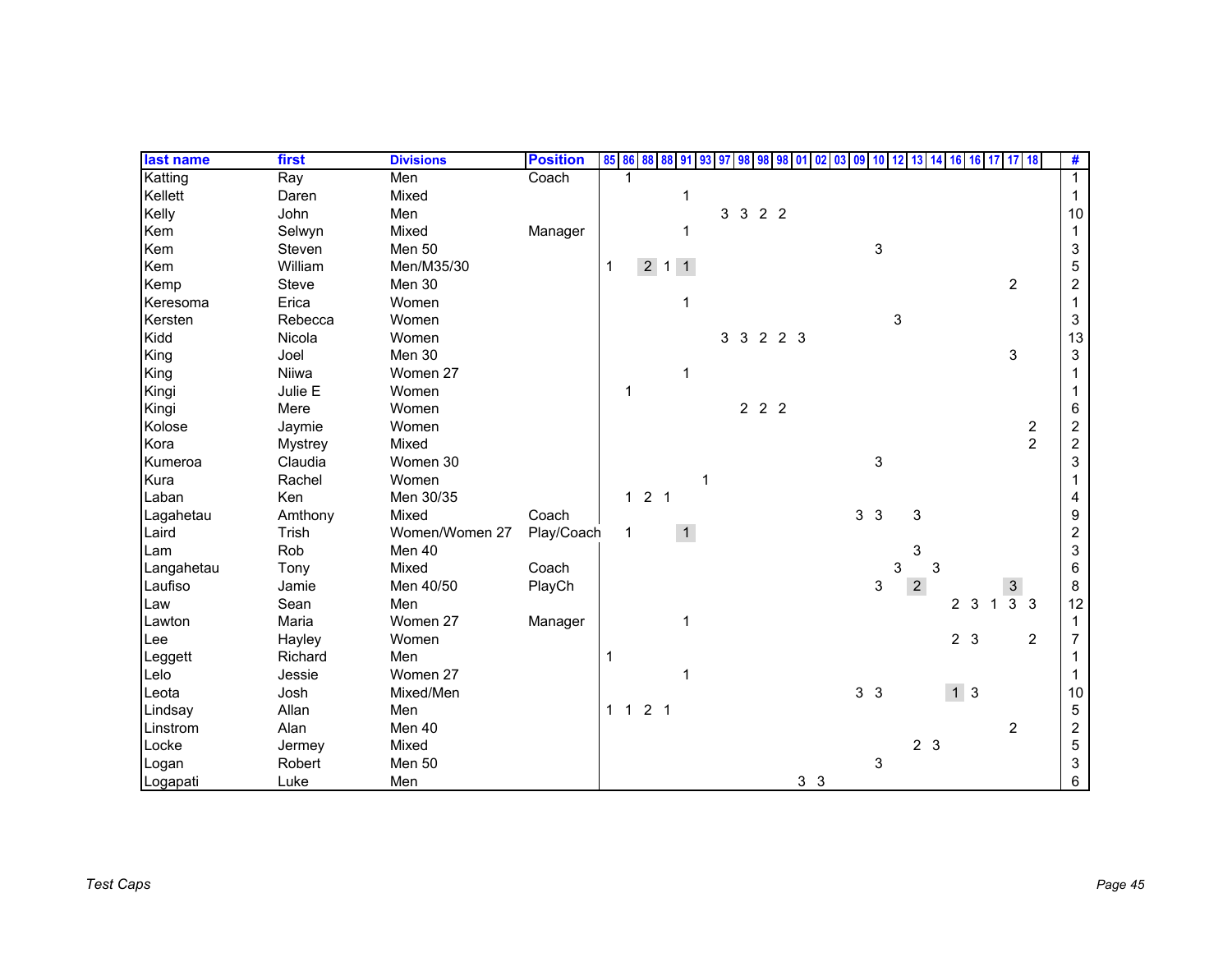| last name        | first        | <b>Divisions</b> | <b>Position</b> | 85 86 | 88             | 88                  | -91 |   | 98             | $\mathbf{0}$ 1 | 02             | 03<br>09 | 10           |                                                            | -13<br>14      | 16     | 16             | 17 | 1718           |              | #                         |
|------------------|--------------|------------------|-----------------|-------|----------------|---------------------|-----|---|----------------|----------------|----------------|----------|--------------|------------------------------------------------------------|----------------|--------|----------------|----|----------------|--------------|---------------------------|
| Loloselo         | Tarkyn       | Men              |                 |       |                |                     |     |   |                |                |                |          |              |                                                            |                |        |                |    | 2 <sup>1</sup> |              | $\overline{3}$            |
| Love-Patuwai     | Liz          | Women 27         |                 |       |                |                     |     |   |                |                |                |          |              |                                                            |                |        |                |    |                |              |                           |
| Loversidge       | Dylan        | Men              |                 |       |                |                     |     |   |                |                |                |          | $\mathbf{3}$ | $\overline{2}$                                             |                |        |                |    |                |              | 5                         |
| Lucas            | Shane        | Men 50           |                 |       |                |                     |     |   |                |                |                |          | 3            |                                                            |                |        |                |    |                |              | 3                         |
| MacDonald        | <b>Bruce</b> | Men 40           |                 |       |                |                     |     |   |                |                |                |          | 3            |                                                            |                |        |                |    |                |              | 3                         |
| Mafoe            | Joe          | Men              |                 |       |                |                     |     |   |                | 3              |                |          |              |                                                            |                |        |                |    |                |              | 3                         |
| Mahar            | Jessica      | Women            |                 |       |                |                     |     |   |                |                |                |          |              |                                                            |                | 3<br>1 | $\mathbf{3}$   |    | 3 <sup>2</sup> |              | 12                        |
| Makiha           | Denny        | Men              |                 |       |                |                     |     |   |                |                | 3 <sub>3</sub> |          |              |                                                            |                |        |                |    |                |              | 6                         |
| Mana             | Tristan      | Men 30/Mix30/Mix |                 |       |                |                     |     |   |                |                |                |          | 3            |                                                            | 3 <sup>3</sup> |        |                |    |                |              | 9                         |
| Manase           | Don          | Men 50           |                 |       |                |                     |     |   |                |                |                |          |              |                                                            | 3              |        |                |    |                |              | 3                         |
| Manga            | Tiakina      | Mixed            |                 |       |                |                     |     |   |                |                |                |          |              |                                                            | 3              |        |                |    |                |              | 3                         |
| Manuel           | Jayton       | Men 40           |                 |       |                |                     |     |   |                |                |                |          |              |                                                            |                |        |                |    | 3              |              | 3                         |
| Manuel           | Sue          | Women            |                 |       |                | 2 <sub>1</sub>      |     |   |                |                |                |          |              |                                                            |                |        |                |    |                |              | $\ensuremath{\mathsf{3}}$ |
| Maraki           | Tamati       | Mixed Snr        |                 |       |                |                     |     |   |                |                |                | 1        |              |                                                            |                |        |                |    |                |              |                           |
| Mariu            | Laura        | Women            |                 |       |                |                     |     |   |                |                | 3 <sub>3</sub> |          |              |                                                            |                |        |                |    |                |              | 6                         |
| Marsh            | Jean         | Women            |                 |       |                |                     |     |   |                |                |                |          |              |                                                            |                |        | 2 <sub>3</sub> |    | $\overline{2}$ | $\mathbf{1}$ | 8                         |
| Marshall         | Guy          | Men 30           |                 |       |                |                     |     |   |                |                |                |          |              |                                                            |                |        |                |    | 3              |              | 3                         |
| Mason            | Cornell      | Men 40           |                 |       |                |                     |     |   |                |                |                |          |              |                                                            |                |        |                |    | 3              |              | 3                         |
| Mason            | Jonathan     | Men 30           |                 |       |                |                     |     |   |                |                |                |          |              |                                                            |                |        |                |    | 3              |              | 3                         |
| Mataio           | Matty        | Men              |                 |       |                |                     |     | 3 |                |                |                |          |              |                                                            |                |        |                |    |                |              | $\ensuremath{\mathsf{3}}$ |
| <b>Mathews</b>   | Tony         | Men/M35/30/50    |                 | 1     | 1              | $2 \quad 1 \quad 1$ |     |   |                |                |                |          |              |                                                            | $\mathbf{3}$   |        |                |    |                |              | $\boldsymbol{9}$          |
| <b>McAlister</b> | Moreta       | Mixed            |                 |       | $\overline{2}$ |                     |     |   |                |                |                |          |              |                                                            |                |        |                |    |                |              | 3                         |
| McCamish         | Max          | Men 30           |                 |       |                |                     |     |   |                |                |                |          |              |                                                            |                |        |                |    |                |              |                           |
| McCurran         | Michael      | Men              |                 |       |                | $2 \t1 \t1$         |     |   |                |                |                |          |              |                                                            |                |        |                |    |                |              | 4                         |
| McCurran         | Nik          | Men              |                 |       |                |                     |     |   |                |                |                |          |              |                                                            |                |        | 2 <sub>1</sub> |    |                |              | 3                         |
| McCurran         | Ross         | Mixed            | Ass Coach       |       |                |                     |     |   |                |                |                |          |              |                                                            |                |        |                |    |                |              |                           |
| <b>McEnteer</b>  | Mell         | Mixed            |                 |       | $\mathbf{1}$   | 2 <sub>1</sub>      |     |   |                |                |                |          |              |                                                            |                |        |                |    |                |              | 4                         |
| McFadden         | <b>Bruce</b> | Women            | Manager         |       |                | 2 <sub>1</sub>      |     |   |                |                |                |          |              |                                                            |                |        |                |    |                |              | 3                         |
| McGarvey         | Hamish       | Men              |                 |       |                |                     |     |   |                |                |                |          |              |                                                            |                |        |                |    |                |              |                           |
| <b>McGreal</b>   | Paul         | Mixed            | Coach           |       |                |                     |     |   |                |                |                |          |              |                                                            |                |        |                |    |                |              |                           |
| McHerron         | Craig        | Men 40           |                 |       |                |                     |     |   |                |                |                |          |              |                                                            |                |        |                |    | 3              |              | 3                         |
| McIllroy         | Colleen      | Women            |                 |       |                |                     |     | 3 | 2 <sub>2</sub> |                |                |          |              |                                                            |                |        |                |    |                |              | $\overline{7}$            |
| McIntyre         | Peter        | Mixed/Men/M40*   | Coach/Play      |       |                |                     |     |   |                |                |                |          |              | $\begin{array}{c cc} 3 & 6 & 3 & 3 \\ 3 & & & \end{array}$ |                |        |                |    |                |              | 16                        |
| McKain           | Sean         | Mixed            |                 |       |                |                     |     |   |                |                |                |          |              |                                                            |                |        |                |    |                |              | 3                         |
| McKandry         | Mary         | Women 27         |                 |       |                |                     |     |   |                |                |                |          |              |                                                            |                |        |                |    |                |              |                           |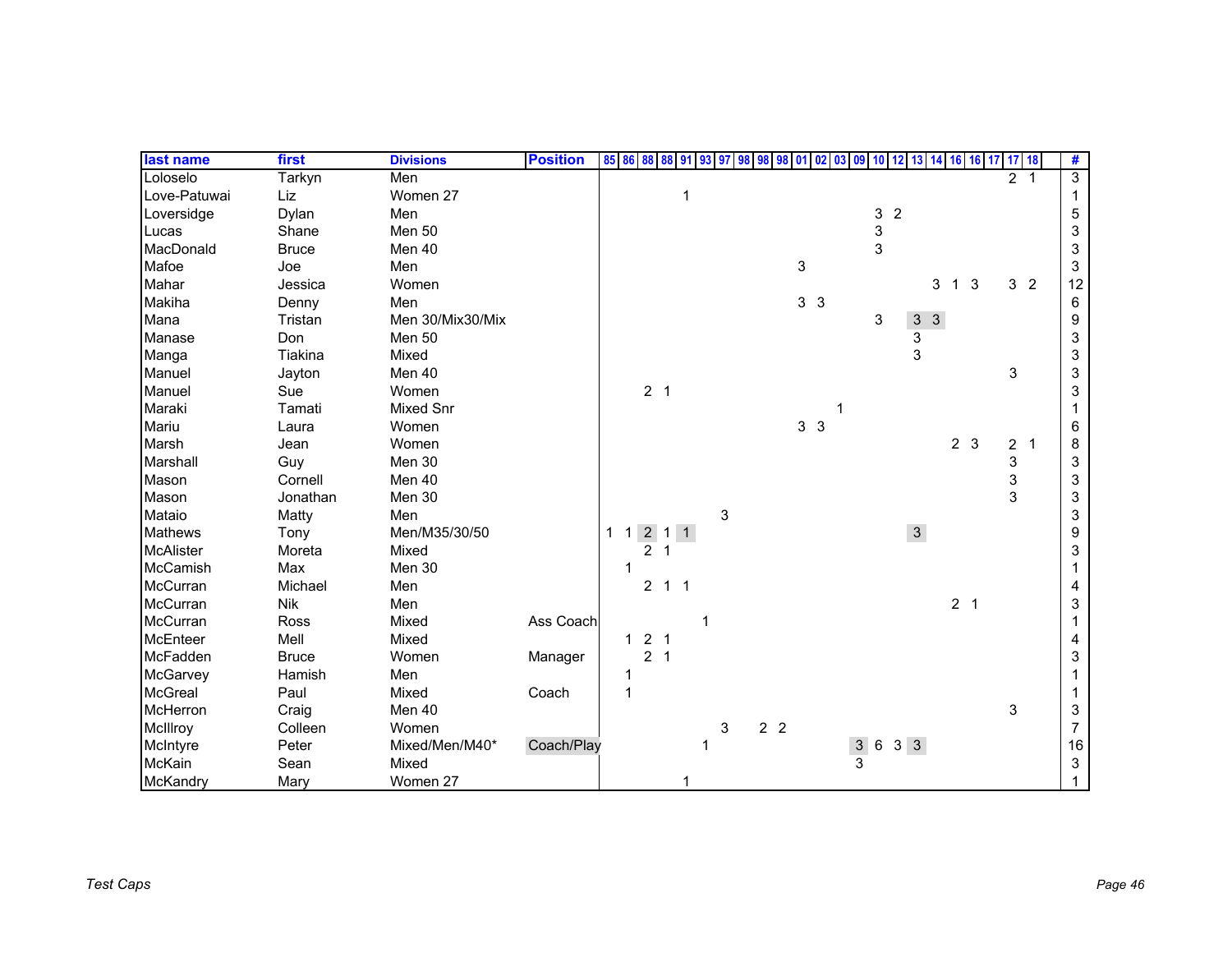| last name        | first          | <b>Divisions</b> | <b>Position</b> | 85 86 | 88             | 88<br>-91 |                | 98             | 98<br>01 | 02             | 03<br>09 | 10             |   | $13$ 14        |   |                | 16 16 17 17 18 |   |              | #                |
|------------------|----------------|------------------|-----------------|-------|----------------|-----------|----------------|----------------|----------|----------------|----------|----------------|---|----------------|---|----------------|----------------|---|--------------|------------------|
| <b>McKay</b>     | Angela         | Women 30         |                 |       |                |           |                |                |          |                |          | 3              |   | 3              |   |                |                |   |              | 6                |
| McKee            | Elaine         | Men 30/40        | Manager         |       |                |           |                |                |          |                |          | 3              |   | $\mathbf{3}$   |   |                |                |   |              | 6                |
| McKenzie         | Tabitha        | Mixed            |                 |       |                |           |                |                |          |                |          | 3              |   | 33             |   |                |                |   |              | 9                |
| McLean           | Christina      | Women            |                 | 1     |                |           |                |                |          |                |          |                |   |                |   |                |                |   |              |                  |
| McLean           | Jimmy          | Men 30           |                 |       |                |           |                |                |          |                |          |                |   |                |   |                |                |   |              |                  |
| McLean           | Mystery        | Women            |                 |       |                |           |                |                |          |                |          |                |   |                |   | 2 <sub>2</sub> |                |   |              |                  |
| McLean           | Warren         | Men              |                 |       |                |           |                |                |          |                |          |                |   |                |   |                |                |   |              |                  |
| Mcliver          | Scott          | Men 30           |                 |       |                |           |                |                |          |                |          | 3              |   |                |   |                |                |   |              | 3                |
| Meihana          | Selina         | Mixed            |                 |       |                |           |                |                |          | 3              |          |                |   |                |   |                |                |   |              | 3                |
| Meleisea         | <b>Brosnan</b> | Men              |                 |       |                |           |                |                |          |                |          |                |   |                |   |                | 1 <sub>1</sub> |   |              | $\overline{c}$   |
| Metcalfe         | Amigene        | Women            |                 |       |                |           |                |                |          | 3 <sub>3</sub> |          |                |   |                |   |                |                |   |              | 6                |
| Middleton        | Karl           | Men 45/Women 30  | Manager         |       |                |           |                |                |          |                |          | 3              |   | $\mathbf{3}$   |   |                |                |   |              | 6                |
| Mildon           | Greg           | Mixed Snr/Men 40 |                 |       |                |           |                |                |          |                |          | $\mathfrak{S}$ |   | $\overline{3}$ |   |                |                |   |              | $\overline{7}$   |
| <b>Miles</b>     | Karen          | Women/Women 30   |                 |       |                |           |                | 2 <sub>2</sub> |          |                |          | $\overline{3}$ |   |                |   |                |                |   |              | 7                |
| <b>Mills</b>     | Gillian        | Women            |                 | 1     | 2 <sub>1</sub> |           |                |                |          |                |          |                |   |                |   |                |                |   |              | 4                |
| Mita             | Aroha          | Mixed            |                 | 1     |                |           |                |                |          |                |          |                |   |                |   |                |                |   |              |                  |
| Mita             | Maggie         | Mixed            | Manager         |       |                |           |                |                |          |                |          |                | 3 |                |   |                |                |   |              | 3                |
| Moceiwai         | Ben            | Men 30           |                 |       |                |           |                |                |          |                |          |                |   | 3              |   |                |                |   |              | 3                |
| Mohi             | Tara           | Women            |                 |       |                |           |                |                |          |                |          |                |   |                | 3 |                |                | 3 |              | 6                |
| Moore            | Eddie          | Men 30           | Coach           | 1     |                |           |                |                |          |                |          |                |   |                |   |                |                |   |              |                  |
| Moore            | McKayler       | Women            |                 |       |                |           |                |                |          |                |          |                |   |                |   |                |                |   | 2            | 2                |
| Morgan (dec.)    | Donna          | Women            |                 | 1     |                |           | 1 <sub>1</sub> |                |          |                |          |                |   |                |   |                |                |   |              | 3                |
| Morgan-Puterangi | Danyon         | Mixed            |                 |       |                |           |                |                |          |                |          |                |   |                |   | $\frac{3}{2}$  |                | 3 | $\mathbf{3}$ | 9                |
| <b>Morris</b>    | Te Awa         | Mixed            |                 |       |                |           |                |                |          |                |          |                |   |                |   |                |                |   |              | $\boldsymbol{2}$ |
| Morrison         | Bernie         | Women            | Coach           |       |                |           |                |                |          |                |          |                |   |                | 3 |                |                |   |              | 3                |
| Morrow           | Morgan         | Women            |                 |       |                |           |                |                |          |                |          |                | 3 | $\mathbf{3}$   | 3 |                |                |   |              | 9                |
| Mortimer         | Frankie        | Women            |                 |       |                |           |                |                |          |                |          | 3              |   |                |   |                |                |   |              | 3                |
| Morunga          | Willie         | Men              |                 |       |                |           |                |                |          | 3 <sub>3</sub> |          |                |   |                |   |                |                |   |              | 6                |
| Motu             | Renee          | Women            |                 |       |                |           | 1 <sub>1</sub> |                |          |                |          |                |   |                |   |                |                |   |              | $\boldsymbol{2}$ |
| Mo'Unga          | Richie         | Mixed            |                 |       |                |           |                |                |          |                |          |                | 3 |                |   |                |                |   |              | 3                |
| Muagututi'a      | Christopher    | Women 30         | Coach           |       |                |           |                |                |          |                |          | 3              |   |                |   |                |                |   |              | 3                |
| Muir-Tuuta       | Te Tuhi        | Mixed            |                 |       |                |           |                |                |          |                |          |                |   |                |   | 3              |                |   |              | 3                |
| Mullany          | Cushla         | Women 30         |                 |       |                |           |                |                |          |                |          | 3              |   |                |   |                |                |   |              | 3                |
| Murphy           | Peter          | <b>Mixed Snr</b> |                 |       |                |           |                |                |          |                | 1        |                |   |                |   |                |                |   |              |                  |
| Nash             | Sarah          | Women 30         |                 |       |                |           |                |                |          |                |          | 3              |   |                |   |                |                |   |              | 3                |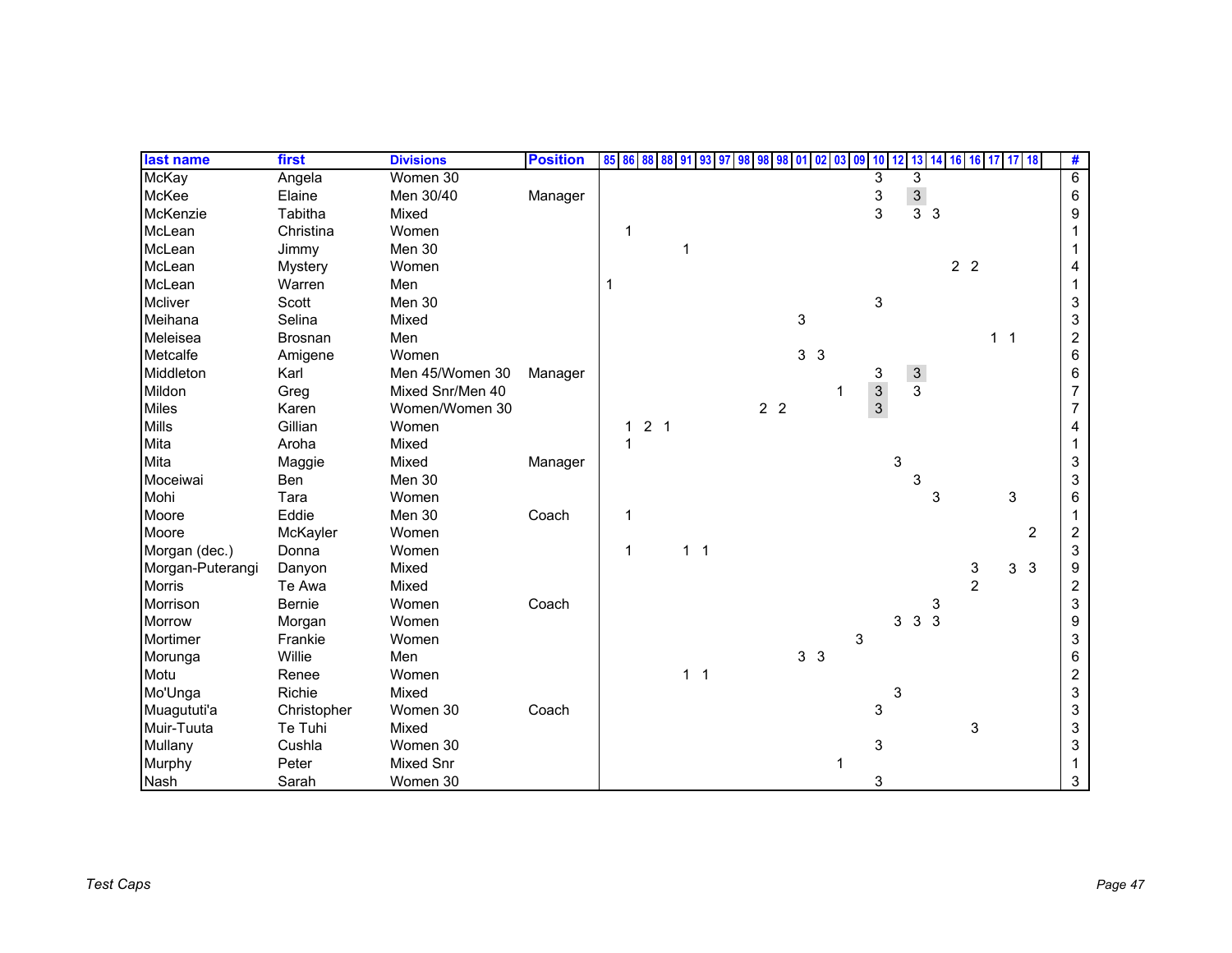| last name     | first          | <b>Divisions</b> | <b>Position</b> | 85 86 88 | 88                  | 91 | 93           | -97 | 98<br>98            | 98             |                | 01 02 03 | 09 | 10             | 13                                  | -14            |                | 16 16 17 17 18 |                | #                         |
|---------------|----------------|------------------|-----------------|----------|---------------------|----|--------------|-----|---------------------|----------------|----------------|----------|----|----------------|-------------------------------------|----------------|----------------|----------------|----------------|---------------------------|
| Nathan        | Edith          | Women 30         |                 |          |                     |    |              |     |                     |                |                |          |    |                | 3                                   |                |                |                |                | $\overline{3}$            |
| Nathan        | Lorelie        | Mixed/Women 30   |                 |          |                     |    |              |     |                     |                |                |          |    | $\overline{2}$ | $\mathfrak{S}$                      |                |                |                |                | 5                         |
| Nathan        | Robert         | Mixed            |                 |          |                     |    | 1            |     |                     |                |                |          |    |                |                                     |                |                |                |                |                           |
| Nathan        | Willy          | Men 40           |                 |          |                     |    |              |     |                     |                |                |          |    |                | 3                                   |                |                |                |                | 3                         |
| Nathan-Wong   | Tyla           | Women            |                 |          |                     |    |              |     |                     |                |                |          |    |                | $\mathbf{3}$<br>3                   |                |                |                |                | 6                         |
| Nati          | Geoff          | Men              |                 |          |                     |    |              |     |                     |                | 3 <sub>3</sub> |          |    |                |                                     |                |                |                |                | 6                         |
| Nepe          | Gary           | Men              |                 |          |                     |    |              |     |                     |                |                |          |    |                |                                     |                |                |                |                |                           |
| Nepe          | Trevor         | Men              |                 |          |                     |    |              |     |                     |                |                |          |    |                |                                     |                |                |                |                | $\overline{\mathbf{c}}$   |
| Ngawati       | Cynthia        | Women            |                 |          |                     |    |              | 3   | 3                   | 2 <sub>2</sub> |                |          |    |                |                                     |                |                |                |                | 12                        |
| Ngawharau     | Clayton        | Mixed            |                 |          |                     |    |              |     |                     |                |                |          |    |                | 3                                   | 3 <sub>3</sub> |                |                |                | 9                         |
| Ngawini       | William        | Men              |                 |          |                     |    |              |     |                     |                |                | 3        |    |                |                                     |                |                |                |                | 3                         |
| Nicholas      | Gary           | Men 50           |                 |          |                     |    |              |     |                     |                |                |          |    |                | $\ensuremath{\mathsf{3}}$           |                |                |                |                | 3                         |
| Niu           | Elise          | Women            |                 |          |                     |    |              |     |                     |                |                |          |    |                | 1                                   |                |                |                |                |                           |
| Niwa          | Tui            | Men 35           |                 |          | $2 \quad 1$         |    |              |     |                     |                |                |          |    |                |                                     |                |                |                |                | 3                         |
| Nixon         | Mark           | Men              |                 |          | 2 <sub>1</sub>      |    |              |     |                     |                |                |          |    |                |                                     |                |                |                |                | $\ensuremath{\mathsf{3}}$ |
| <b>Nock</b>   | Mere           | Women            |                 |          |                     |    |              |     |                     |                |                |          | 3  | 2 <sub>3</sub> |                                     |                |                |                |                | 8                         |
| Nofoa         | Dave           | Men 30           |                 |          |                     |    |              |     |                     |                |                |          |    | 3              |                                     |                |                |                |                | $\ensuremath{\mathsf{3}}$ |
| Nonoa         | Jerome         | Men              |                 |          |                     |    |              |     |                     |                |                |          |    |                |                                     | $\overline{2}$ |                |                |                | $\boldsymbol{2}$          |
| Nootai        | Tia            | Women            |                 |          |                     |    |              |     |                     |                |                |          |    |                |                                     |                | 2 <sub>3</sub> |                |                | 5                         |
| No'Otai       | Aaron          | Men              |                 |          |                     |    |              |     |                     |                |                |          |    | 3 <sub>3</sub> |                                     |                |                |                |                | 6                         |
| Norman        | <b>Bradley</b> | Men 30           |                 |          |                     |    |              |     |                     |                |                |          |    |                |                                     |                |                | 3              |                | $\ensuremath{\mathsf{3}}$ |
| Norman-Bell   | Isla           | Women            |                 |          |                     |    |              |     |                     |                |                |          |    |                |                                     |                |                | $\frac{2}{3}$  |                | $\boldsymbol{2}$          |
| <b>Norris</b> | Paul           | Men 40/50        |                 |          |                     |    |              |     |                     |                |                |          |    |                | $\overline{c}$                      |                |                |                |                | $\,$ 5 $\,$               |
| Nui           | Maryanne       | Women/Mixed      |                 |          |                     |    | $\mathbf{1}$ |     | $3 \quad 2 \quad 2$ |                |                |          |    |                |                                     |                |                |                |                | 8                         |
| <b>Nuku</b>   | <b>Bianca</b>  | Women 30         |                 |          |                     |    |              |     |                     |                |                |          |    |                | 3                                   |                |                |                |                | $\ensuremath{\mathsf{3}}$ |
| O'Callaghan   | Graeme         | Men 45/50        |                 |          |                     |    |              |     |                     |                |                |          |    | 3              | $\mathbf{3}$                        |                |                |                |                | 6                         |
| O'Carroll     | Terry          | Men 50           |                 |          |                     |    |              |     |                     |                |                |          |    |                |                                     |                |                | 3              |                | 3                         |
| O'Donnell     | Riley          | Men              |                 |          |                     |    |              |     |                     |                |                |          | 3  | 1 <sub>3</sub> |                                     |                |                |                |                | $\overline{7}$            |
| O'Donovan     | Mike           | Men 35           |                 |          | 2 <sub>1</sub>      |    |              |     |                     |                |                |          |    |                |                                     |                |                |                |                | 3                         |
| O'Hanlon      | Keith          | Men 45/50        |                 |          |                     |    |              |     |                     |                |                |          |    | 3              | $\overline{3}$                      |                |                |                |                | 6                         |
| O'Hara        | Stacey         | Women/Women 27   |                 |          | $2 \quad 1 \quad 1$ |    |              |     |                     |                |                |          |    |                |                                     |                |                |                |                | 4                         |
| Ohia          | Arepa          | Men              |                 |          |                     |    |              |     |                     |                |                |          | 3  |                | 3                                   | 3 <sub>3</sub> |                |                |                | 12                        |
| O'Neil        | Rhonda         | Women            |                 | 1        |                     |    |              |     |                     |                |                |          |    |                |                                     |                |                |                |                | 1                         |
| O'Neill       | Olivia         | Women            |                 |          |                     |    |              |     |                     |                |                |          |    |                |                                     |                |                |                | $\overline{2}$ | $\overline{c}$            |
| Ormsby-White  | Jaymin         | Mixed/Men        |                 |          |                     |    |              |     |                     |                |                |          |    |                | $3 \quad 2 \quad 3 \quad 2 \quad 2$ |                |                |                |                | 12                        |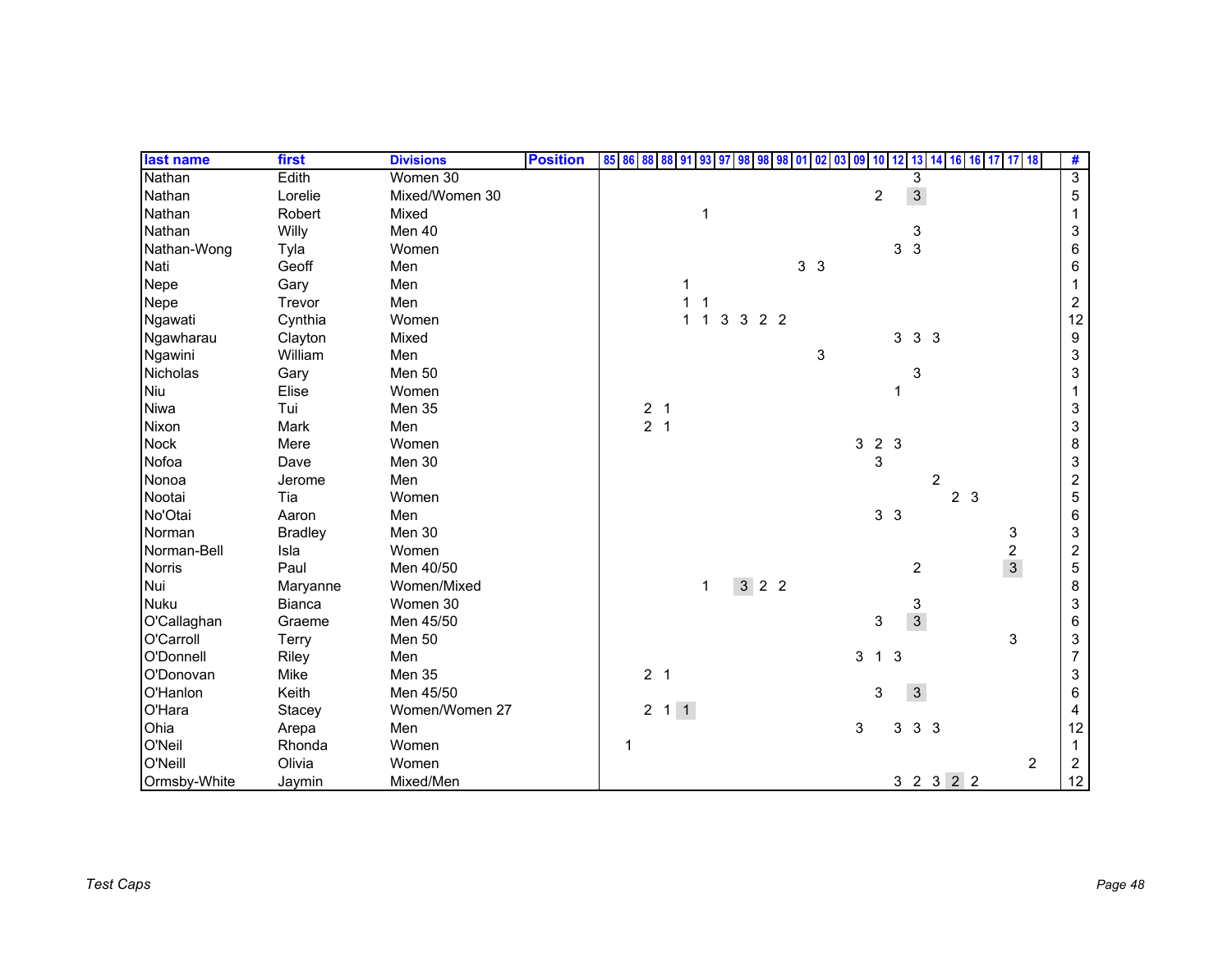| last name | first             | <b>Divisions</b> | <b>Position</b> | 85 86 | 88<br>88       | 91 |   |  | 0 <sub>2</sub><br>$\mathbf{0}$ | 03 | 09<br>10 | 12 | 13 14          |   | 16             | $16$ 17        | 17             | <b>18</b>      | #              |
|-----------|-------------------|------------------|-----------------|-------|----------------|----|---|--|--------------------------------|----|----------|----|----------------|---|----------------|----------------|----------------|----------------|----------------|
| Osborne   | Atawhai           | Mixed            |                 |       |                |    |   |  |                                |    |          |    |                |   |                | 3              |                |                | $\overline{3}$ |
| Osborne   | Kylee             | Women 30         |                 |       |                |    |   |  |                                |    |          |    | 3              |   |                |                |                |                | 3              |
| Overend   | Gary              | Men 35           |                 |       |                |    |   |  |                                |    |          |    |                |   |                |                |                |                |                |
| Paaka     | Wee-sang          | Mixed            |                 |       |                |    |   |  | 3 <sub>3</sub>                 |    |          |    |                |   |                |                |                |                | 6              |
| Page      | <b>Ben</b>        | Men 40           |                 |       |                |    |   |  |                                |    |          |    |                |   |                |                | 3              |                | 3              |
| Palmer    | Emile             | Women            | Coach           | 1     |                |    |   |  |                                |    |          |    |                |   |                |                |                |                |                |
| Pamatatau | <b>Brenda</b>     | Women            | Manager         |       |                |    |   |  |                                |    |          |    |                |   |                |                | 3              |                | 3              |
| Pamatatau | Connah            | Men              |                 |       |                |    |   |  |                                |    |          |    |                | 3 | 2 3            | $\overline{1}$ |                | 3 <sub>3</sub> | 15             |
| Panapa    | Kelly             | Women 30         |                 |       |                |    |   |  |                                |    | 3        |    |                |   |                |                |                |                | 3              |
| Panapa    | Thomas            | Men 30           |                 |       |                |    |   |  |                                |    |          |    |                |   |                |                |                |                |                |
| Panapa    | William           | Men 50           |                 |       |                |    |   |  |                                |    | 3        |    |                |   |                |                |                |                | 3              |
| Paora     | Natasha           | Mixed            |                 |       |                |    |   |  | $\mathsf 3$                    |    |          |    |                |   |                |                |                |                | 3              |
| Paratt    | Graham            | Men 35           |                 |       | 2 <sub>1</sub> |    |   |  |                                |    |          |    |                |   |                |                |                |                | 3              |
| Parsons   | Mase              | Mixed            |                 |       |                |    |   |  |                                |    |          |    |                |   |                |                |                | 3 <sup>3</sup> | 6              |
| Patea     | Dominique         | Women 30         | Coach           |       |                |    |   |  |                                |    |          |    | 3              |   |                |                |                |                | 3              |
| Paterson  | <b>Belinda</b>    | <b>Mixed Snr</b> |                 |       |                |    |   |  |                                | 1  |          |    |                |   |                |                |                |                |                |
| Paul      | Mahina            | Women            |                 |       |                |    |   |  |                                |    |          |    |                |   |                |                | 3              |                | 3              |
| Paul      | Tamaku            | Women            |                 |       |                |    | 3 |  |                                |    |          |    |                |   |                |                |                |                | 3              |
| Peawini   | Paora             | Mixed            | Ass Coach       |       |                |    |   |  |                                |    |          |    | 3 <sub>3</sub> |   |                |                |                | 3              | 9              |
| Peawini   | Paul              | Mixed            | Ass Coach       |       |                |    |   |  |                                |    |          | 3  |                |   |                |                |                |                | 3              |
| Pene      | Hika              | Mixed Snr/Mixed  | Coach           |       |                |    |   |  |                                |    |          |    | 3              |   |                | $\mathbf{3}$   | 3              | $\mathbf{3}$   | 12             |
| Peri      | Quentin           | Men 30           |                 |       |                |    |   |  |                                |    |          |    |                |   |                |                | $\overline{2}$ |                | $\overline{c}$ |
| Peterson  | Joe               | <b>Men 35</b>    |                 |       | 2 <sub>1</sub> |    |   |  |                                |    |          |    |                |   |                |                |                |                | 3              |
| Peterson  | John              | Men 30           |                 |       |                |    |   |  |                                |    |          |    |                |   |                |                |                |                |                |
| Piaso     | John              | Men 50           |                 |       |                |    |   |  |                                |    | 3        |    |                |   |                |                |                |                | 3              |
| Pidduck   | Shay-Marie        | Women            |                 |       |                |    |   |  |                                |    |          |    |                |   |                |                |                |                |                |
| Pile      | Moana             | Mixed            |                 |       |                |    |   |  | 3                              |    |          |    |                |   |                |                |                |                | 3              |
| Pile      | Tracie            | <b>Mixed Snr</b> |                 |       |                |    |   |  |                                |    |          |    |                |   |                |                |                |                |                |
| Pitiroi   | Damen             | Men 30           |                 |       |                |    |   |  |                                |    | 3        |    |                |   |                |                |                |                | 3              |
| Pomana    | Te Aroha          | Women 30         |                 |       |                |    |   |  |                                |    | 3        |    |                |   |                |                |                |                | 3              |
| Pomare    | Ivan              | Women            | Coach           |       |                |    |   |  |                                |    |          | 3  | $\mathbf{3}$   |   |                |                |                |                | 6              |
| Pompey    | Lillian           | Women            |                 |       |                |    |   |  |                                |    | 3<br>3   | 3  |                |   |                |                |                |                | 9              |
| Pone      | <b>Bernadette</b> | Women            | Manager         |       |                |    |   |  |                                |    |          |    |                |   | 2 <sub>3</sub> |                |                |                | 5              |
| Porima    | Charlene-Marie    | Women 30         |                 |       |                |    |   |  |                                |    |          | 3  | 3              |   |                |                |                |                | 6              |
| Potatau   | Gary              | Mixed            |                 |       |                |    |   |  |                                |    |          |    |                |   |                |                |                |                |                |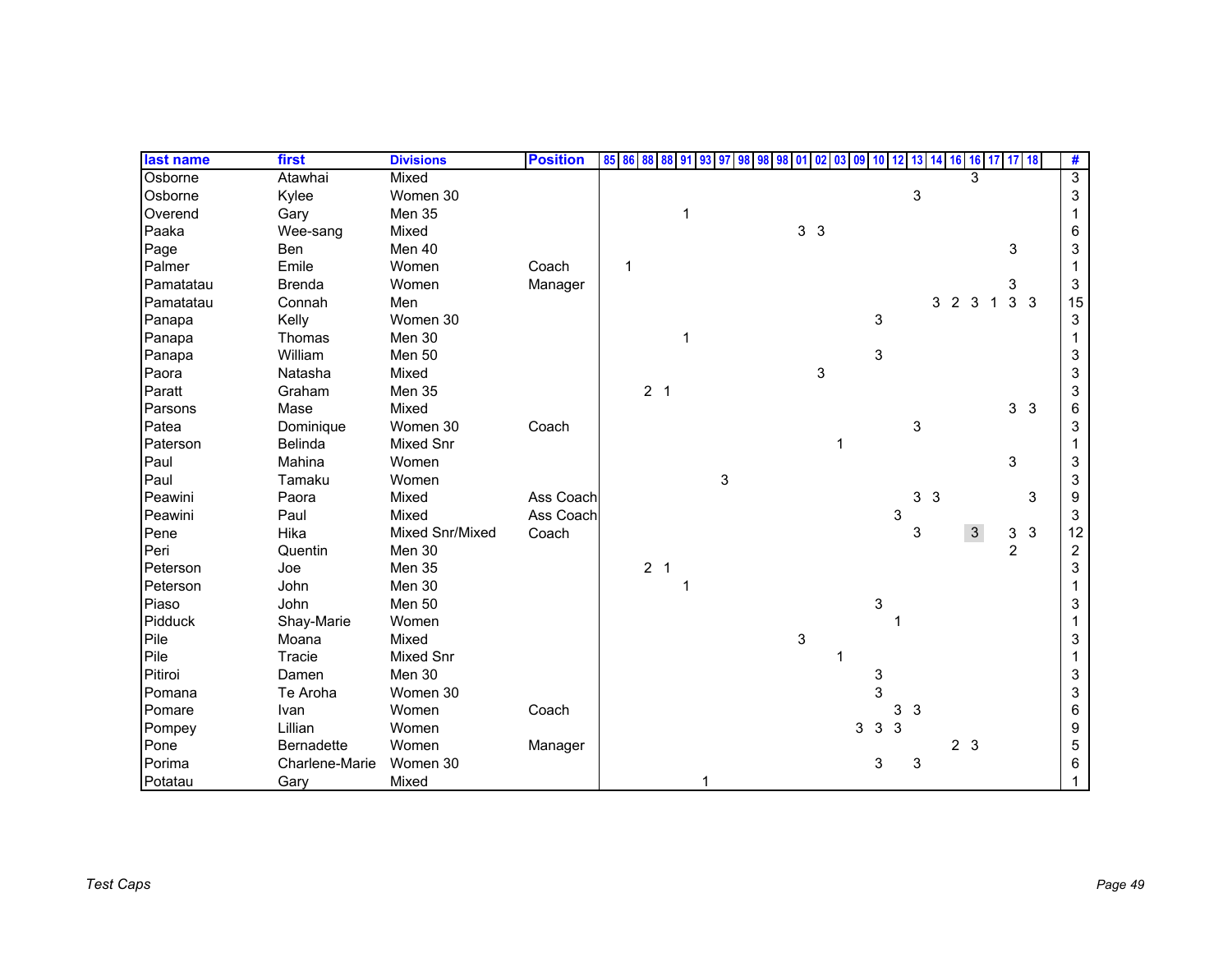| last name         | first                  | <b>Divisions</b>  | <b>Position</b> | 85 86 88 88 91 93 97 98 98 98 01 02 03 |                |                |             |   |                     |                |                |              |                | 09 10          | 12             | 13             | 14 | 16 16 17 17 18 |             |                |                | #                       |
|-------------------|------------------------|-------------------|-----------------|----------------------------------------|----------------|----------------|-------------|---|---------------------|----------------|----------------|--------------|----------------|----------------|----------------|----------------|----|----------------|-------------|----------------|----------------|-------------------------|
| Pourewa           | Kenny                  | Men               |                 |                                        |                |                |             |   | 33223               |                |                |              |                |                |                |                |    |                |             |                |                | 13                      |
| Proffit           | Robyn                  | Women 27/Women    | Ass Coach       |                                        |                |                |             |   |                     |                |                |              |                | 3 <sub>3</sub> |                |                |    |                |             |                |                | $\overline{7}$          |
| Pryor             | Karen                  | Women             | Manager         |                                        |                |                | 1           |   |                     |                |                |              |                |                |                |                |    |                |             |                |                |                         |
| Puddles           | Jason                  | Mix/MixSnr/Men40  |                 |                                        |                |                |             |   |                     | 2 <sub>2</sub> |                |              | 3              |                |                | $\mathbf{3}$   |    |                |             | $\mathbf{3}$   |                | 13                      |
| Puketapu          | Deena-Ranginui         | Mixed             |                 |                                        |                |                |             |   |                     |                |                |              |                |                |                |                |    | 3              |             |                |                | 3                       |
| Quinn             | Josh                   | Men               |                 |                                        |                |                |             |   |                     |                |                |              |                |                |                |                |    |                |             | 1              |                | $\overline{\mathbf{c}}$ |
| Radich            | Barry                  | Men               |                 |                                        |                |                |             |   |                     |                |                |              |                |                |                |                |    |                |             |                |                |                         |
| Raea              | William                | Men               |                 |                                        |                |                |             |   |                     |                |                |              |                |                |                |                | 3  |                |             |                |                | 3                       |
| Ralph             | Alexis                 | Women             |                 |                                        |                |                |             |   |                     |                |                |              | 3 <sub>1</sub> |                |                |                |    |                |             |                |                | 4                       |
| Ranfurly          | John                   | Men 30            |                 |                                        |                |                |             |   |                     |                |                |              |                |                |                |                |    |                |             |                |                |                         |
| Rangi             | Cain                   | Men               |                 |                                        |                |                |             |   |                     |                |                |              | 3              | $\mathbf{3}$   | $\overline{2}$ | 3 <sub>3</sub> |    |                |             |                |                | 14                      |
| Rangihuna         | John                   | Men/Women         | Coach           |                                        | 2 <sub>1</sub> | $\overline{1}$ |             | 3 | 3                   | 2 <sub>2</sub> |                |              |                |                |                |                |    |                |             |                |                | 14                      |
| Rangitaawa        | Amigene                | Women             |                 |                                        |                |                |             | 3 | $3 \quad 2 \quad 2$ |                |                |              |                |                |                |                |    |                |             |                |                | 10                      |
| Rangitaawa        | Jodie                  | Women             |                 |                                        |                |                |             | 3 |                     |                | 3              |              |                |                |                |                |    |                |             |                |                | 6                       |
| Rangitaawa        | John                   | Women             | Coach           |                                        |                |                |             |   |                     |                | 3              | 3            |                |                |                |                |    |                |             |                |                | 6                       |
| Ratahi            | Roger                  | Mixed/Mixed Snr   |                 |                                        |                |                |             |   |                     |                | 3              | $\mathbf{3}$ |                |                |                | $\mathbf{3}$   |    |                |             |                |                | 9                       |
| Ratcliffe         | Vicki                  | Women             |                 |                                        |                |                |             |   |                     |                |                |              |                |                |                |                |    |                |             |                |                |                         |
| Rauwhero          | Rahera                 | Mixed             |                 |                                        |                |                |             |   |                     |                |                |              |                |                |                |                |    | 3              |             | $\overline{c}$ |                | 5                       |
| Redman            | Greg                   | Women/Men         | Coach/AC        |                                        |                |                |             | 3 |                     |                |                |              |                |                |                |                |    |                |             |                |                | 5                       |
| Redman            | Rachel                 | Women             |                 |                                        |                |                |             |   |                     |                |                |              |                |                |                |                |    |                |             |                |                |                         |
| Redshaw           | Donna                  | Men 30            | Manager         |                                        |                |                |             |   |                     |                |                |              |                |                |                |                |    |                |             | 3              |                | 3                       |
| Reilly            | Garry                  | Men               |                 |                                        |                |                |             |   |                     |                |                |              |                |                | $\overline{c}$ |                |    |                |             |                |                | $\overline{\mathbf{c}}$ |
| Rennie            | Mary                   | Women 30          |                 |                                        |                |                |             |   |                     |                |                |              |                | 3              |                |                |    |                |             |                |                | 3                       |
| Rhind             | Tenna                  | Men 40            | Manager         |                                        |                |                |             |   |                     |                |                |              |                |                |                |                |    |                |             | 3              |                | 3                       |
| Rhind-Rogers      | Jeremy                 | Men               |                 |                                        |                |                |             |   |                     |                |                |              |                |                |                |                |    |                | 1           | 3              | $\overline{2}$ | 6                       |
| Richards          | Anna                   | Mixed/Women       |                 |                                        |                |                |             | 3 | $\mathbf{3}$        |                |                |              |                |                |                |                |    |                |             |                |                | $\overline{7}$          |
| Rifle             | Wally                  | Men               |                 |                                        |                |                |             |   | 3                   |                |                |              |                |                |                |                |    |                |             |                |                | 5                       |
| Rigby             | Simon                  | Men               |                 |                                        |                |                |             | 3 | $\mathbf{3}$        | 2 <sub>2</sub> |                |              |                |                |                |                |    |                |             |                |                | 10                      |
| Robertson         | Grant                  | Mixed/Men30/Mix30 |                 |                                        |                |                |             |   |                     |                |                |              |                | $\overline{4}$ |                | $\mathbf{3}$   |    |                |             |                |                | $\overline{7}$          |
| Robinson-Bartlett | Ashton                 | Mixed/Men         |                 |                                        |                |                |             |   |                     |                |                |              |                |                |                |                |    |                | $3 \quad 1$ |                | 3 <sub>3</sub> | 10                      |
| Robson            | Darran                 | Men/Men 40        |                 |                                        |                |                |             |   |                     |                |                |              |                |                |                | $\overline{3}$ |    |                |             |                |                | 4                       |
| Rogers            | George                 | Men               |                 |                                        |                | 1              | $\mathbf 1$ |   |                     |                | 3 <sub>3</sub> |              |                |                |                |                |    |                |             |                |                | 8                       |
| Rogers-Rhind      | Jordan                 | Mixed             |                 |                                        |                |                |             |   |                     |                |                |              |                | 3 <sup>3</sup> |                | 3 <sub>3</sub> |    |                |             |                |                | 12                      |
| Rollinson         | Nathan                 | Mixed             |                 |                                        |                |                |             |   |                     |                |                |              |                |                |                |                |    |                |             | $\overline{c}$ |                | $\overline{c}$          |
| Ropati            | Tarkoha o nga at Mixed |                   |                 |                                        |                |                |             |   |                     |                |                |              |                |                |                |                | 3  |                |             |                |                | 3                       |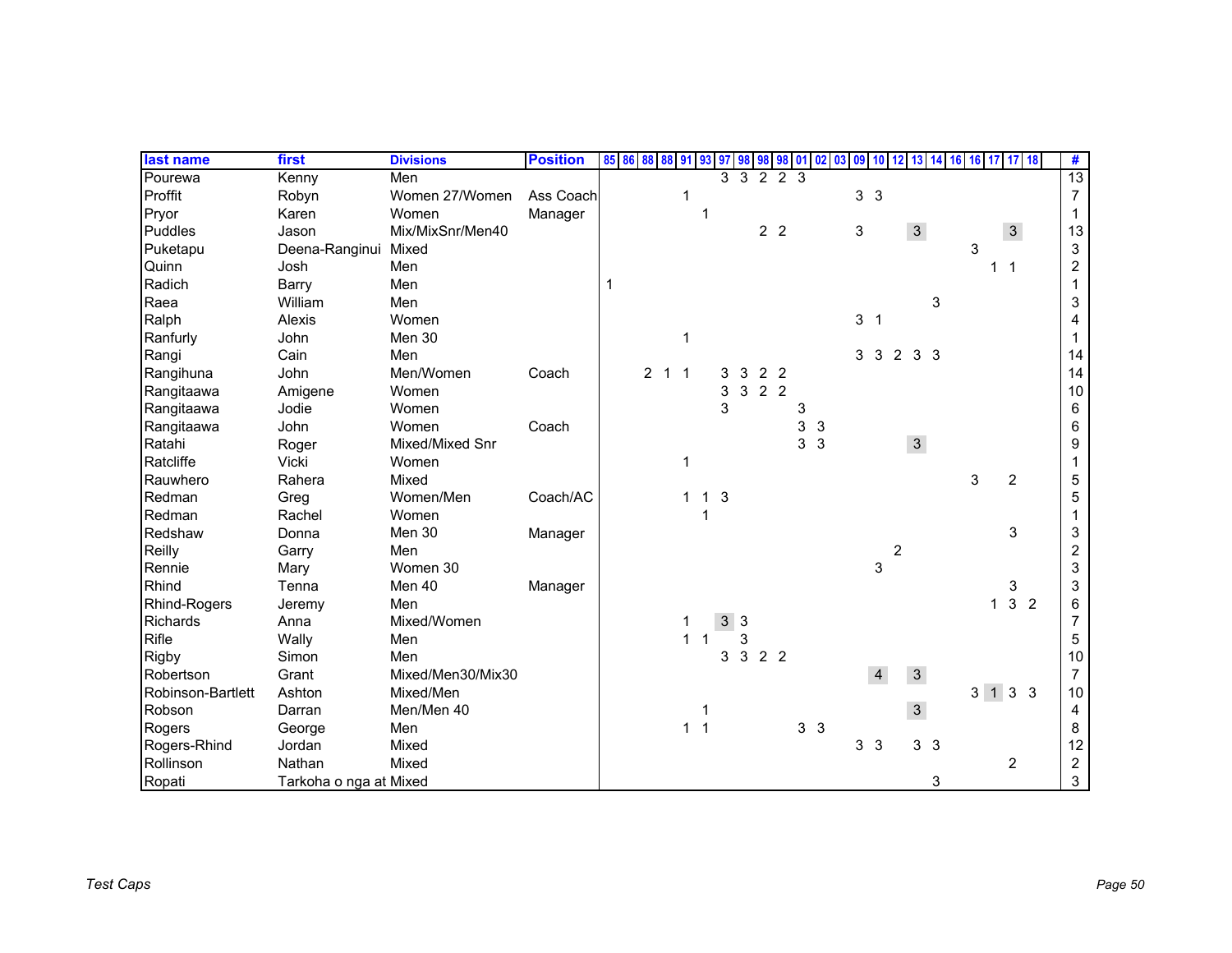| last name      | first         | <b>Divisions</b> | <b>Position</b> | 85 86 | 88             | 88             | 91             | 93<br>97 | 98 | 98                  | 98             |            | 01 02          | 03           |                |              |                |                           | 09 10 12 13 14 16 16 17 17 18 |                |   |                |   | #                         |
|----------------|---------------|------------------|-----------------|-------|----------------|----------------|----------------|----------|----|---------------------|----------------|------------|----------------|--------------|----------------|--------------|----------------|---------------------------|-------------------------------|----------------|---|----------------|---|---------------------------|
| Rota           | Krystal       | Mixed            |                 |       |                |                |                |          |    |                     |                |            |                |              | 3              |              |                |                           |                               |                |   |                |   | $\overline{3}$            |
| Rota           | Roger         | Men              |                 |       |                |                |                |          |    |                     |                |            |                |              |                |              |                |                           |                               |                |   |                |   |                           |
| Rowe           | Greg          | Mixed            |                 |       | 2 <sub>1</sub> |                |                |          |    |                     |                |            |                |              |                |              |                |                           |                               |                |   |                |   | 3                         |
| Rush           | Eric          | Men              |                 |       |                |                |                |          |    |                     |                |            |                |              |                |              |                |                           |                               |                |   |                |   |                           |
| Ryder          | Melanie       | Mixed            | Manager         |       |                |                |                |          |    |                     |                |            |                |              |                |              |                | 3 <sub>3</sub>            |                               |                |   |                |   | 6                         |
| Saba           | Yvette        | Women            |                 |       |                |                |                |          |    | 3 3 2 2             |                |            |                |              |                |              |                |                           |                               |                |   |                |   | $10$                      |
| Salu           | Tina          | Women            |                 |       | 2 <sub>1</sub> |                |                |          |    |                     |                |            |                |              |                |              |                |                           |                               |                |   |                |   | 3                         |
| Sarah          | James         | Men              |                 |       | 2 <sub>1</sub> |                |                |          |    |                     |                |            |                |              |                |              |                |                           |                               |                |   |                |   | 3                         |
| Savage         | Awhina        | Mixed/Women      |                 |       |                |                |                |          |    |                     |                |            |                |              |                |              | 3              |                           |                               |                |   |                |   | 4                         |
| Savage         | Carlos        | Men              |                 |       |                |                |                |          |    |                     |                |            |                |              |                |              | $\overline{2}$ | - 1                       |                               | 2              | 3 | 3              | 3 | 15                        |
| Savage         | Maree         | Women            |                 |       |                |                |                |          |    |                     |                |            |                |              |                |              |                |                           |                               |                |   |                |   | $\mathbf 1$               |
| Savage         | Mike          | Men 50           |                 |       |                |                |                |          |    |                     |                |            |                |              |                |              |                |                           |                               |                |   | $\overline{2}$ |   | $\overline{c}$            |
| Scally         | John          | Men 30           |                 |       |                |                |                |          |    |                     |                |            |                |              |                |              |                |                           |                               |                |   |                |   |                           |
| Scarlett       | Stella        | Mixed            |                 |       |                |                |                |          |    |                     |                |            |                |              |                |              |                |                           |                               |                |   |                |   |                           |
| Schrader       | <b>Brenda</b> | Mixed Snr/Mixed  | Manager         |       |                |                |                |          |    |                     |                |            |                | $\mathbf{1}$ | 3 <sub>3</sub> |              |                |                           |                               |                |   |                |   | 7                         |
| Scott          | Stephanie     | Women            |                 |       |                |                |                |          |    |                     |                |            |                |              |                |              |                |                           |                               |                |   |                |   |                           |
| Seebeck        | Benn          | Men/Men30        |                 |       |                |                |                |          |    |                     | 2 <sub>2</sub> |            |                |              |                | $\mathbf{3}$ |                | $\ensuremath{\mathsf{3}}$ |                               |                |   |                |   | 10                        |
| Seebeck        | Mitchell      | Men 40           |                 |       |                |                |                |          |    |                     |                |            |                |              |                |              |                |                           |                               |                |   | 3              |   | $\ensuremath{\mathsf{3}}$ |
| Sefuiva        | Dave          | Men 30           |                 |       |                |                |                |          |    |                     |                |            |                |              |                |              |                |                           |                               |                |   |                |   |                           |
| Setu           | Mary          | Women            |                 |       | $\overline{a}$ |                |                |          |    |                     |                |            |                |              |                |              |                |                           |                               |                |   |                |   | 3                         |
| Setu           | Maureen       | Women            |                 |       | $\overline{2}$ | $\overline{1}$ |                |          |    |                     |                |            |                |              |                |              |                |                           |                               |                |   |                |   | 3                         |
| Setu           | Serena        | Women 30         |                 |       |                |                |                |          |    |                     |                |            |                |              |                | 3            |                |                           |                               |                |   |                |   | 3                         |
| Shadbolt       | Chrissy       | Mixed            |                 | 1     |                |                |                |          |    |                     |                |            |                |              |                |              |                |                           |                               |                |   |                |   |                           |
| Sharp          | Wade          | Mixed/Mixed Snr  |                 |       |                |                |                | 3        |    |                     |                |            | 3 <sub>3</sub> |              | 3 <sub>3</sub> |              |                | 2 <sup>1</sup>            |                               |                |   |                |   | 17                        |
| Sharp          | Wendy         | Mixed            |                 |       | 2 <sub>1</sub> |                |                |          |    |                     |                |            |                |              |                |              |                |                           |                               |                |   |                |   | $\ensuremath{\mathsf{3}}$ |
| Shedlock       | Kahumoana     | <b>Mixed Snr</b> |                 |       |                |                |                |          |    |                     |                |            |                |              |                |              |                | 3                         |                               |                |   |                |   | 3                         |
| Shortland      | Suzy          | Women            |                 |       |                |                |                | 3        |    |                     |                |            |                |              |                |              |                |                           |                               |                |   |                |   | 3                         |
| Silbery        | Nazea         | Men/Men 30*      |                 |       |                |                |                |          |    |                     |                | 3          |                |              |                |              | 3 6 3 3        |                           |                               |                |   |                |   | 18                        |
| Silimaka       | Jason         | Men              |                 |       |                |                |                |          |    | 3 3 2 2             |                | $\sqrt{3}$ |                |              |                |              |                |                           |                               |                |   |                |   | 13                        |
| Silimaka       | Josalina      | Mixed            |                 |       |                |                |                |          |    |                     |                |            | 3 <sub>3</sub> |              |                |              |                |                           |                               |                |   |                |   | 6                         |
| Sinclair       | Matthew       | Men              |                 |       |                |                |                |          |    |                     |                |            |                |              |                |              |                | 3 <sub>3</sub>            |                               | 2 <sub>3</sub> |   |                | 3 | 14                        |
| Sinnott        | Lipi          | Men/M35          |                 | 1     |                |                | $\overline{1}$ |          |    |                     |                |            |                |              |                |              |                |                           |                               |                |   |                |   | $\overline{c}$            |
| <b>Sintes</b>  | Marc          | Women            | Ass Coach       |       |                |                |                |          |    |                     |                |            |                |              |                |              |                | 3 <sub>3</sub>            |                               |                |   |                |   | $\,6$                     |
| Skinner        | Leon          | Men/Men 30       |                 |       |                |                |                |          |    |                     |                |            | 3              |              |                |              |                | $\mathbf{3}$              |                               |                |   |                |   | 6                         |
| <b>Skinner</b> | Troy          | Men/Men 30       |                 |       |                |                |                |          |    | $3 \quad 2 \quad 2$ |                |            | 3              |              |                |              |                | $\overline{3}$            |                               |                |   |                |   | 13                        |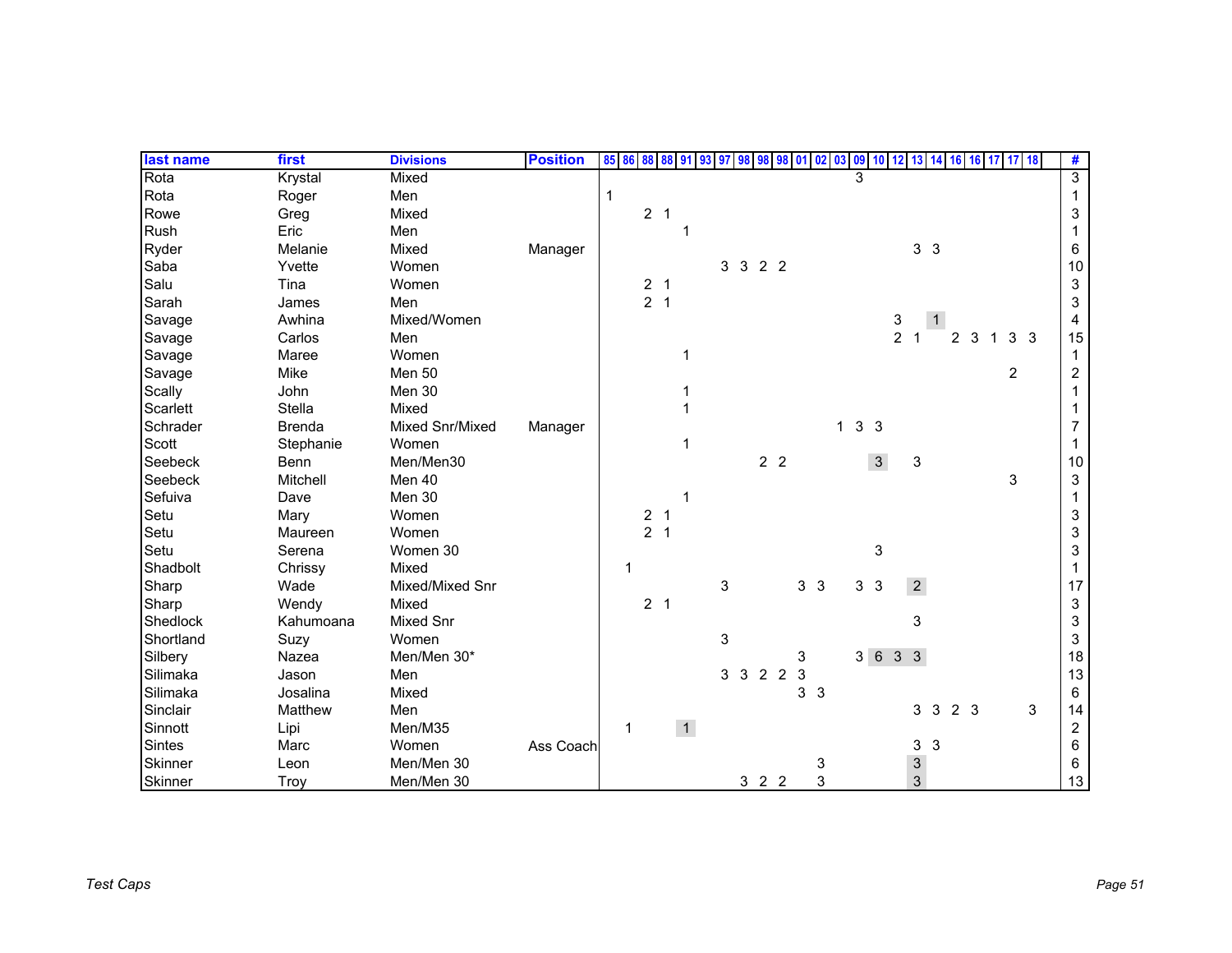| last name       | first        | <b>Divisions</b> | <b>Position</b> | 85 86        | 88 | 88             | 91 | 93           | 97             | 98 98 98 01 |   | 02             | <b>03</b> | 09 | $10 \ 12$       |   |                |   |                |   | 13 14 16 16 17 17 18 |                |                | #                         |
|-----------------|--------------|------------------|-----------------|--------------|----|----------------|----|--------------|----------------|-------------|---|----------------|-----------|----|-----------------|---|----------------|---|----------------|---|----------------------|----------------|----------------|---------------------------|
| Smallman        | Stacey       | Mixed            |                 |              |    |                |    |              |                |             |   |                |           | 3  |                 |   |                |   |                |   |                      |                |                | $\overline{3}$            |
| Smeele          | Rebecca      | Women            |                 |              |    |                |    |              |                |             |   |                |           | 3  | $\overline{1}$  |   |                |   |                |   |                      |                |                | 4                         |
| Smith           | Graeme       | Men              |                 |              |    |                |    |              |                |             |   |                |           |    |                 |   |                |   |                |   |                      |                |                |                           |
| Smith           | Jeffery      | Men 45           |                 |              |    |                |    |              |                |             |   |                |           |    | $\frac{3}{3}$   |   |                |   |                |   |                      |                |                | 3                         |
| Smith           | Mark         | Men 50           |                 |              |    |                |    |              |                |             |   |                |           |    |                 |   | 3              |   |                |   |                      |                |                | 6                         |
| Sokolich        | <b>Brian</b> | Men 30           |                 | 1            |    |                |    |              |                |             |   |                |           |    |                 |   |                |   |                |   |                      |                |                |                           |
| Solomon         | Matiu        | Mixed            |                 |              |    |                |    |              |                |             | 3 |                |           |    |                 |   |                |   |                |   |                      |                |                | 3                         |
| Solomon         | Netana       | Mixed            |                 |              |    |                |    |              |                |             |   | 3 <sup>3</sup> |           |    |                 |   |                |   |                |   |                      |                |                | 6                         |
| Soutar-Finch    | Reihanna     | Men              |                 |              |    |                |    |              |                |             |   |                |           |    |                 | 3 |                | 3 | 1              | 2 | $\mathbf 1$          | 3 <sub>3</sub> |                | 16                        |
| Sowter          | Rhonda       | Women 27         |                 |              |    |                |    |              |                |             |   |                |           |    |                 |   |                |   |                |   |                      |                |                | 1                         |
| Stainton        | Cecily       | Mixed            |                 |              |    |                |    |              |                |             |   | 3 <sub>3</sub> |           |    |                 |   |                |   |                |   |                      |                |                | $\overline{7}$            |
| Stanley         | Joe          | Men              |                 |              |    |                |    |              |                |             |   |                |           |    |                 |   |                |   |                |   |                      |                |                |                           |
| Stanton         | Sammi        | Mixed            |                 |              |    |                |    |              |                |             |   |                |           |    |                 |   |                |   |                |   |                      |                |                |                           |
| Steele          | Phoebe       | Women            |                 |              |    |                |    |              |                |             |   |                |           |    |                 |   |                |   | 2 <sub>3</sub> |   |                      |                | $\overline{2}$ | 7                         |
| Stehlin         | Rolland      | Men 50           |                 |              |    |                |    |              |                |             |   |                |           |    |                 |   |                |   |                |   |                      | 3              |                | 3                         |
| <b>Stephens</b> | Autumn-Rain  | Mixed            |                 |              |    |                |    |              |                |             |   |                |           |    |                 |   |                |   |                | 3 |                      | 3              |                | 6                         |
| <b>Stephens</b> | Shane        | Mixed            |                 |              |    |                |    | $\mathbf{1}$ | 3 <sub>3</sub> |             |   |                |           |    |                 |   |                |   |                |   |                      |                |                | $\overline{7}$            |
| Stephenson      | Racheal      | Women/Mixed*     |                 |              |    |                |    |              |                |             |   |                | 3         |    |                 | 3 | $\mathbf{3}$   |   |                |   |                      |                |                | 9                         |
| <b>Stewart</b>  | Brendon      | Men/Men 30       |                 |              |    |                |    |              |                |             |   |                |           |    | $3\overline{5}$ |   | 3              |   |                |   |                      |                |                | 11                        |
| <b>Stewart</b>  | Nopera       | Men              |                 |              |    |                |    |              |                |             |   |                |           |    |                 |   |                |   |                |   |                      |                |                | 1                         |
| Stockman        | Matthew      | Mixed            |                 |              |    |                |    |              |                |             |   |                |           |    |                 | 3 |                |   |                |   |                      |                |                | 3                         |
| Stone           | Maurice      | Men              |                 | $\mathbf{1}$ |    | 2 <sub>1</sub> |    |              |                |             |   |                |           | 3  | $\mathbf{3}$    |   | 3              |   |                |   | $\mathbf{1}$         | $\mathbf{3}$   |                | 17                        |
| Stone           | Nadine       | Women            |                 |              |    |                |    |              |                |             |   |                |           | 3  |                 |   |                |   |                |   |                      |                |                | $\sqrt{3}$                |
| Stone           | Shaquille    | Men              |                 |              |    |                |    |              |                |             |   |                |           |    |                 |   |                | 3 |                |   |                      |                | 3              | 6                         |
| Stone Jnr.      | Maurice      | Men              |                 |              |    |                |    |              |                |             |   |                |           |    |                 |   |                |   |                |   |                      |                | 3              | $\ensuremath{\mathsf{3}}$ |
| <b>Stowers</b>  | Anna         | Mixed            |                 |              |    |                |    |              |                |             |   |                |           |    |                 |   |                |   |                |   |                      |                |                | $\mathbf 1$               |
| Stratford       | Rachel       | Women/Mixed      | Manager         |              |    |                |    |              |                |             |   |                |           |    |                 |   | 3              | 3 |                | 3 |                      | 3 <sup>3</sup> |                | 15                        |
| Suamasi         | Saulo        | Men              |                 |              |    |                |    |              |                |             |   |                |           |    |                 |   |                |   |                |   |                      |                |                | -1                        |
| Suey            | Kristina     | Women            |                 |              |    |                |    |              |                |             |   |                |           |    |                 |   | 3 <sub>3</sub> |   |                |   |                      |                |                | 6                         |
| Swart           | John         | Men 35           |                 |              |    | 2 <sub>1</sub> |    |              |                |             |   |                |           |    |                 |   |                |   |                |   |                      |                |                | $\ensuremath{\mathsf{3}}$ |
| Tafatu          | Tatiana      | Women            |                 |              |    |                |    |              |                |             |   | 3              |           |    |                 |   |                |   |                |   |                      |                |                | 3                         |
| Tahiwi          | Paula        | Mixed            |                 |              |    |                |    |              |                | 3 3 2 2     |   |                |           |    |                 |   |                |   |                |   |                      |                |                | 10                        |
| Taikato         | Raewyn       | Mixed Snr        |                 |              |    |                |    |              |                |             |   |                | 1         |    |                 |   |                |   |                |   |                      |                |                |                           |
| Taikura         | Elaine       | Women            |                 | 1            |    |                |    |              |                |             |   |                |           |    |                 |   |                |   |                |   |                      |                |                |                           |
| Tainui-McIntyre | Ariia        | Women            |                 |              |    |                |    |              |                |             |   |                |           |    |                 |   |                |   | 323            |   |                      | 3              |                | 11                        |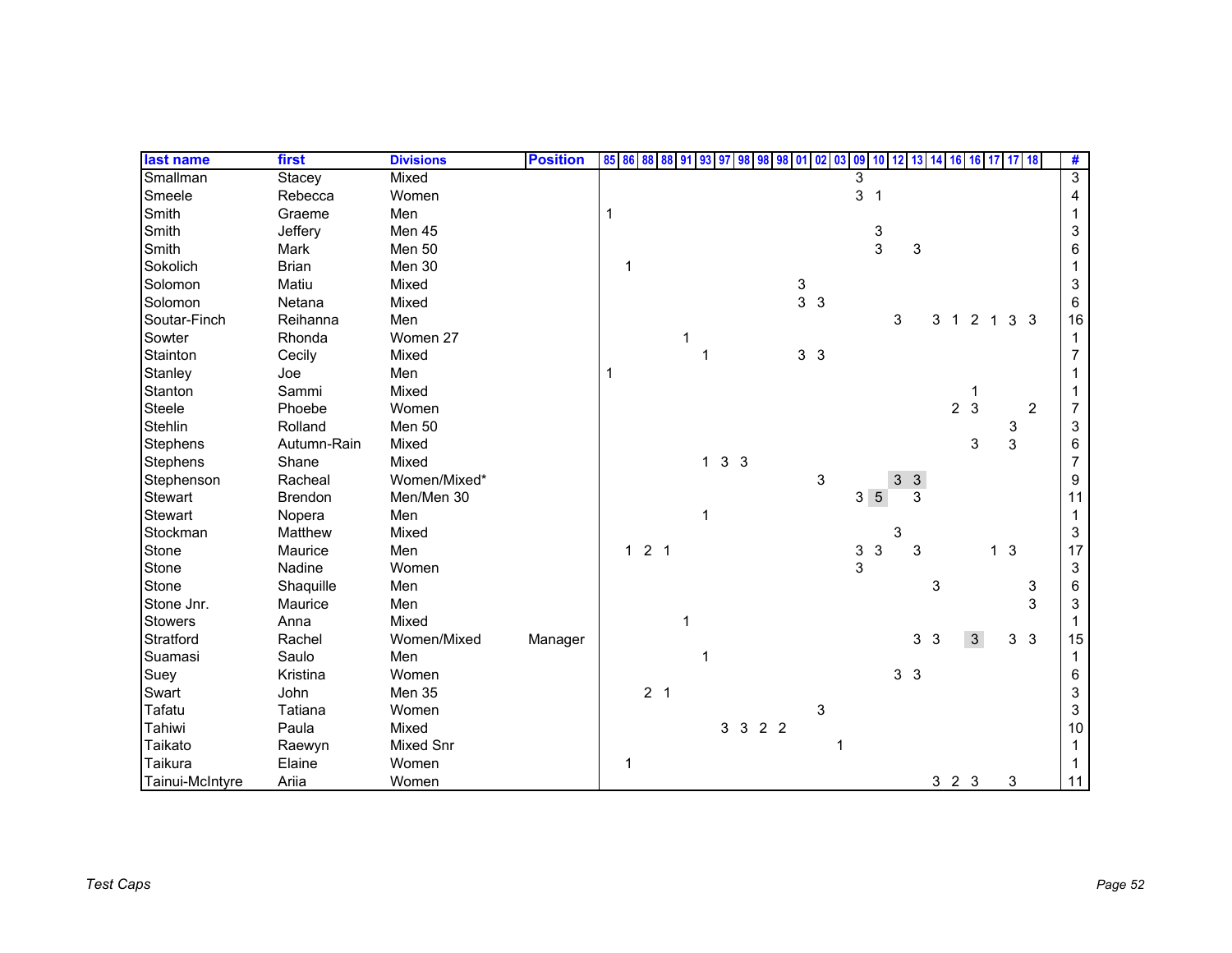| last name   | first      | <b>Divisions</b> | <b>Position</b> | 85 86 | 88             | 88 91   | 93             | 97 |           | 98                  | 98 <sup>1</sup> |                | 01 02 03 09 10 12 13 14 16 |                  |                |   |                | 16<br>17 | $17$ 18        |                | #  |
|-------------|------------|------------------|-----------------|-------|----------------|---------|----------------|----|-----------|---------------------|-----------------|----------------|----------------------------|------------------|----------------|---|----------------|----------|----------------|----------------|----|
| Takerei     | Wiremu     | Mixed            |                 |       |                |         |                |    |           |                     |                 |                |                            |                  |                | 3 |                | 3        |                | 3 <sub>3</sub> | 12 |
| Tallentire  | Penny      | Mixed            |                 |       |                |         |                | 3  |           |                     |                 |                |                            |                  |                |   |                |          |                |                | 3  |
| Tamati      | Howard     | Men 30           |                 | 1     |                |         |                |    |           |                     |                 |                |                            |                  |                |   |                |          |                |                |    |
| Tane        | Shiray     | Women            |                 |       |                |         |                |    |           |                     |                 |                |                            |                  | 3              |   |                |          |                |                | 3  |
| Tanirau     | George     | Mixed            |                 |       |                |         |                |    |           |                     |                 |                |                            |                  |                |   |                |          |                |                |    |
| Tapsell     | Stacy      | Mixed/Men 30     |                 |       |                |         |                | 3  | 3         | $\overline{2}$      | $\overline{2}$  | 3 <sub>3</sub> |                            |                  | $\mathbf{3}$   |   |                |          |                |                | 19 |
| Tarau       | Joanne     | Mixed            |                 |       |                |         |                |    |           |                     |                 |                |                            |                  |                |   |                |          |                |                |    |
| Taute       | Codie      | Women/Mixed      |                 |       |                |         |                |    |           |                     |                 |                |                            |                  |                |   | 2 <sub>2</sub> |          |                | $\mathbf{3}$   |    |
| Tauwhare    | Corey      | Men 40           |                 |       |                |         |                |    |           |                     |                 |                |                            |                  |                |   |                |          | 3              |                | 3  |
| Tavui       | Ester      | Women            | Manager         |       |                |         |                |    |           |                     | 3 2 2 3         |                | $\mathbf{3}$               |                  |                |   |                |          |                |                | 13 |
| Tawa        | Jodie      | Women            |                 |       |                |         |                |    |           |                     |                 |                | 3                          |                  |                |   |                |          |                |                | 3  |
| Tawhai      | Tumanawa   | Men              |                 |       |                |         |                |    |           |                     |                 |                |                            |                  |                |   |                |          |                | 1              |    |
| Taylor      | Lorraine   | Women            |                 |       | 2 <sub>1</sub> |         |                |    |           |                     |                 |                |                            |                  |                |   |                |          |                |                | 3  |
| Taylor      | Mark       | Men 30           |                 |       |                |         |                |    |           |                     |                 |                |                            |                  |                |   |                |          |                |                |    |
| Te Amo      | Stefan     | Men              |                 |       |                |         |                | 3  |           |                     |                 |                |                            |                  |                |   |                |          |                |                | 3  |
| Te Hiko     | Awhina     | Mixed/Women      |                 |       |                |         |                |    |           | $2 \quad 2 \quad 2$ |                 |                |                            |                  |                |   |                |          |                |                |    |
| Te Huia     | Jason      | Mixed            |                 |       |                |         |                |    |           |                     |                 |                |                            | $\boldsymbol{2}$ |                |   |                |          |                |                | 2  |
| Te Kahu     | Somma      | Women            |                 |       |                |         |                |    | 3 3 2 2 3 |                     |                 |                |                            |                  |                |   |                |          |                |                | 13 |
| Te Kahu     | Tessa      | Women            |                 |       |                |         |                |    |           |                     |                 |                | 3                          |                  |                |   |                |          |                |                | 3  |
| Te Kani     | Ira        | Women 27         |                 |       |                |         |                |    |           |                     |                 |                |                            |                  |                |   |                |          |                |                |    |
| Te Moananui | Raymond    | Men 40/50        |                 |       |                |         |                |    |           |                     |                 |                |                            | 3                | 3              |   |                |          | 3 <sup>1</sup> |                | 9  |
| Te Pania    | Jamie      | Women 30         |                 |       |                |         |                |    |           |                     |                 |                |                            |                  | 3              |   |                |          |                |                | 3  |
| Te Rangi    | John       | Mixed            | Ass Coach       |       |                |         |                |    | 3 3 2 2 3 |                     |                 |                |                            |                  |                |   |                |          |                |                | 13 |
| Teao        | Rongo      | Men 50           |                 |       |                |         |                |    |           |                     |                 |                |                            |                  |                |   |                |          | 3              |                | 3  |
| Teiho       | Kiri       | Men              | Coach           |       |                | 2 1 1 1 |                |    |           |                     |                 |                |                            |                  |                |   |                |          |                |                | 5  |
| Teika       | Yvette     | Women            |                 |       |                |         |                |    |           |                     |                 | 3              |                            |                  |                |   |                |          |                |                | 3  |
| Tetini      | John       | <b>Men 50</b>    | Coach           |       |                |         |                |    |           |                     |                 |                |                            |                  |                |   |                |          | 3              |                | 3  |
| Thompson    | Davina     | Women 30         |                 |       |                |         |                |    |           |                     |                 |                |                            |                  | 3              |   |                |          |                |                | 3  |
| Tiwha       | Toia       | Mixed            |                 |       |                |         |                |    |           |                     |                 |                |                            | 3 <sub>3</sub>   |                |   |                |          |                |                | 6  |
| Toal        | Angela     | Women            |                 |       |                |         | 1 <sub>1</sub> |    |           |                     |                 |                |                            |                  |                |   |                |          |                |                | 2  |
| Tohiariki   | Wi Richard | Men 40           |                 |       |                |         |                |    |           |                     |                 |                |                            | 3                |                |   |                |          |                |                | 3  |
| Toki        | Maureen    | Mixed            |                 |       | 2 <sub>1</sub> |         |                |    |           |                     |                 |                |                            |                  |                |   |                |          |                |                | 3  |
| Toki        | Steven     | Men 30/Mixed Snr |                 |       |                |         |                |    |           |                     |                 |                |                            | 3                | $\overline{2}$ |   |                |          |                |                | 5  |
| Tomai       | Jason      | Men              |                 |       |                |         |                |    | 3 3 2 2   |                     |                 |                |                            |                  |                |   |                |          |                |                | 10 |
| Tomuri      | Shanan     | Men/Mixed        |                 |       |                |         |                |    |           |                     |                 |                |                            |                  |                |   | 2 <sub>2</sub> |          |                | $3 \quad 3$    | 10 |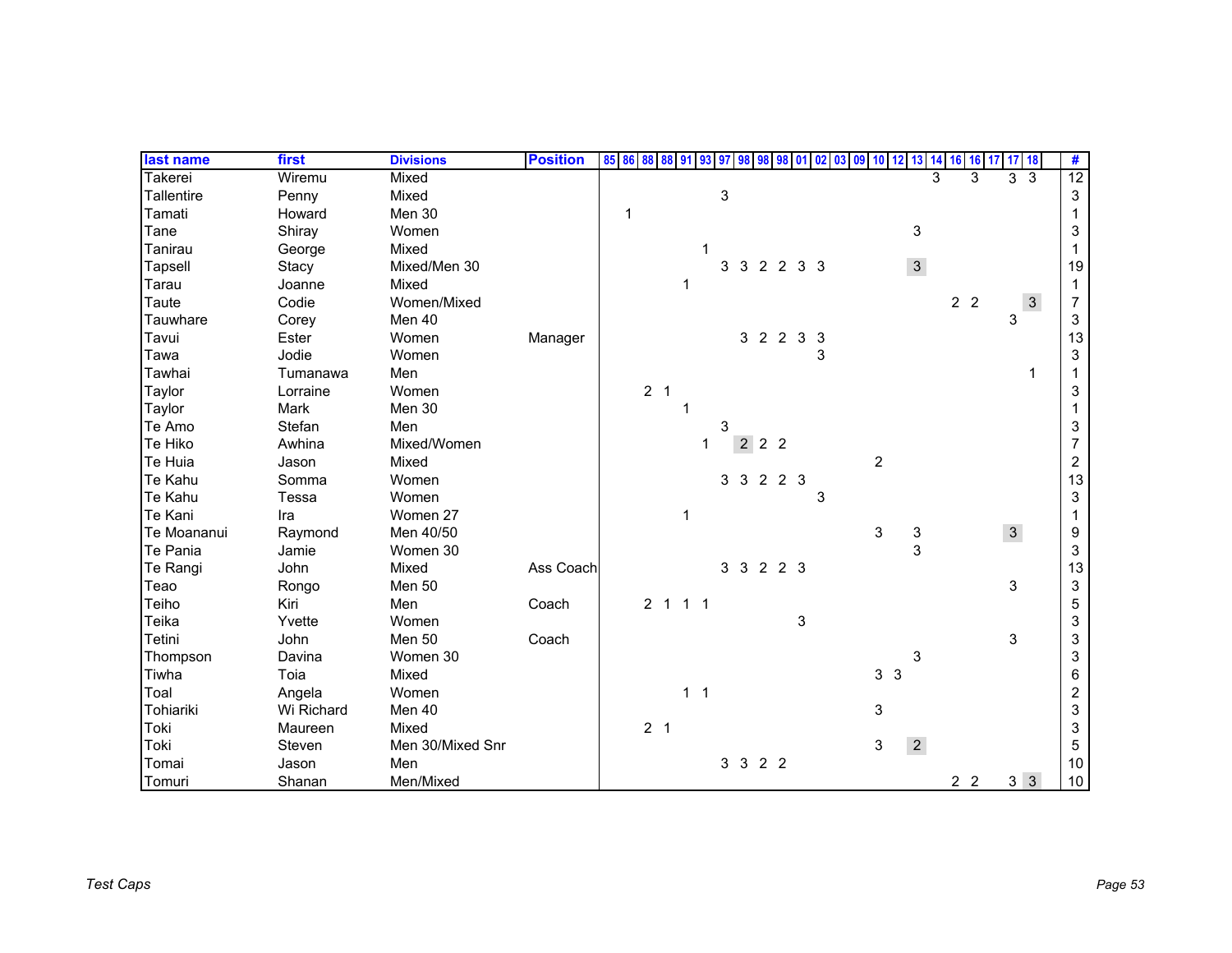| last name                   | first            | <b>Divisions</b> | <b>Position</b> | 85 86        | 88             | 88             | 91           | 93 | 97 | 98 | 98        | 98 | 01             | 02 03 09 10 12 |                |               |                | 13             | 14             | 16             |   | 16 17 17 18 |                |                | #                |
|-----------------------------|------------------|------------------|-----------------|--------------|----------------|----------------|--------------|----|----|----|-----------|----|----------------|----------------|----------------|---------------|----------------|----------------|----------------|----------------|---|-------------|----------------|----------------|------------------|
| Tramo                       | Selina           | Women            |                 |              |                |                |              |    |    |    |           |    |                | 3              |                |               |                |                |                |                |   |             |                |                | $\overline{3}$   |
| Tuatea                      | Henry            | Men              |                 |              |                |                |              |    |    |    |           |    |                |                |                |               |                |                | $\overline{2}$ |                |   |             |                |                | $\boldsymbol{2}$ |
| Tuatea                      | Terry            | Men 50           |                 |              |                |                |              |    |    |    |           |    |                |                |                |               |                |                |                |                |   |             | 3              |                | 3                |
| Tui                         | Phillip          | Mixed            |                 |              |                |                |              |    |    |    |           |    |                |                |                |               |                |                |                |                |   |             |                |                |                  |
| Tupaea                      | Nolan            | Men 30/35        |                 | 1            |                |                | $\mathbf{1}$ |    |    |    |           |    |                |                |                |               |                |                |                |                |   |             |                |                | 2                |
| Tupua-Siliva                | Daniel           | Men 30/Men       |                 |              |                |                |              |    |    |    |           |    |                |                |                | 3             |                | 3              |                |                |   |             |                |                | 6                |
| Turnbull                    | Dayna            | Women            | Play/AC         |              |                |                |              |    |    |    |           |    |                |                |                |               |                |                | 3              | 2 <sub>3</sub> |   |             | 3              | $\overline{2}$ | 13               |
| Turnbull                    | Paul             | Men 50           |                 |              |                |                |              |    |    |    |           |    |                |                |                |               |                |                |                |                |   |             | 3              |                | 3                |
| Turner                      | Nat              | Mixed            |                 |              |                |                |              |    |    |    |           |    |                |                |                |               |                |                |                |                |   |             |                | 3              | 3                |
| Vaha'Akolo                  | Edward           | Men 45/50        |                 |              |                |                |              |    |    |    |           |    |                |                |                | 3             |                |                |                |                |   |             | $\mathbf{3}$   |                | 6                |
| Varley                      | Shane            | Men 30/35        |                 | $\mathbf{1}$ |                | 2 <sub>1</sub> |              |    |    |    |           |    |                |                |                |               |                |                |                |                |   |             |                |                | 4                |
| Vear                        | <b>Brad</b>      | Mixed            |                 |              |                |                |              |    |    |    |           |    |                |                |                |               |                |                |                |                |   |             |                |                |                  |
| Vis                         | Pieter           | Mixed            |                 |              |                |                |              |    |    |    |           |    |                |                | 3 <sub>3</sub> |               |                |                | 3              |                |   |             |                |                | 9                |
| Waaka                       | <b>Bauedeine</b> | Men              |                 |              |                |                |              |    |    |    |           |    |                |                |                |               | $\overline{c}$ |                |                |                |   |             |                |                | $\overline{c}$   |
| Waaka                       | Jean             | Women            |                 |              |                |                |              |    |    |    |           |    |                |                |                |               | 3              |                | 3              |                |   |             |                |                | 6                |
| Waaka-Iraia                 | Michael          | Mixed            |                 |              |                |                |              |    |    |    |           |    |                |                |                |               |                |                |                |                |   |             |                |                |                  |
| Waaka-Iraia (Enosa) Ashlynn |                  | Mixed/Women      |                 |              |                |                |              |    |    |    |           |    |                |                | 3              |               |                |                | $\mathbf{3}$   |                |   |             | 3              |                | 9                |
| Walker                      | Cody             | Mixed            |                 |              |                |                |              |    |    |    |           |    |                |                |                | 3             |                |                |                |                |   |             |                |                | 3                |
| Walker                      | Elaine           | Women 30         | Manager         |              |                |                |              |    |    |    |           |    |                |                |                | 3             |                |                |                |                |   |             |                |                | 3                |
| Walker                      | Leanne           | Women            |                 |              |                |                |              |    |    |    |           |    |                |                |                |               |                |                |                |                |   |             |                |                |                  |
| Walker                      | Rod              | Mixed            | Ass Coach       |              |                |                |              |    |    |    |           |    |                |                | 3 <sub>3</sub> |               |                |                |                |                |   |             |                |                | 6                |
| Wall                        | Chris            | Men/Men 30       |                 |              |                |                |              |    |    |    | 3 3 2 2 3 |    |                | $\mathbf{3}$   |                |               |                | $\overline{2}$ |                |                |   |             |                |                | 18               |
| Wall                        | Stephen          | Mixed/Mixed Snr  |                 |              |                |                |              |    |    |    |           |    |                | 3              | 3              |               |                | $\overline{3}$ |                |                |   |             |                |                | 9                |
| Wall                        | Toni             | Men              | Manager         |              |                |                |              |    |    |    |           |    |                |                |                |               |                |                | 3              | 2              | 3 | 1           | 3 <sup>3</sup> |                | 15               |
| Wallace                     | Allen            | Mixed/Men        |                 |              |                | $2$ 1 1        |              |    |    |    |           |    |                |                |                |               |                |                |                |                |   |             |                |                | 4                |
| Wallace                     | Wayne            | Mixed/Men        | Play/Coach      | 1            |                |                |              |    | 3  |    |           |    | 3 <sub>3</sub> |                |                |               |                |                |                |                |   |             |                |                | 10               |
| <b>Walters</b>              | Ned              | Men              |                 |              |                |                |              |    |    |    |           |    |                |                |                |               |                |                | 1              |                |   |             |                |                | 1                |
| <b>Walters</b>              | Peter            | Men/Men 40       |                 | 1            | $\overline{2}$ | $\mathbf{1}$   | -1           | -1 | 3  |    | 322       |    |                |                |                | $\frac{3}{3}$ |                | 3              |                |                |   |             |                |                | 22               |
| Walters Jnr.                | Peter Luke       | Men 40           | Manager         |              |                |                |              |    |    |    |           |    |                |                |                |               |                |                |                |                |   |             |                |                | 3                |
| Wana                        | Crete            | Men              |                 |              |                | 2 <sub>1</sub> |              |    |    |    |           |    |                |                |                |               |                |                |                |                |   |             |                |                | 3                |
| Wanakore                    | Peter            | Women            | Ass Coach       |              |                |                |              |    |    |    |           |    |                |                |                |               | 3              |                |                |                |   |             |                |                | 3                |
| Warbrick                    | Jody             | Women            |                 |              |                |                |              |    |    |    |           |    |                |                |                |               |                |                |                |                |   |             |                |                |                  |
| Wardle                      | Kevin            | Mixed            |                 |              |                |                |              |    |    |    |           |    |                |                |                |               |                |                |                |                |   |             |                |                |                  |
| Warring                     | Lynne            | Women            |                 |              |                | 2 <sub>1</sub> |              |    |    |    |           |    |                |                |                |               |                |                |                |                |   |             |                |                | 3                |
| Watene                      | Kahurangi        | Women            |                 |              |                |                |              |    |    |    |           |    |                |                |                | 3             |                |                |                |                |   |             |                |                | 3                |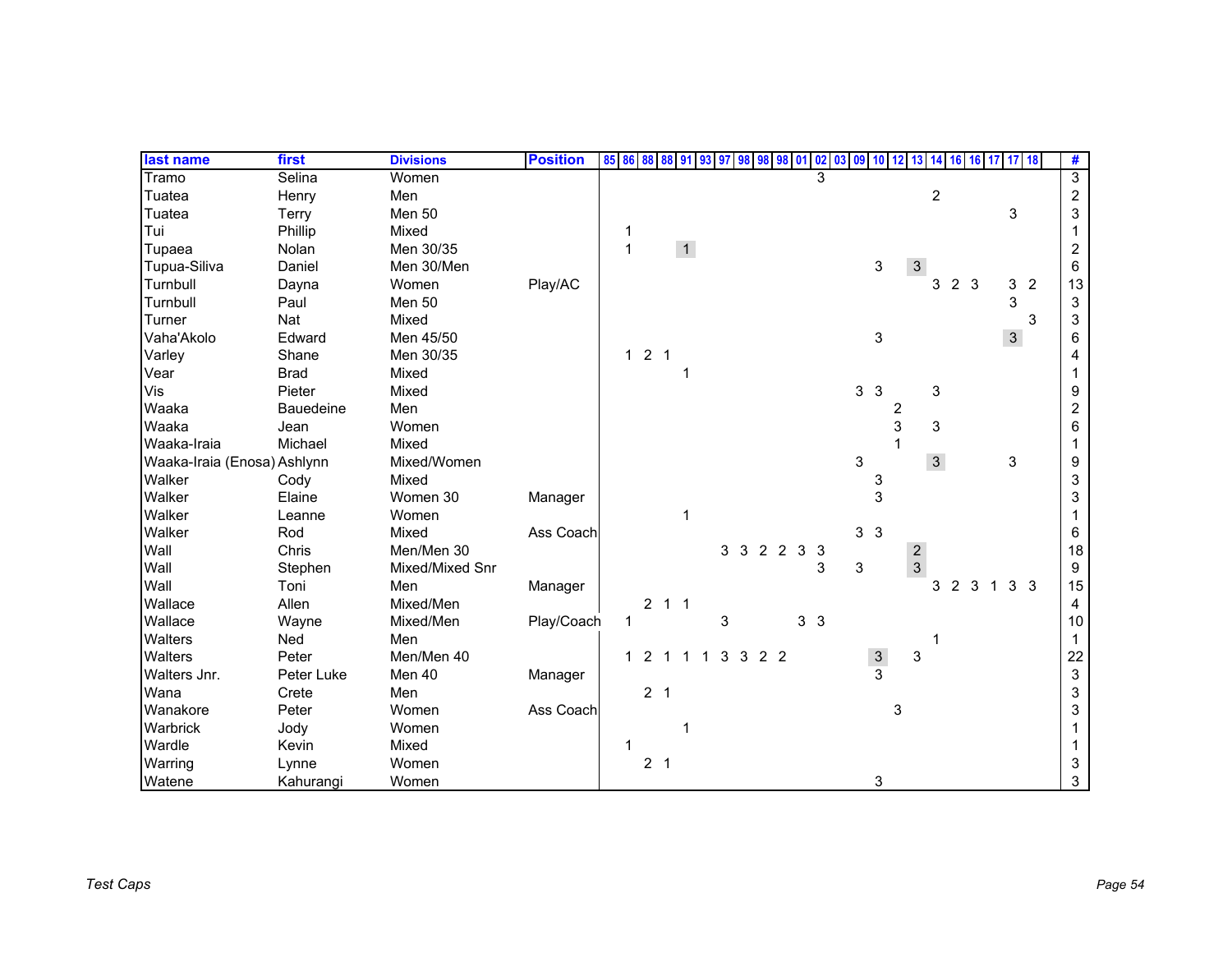| last name       | first       | <b>Divisions</b> | <b>Position</b> | 85 86 88     |                                  | 88 | 91      | 93 | <b>97</b> | 98 | 98<br>98            | $\mathbf{0}$ 1 | 02             | 03<br>09     | 10             |                | 13<br>$\overline{14}$ | 16             |                |             | 16 17 17 18    |                | #                         |
|-----------------|-------------|------------------|-----------------|--------------|----------------------------------|----|---------|----|-----------|----|---------------------|----------------|----------------|--------------|----------------|----------------|-----------------------|----------------|----------------|-------------|----------------|----------------|---------------------------|
| Watene          | Lance       | Men 30           |                 |              |                                  |    |         |    |           |    |                     |                |                |              |                |                |                       |                |                |             |                |                |                           |
| Watene          | Maia Jean   | Women            |                 |              |                                  |    |         |    |           |    |                     |                |                |              |                |                |                       | 1              |                |             |                |                |                           |
| Watson          | Wayne       | Men 35/30        |                 |              |                                  |    | $2 1 1$ |    |           |    |                     |                |                |              |                |                |                       |                |                |             |                |                |                           |
| Watt            | Laurie      | Mixed            |                 |              | $\overline{2}$                   | -1 |         |    |           |    |                     |                |                |              |                |                |                       |                |                |             |                |                | 3                         |
| Waudby          | Bayley      | Mixed            |                 |              |                                  |    |         |    |           |    |                     |                |                |              |                |                |                       |                | 3              |             |                | 3 <sub>3</sub> | 9                         |
| Weka            | Tarma       | Mixed            |                 |              |                                  |    |         |    |           |    |                     |                |                |              |                |                |                       |                |                |             |                |                |                           |
| Welsh           | Duane       | Men              |                 |              | 2 <sub>1</sub>                   |    |         |    |           |    |                     |                |                |              |                |                |                       |                |                |             |                |                | 3                         |
| Werahiko        | Emanuel     | Men 30           |                 |              |                                  |    |         |    |           |    |                     |                |                |              |                |                |                       |                |                |             | 3              |                | $\ensuremath{\mathsf{3}}$ |
| Whitiora        | Awatea      | Women            |                 |              |                                  |    |         |    |           |    |                     |                |                |              |                |                |                       |                | $1 \quad 2$    |             |                |                | 3                         |
| Whitiora        | Stacey      | Women            |                 |              |                                  |    |         |    |           |    |                     |                | 3 <sup>3</sup> |              |                |                |                       |                |                |             |                |                | 6                         |
| Whittaker       | John        | Men              | Ass Coach       |              |                                  |    |         |    |           |    |                     |                | 3 <sub>3</sub> |              |                |                |                       |                |                |             |                |                | 6                         |
| Wickliffe       | Renee       | Women            |                 |              |                                  |    |         |    |           |    |                     |                |                |              | 3 <sub>3</sub> |                |                       |                |                |             |                |                | 6                         |
| Wihehiro        | Orlo        | Men 35/50        |                 |              | 2 <sub>1</sub>                   |    |         |    |           |    |                     |                |                |              | $\mathbf{3}$   |                |                       |                |                |             |                |                | 6                         |
| Wihone          | Janie       | Women            |                 |              |                                  |    |         | 1  | 3         | 3  | 2 <sup>7</sup>      | 2 <sub>3</sub> |                |              |                |                |                       |                |                |             |                |                | 14                        |
| Wilkie          | Maria       | Mixed            |                 |              |                                  |    |         |    |           | 3  | 2 <sub>2</sub>      |                |                |              |                |                |                       |                |                |             |                |                | $\overline{7}$            |
| Williams        | Andrea      | Women 30         |                 |              |                                  |    |         |    |           |    |                     |                |                |              |                |                | 3                     |                |                |             |                |                | 3                         |
| Williams        | Charlie     | Men/M35          |                 | $\mathbf{1}$ | 2 <sup>1</sup><br>1 <sup>1</sup> |    |         |    |           |    |                     |                |                |              |                |                |                       |                |                |             |                |                | $\mathbf 5$               |
| Williams        | Dean        | Men              |                 |              |                                  |    |         |    |           |    |                     |                |                |              |                | 3              | $\sqrt{2}$            |                |                |             |                |                | 5                         |
| Williams        | Niall       | Women            |                 |              |                                  |    |         |    |           |    |                     |                |                |              |                |                | 3                     |                |                |             |                |                | $\ensuremath{\mathsf{3}}$ |
| Williams        | <b>Nick</b> | Men              |                 |              | 2 <sub>1</sub>                   |    |         |    |           |    |                     |                |                |              |                |                |                       |                |                |             |                |                | $\ensuremath{\mathsf{3}}$ |
| Williams        | Ora         | Women            |                 |              |                                  |    |         |    |           |    |                     |                |                |              |                |                |                       |                |                |             |                | $\overline{2}$ | $\boldsymbol{2}$          |
| Williams        | Rhonda      | Men              | Manager         |              |                                  |    |         |    |           |    |                     |                |                |              |                | 3 <sub>3</sub> |                       |                |                |             |                |                | 6                         |
| Williams (dec.) | Lee         | Men              |                 |              |                                  |    |         |    |           |    |                     |                |                |              |                |                |                       |                |                |             |                |                |                           |
| Williamson      | Paula       | Mixed            |                 |              |                                  |    |         |    | 3         |    |                     |                |                |              |                |                |                       |                |                |             |                |                | 3                         |
| Willison        | Raiki       | Men              |                 |              |                                  |    |         |    |           |    |                     |                |                |              |                |                |                       |                |                | $\mathbf 1$ | 3 <sub>3</sub> |                | $\overline{7}$            |
| Willison        | Tenika      | Women            |                 |              |                                  |    |         |    |           |    |                     |                |                |              |                |                |                       |                | 2 <sub>3</sub> |             |                |                | 5                         |
| Wilson          | Tammi       | Women            |                 |              |                                  |    |         |    |           |    | $3 \quad 2 \quad 2$ |                |                |              |                |                |                       |                |                |             |                |                | $\overline{7}$            |
| Winiata         | Coral       | Women            |                 |              |                                  |    |         |    |           |    |                     |                |                |              |                |                | 1 <sub>3</sub>        |                |                |             |                |                | 4                         |
| Winiata         | Paris       | Mixed            |                 |              |                                  |    |         |    |           |    |                     |                |                |              |                |                |                       | $\overline{2}$ |                |             |                |                | $\boldsymbol{2}$          |
| Winterburn      | Stacey      | Mixed            |                 |              |                                  |    |         |    |           |    |                     |                |                | $\mathbf{3}$ |                |                |                       |                |                |             |                |                | $\ensuremath{\mathsf{3}}$ |
| Wipa            | Delicia     | Women 30         |                 |              |                                  |    |         |    |           |    |                     |                |                |              |                |                | 3                     |                |                |             |                |                | $\ensuremath{\mathsf{3}}$ |
| Witana          | Aimee       | Women            |                 |              |                                  |    |         |    |           |    |                     |                |                |              | 3              |                |                       |                |                |             |                |                | $\ensuremath{\mathsf{3}}$ |
| Withers         | Matt        | Men 30           |                 |              |                                  |    |         |    |           |    |                     |                |                |              | $\overline{3}$ |                | 3                     |                |                |             | 3              |                | 9                         |
| Woodham-Enosa   | Mikayla     | Women            |                 |              |                                  |    |         |    |           |    |                     |                |                |              |                |                |                       |                | 2 <sub>2</sub> |             | $\overline{2}$ |                | 6                         |
| Woodhouse       | Laveenia    | Mixed            |                 |              |                                  |    |         |    |           |    |                     |                |                |              |                | $\overline{c}$ |                       |                |                |             |                |                | $\overline{2}$            |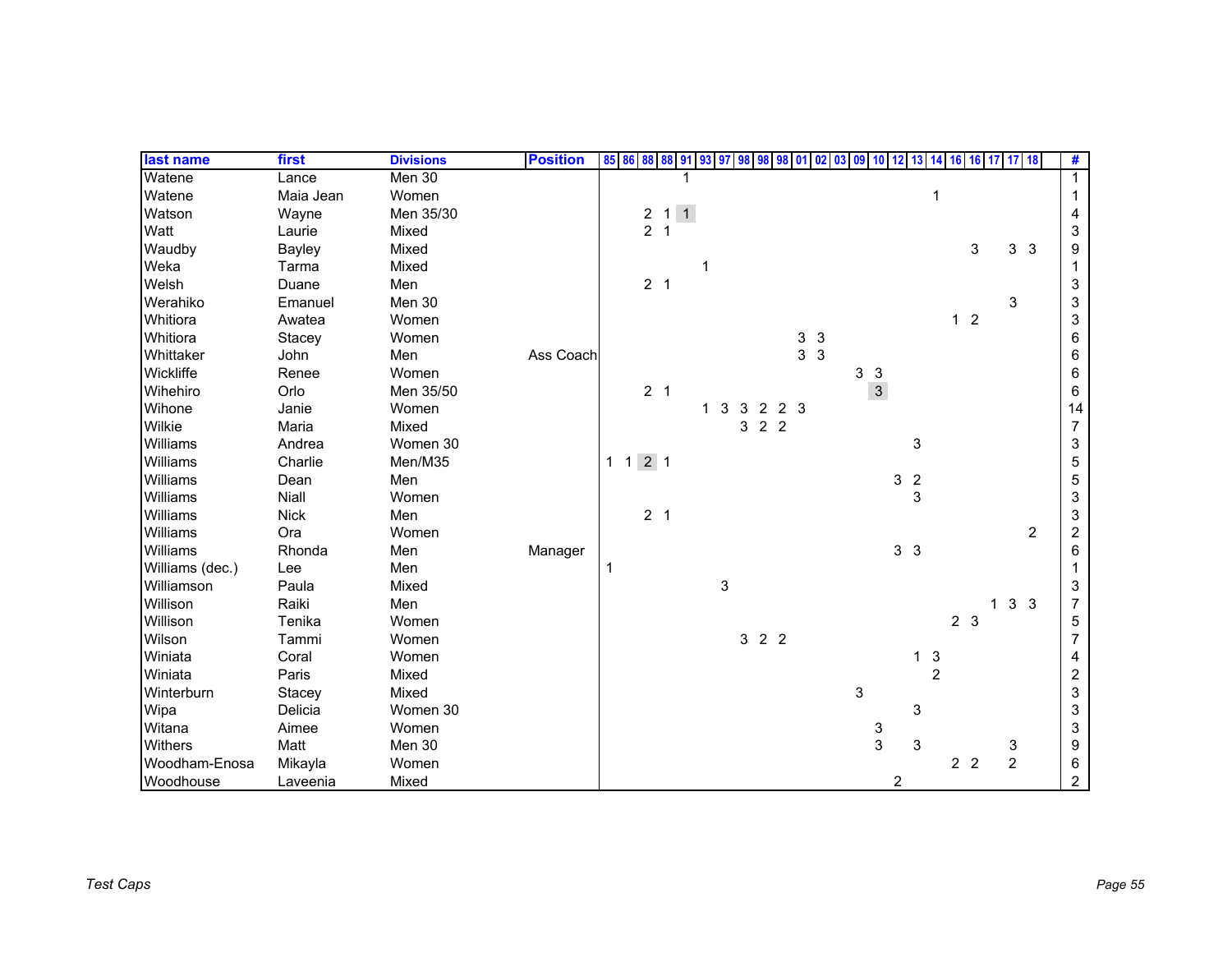| last name    | first       | <b>Divisions</b> | <b>Position</b> | 85   86   88   88   91   93   97   98   98   98   01   02   03   09   10   12   13   14   16   16   17   17   18 |       |   | #  |
|--------------|-------------|------------------|-----------------|------------------------------------------------------------------------------------------------------------------|-------|---|----|
| Woodhouse    | Lovev       | Women 30         |                 |                                                                                                                  |       |   | 3  |
| <b>Woods</b> | Chris       | Mixed            |                 |                                                                                                                  |       |   | 3  |
| Worthington  | Lance       | Men 30/35        |                 | 2 <sub>1</sub>                                                                                                   |       |   | 4  |
| Wrathall     | Deslea-Anne | Women 27         |                 |                                                                                                                  |       |   |    |
| Wright       | Darren      | Men 40           |                 |                                                                                                                  |       | 3 | د. |
| Yandall      | Graham      | Men 35           |                 |                                                                                                                  |       |   |    |
| Young        | Gareth      | Mixed Snr        |                 |                                                                                                                  |       |   | 3  |
| Young        | Vanessa     | Women            | Manager         |                                                                                                                  | 3 3 3 |   | 9  |
|              |             |                  |                 |                                                                                                                  |       |   |    |

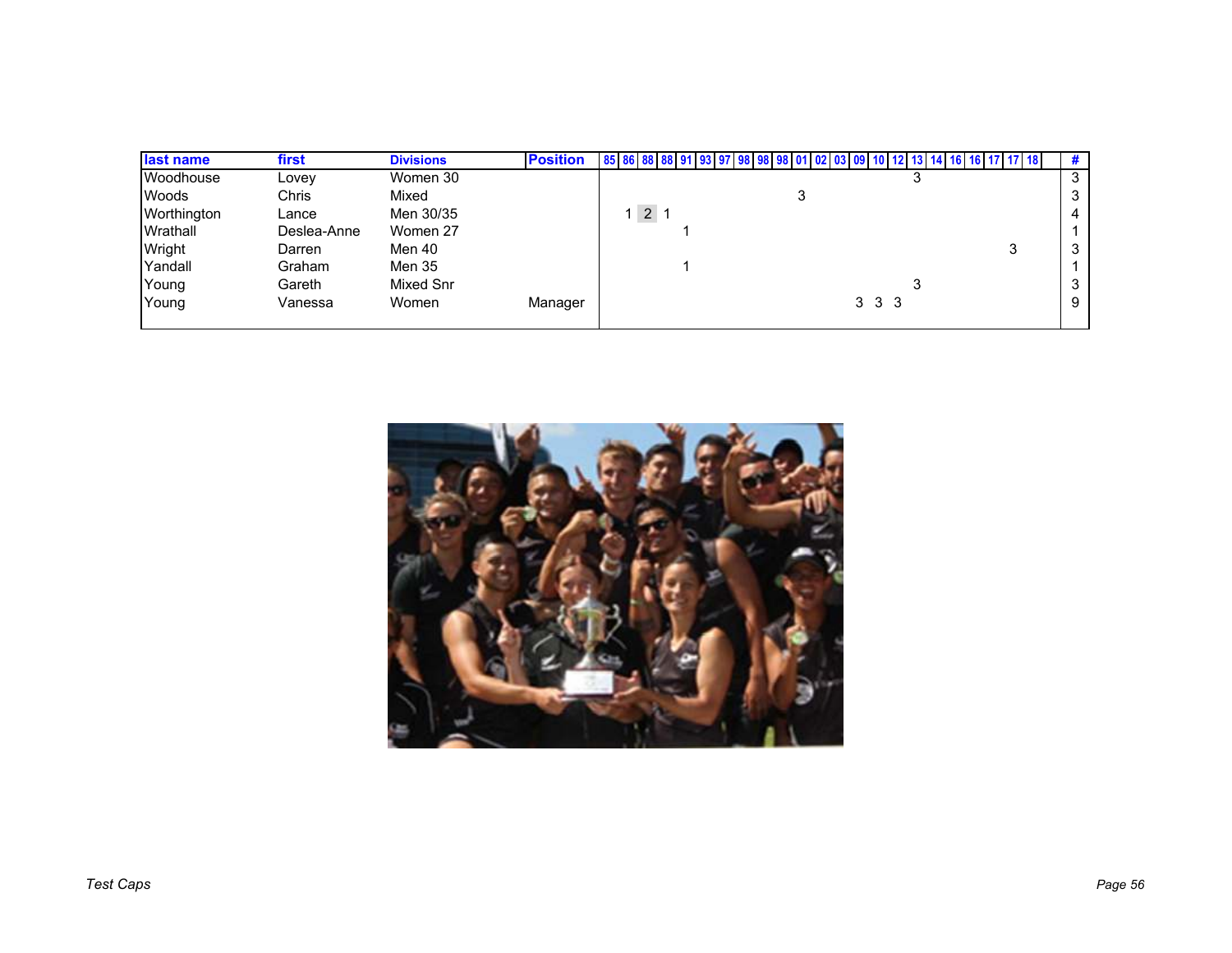### **Other International Matches**

## **European Caps\* South Pacific\***

- 1996 Halifax Rugby League Park, England **1998 Auckland, New Zealand**
- 1998 Nottingham, England 2005 Apia, Samoa
- 2000 Edinburgh, Scotland 2007 Apia, Samoa
- 
- 2004 Jersey, Channel Islands
- 2006 Edinburgh, Scotland **Tri Series**
- 2008 Paris France
- 2010 Bristol, England 2017 Japan

2005 - Christchurch, New Zealand 2017 - Australia (Women 27)

- 
- 2002 Cardiff, Wales 2009 Cook Islands

## **All Nations\* Unofficial Tests**

| last name              | first name   | <b>Divisions</b> | <b>Position</b> | 98                      | 05             | 17 |  | #              |
|------------------------|--------------|------------------|-----------------|-------------------------|----------------|----|--|----------------|
|                        |              | Men              |                 |                         |                |    |  |                |
| Adams<br>Albert-Jahnke | <b>Bryan</b> | Mixed/Mix30      |                 | $\overline{2}$          | 9<br>8         |    |  | 9<br>10        |
|                        | George       |                  |                 |                         |                |    |  |                |
| Almond                 | Annette      | <b>Mixed Snr</b> |                 |                         | 8              |    |  | 8              |
| Anderson               | Richard      | <b>Men 45</b>    |                 |                         | $\overline{7}$ |    |  | $\overline{7}$ |
| <b>Baillie</b>         | Kim-Anaka    | <b>Mixed Snr</b> |                 |                         | 8              |    |  | 8              |
| <b>Bannister</b>       | Sharlene     | Mixed            |                 | $\overline{2}$          | 9              |    |  | 11             |
| Barrett-Chase          | Leana        | Women            |                 |                         | 9              |    |  | 9              |
| Bentley                | Pete         | Men 40           | Coach           |                         | 11             |    |  | 11             |
| Berryman               | Julian       | Men 45           |                 |                         | $\overline{7}$ |    |  | $\overline{7}$ |
| <b>Birch</b>           | Rodney       | Men 30           |                 |                         | 8              |    |  | 8              |
| <b>Black</b>           | Katrina      | Mixed            |                 | $\overline{2}$          |                |    |  | $\overline{a}$ |
| <b>Black</b>           | Whitiaua     | Men              |                 |                         | 9              |    |  | $\overline{9}$ |
| Bowen                  | Jade         | Women            |                 |                         |                | 1  |  | $\overline{1}$ |
| <b>Brand</b>           | Hannah       | Women            |                 |                         | 9              | 3  |  | 12             |
| <b>Brown</b>           | Sean         | Mixed            |                 |                         | 9              |    |  | 9              |
| <b>Buchan</b>          | Dean         | Men 30           |                 |                         | 8              |    |  | 8              |
| Cally                  | Hoani        | Women            | Ass Ch          |                         | 9              |    |  | 9              |
| Cameron                | Kerry        | <b>Mixed Snr</b> |                 |                         | 8              |    |  | 8              |
| Campbell               | Chris        | Men 30           |                 |                         | 8              |    |  | 8              |
| Campbell               | Megan        | Women            |                 |                         |                | 1  |  | 1              |
| Campbell               | <b>Steve</b> | Men 40           |                 |                         | 11             |    |  | 11             |
| Campilan               | Amber        | Mixed Snr        | Manager         |                         | 8              |    |  | 8              |
| Cardie                 | Candice      | Women 27         |                 |                         |                | 3  |  | 3              |
| Cave                   | Graeme       | Men 40           |                 |                         | 11             |    |  | 11             |
| Cherrington            | Joanne       | Women            |                 | $\boldsymbol{2}$        |                |    |  | $\overline{c}$ |
| Christian              | Graham       | Women            | CoCoach         | $\overline{2}$          |                |    |  | $\overline{a}$ |
| Collins                | Moni         | Men 40           |                 |                         | 11             |    |  | 11             |
| Conal                  | Grant        | Mixed            |                 |                         | 9              |    |  | 9              |
| Conning                | <b>Brian</b> | Mixed            | Coach           | $\overline{\mathbf{c}}$ |                |    |  | $\overline{a}$ |
| Corbett                | Michael      | Men              |                 | $\overline{a}$          |                |    |  | $\overline{2}$ |
| Daly                   | Michael      | Mixed            |                 | $\overline{a}$          | 9              |    |  | 11             |
| Dann                   | Sonya        | Mixed            |                 | $\overline{2}$          |                |    |  | $\overline{c}$ |
|                        | Kate         | Women            |                 |                         |                | 1  |  | 1              |
| Day                    |              |                  |                 |                         |                |    |  |                |

*\* Caps are only awarded if the team went through a National Selection process*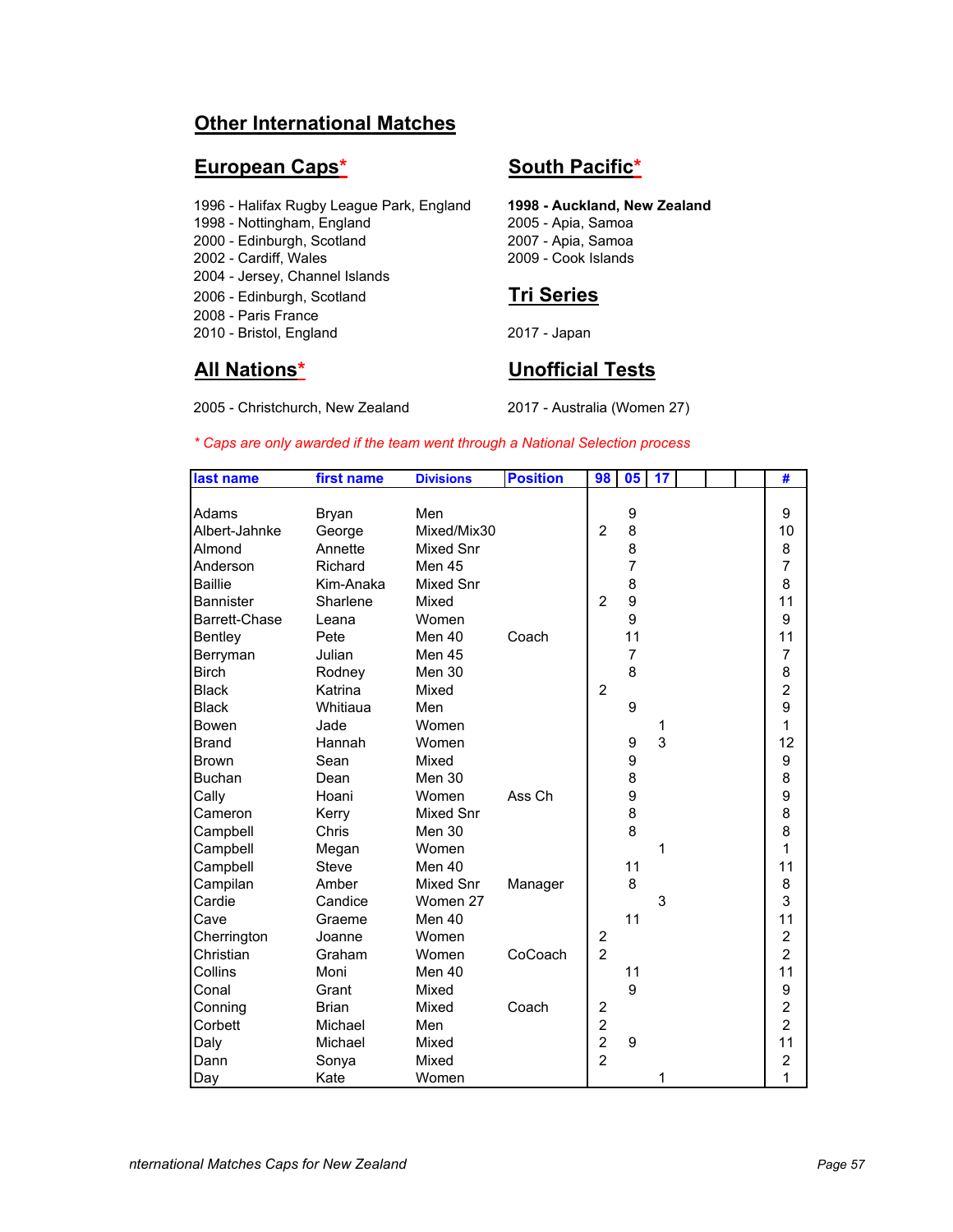| last name          | first name      | <b>Divisions</b>   | <b>Position</b> | 98                      | 05                  | 17                      |  | #                        |
|--------------------|-----------------|--------------------|-----------------|-------------------------|---------------------|-------------------------|--|--------------------------|
| Dolneguy           | Michael         | Mixed              |                 | $\overline{2}$          |                     |                         |  | $\overline{2}$           |
| Donnie             | Rihari          | Mixed              |                 |                         | 9                   |                         |  | 9                        |
| Dornenbal          | Eli             | Men                |                 |                         | 9                   |                         |  | 9                        |
| <b>Driscoll</b>    | Michelle        | Mixed              |                 | $\overline{2}$          |                     |                         |  | $\overline{c}$           |
| Emmerson           | <b>Ivan</b>     | Men 45             | Coach           |                         | $\overline{7}$      |                         |  | $\overline{7}$           |
| Engler             | Cassandra       | Women              |                 |                         |                     | 1                       |  | 1                        |
| Enosa              | Ricky           | Men 40             |                 |                         | 11                  |                         |  | 11                       |
| Epiha              | Lawrence        | Mixed              |                 | $\overline{2}$          |                     |                         |  | $\overline{c}$           |
| Evison             | Maisie          | Women              |                 |                         |                     | 1                       |  | $\mathbf 1$              |
| Faleauto           | Lincon          | Men                |                 | $\overline{2}$          |                     |                         |  | $\overline{c}$           |
| Foley              | Shane           | Men 30             |                 |                         | 8                   |                         |  | 8                        |
| Fonotia            | Rachael         | Mixed              | Manager         | $\overline{c}$          |                     |                         |  | $\overline{c}$           |
| Fortes             | Clem            | Men                | Manager         | $\overline{2}$          |                     |                         |  | $\overline{c}$           |
| Fox                | Leana           | Women              | Coach           |                         |                     | 1                       |  | $\overline{1}$           |
| Garden-Bachop      | Sue             | Women              | CoCoach         | $\overline{\mathbf{c}}$ |                     |                         |  | $\overline{c}$           |
| Gentles            | Remus           | Men                |                 | $\overline{2}$          |                     |                         |  | $\overline{2}$           |
| Gibbons            | Karen           | Men 40             | Manager         |                         | 11                  |                         |  | 11                       |
| Gibbs              | Richard         | Men 45             |                 |                         | 7                   |                         |  | $\overline{7}$           |
| Grant              | Edmonds         | Women              | Coach           |                         | 9                   |                         |  | 9                        |
| Grant              | Scott           | Men 30             |                 |                         | 8                   |                         |  | 8                        |
| Gulliver           | David Garner    | Men 30             |                 |                         | 8                   |                         |  | 8                        |
| Hapi               | Tabitha         | Women              |                 |                         | 9                   |                         |  | 9                        |
| Hardegger          | Marica          | Women              |                 | $\overline{c}$          |                     |                         |  | $\overline{c}$           |
| Harrison           | Lisa            | Women 27           |                 |                         |                     | 1                       |  | 1                        |
| Heketoa            | Dave            | Men                |                 |                         | 9                   |                         |  | 9                        |
| Henderson          | Allan           | <b>Men 35</b>      | Coach           |                         | $\overline{7}$      |                         |  | $\overline{7}$           |
| Herewini           | Mack            | Men 40             |                 |                         | 11                  |                         |  | 11                       |
| Hiroti             | Kim             | Mixed              |                 |                         | 9                   |                         |  | 9                        |
| lHoani             | David           | Men                |                 | $\overline{2}$          |                     |                         |  | $\overline{c}$           |
| Hoani              | Leana           | Women              |                 |                         | $\boldsymbol{9}$    |                         |  | 9                        |
| Hohua-Hayward      | Jani            | Women 27           |                 |                         |                     | 3                       |  | 3                        |
| Hopcroft           | Patricia        | Women              |                 |                         |                     | 1                       |  | 1                        |
| Hotham             | Jazmin          | Women              |                 |                         |                     | 1                       |  | 1                        |
| Hotham             | Mark            | Men 40             |                 |                         | 11                  |                         |  | 11                       |
| Hough              | Shannon         | Men                |                 | $\overline{\mathbf{c}}$ |                     |                         |  | $\overline{\mathbf{c}}$  |
| Irihei             | Kopae           | Mixed              |                 | $\overline{2}$          |                     |                         |  | $\overline{c}$           |
| Joe                | Kylie           | Women 27           |                 |                         |                     | 3                       |  | 3                        |
| Johnston           | Abbey           | Women              |                 |                         |                     | 1                       |  | $\mathbf{1}$             |
| Kahukoti           | Darren          | Mixed Snr          |                 |                         | 8                   |                         |  | 8                        |
| Kaiwai             | Lani            | Men                |                 |                         | 9                   |                         |  | 9                        |
| Katene             | Tui             | Women              |                 | $\overline{c}$          | 9                   |                         |  | 11                       |
| Keisha             | Grant           | Mixed              |                 |                         | 9                   |                         |  | 9                        |
| Kelly              | John            | Men                |                 | $\overline{c}$          |                     |                         |  | $\overline{c}$           |
| Kerrigan           | Anita           | Women              |                 |                         | 9                   |                         |  | 9                        |
| Kidd               | Nicola          | Women              |                 | $\overline{c}$          |                     |                         |  | $\overline{a}$           |
| King               | Mike            | Mixed              | Manager         |                         | 9                   |                         |  | 9                        |
| Kingi              | Mere            | Women              |                 | $\overline{c}$          |                     |                         |  | $\overline{a}$           |
| Kuka               | Raelene         | Women 27           |                 |                         |                     | 3                       |  | 3                        |
|                    |                 |                    |                 |                         | $\overline{7}$      |                         |  | $\overline{\mathcal{I}}$ |
| Lagahetau<br>Laing | Tony<br>Lynette | Men 35<br>Women 27 |                 |                         |                     | 3                       |  | 3                        |
|                    |                 |                    |                 |                         |                     |                         |  |                          |
| Larkins            | John            | Men 30             |                 |                         | 8                   |                         |  | 8                        |
| Laufiso            | Jamie           | Men 35             |                 |                         | $\overline{7}$      |                         |  | $\boldsymbol{7}$         |
| Little             | Kaya            | Women              |                 |                         | 9<br>$\overline{7}$ |                         |  | 9<br>$\overline{7}$      |
| Lucas              | Shane           | Men 45             |                 |                         |                     |                         |  |                          |
| Maaka              | Juanita         | Women 27           |                 |                         |                     | $\overline{\mathbf{c}}$ |  | $\overline{a}$           |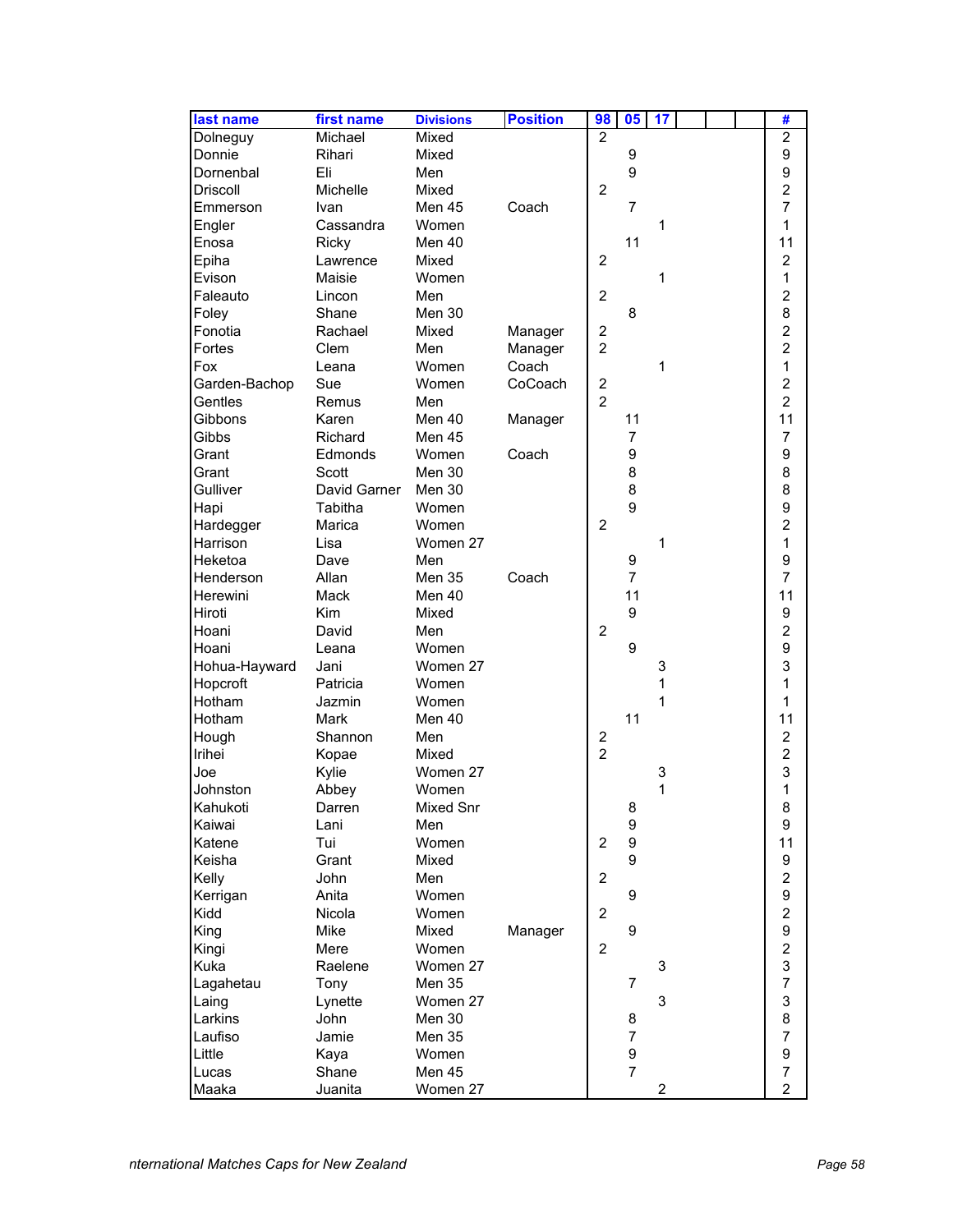| last name           | first name    | <b>Divisions</b> | <b>Position</b> | 98                  | 05             | 17 |  | #                       |
|---------------------|---------------|------------------|-----------------|---------------------|----------------|----|--|-------------------------|
| MacDonald           | <b>Bruce</b>  | Men 30           |                 |                     | 8              |    |  | 8                       |
| Mahar               | Jessica       | Women            |                 |                     |                | 1  |  | 1                       |
| Manuel              | Warren        | Men 30           | Manager         |                     | 8              |    |  | 8                       |
| Marsh               | Eric          | Mixed Snr        |                 |                     | 8              |    |  | 8                       |
| <b>Marsters</b>     | Richard       | Mixed            |                 |                     | 9              |    |  | 9                       |
| Matenga             | Judah         | Men 30           | Coach           |                     | 8              |    |  | 8                       |
| Mawhinney           | Sarah         | Mixed Snr        |                 |                     | 8              |    |  | 8                       |
| Mc Donald           | Richard       | Men 40           |                 |                     | 11             |    |  | 11                      |
| McCauley            | Shayne        | Men 40           |                 |                     | 11             |    |  | 11                      |
| McGegeor            | Manu          | <b>Men 35</b>    |                 |                     | $\overline{7}$ |    |  | $\overline{7}$          |
| McIllroy            | Colleen       | Women            |                 | $\overline{2}$      |                |    |  | $\overline{a}$          |
| McIntyre            | Letoia        | Women 27         |                 |                     |                | 3  |  | 3                       |
|                     |               |                  |                 |                     |                |    |  | $\overline{7}$          |
| McIntyre            | Peter         | <b>Men 35</b>    |                 |                     | 7              |    |  |                         |
| Metuatini           | Mike          | Men 40           |                 |                     | 11             |    |  | 11                      |
| <b>Mildon</b>       | Greg          | Mixed Snr        |                 |                     | 8              |    |  | 8                       |
| <b>Miles</b>        | Karen         | Women            |                 | $\overline{2}$      |                |    |  | $\overline{c}$          |
| Mita                | Maggie        | Women 27         | Manager         |                     |                | 3  |  | 3                       |
| Mohi                | Tara          | Women            |                 |                     |                | 1  |  | 1                       |
| Mortimer            | Frankie       | Women            |                 |                     | 9              |    |  | 9                       |
| Muagututi'a         | Chris         | Men 40           |                 |                     | 11             |    |  | 11                      |
| Munokoa-Tini        | Chairman      | <b>Mixed Snr</b> |                 |                     | 8              |    |  | 8                       |
| Murray              | James         | <b>Mixed Snr</b> | Ass Ch          |                     | 8              |    |  | 8                       |
| Naseri              | Setu          | Women            | Ass Ch          |                     | 9              |    |  | 9                       |
| Nathan              | Lorelei       | Women 27         |                 |                     |                | 3  |  | $\frac{3}{2}$           |
| Ngawati             | Cynthia       | Women            |                 | $\overline{2}$      |                |    |  |                         |
| Nootai              | Aaron         | Men              |                 |                     | 9              |    |  | 9                       |
| Norman-Bell         | Isla          | Women            |                 |                     |                | 1  |  | $\mathbf{1}$            |
| Nui                 | Maryanne      | Mixed            |                 | $\overline{2}$      |                |    |  | $\overline{c}$          |
| Ohia                | Arepa         | Men              |                 |                     | 9              |    |  | 9                       |
| O'Laughlin          | Gary          | Men 45           |                 |                     | $\overline{7}$ |    |  | 7                       |
| Pamatatau           | <b>Brenda</b> | Women            | Manager         |                     |                | 1  |  | 1                       |
| Patea               | Dominic       | Men 30           | Ass Ch          |                     | 8              |    |  | 8                       |
| Paul                | Mahina        | Women            |                 |                     |                | 1  |  | 1                       |
| Phillips            | Pua           | Women 27         |                 |                     |                | 3  |  | 3                       |
| Pidduck             | Shay Marie    | Women            |                 |                     | 9              |    |  | 9                       |
| Pile                | Moana         | Mixed Snr        |                 |                     | 8              |    |  | 8                       |
| Porima              | Charlene      | Women 27         |                 |                     |                | 3  |  | 3                       |
| Pourewa             | Kenny         | Men              |                 | $\overline{2}$      |                |    |  | $\overline{a}$          |
| Prendergast         | Fletcher      | Mixed Snr        |                 |                     | 8              |    |  | 8                       |
| Puddle              | Jason         | Mixed            |                 | $\overline{c}$      |                |    |  | $\overline{\mathbf{c}}$ |
| Puna                | John          | Mixed Snr        |                 |                     | 8              |    |  | 8                       |
|                     | Hiroti        | Mixed            | Coach           |                     | 9              |    |  | 9                       |
| Rangi<br>Rangitaawa |               | Women            |                 |                     |                |    |  | $\overline{a}$          |
|                     | Amigene       |                  |                 | 2<br>$\overline{2}$ |                |    |  | 11                      |
| Rangitaawa          | John          | Men              | Coach           |                     | 9<br>8         |    |  |                         |
| Rewha               | Paul          | Men 30           |                 | $\overline{c}$      |                |    |  | 8<br>$\overline{c}$     |
| <b>Rigby</b>        | Simon         | Men              |                 |                     |                |    |  |                         |
| Rohloff             | Clint         | Men 30           |                 |                     | 8              |    |  | 8                       |
| Saba                | Yvette        | Women            |                 | $\overline{c}$      |                |    |  | $\overline{c}$          |
| Seebeck             | Benn          | Men/Men 30       |                 | $\overline{2}$      | 8              |    |  | 10                      |
| Shankland           | Kylie         | Women            |                 |                     | 9              |    |  | 9                       |
| Sharp               | Allen         | <b>Men 35</b>    |                 |                     | $\overline{7}$ |    |  | $\boldsymbol{7}$        |
| Shaw                | Melissa       | Women 27         |                 |                     |                | 3  |  | 3                       |
| Silbery             | Nazea         | Men              |                 |                     | 9              |    |  | 9                       |
| Silimaka            | Jason         | Men              |                 | $\overline{2}$      |                |    |  | $\overline{a}$          |
| Skinner             | Leon          | Men              |                 |                     | 9              |    |  | 9                       |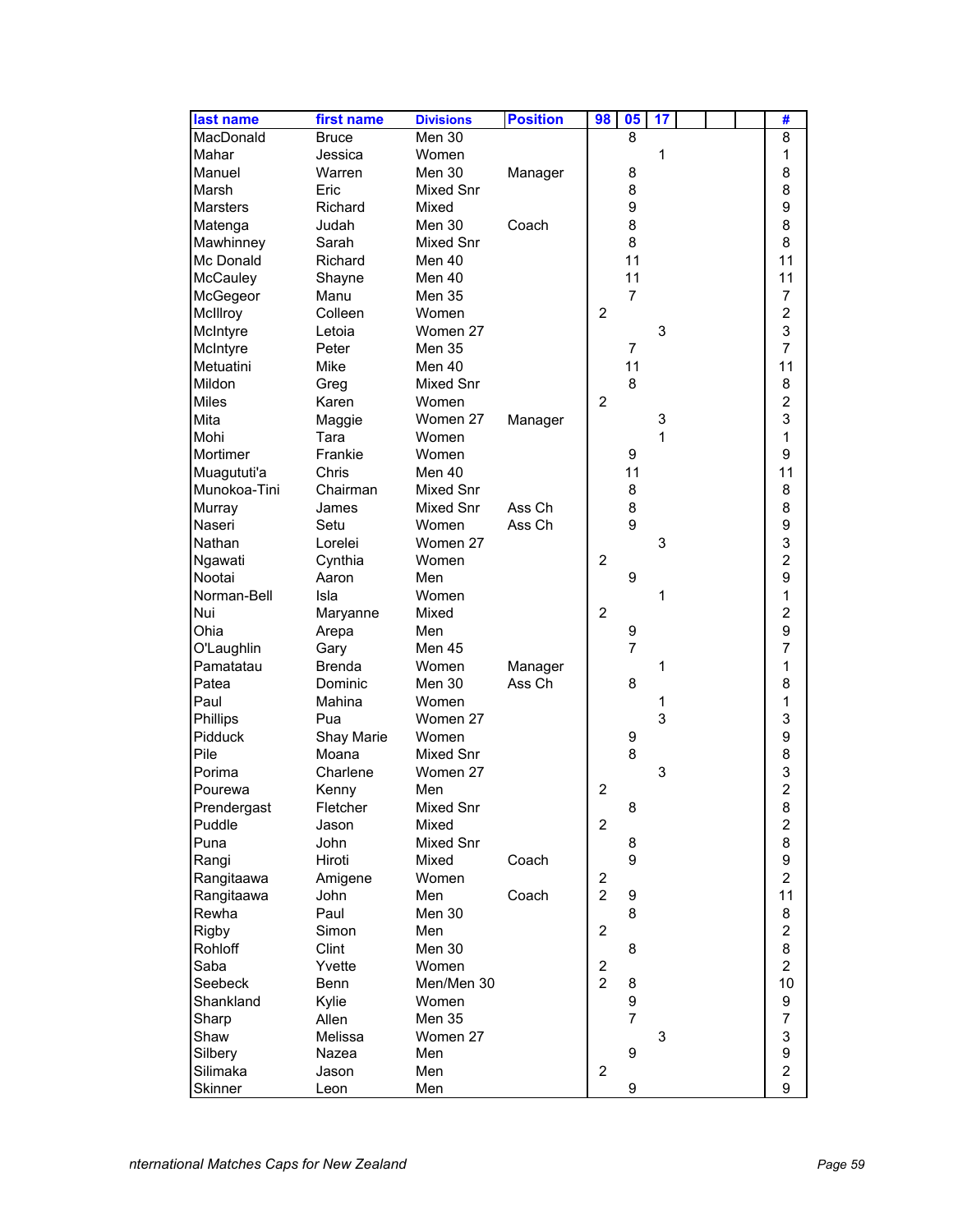| last name       | first name  | <b>Divisions</b>    | <b>Position</b> | 98               | 05             | 17 |  | #              |
|-----------------|-------------|---------------------|-----------------|------------------|----------------|----|--|----------------|
| Skinner         | Troy        | Men                 |                 | $\mathfrak{p}$   | 9              |    |  | 11             |
| Stainton        | Cecily      | Mixed               |                 |                  | 9              |    |  | 9              |
| <b>Stephens</b> | Shane       | Women 27            | Coach           |                  |                | 3  |  | 3              |
| Stephenson      | Rachael     | Women               |                 |                  | 9              |    |  | 9              |
| <b>Steve</b>    | Wall        | Mixed               |                 |                  | 9              |    |  | 9              |
| Stockman        | Norm        | Men 40              | Ass Ch          |                  | 11             |    |  | 11             |
| Stone           | Maurice     | Men                 | Play/AC         |                  | 9              |    |  | 9              |
| Stratford       | Rachel      | Women/Mixed Manager |                 |                  |                | 1  |  | 1              |
| Taase           | Tony        | Men 40              |                 |                  | 11             |    |  | 11             |
| Tahiwi          | Lance       | <b>Mixed Snr</b>    |                 |                  | 8              |    |  | 8              |
| Tahiwi          | Paula       | Mixed               |                 | $\overline{2}$   |                |    |  | $\overline{c}$ |
| Taimataora      | Tai         | <b>Mixed Snr</b>    | Coach           |                  | 8              |    |  | 8              |
| Tamati          | Cedric      | Men 30              |                 |                  | 8              |    |  | 8              |
| Tapseil         | Stacey      | Mixed               |                 | $\boldsymbol{2}$ |                |    |  | $\overline{c}$ |
| Tavui           | Ester       | Women               | Manager         | $\overline{2}$   |                |    |  | $\overline{a}$ |
| Te Aho          | Teirea      | Women               |                 |                  | 9              |    |  | 9              |
| Te Hiko         | Awhina      | Women               |                 | $\overline{c}$   |                |    |  | $\overline{a}$ |
| Te Kahu         | Samma       | Women               |                 | $\overline{2}$   |                |    |  | $\overline{2}$ |
| Te Karu         | Darlene     | Women               | Manager         |                  | 9              |    |  | 9              |
| Te Maro         | Zac         | Men 40              |                 |                  | 11             |    |  | 11             |
| Te Moananui     | Raymond     | Men 40              |                 |                  | 11             |    |  | 11             |
| <b>Te Muunu</b> | Tai Anne    | Mixed               |                 |                  | 9              |    |  | 9              |
| Te Rangi        | John        | Mixed               | Ass Ch          | $\overline{2}$   |                |    |  | $\overline{c}$ |
| Thompson        | Kere        | Men 30              |                 |                  | 8              |    |  | 8              |
| Tohia           | Duane       | Men 30              |                 |                  | 8              |    |  | 8              |
| Tomai           | Jason       | Men                 |                 | $\overline{2}$   |                |    |  | $\overline{a}$ |
| Trask           | Damon       | Mixed               |                 |                  | 9              |    |  | 9              |
| Tupaea          | Jodi        | Women 27            |                 |                  |                | 3  |  | 3              |
| Turnbull        | Dayna       | Women               | Play/AC         |                  |                | 1  |  | 1              |
| Vear            | <b>Brad</b> | Men 40              |                 |                  | 11             |    |  | 11             |
| Wade            | Sharp       | Mixed               |                 |                  | 9              |    |  | 9              |
| Wall            | Chris       | Men                 |                 | 2                | 9              |    |  | 11             |
| Walters         | Peter       | Men/Mixed           |                 | $\overline{2}$   | 9              |    |  | 11             |
| Watene          | Lance       | <b>Men 45</b>       |                 |                  | $\overline{7}$ |    |  | 7              |
| Wawatai         | Dean        | Men 35              |                 |                  | $\overline{7}$ |    |  | $\overline{7}$ |
| Wickliffe       | Renee       | Women               |                 |                  | 9              |    |  | 9              |
| Wihone          | Janie       | Women               |                 | $\overline{c}$   |                |    |  | $\overline{c}$ |
| Wikaire         | Erena       | Women 27            |                 |                  |                | 3  |  | 3              |
| Wilkie          | Mana        | Mixed               |                 | $\overline{c}$   |                |    |  | $\overline{c}$ |
| Williams        | Dean        | Mixed               |                 |                  | 9              |    |  | 9              |
| Williams        | Niall       | Women               |                 |                  | 9              |    |  | 9              |
| Wilson          | Tammi       | Women               |                 | $\overline{2}$   |                |    |  | $\overline{c}$ |
| Wipa            | Delicia     | Mixed Snr           |                 |                  | 8              |    |  | 8              |
| Woodham-Enosa   | Mikayla     | Women               |                 |                  |                | 1  |  | 1              |
| Wright          | Ally        | Men                 | Manager         |                  | 9              |    |  | 9              |
|                 |             |                     |                 |                  |                |    |  |                |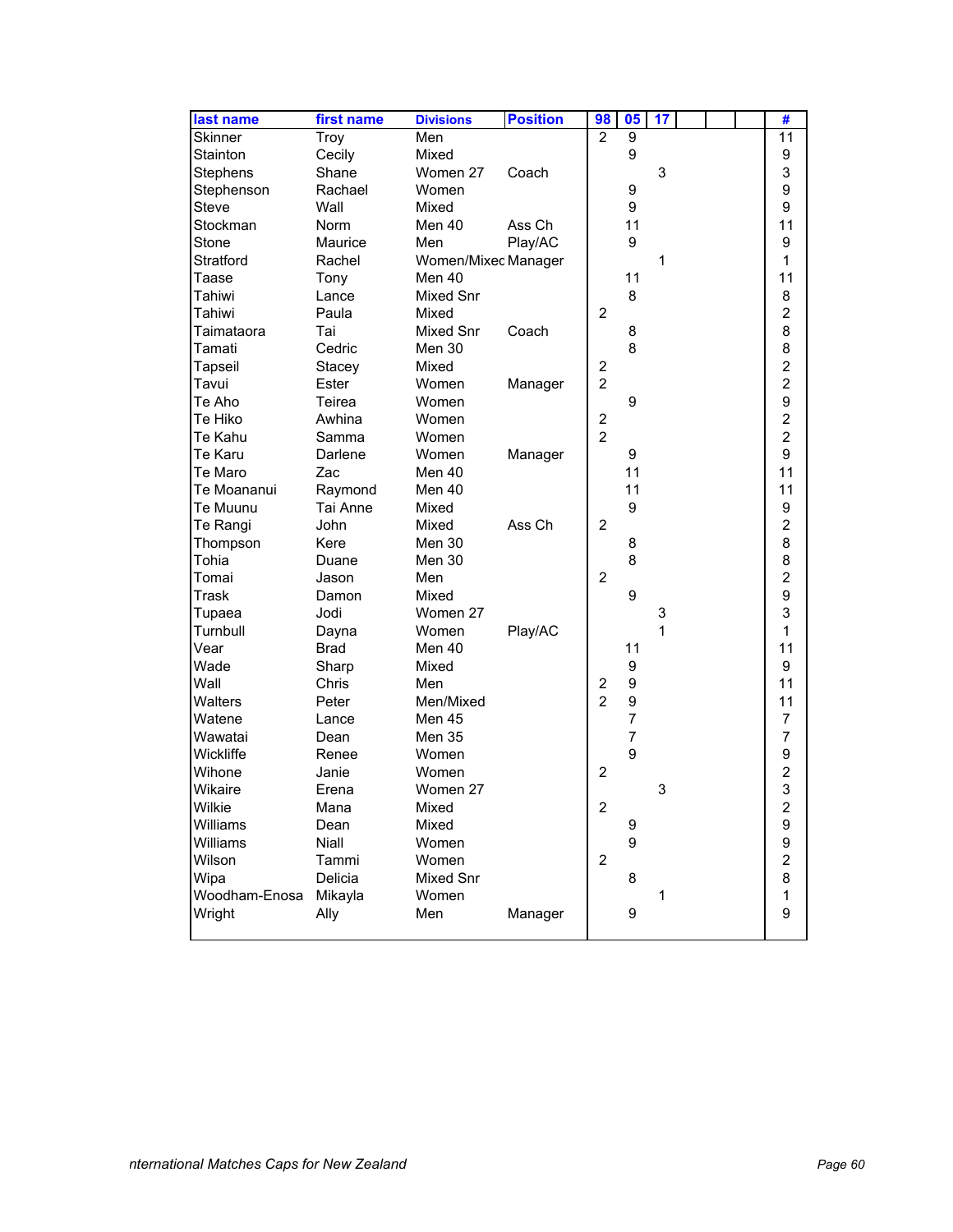| last name           | first name      | <b>Divisions</b> | <b>Position</b> | 98<br>17<br>05           | #                        |
|---------------------|-----------------|------------------|-----------------|--------------------------|--------------------------|
| <b>Unknown Caps</b> |                 |                  |                 |                          |                          |
|                     |                 |                  |                 |                          |                          |
| Player              | <b>No 12</b>    | Men              |                 | 9                        | 9                        |
| Player              | <b>No 13</b>    | Men              |                 | 9                        | 9                        |
| Player              | <b>No 14</b>    | Men              |                 | 9                        | 9                        |
| Player              | <b>No 10</b>    | Men 35           |                 | $\overline{7}$           | $\overline{7}$           |
| Player              | <b>No 11</b>    | Men 35           |                 | $\overline{7}$           | $\overline{7}$           |
| Player              | <b>No 12</b>    | Men 35           |                 | $\overline{7}$           | $\overline{7}$           |
| Player              | <b>No 13</b>    | Men 35           |                 | 7                        | $\overline{7}$           |
| Player              | <b>No 14</b>    | Men 35           |                 | 7                        | $\overline{7}$           |
| Player              | <b>No 15</b>    | Men 35           | Ass Ch          | 7                        | $\overline{7}$           |
| Player              | <b>No 16</b>    | <b>Men 35</b>    | Mgr             | 7                        | $\overline{7}$           |
| Player              | No 7            | Men 35           |                 | 7                        | $\overline{7}$           |
| Player              | No <sub>8</sub> | Men 35           |                 | 7                        | $\overline{7}$           |
| Player              | No <sub>9</sub> | Men 35           |                 | $\overline{7}$           | $\overline{7}$           |
| Player              | <b>No 10</b>    | Men 45           |                 | $\overline{7}$           | $\overline{7}$           |
| Player              | <b>No 11</b>    | Men 45           |                 | $\overline{7}$           | $\overline{7}$           |
| Player              | <b>No 12</b>    | Men 45           |                 | $\overline{7}$           | $\overline{\mathcal{I}}$ |
| Player              | <b>No 13</b>    | Men 45           |                 | 7                        | $\overline{7}$           |
| Player              | <b>No 14</b>    | Men 45           |                 | 7                        | $\overline{7}$           |
| Player              | <b>No 15</b>    | Men 45           | Ass Ch          | 7                        | $\overline{7}$           |
| Player              | <b>No 16</b>    | Men 45           | Mgr             | 7                        | $\overline{7}$           |
| Player              | No 7            | Men 45           |                 | 7                        | $\overline{7}$           |
| Player              | No <sub>8</sub> | Men 45           |                 | $\overline{7}$           | $\overline{7}$           |
| Player              | No <sub>9</sub> | Men 45           |                 | 7                        | $\overline{7}$           |
| Player              | No 1            | Women 30         | Coach           | 7                        | $\overline{7}$           |
| Player              | <b>No 10</b>    | Women 30         |                 | 7                        | $\overline{7}$           |
| Player              | <b>No 11</b>    | Women 30         |                 | 7                        | $\overline{7}$           |
| Player              | <b>No 12</b>    | Women 30         |                 | 7                        | $\overline{7}$           |
| Player              | <b>No 13</b>    | Women 30         |                 | 7                        | $\overline{7}$           |
| Player              | <b>No 14</b>    | Women 30         |                 | 7                        | $\overline{7}$           |
| Player              | No <sub>2</sub> | Women 30         | Ass Ch          | 7                        | $\overline{7}$           |
| Player              | No 3            | Women 30         | Mgr             | $\overline{7}$           | $\overline{7}$           |
| Player              | No <sub>4</sub> | Women 30         |                 | $\overline{7}$           | $\overline{7}$           |
| Player              | No <sub>5</sub> | Women 30         |                 | $\overline{7}$           | $\overline{7}$           |
| Player              | No <sub>6</sub> | Women 30         |                 | $\overline{7}$           | $\overline{7}$           |
| Player              | No 7            | Women 30         |                 | $\overline{7}$           | $\overline{7}$           |
| Player              | No <sub>8</sub> | Women 30         |                 | $\overline{7}$           | $\overline{7}$           |
| Player              | No <sub>9</sub> | Women 30         |                 | ſ                        | ſ                        |
| Player              | No 1            | Women 35         | Coach           | $\overline{7}$           | $\overline{7}$           |
| Player              | <b>No 10</b>    | Women 35         |                 | $\overline{7}$           | $\boldsymbol{7}$         |
| Player              | <b>No 11</b>    | Women 35         |                 | $\overline{7}$           | $\overline{\mathcal{I}}$ |
| Player              | <b>No 12</b>    | Women 35         |                 | $\overline{7}$           | $\boldsymbol{7}$         |
| Player              | <b>No 13</b>    | Women 35         |                 | $\overline{7}$           | $\overline{\mathcal{I}}$ |
| Player              | <b>No 14</b>    | Women 35         |                 | $\overline{\mathcal{I}}$ | $\boldsymbol{7}$         |
| Player              | No <sub>2</sub> | Women 35         | Ass Ch          | $\boldsymbol{7}$         | $\boldsymbol{7}$         |
| Player              | No 3            | Women 35         | Mgr             | $\overline{7}$           | $\overline{7}$           |
| Player              | No <sub>4</sub> | Women 35         |                 | $\overline{7}$           | $\overline{7}$           |
| Player              | No <sub>5</sub> | Women 35         |                 | $\overline{7}$           | $\overline{7}$           |
| Player              | No <sub>6</sub> | Women 35         |                 | $\overline{7}$           | $\overline{\mathcal{I}}$ |
| Player              | No 7            | Women 35         |                 | $\overline{7}$           | $\overline{\mathcal{I}}$ |
| Player              | No 8            | Women 35         |                 | $\overline{7}$           | $\overline{7}$           |
| Player              | No 9            | Women 35         |                 | $\overline{7}$           | $\overline{7}$           |
|                     |                 |                  |                 |                          |                          |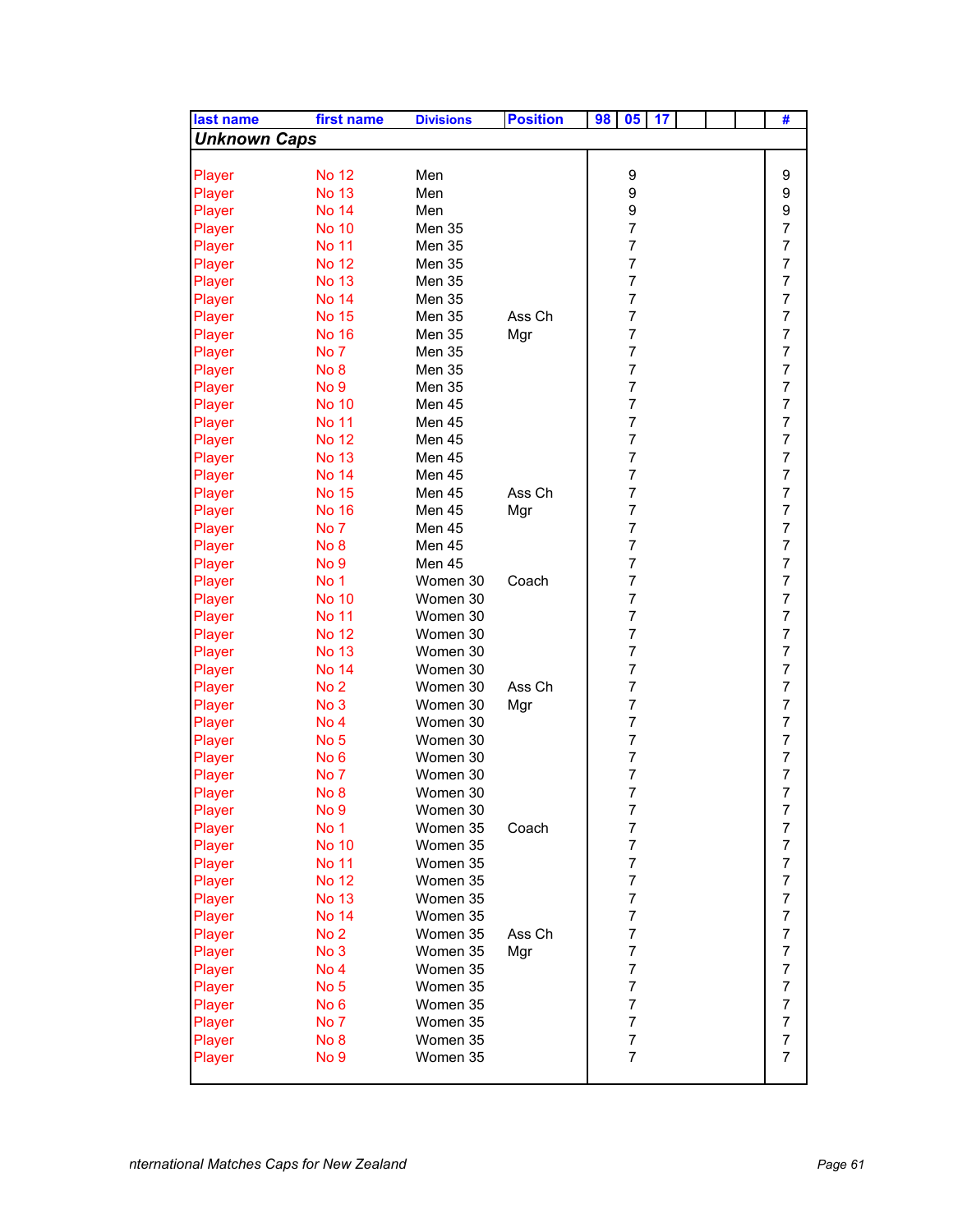## **New Zealand Officials & Staff**

| last name     | first                | <b>Position</b>                 | <b>Event</b> |    |    |          |                   | <b>Years</b> |  |                            |  |    |  |
|---------------|----------------------|---------------------------------|--------------|----|----|----------|-------------------|--------------|--|----------------------------|--|----|--|
|               |                      |                                 |              |    |    |          |                   |              |  |                            |  |    |  |
| Ablett        | <b>Brent</b>         | Physio                          | <b>WC</b>    | 95 |    |          |                   |              |  |                            |  |    |  |
| <b>Barton</b> | Guy                  | NZ Liaison                      | Τ            | 16 |    |          |                   |              |  |                            |  |    |  |
| <b>Beard</b>  | Jess                 | Medical                         | T            | 18 |    |          |                   |              |  |                            |  |    |  |
| Bentley       | Peter                | Physio                          | <b>WC</b>    | 95 |    |          |                   |              |  |                            |  |    |  |
| Charlmers     | Margaret             | Medical                         | Τ            | 12 |    |          |                   |              |  |                            |  |    |  |
| Christie      | Soyta                | Japan Liaison                   | T            | 16 |    |          |                   |              |  |                            |  |    |  |
| Cribb         | Manu                 | Game Support/Videographer       | Τ            | 12 | 13 |          |                   |              |  |                            |  |    |  |
| Cribb         | Manu                 | <b>Opens Tour Official</b>      | т            | 13 |    |          |                   |              |  |                            |  |    |  |
| Dance         | Sarah                | <b>Tour Official</b>            | <b>WC</b>    | 15 |    |          |                   |              |  |                            |  |    |  |
| <b>Davies</b> | David                | Masseur                         | WC/T         | 91 | 91 |          |                   |              |  |                            |  |    |  |
| Durham        | Piki                 | Masseur                         | WC/T         | 91 | 91 |          |                   |              |  |                            |  |    |  |
| Edwards       | Shane                | Men 40 Coach                    | <b>WC</b>    | 15 |    |          |                   |              |  |                            |  |    |  |
| Falloon       | Matthew              | Opens Healthcare                | Τ            | 13 |    |          |                   |              |  |                            |  |    |  |
| Fanuatanu     | Sarah                | Medical                         | т            | 18 |    |          |                   |              |  |                            |  |    |  |
| Freeland      | John                 | Masseur                         | WC/T         | 91 | 91 |          |                   |              |  |                            |  |    |  |
| Hill          | Clive                | Medical                         | T/WC         | 01 | 09 | 10       | 12 16 11 13 14 15 |              |  |                            |  |    |  |
| Hyde          | Pam                  | <b>Tournament Mgr</b>           | WC/T         | 15 | 16 |          |                   |              |  |                            |  |    |  |
| Jackson       | Stephen              | Game Support                    | Т            | 12 |    |          |                   |              |  |                            |  |    |  |
| Kapua         | Peter                | Masters Videographer            | т            | 13 |    |          |                   |              |  |                            |  |    |  |
| Kautai        | <b>Steve</b>         | Masseur                         | <b>OIM</b>   | 05 |    |          |                   |              |  |                            |  |    |  |
| Kearns        | Dave                 | Physio                          | <b>WC</b>    | 07 |    |          |                   |              |  |                            |  |    |  |
| King          | Michael              | <b>Management Support</b>       | Τ            | 13 | 16 |          |                   |              |  |                            |  |    |  |
| King          | Mike                 | <b>Masters Coaching Support</b> | T            | 13 |    |          |                   |              |  |                            |  |    |  |
| Kirker        | Michelle             | HP Mge/Tour Leader*             | T/WC         | 12 | 13 |          | 14 16 15 18       |              |  |                            |  |    |  |
| Klinac        | Harley               | Medical                         | <b>WC</b>    | 15 |    |          |                   |              |  |                            |  |    |  |
| Knight        | Greg                 | Medical                         | WC/OIM/T     | 93 | 98 | 01       |                   |              |  | 02 09 10 11 12 98 05 07 11 |  | 12 |  |
| Lagaheyau     | Tony                 | Coaching Support                | т            | 16 | 18 |          |                   |              |  |                            |  |    |  |
| Laufiso       | Jamie                | Men 40 Coach                    | <b>WC</b>    | 15 |    |          |                   |              |  |                            |  |    |  |
| Lebovics      | Tami                 | Medical                         | <b>WC</b>    | 15 |    |          |                   |              |  |                            |  |    |  |
| Lindsay       | Michael              | Analysis Support                | T            | 16 |    |          |                   |              |  |                            |  |    |  |
| Makene        | <b>Brett</b>         | Masseur                         | WC/T         | 91 | 91 |          |                   |              |  |                            |  |    |  |
| Marsh         | Jean                 | Ass Coach - Women               | т            | 18 |    |          |                   |              |  |                            |  |    |  |
| McGrory       | John (Bluey) Masseur |                                 | WC/T         | 91 |    | 95 91 93 | 98                |              |  |                            |  |    |  |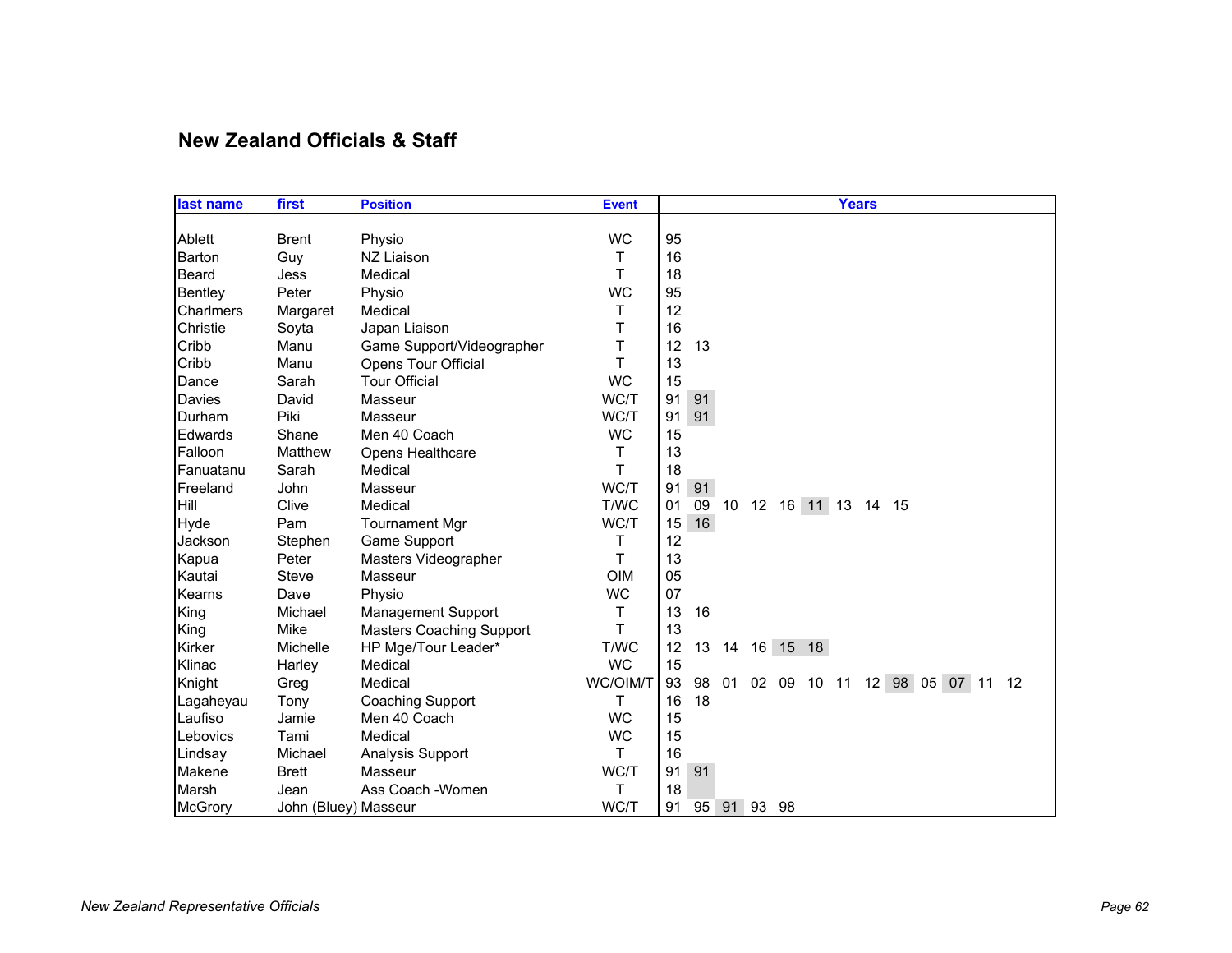| last name      | first          | <b>Position</b>               | <b>Event</b> | <b>Years</b>                           |
|----------------|----------------|-------------------------------|--------------|----------------------------------------|
| McIntrye       | Peter          | <b>HP Technical/Coaching</b>  | Т            | $\overline{16}$<br>$\overline{18}$     |
| Milne          | lan            | <b>Tournament Director</b>    | Т            | 16                                     |
| Mita           | Maggie         | <b>Masters Tour Manager</b>   | т            | 13                                     |
| Montgomerie    | Michael        | <b>Support Staff</b>          | <b>WC</b>    | 15                                     |
| Montgomery     | Aroha          | Medical                       | <b>WC</b>    | 15                                     |
| Morrison       | <b>Bernard</b> | <b>Opens Tour Official</b>    | T            | 13                                     |
| Nelson         | Rena           | Medical                       | <b>WC</b>    | 15                                     |
| Nimmo          | Garry          | Opens Healthcare              | Τ            | 13                                     |
| Ogden          | Teresa         | Trainer                       | T            | 01<br>02                               |
| Paki           | Arsian         | Medical                       | Т            | 18                                     |
| Pamatatau      | <b>Brenda</b>  | <b>Management Support</b>     | т            | 16<br>18                               |
| Parcell        | Gwen           | Physio                        | <b>WC</b>    | 95                                     |
| Peters         | Papa           | Masseur                       | WC/T         | 91<br>91                               |
| Price          | Shane          | Masseur                       | Τ            | 93                                     |
| <b>Ruhfus</b>  | James          | Media                         | T            | 12                                     |
| Russell        | Dan            | Physio                        | <b>OIM</b>   | 05                                     |
| Rutherford     | Tom            | <b>Tour Manager</b>           | Τ            | 97                                     |
| Smith          | Vanessa        | <b>HP Analysis</b>            | Τ            | 16<br>18                               |
| Stanton        | Clair          | <b>Event Support</b>          | Т            | 16                                     |
| Taihuka        | Kim            | Masseur                       | WC/T         | 91<br>91                               |
| Teiho          | <b>Bubs</b>    | Masseur                       | Τ            | 91<br>93                               |
| <b>Tobias</b>  | Elly           | Physio/Opens Healthcare       | T/WC         | 01<br>09<br>10<br>12 13 14 16 07 11 15 |
| Towart         | <b>Bruce</b>   | Physio                        | <b>WC</b>    | 95                                     |
| Trebilco       | Nathan         | Medical                       | <b>WC</b>    | 15                                     |
| Tutua          | Justin         | <b>Masters Treatment Team</b> | Τ            | 13                                     |
| Tutua          | Nomai          | <b>Masters Treatment Team</b> | T            | 13                                     |
| Venter         | Chloe          | Medcial                       | Τ            | 18                                     |
| Walker         | Rod            | <b>HP</b> Analysis            | T            | 16<br>18                               |
| <b>Walters</b> | Peter          | Opens HP/ Elite Manager/W Ch  | T/WC         | 10 <sup>°</sup><br>12 13 14 15<br>09   |
| Watson         | John           | <b>Tour Manager</b>           | <b>OIM</b>   | 98                                     |
| Whitewood      | Tawhai         | Medical                       | T/OIM        | 98<br>98                               |
| Winiata        | Wayne          | Medical                       | <b>WC</b>    | 15                                     |
| Young          | Vanessa        | <b>Masters Treatment Team</b> | т            | 13                                     |
|                |                |                               |              |                                        |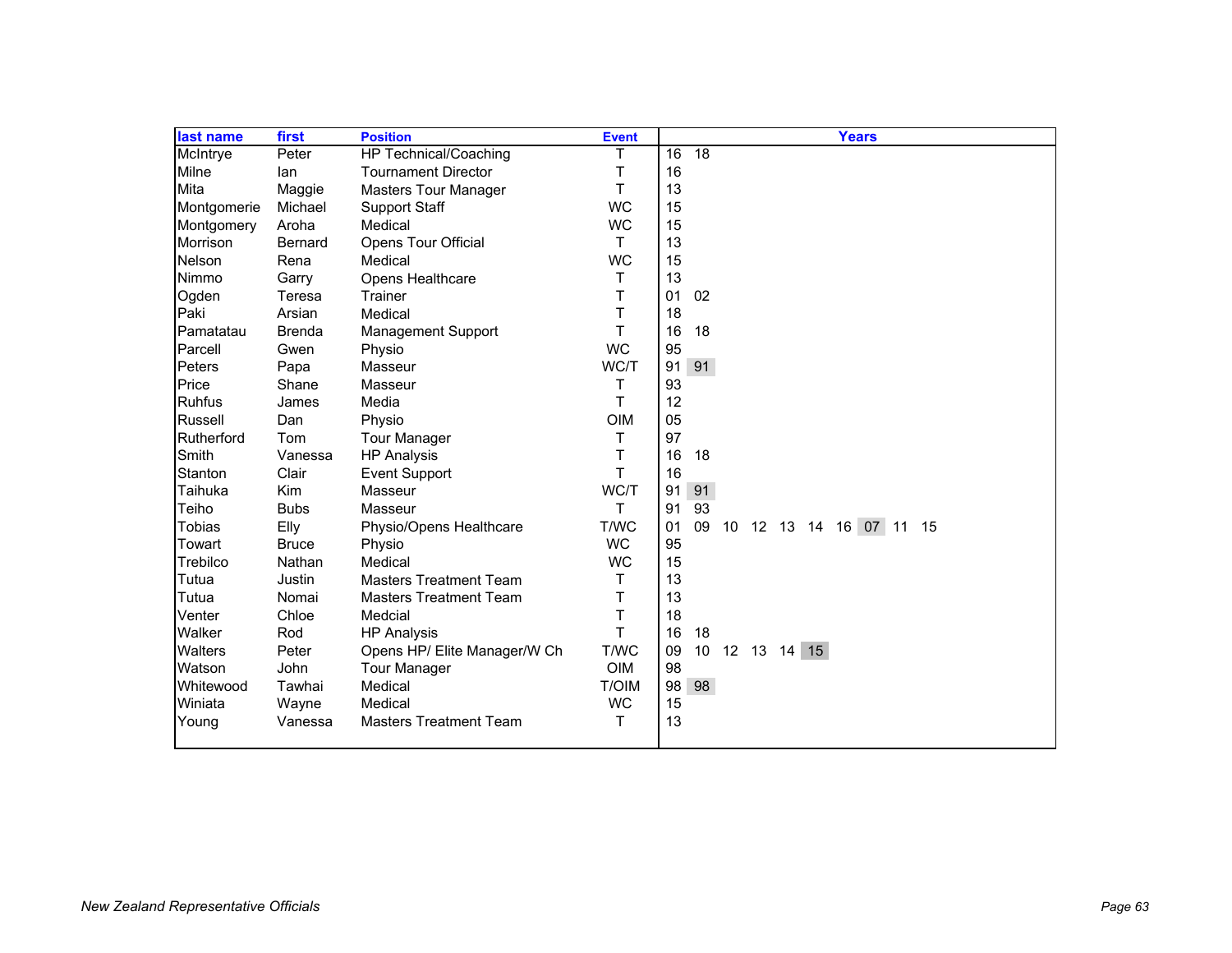# **New Zealand Trans Tasman Test Caps**

| 1985 - Men, Men30                      |
|----------------------------------------|
| 1986 - Men, Women, Mixed, Men30        |
| 1988 - Men. Women. Mixed. Masters      |
| 1991 - Men, Women, Mixed, Men30, Men35 |
| 1993 - Men, Women, Mixed               |
| 1997 - Men. Women. Mixed               |
| 1998 - Men, Women, Mixed               |
| 2001 - Men. Women. Mixed               |
| 2002 - Men. Women. Mixed               |
| 2009 - Men, Women, Mixed               |

 2010 - Men, Women, Mixed 2010 - Men 30, 40, 45, 50, Women 30 2012 - Men, Women, Mixed 2013 - Men, Women, Mixed. Men/Women/Mixed Snr, Men 40, Men 50. 2014 - Men, Women, Mixed 2016 - Men, Women, Mixed 2017 - Men, Women, Mixed 2017 - Men 30, 40, 50, 2018 - Men, Women, Mixed

| <b>Leading Test Caps</b> |           |                 | <b>Position</b> |  |               |  |   | 85 86 88 91 93 97 98 01 02 09 10 12 13 14 16 17 18 |   |   |                |   |   |   |   |    |   |                | #  |
|--------------------------|-----------|-----------------|-----------------|--|---------------|--|---|----------------------------------------------------|---|---|----------------|---|---|---|---|----|---|----------------|----|
|                          |           |                 |                 |  |               |  |   |                                                    |   |   |                |   |   |   |   |    |   |                |    |
| Graham                   | Mitamurua | Men             |                 |  |               |  |   |                                                    |   |   |                |   |   |   | 3 | 3  | 3 |                | 24 |
| Cavanagh                 | Michael   | Men             |                 |  |               |  |   |                                                    |   |   | 3              |   | 3 | 3 |   | 3. | 3 |                | 21 |
| Hodson                   | Mark      | Mixed           |                 |  |               |  |   |                                                    |   |   |                |   |   | 3 | 3 | 3  | 3 |                | 18 |
| Silbery                  | Nazea     | Men/Men 30*     |                 |  |               |  |   |                                                    | 3 |   | 3 <sup>1</sup> | 6 | 3 | 3 |   |    |   |                | 18 |
| Campbell                 | Megan     | Women           | Play/AC         |  |               |  |   |                                                    |   |   |                |   |   | 3 | 3 | 3  | 3 | $\overline{2}$ | 17 |
| Erueti                   | Ruamai    | Men             |                 |  |               |  |   |                                                    |   |   |                | 3 | 3 | 3 | 3 | 3  |   | ົ              | 17 |
| Sharp                    | Wade      | Mixed/Mixed Snr |                 |  |               |  | 3 |                                                    | 3 | 3 | 3              |   |   | 2 |   |    |   |                | 17 |
| <b>Walters</b>           | Peter     | Men/Men 40      |                 |  | $\mathcal{P}$ |  | 3 | -3                                                 |   |   |                | 3 |   |   |   |    |   |                | 17 |
| McIntyre                 | Peter     | Mixed/Men/M40*  | Coach/Play      |  |               |  |   |                                                    |   |   | 3              | 6 | 3 | 3 |   |    |   |                | 16 |

| last name | first        | <b>Divisions</b> | <b>Position</b> | 85   86   88   91   93   97   98   01   02   09   1 |   |     |  |   | $10$ 12 |  | 13   14   16   17   18 |    |
|-----------|--------------|------------------|-----------------|-----------------------------------------------------|---|-----|--|---|---------|--|------------------------|----|
|           |              |                  |                 |                                                     |   |     |  |   |         |  |                        |    |
| Adams     | <b>Brian</b> | Men              |                 |                                                     |   | 3 3 |  |   |         |  |                        | 6  |
| Agi       | Sarah        | Women 30         |                 |                                                     |   |     |  |   |         |  |                        | ູບ |
| Ah Loo    | Mark         | Men              |                 |                                                     | 3 |     |  |   |         |  |                        |    |
| Ah Loo    | Mike         | Men 30/50        |                 |                                                     |   |     |  | 3 |         |  |                        | 4  |
| Ahsin     | Chance       | Men 40           |                 |                                                     |   |     |  |   |         |  |                        | 6  |
| Aitken    | Craig        | Men 40           |                 |                                                     |   |     |  |   |         |  |                        |    |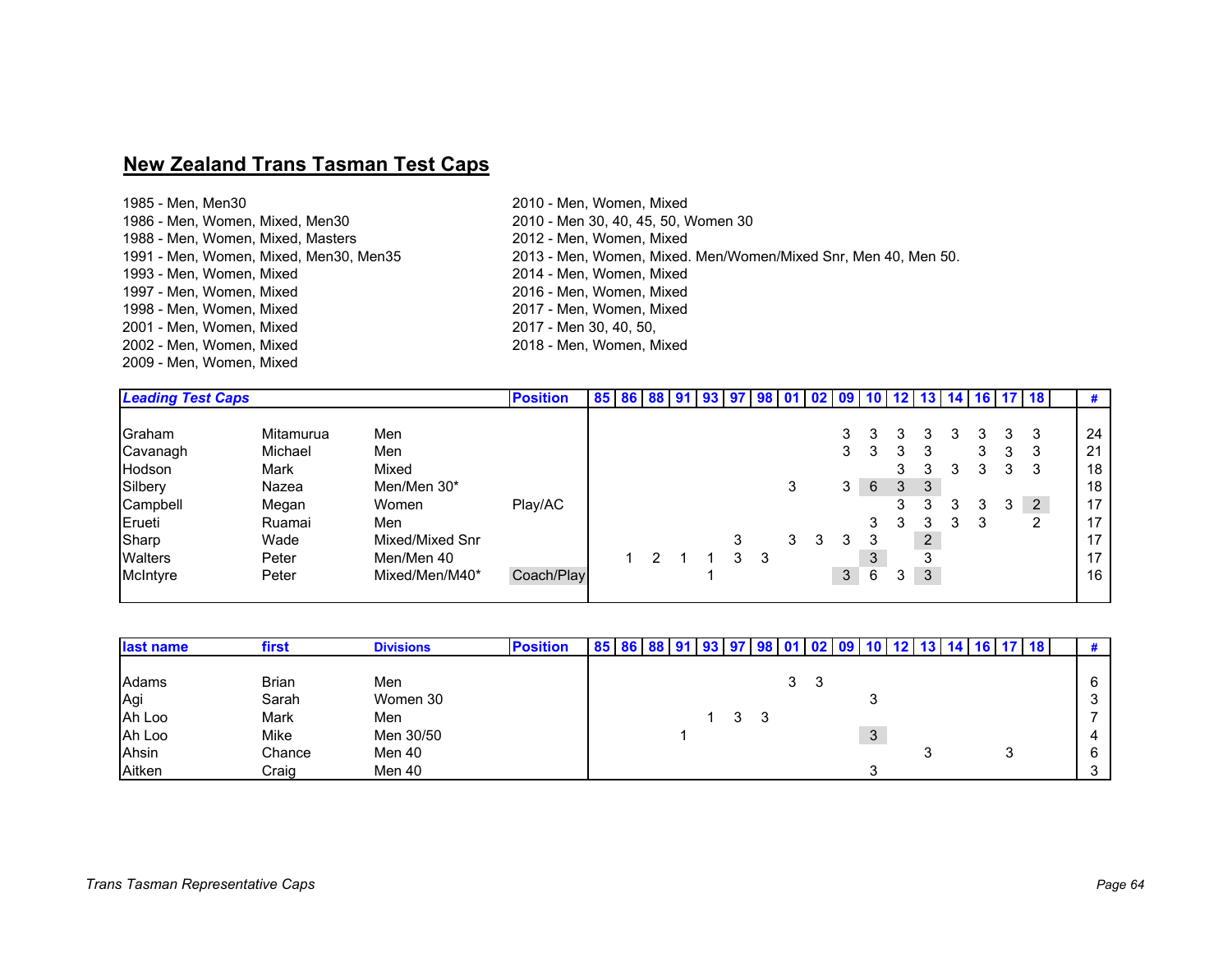| last name        | first        | <b>Divisions</b> | <b>Position</b> | 85 86 88 91 |                      |                | 93 | 97           | 98 | 01 | 02 | 09 | 10             | 12 13 14 16 17 18 |                |                |                 |                  |                | #              |
|------------------|--------------|------------------|-----------------|-------------|----------------------|----------------|----|--------------|----|----|----|----|----------------|-------------------|----------------|----------------|-----------------|------------------|----------------|----------------|
| Aki (Peina)      | Kahureremoa  | Women            |                 |             |                      |                |    |              |    |    |    |    | 3              |                   |                | 3              |                 |                  |                | 6              |
| Albert           | Joe          | Men              |                 |             |                      |                |    |              |    |    |    |    |                |                   |                |                |                 |                  |                |                |
| Albert           | Serena       | Women 30         |                 |             |                      |                |    |              |    |    |    |    |                |                   | 3              |                |                 |                  |                | 3              |
| Albert-Janhke    | George       | Mixed/Mixed Snr  |                 |             |                      |                |    | 3            | 3  | 3  | 3  |    |                |                   | $\mathbf{1}$   |                |                 |                  |                | 13             |
| Ale              | Johathan     | Mixed            |                 |             |                      |                |    |              |    |    |    |    | 3              |                   | 2              |                |                 |                  |                | 5              |
| Allen            | Reece        | Men 30           | Manager         |             |                      |                |    |              |    |    |    |    |                |                   | 3              |                |                 |                  |                | 3              |
| Almond           | Annette      | <b>Mixed Snr</b> |                 |             |                      |                |    |              |    |    |    |    |                |                   | 3              |                |                 |                  |                | 3              |
| Amiria           | Katrina      | Mixed Snr        |                 |             |                      |                |    |              |    |    |    |    |                |                   |                |                |                 |                  |                |                |
| Amopiu           | Joan         | Women 27         |                 |             |                      |                |    |              |    |    |    |    |                |                   |                |                |                 |                  |                |                |
| Anderson         | Ben          | Mixed            |                 |             |                      |                |    |              |    |    |    |    |                |                   |                |                |                 | $\boldsymbol{2}$ |                | 3              |
| Anderson         | Richard      | Mixed/Men 50     | Play/Coach      |             | 1                    |                |    |              |    |    |    |    | 3 <sup>1</sup> |                   |                |                |                 |                  |                |                |
| Anderson-Pitman  | Racqual      | Mixed            |                 |             |                      |                |    |              |    |    |    |    |                |                   | -1             |                |                 |                  |                |                |
| Andrews          | Colin        | Men 30/35        |                 |             | $\mathbf 1$          | $\overline{2}$ |    |              |    |    |    |    |                |                   |                |                |                 |                  |                | 3              |
| Antonievic       | Tay-a        | Women            |                 |             |                      |                |    |              |    |    |    |    |                |                   |                |                |                 |                  | $\overline{2}$ | $\overline{c}$ |
| Antonievic-Bunce | Chance       | Mixed            |                 |             |                      |                |    |              |    |    |    |    |                |                   |                | $\overline{c}$ |                 |                  |                | $\overline{2}$ |
| Apiti            | Dianne       | Women            |                 |             |                      |                |    | 3            |    |    |    |    |                |                   |                |                |                 |                  |                | 3              |
| Archer           | <b>Brian</b> | Men 30/40        | Coach           |             |                      |                |    |              |    |    |    |    |                |                   | 3              |                |                 | 3 <sup>1</sup>   |                | 6              |
| Asafo            | Savarna      | Mixed            |                 |             |                      |                |    |              |    |    |    |    |                |                   |                |                |                 |                  |                |                |
| Ashworth         | Tina         | Mixed            |                 |             |                      |                |    |              |    |    |    |    |                |                   |                | 3              | 3               | 3                | 3              | 12             |
| August           | Elaine       | <b>Mixed Snr</b> |                 |             |                      |                |    |              |    |    |    |    |                |                   | 3              |                |                 |                  |                | 3              |
| Aupouri          | Mohi         | Mixed/Men        |                 |             |                      |                |    |              |    |    |    | 3  | 3              | 3                 |                | 3 <sup>1</sup> |                 |                  |                | 12             |
| Bachop           | Graham       | Men              |                 |             |                      |                |    |              |    |    |    |    |                |                   |                |                |                 |                  |                |                |
| Bachop           | Steven       | Men              |                 |             | $\blacktriangleleft$ | $\overline{c}$ |    |              |    |    |    |    |                |                   |                |                |                 |                  |                | 3              |
| <b>Baker</b>     | Chantal      | Women 30         |                 |             |                      |                |    |              |    |    |    |    |                |                   | 3              |                |                 |                  |                | 3              |
| <b>Bannister</b> | Sharlene     | Mixed            |                 |             |                      |                |    | 3            | 3  | 3  | 3  |    |                |                   |                |                |                 |                  |                | 12             |
| Barington        | Dot          | Men/Women        | Manager         |             |                      |                | 1  | $\mathbf{3}$ |    |    |    |    |                |                   |                |                |                 |                  |                | 4              |
| <b>Barlett</b>   | Nui          | Men              |                 |             |                      |                |    |              |    | 3  | 3  |    |                |                   |                |                |                 |                  |                | 6              |
| <b>Barnes</b>    | Ray          | Men 35           | Manager         |             |                      |                |    |              |    |    |    |    |                |                   |                |                |                 |                  |                |                |
| <b>Barnett</b>   | Richard      | Men              |                 |             |                      |                |    |              |    |    |    |    |                |                   |                |                |                 |                  |                |                |
| <b>Bartlett</b>  | Ben          | Men 50           |                 |             |                      |                |    |              |    |    |    |    |                |                   | 3              |                |                 |                  |                | 3              |
| <b>Barton</b>    | Shane        | <b>Men 35</b>    |                 |             |                      |                |    |              |    |    |    |    |                |                   |                |                |                 |                  |                |                |
| Beazley          | Malcolm      | Mixed            |                 |             |                      |                |    |              |    |    |    |    |                |                   |                |                |                 |                  |                |                |
| Bell             | Rhonda       | Men              | Manager         |             |                      |                |    |              |    |    |    | 3  | 3              |                   |                |                |                 |                  |                | 6              |
| Benson           | Tony         | Mixed            |                 |             |                      |                |    |              |    |    |    |    |                |                   |                |                |                 |                  |                |                |
| <b>Bentley</b>   | Peter        | Men/Men 30       | AC/Coach        |             |                      |                |    |              |    |    |    |    |                | 3                 | 3 <sup>1</sup> |                | $3 \mid 3 \mid$ | $\mathbf{3}$     |                | 15             |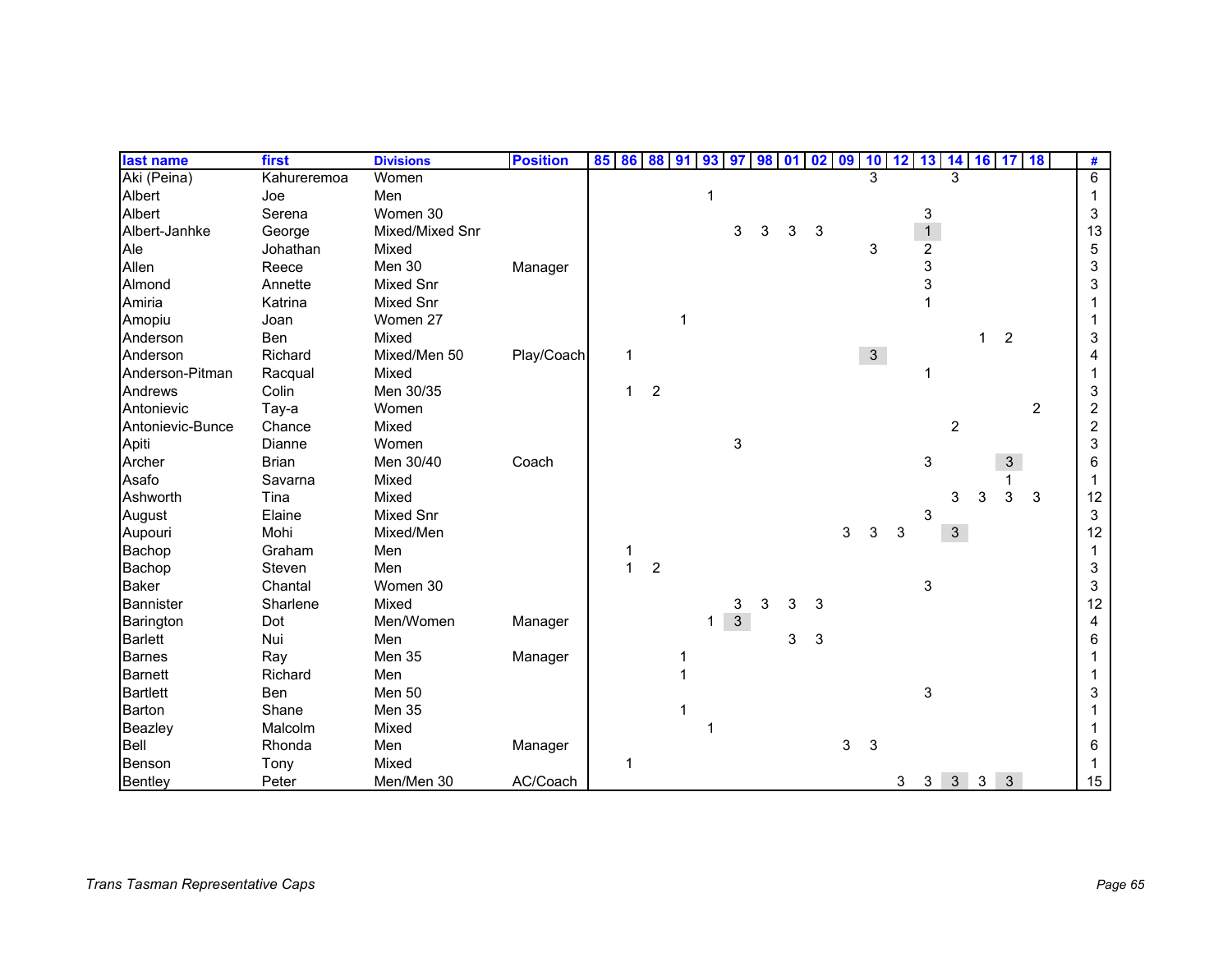| last name       | first        | <b>Divisions</b> | <b>Position</b> | 85 86 88 91 93 97 |               |   |   | 98 | 01 | 02 | 09 | 10 <sup>1</sup> | 12             | <b>13</b>                 | 14 16 17 18 |                |   | #              |
|-----------------|--------------|------------------|-----------------|-------------------|---------------|---|---|----|----|----|----|-----------------|----------------|---------------------------|-------------|----------------|---|----------------|
| Bergman         | Amanda       | Women            |                 |                   |               |   |   |    | 3  | 3  |    |                 |                |                           |             |                |   | 6              |
| Berryman        | Aleisha      | Women            |                 |                   |               |   |   |    |    |    | 3  | 3               |                | 3                         |             |                |   | 9              |
| Berryman        | Gloria       | Women            |                 |                   |               |   |   |    |    |    |    |                 |                |                           |             |                |   |                |
| Berryman        | Julian       | Men 45/50        |                 |                   |               |   |   |    |    |    |    | 3               |                | 3 <sup>1</sup>            |             |                |   | 6              |
| Berryman        | Kelsey       | Women            |                 |                   |               |   |   |    |    |    | 3  |                 |                |                           |             |                |   | 3              |
| <b>Best</b>     | <b>Ricky</b> | Men 30           |                 |                   |               |   |   |    |    |    |    |                 |                | 3                         |             |                |   | 3              |
| <b>Black</b>    | Katrina      | Mixed            |                 |                   |               |   | 3 | 3  |    |    |    |                 |                |                           |             |                |   | 6              |
| <b>Black</b>    | Ngarohi      | Men              |                 |                   |               |   |   |    |    |    |    |                 |                |                           | 3           |                |   | 3              |
| <b>Black</b>    | Whitiaua     | Men              | Play/Ass Ch     |                   |               |   |   |    |    |    | 3  | 3               |                | $\ensuremath{\mathsf{3}}$ | 3           | $\mathbf{3}$   |   | 15             |
| <b>Blair</b>    | Ngarimu      | Men              |                 |                   |               |   |   |    |    |    |    |                 |                |                           |             |                |   |                |
| Blanchfield     | Neil         | Men              | Manager         |                   |               |   |   |    |    |    |    |                 |                |                           |             |                |   |                |
| <b>Blank</b>    | Derick       | Men 30           |                 |                   |               |   |   |    |    |    |    |                 |                |                           |             | 3              |   | 3              |
| Bloomfield      | Clayton      | Mixed            |                 |                   | $\frac{2}{2}$ |   |   |    |    |    |    |                 |                |                           |             |                |   | $\overline{c}$ |
| Bloomfield      | Steven       | Mixed            |                 |                   |               |   |   |    |    |    |    |                 |                |                           |             |                |   | $\overline{c}$ |
| <b>Booth</b>    | David        | Men 40           |                 |                   |               |   |   |    |    |    |    | 3               |                | 3                         |             |                |   | 6              |
| Bowen           | Jade         | Women            |                 |                   |               |   |   |    |    |    |    |                 |                |                           |             | 3              | 1 | 4              |
| Boyd            | Anita        | Women 30         |                 |                   |               |   |   |    |    |    |    | 3               |                | 3                         |             |                |   | 6              |
| <b>Brand</b>    | Hannah       | Women            |                 |                   |               |   |   |    |    |    |    |                 |                | $\overline{1}$            |             |                |   |                |
| <b>Brandon</b>  | Mark         | Men 30           |                 |                   |               |   |   |    |    |    |    |                 |                |                           |             |                |   |                |
| <b>Bray</b>     | Eugene       | Men 50           | Manager         |                   |               |   |   |    |    |    |    |                 |                |                           |             | 3              |   | 3              |
| <b>Brett</b>    | Lesley       | Women            |                 |                   |               | 1 |   |    |    |    |    |                 |                |                           |             |                |   | $\overline{2}$ |
| <b>Brewer</b>   | Darrel       | Mixed            |                 |                   |               |   |   |    |    |    |    |                 |                |                           |             |                |   |                |
| Brough          | Justin       | Women            | Coach           |                   | $\frac{2}{2}$ |   |   |    |    |    |    |                 |                |                           |             |                |   | $\overline{c}$ |
| Broughton       | Florence     | Women            |                 |                   |               |   |   |    |    |    |    |                 |                |                           |             |                |   | $\overline{2}$ |
| Broughton       | Jason        | Men 40           |                 |                   |               |   |   |    |    |    |    |                 |                |                           |             | 3              |   | 3              |
| <b>Brown</b>    | Don          | Men              |                 | 1                 |               |   |   |    |    |    |    |                 |                |                           |             |                |   |                |
| <b>Brown</b>    | Sean         | Mixed/Men 30     |                 |                   |               |   |   |    |    |    | 3  | 3               |                |                           |             | 3 <sup>1</sup> |   | 9              |
| Buchanan        | Campbell     | Men 30           |                 |                   |               |   |   |    |    |    |    |                 |                | 3                         |             |                |   | 3              |
| Buchanan        | Melissa      | Mixed/Women      |                 |                   |               |   |   |    |    |    |    | 3               | 3              | $\mathfrak{S}$            |             |                |   | 9              |
| <b>Buick</b>    | Hamish       | Mixed            |                 |                   |               |   |   |    |    |    |    |                 | $\overline{2}$ | 3                         |             |                |   | 5              |
| <b>Burden</b>   | Damian       | Mixed            | Ass Coach       |                   |               |   |   |    |    |    |    |                 |                |                           | 3           |                | 3 | 6              |
| <b>Burnside</b> | Mercedes     | Mixed            |                 |                   |               |   |   |    |    |    |    | 3               |                |                           |             |                |   | 3              |
| <b>Burrell</b>  | Edward       | Men              |                 |                   |               |   |   |    |    |    | 3  | 3               |                | $\overline{2}$            |             |                |   | 8              |
| <b>Burrell</b>  | Ken          | Men 35           |                 |                   |               |   |   |    |    |    |    |                 |                |                           |             |                |   |                |
| <b>Burrell</b>  | Tracey       | Women            |                 |                   |               |   |   |    |    |    |    |                 |                |                           |             |                |   | $\overline{2}$ |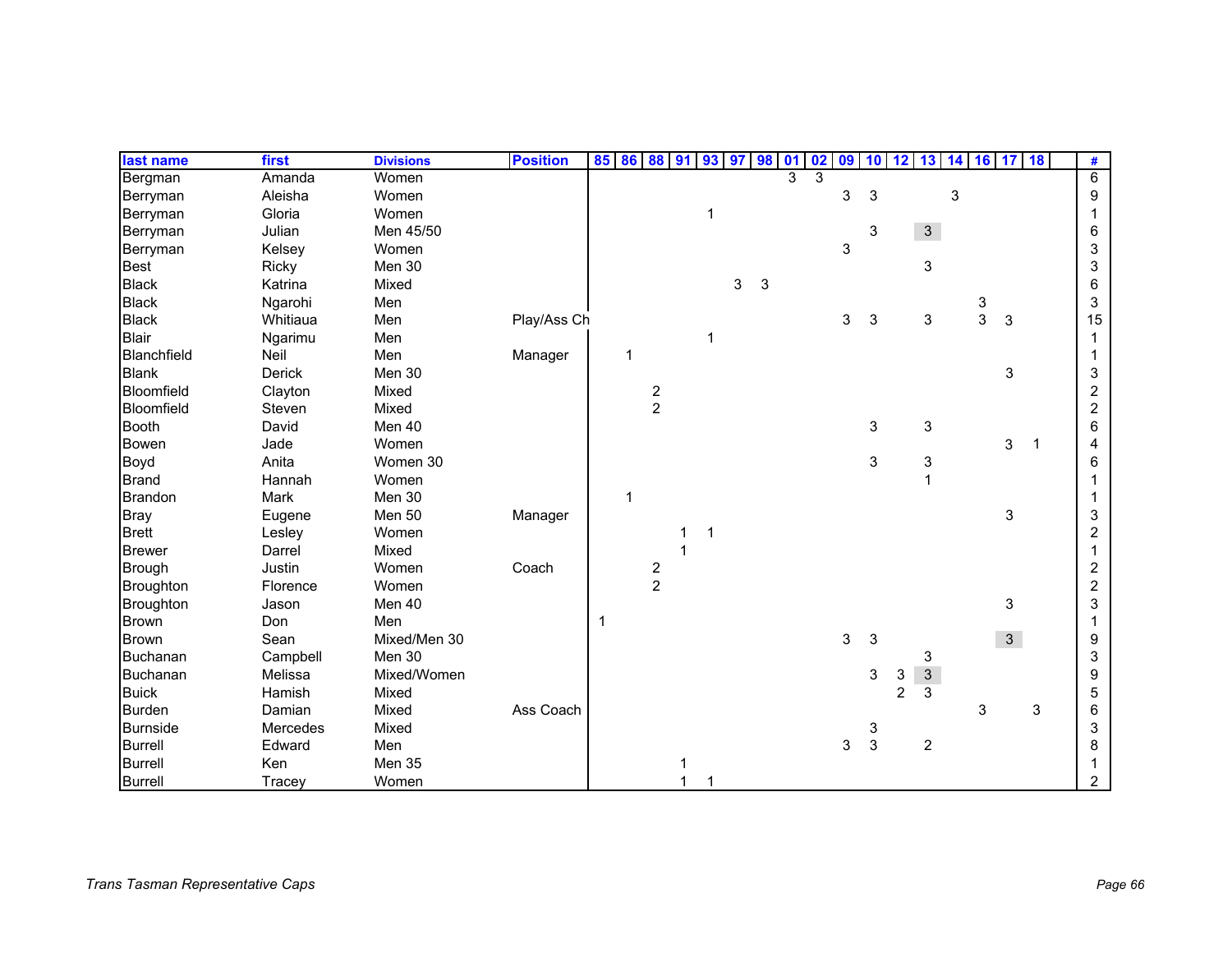| last name   | first          | <b>Divisions</b>   | <b>Position</b> | 85 86 88 91 93 97 |              |                                            |             |                           | 98             | 01 | 02 | 09             | 10             | 12             | 13             | 14           | <b>16</b> | 17             | <b>18</b>   | #              |
|-------------|----------------|--------------------|-----------------|-------------------|--------------|--------------------------------------------|-------------|---------------------------|----------------|----|----|----------------|----------------|----------------|----------------|--------------|-----------|----------------|-------------|----------------|
| Campbell    | Megan          | Women              | Play/AC         |                   |              |                                            |             |                           |                |    |    |                |                | 3              | 3              | 3            | 3         | ما             | $2^{\circ}$ | 17             |
| Campbell    | Nola           | Women              |                 |                   |              |                                            |             |                           |                |    |    |                |                |                | 3              |              |           |                |             | 3              |
| Campbell    | <b>Steve</b>   | Men 35/30/50       |                 |                   |              |                                            | $2 \quad 1$ |                           |                |    |    |                | 3              |                | $\mathfrak{S}$ |              |           |                |             | 9              |
| Cardie      | Honey          | Mixed              | Manager         |                   |              |                                            |             |                           |                |    |    |                |                |                |                |              |           |                |             |                |
| Cavanagh    | Janelle        | Women/Mixed        |                 |                   |              |                                            |             |                           |                |    |    | 3              | 3              |                | 3              | $\mathbf{1}$ |           |                |             | 10             |
| Cavanagh    | Michael        | Men                |                 |                   |              |                                            |             |                           |                |    |    | 3              | 3              | 3              | 3              |              | 3         | 3              | 3           | 21             |
| Chamberlain | Lisa           | Mixed              |                 |                   |              |                                            |             |                           |                |    |    |                |                |                |                |              |           |                |             | 1              |
| Chapman     | Courtney       | Women/Mixed        |                 |                   |              |                                            |             |                           |                |    |    |                |                | $\overline{2}$ | $2 \quad 3$    |              |           |                |             | $\overline{7}$ |
| Chapman     | Luke           | Men 30             |                 |                   |              |                                            |             |                           |                |    |    |                |                |                |                |              |           | 3              |             | 3              |
| Cherrington | Joanne         | Women              |                 |                   |              |                                            |             |                           | 3              |    |    |                |                |                |                |              |           |                |             | 3              |
| Christian   | Crahame        | Mixed/Women        | Coach           |                   |              |                                            |             |                           | $\overline{3}$ |    |    |                |                |                |                |              |           |                |             |                |
| Christian   | Sheree         | Women 27           |                 |                   |              |                                            |             |                           |                |    |    |                |                |                |                |              |           |                |             |                |
| Clark       | Andrew         | Men 45             |                 |                   |              |                                            |             |                           |                |    |    |                | 3              |                |                |              |           |                |             | 3              |
| Clearke     | Leanne         | Mixed              |                 |                   | $\mathbf{1}$ | $\overline{2}$                             |             |                           |                |    |    |                |                |                |                |              |           |                |             | 3              |
| Clemas      | <b>Barry</b>   | Men/Men 40         |                 |                   |              |                                            |             |                           |                |    |    |                | 3 <sup>1</sup> |                |                |              |           |                |             | 5              |
| Clemas      | David          | Men                | Manager         |                   |              |                                            |             |                           |                |    |    |                |                |                |                |              |           |                |             |                |
| Clutterbuck | Dawson         | Mixed              |                 |                   |              |                                            |             |                           |                |    |    |                |                | 3              |                |              |           |                |             | 3              |
| Coffin      | Jenny-May      | Women              |                 |                   |              |                                            |             |                           |                | 3  | 3  |                |                |                |                |              |           |                |             | 6              |
| Coghlan     | Mike           | Men 35             |                 |                   |              |                                            |             |                           |                |    |    |                |                |                |                |              |           |                |             |                |
| Collier     | Sean           | Men 40             |                 |                   |              |                                            |             |                           |                |    |    |                |                |                |                |              |           | $\overline{2}$ |             | 2              |
| Colville    | Karen          | Women              |                 |                   | $\mathbf 1$  | $\overline{2}$                             |             |                           |                |    |    |                |                |                |                |              |           |                |             | 3              |
| Conning     | <b>Brian</b>   | Mixed/Men          | Coach/AC        |                   |              |                                            |             | 3                         | 3              |    |    |                |                |                |                |              |           |                |             | 8              |
| Cooper      | Erena          | <b>Mixed Snr</b>   |                 |                   |              |                                            |             |                           |                |    |    |                |                |                | 3              |              |           |                |             | 3              |
| Cootes      | Vanessa        | Mixed/Women        |                 |                   |              |                                            | 1           | $\ensuremath{\mathsf{3}}$ |                |    |    |                |                |                |                |              |           |                |             | 5              |
| Corbett     | Michael        | Men                |                 |                   |              |                                            |             | 3                         | 3              |    |    |                |                |                |                |              |           |                |             | 6              |
| Coulter     | Craig          | Men 50             |                 |                   |              |                                            |             |                           |                |    |    |                |                |                |                |              |           | $\overline{2}$ |             | $\overline{c}$ |
| Cribb       | Alanna         | Mixed              |                 |                   |              |                                            |             |                           |                |    | 3  |                |                |                |                |              |           |                |             | 3              |
| Cribb       | Deanna         | Women              |                 |                   |              |                                            |             |                           |                |    |    |                |                |                |                |              |           |                |             | 2              |
| Crooks      | Michelle       | Women              |                 |                   |              | $\begin{array}{c} 2 \\ 2 \\ 2 \end{array}$ | 1           |                           |                |    |    |                |                |                |                |              |           |                |             | 4              |
| Crooper     | Phil           | Mixed              |                 |                   |              |                                            |             |                           |                |    |    |                |                |                |                |              |           |                |             | $\overline{c}$ |
| Daly        | Lupa-Georgette | Women 30/Mixed Snr |                 |                   |              |                                            |             |                           |                |    |    |                | 3              |                | 3 <sup>1</sup> |              |           |                |             | 6              |
| Daly        | Michael        | Mixed/Mix30/Wom    | Coach           |                   |              |                                            |             | 3                         | 3              |    |    | $\mathfrak{S}$ | 3              |                |                |              |           |                |             | 14             |
| Dangen      | Vivienne       | Women              |                 |                   |              |                                            |             |                           |                | 3  | 3  |                |                |                |                |              |           |                |             | 6              |
| Daniels     | Alan           | <b>Men 35</b>      |                 |                   |              |                                            | 1           |                           |                |    |    |                |                |                |                |              |           |                |             |                |
| Dann        | Sonya          | Mixed              |                 |                   |              |                                            |             | $\mathbf{3}$              | 3              |    |    |                |                |                |                |              |           |                |             | 6              |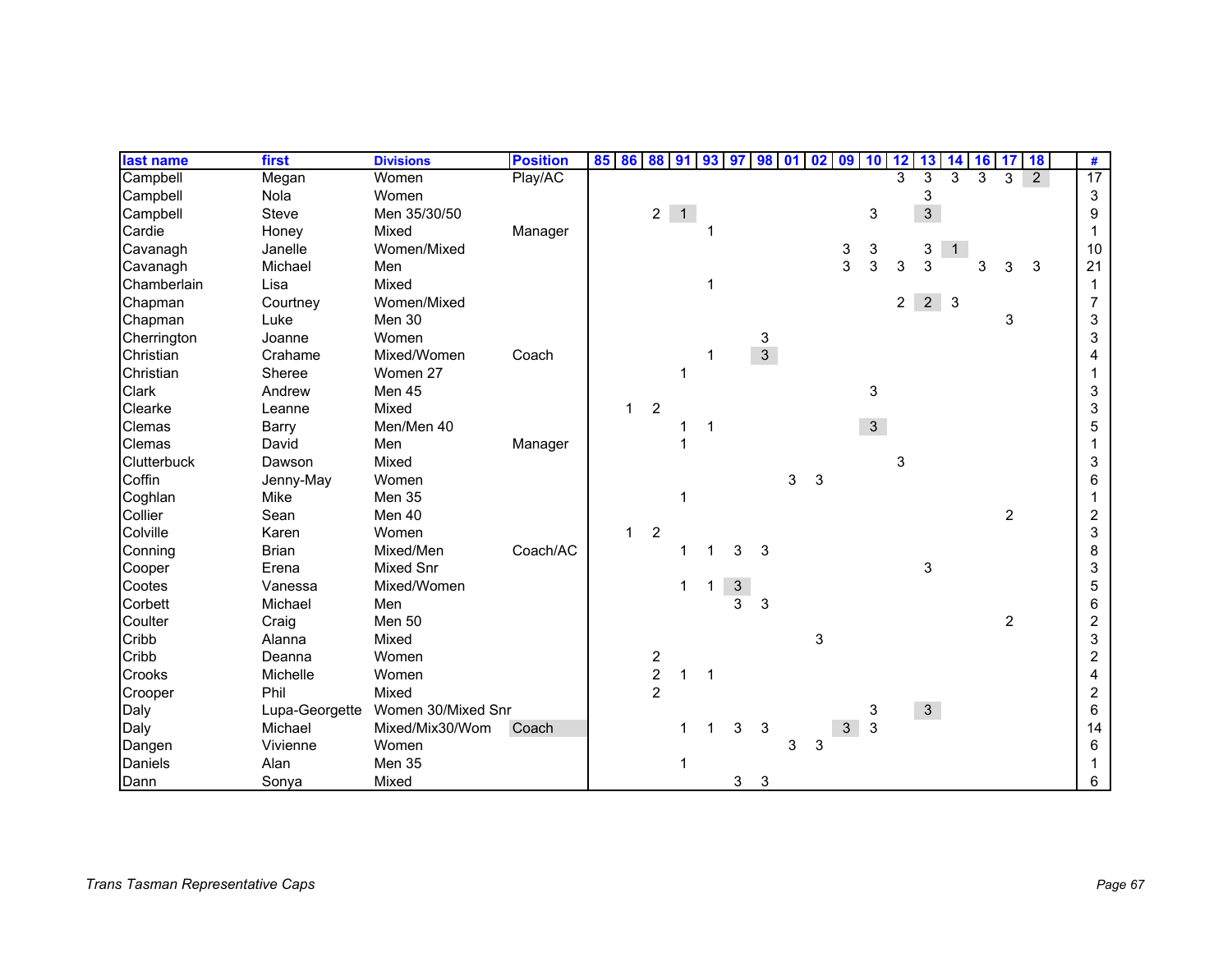| last name         | first     | <b>Divisions</b> | <b>Position</b> | 85<br>86 88 91 |                         |             | 93                   | 97 | 98 | $\mathbf{0}$ 1 | 02 | 09 | 10 | 12 | 13             | -14 | 16 | 17             | 18             | #              |
|-------------------|-----------|------------------|-----------------|----------------|-------------------------|-------------|----------------------|----|----|----------------|----|----|----|----|----------------|-----|----|----------------|----------------|----------------|
| <b>Darlington</b> | Damian    | Men              |                 |                |                         |             |                      |    |    |                |    |    |    |    |                |     | 3  |                |                | $\overline{3}$ |
| Das               | Rahul     | Men              | AC/Coach        |                |                         |             |                      |    |    |                |    |    |    |    |                |     | 3  | 3              | 3              | 9              |
| Davey             | Allen     | Mixed            |                 |                | $\overline{\mathbf{c}}$ |             |                      |    |    |                |    |    |    |    |                |     |    |                |                | $\overline{2}$ |
| Davies            | Tiwi      | Mixed            |                 |                |                         |             |                      |    |    |                |    |    |    | 3  | 3              |     |    |                |                | 6              |
| Davis             | Charlotte | Mixed/Women      |                 |                |                         |             |                      |    |    |                |    |    |    |    |                | 1   | 3  |                | 2 <sup>7</sup> | 6              |
| Davis             | Heniti    | Mixed            |                 |                |                         |             |                      |    |    |                |    |    |    | 3  | $\sqrt{3}$     |     |    |                |                | 6              |
| Davis             | Marama    | Women            |                 |                |                         |             |                      |    |    |                |    |    |    | 3  |                |     |    |                |                | 3              |
| Davis             | Paul      | Men              |                 |                |                         |             |                      |    |    |                |    | 3  | 3  |    |                |     |    |                |                | 6              |
| Davis             | Sonya     | Women            |                 |                |                         |             |                      |    |    |                |    |    |    |    |                |     |    |                |                |                |
| Dawson            | Aroha     | Women 27         |                 |                |                         |             |                      |    |    |                |    |    |    |    |                |     |    |                |                |                |
| Day               | Kate      | Women            |                 |                |                         |             |                      |    |    |                |    |    |    |    |                |     |    | $\mathbf{3}$   |                | 3              |
| Dayberg           | Claire    | Mixed            |                 |                |                         |             |                      |    |    |                |    |    |    |    |                |     |    |                |                |                |
| Dayberg           | Eric      | Men              |                 |                | $\overline{c}$          |             |                      |    |    |                |    |    |    |    |                |     |    |                |                | 2              |
| Deane             | Dion      | Men              |                 |                |                         |             |                      |    |    |                |    |    |    |    |                |     |    |                |                |                |
| <b>Dick</b>       | Murray    | Men 35           |                 |                |                         |             |                      |    |    |                |    |    |    |    |                |     |    |                |                |                |
| Dickson           | Faith     | Mixed            |                 |                |                         |             |                      |    |    | 3              |    |    |    |    |                |     |    |                |                | 3              |
| Dolheguy          | Michael   | Mixed            |                 |                |                         |             |                      | 3  | 3  |                |    |    |    |    |                |     |    |                |                | 6              |
| Doornabal         | Eli       | Men 30           |                 |                |                         |             |                      |    |    |                |    |    |    |    | $\overline{2}$ |     |    |                |                | $\overline{c}$ |
| Dougal            | Elesha    | Women            |                 |                |                         |             |                      |    |    |                |    |    |    |    |                | 3   |    |                |                | 3              |
| <b>Downes</b>     | Gavin     | Women            | Ass Coach       |                |                         |             |                      |    |    |                |    |    |    |    |                |     | 3  |                |                | 3              |
| <b>Driscoll</b>   | Michelle  | Mixed            |                 |                |                         |             | $\blacktriangleleft$ |    | 3  |                |    |    |    |    |                |     |    |                |                | 4              |
| Drummond          | Jessica   | Women            |                 |                |                         |             |                      |    |    |                |    |    | 3  |    |                |     |    |                |                | 3              |
| Drummond          | Nicole    | Mixed            |                 |                |                         |             |                      |    |    |                |    |    |    |    |                |     | 2  | 3              | 3              | 8              |
| Drummond          | Willie    | Men 40           |                 |                |                         |             |                      |    |    |                |    |    | 3  |    |                |     |    |                |                | 3              |
| Duff              | Joshua    | Men              |                 |                |                         |             |                      |    |    |                |    |    |    |    |                |     |    | $\overline{2}$ |                | $\overline{2}$ |
| Duncan            | Allan     | Men 35           |                 |                |                         | $\mathbf 1$ |                      |    |    |                |    |    |    |    |                |     |    |                |                |                |
| Dunn              | Henry     | Men              |                 |                |                         |             |                      |    |    |                |    |    |    |    | 3              |     |    |                |                | 3              |
| Durden            | Damian    | Mixed            | Ass Coach       |                |                         |             |                      |    |    |                |    |    |    |    |                |     |    | 3              |                | 3              |
| Edmonds           | Grant     | Men/Women        | Ass Coach       |                |                         |             | 1                    |    |    | $\mathbf{3}$   |    |    |    |    |                |     |    |                |                |                |
| Edwards           | Shane     | Men 40           |                 |                |                         |             |                      |    |    |                |    |    |    |    | $\mathbf{3}$   |     |    |                |                | 3              |
| Edwards           | Teresa    | Women 30         |                 |                |                         |             |                      |    |    |                |    |    | 3  |    |                |     |    |                |                | 3              |
| Ellis             | Graeme    | Men 30           |                 |                |                         |             |                      |    |    |                |    |    |    |    |                |     |    |                |                |                |
| Enasa             | Ngariki   | Men 45           | Coach           |                |                         |             |                      |    |    |                |    |    | 3  |    |                |     |    |                |                | 3              |
| Engler            | Cassandra | Women            |                 |                |                         |             |                      |    |    |                |    |    |    |    |                |     | 3  | 3              | 2              | 8              |
| Enosa             | Ricky     | Men 45           |                 |                |                         |             |                      |    |    |                |    |    | 3  |    |                |     |    |                |                | 3              |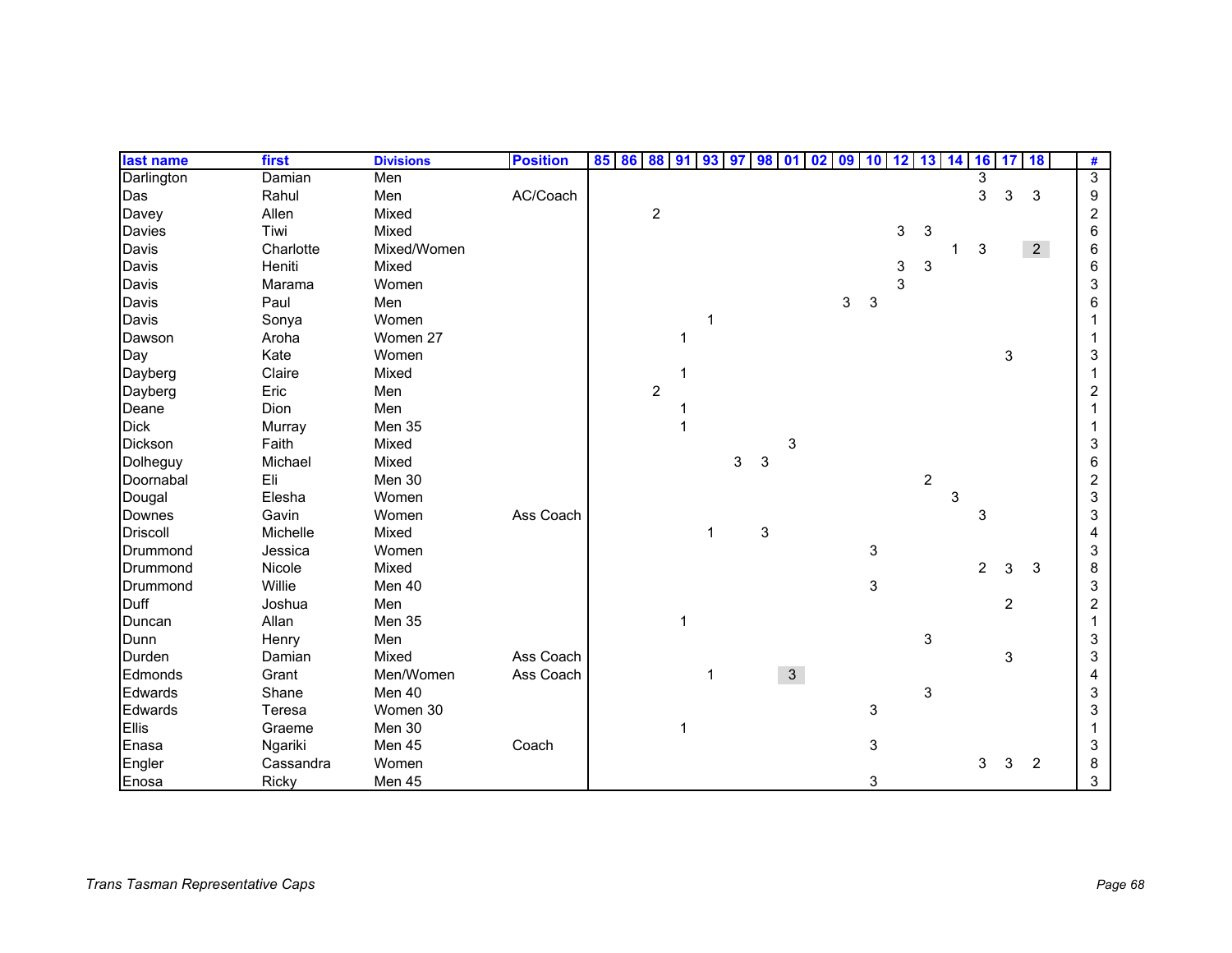| last name     | first        | <b>Divisions</b> | <b>Position</b> |   |                                            | 85 86 88 91 93 | 97           | 98             | 0 <sub>1</sub> | 02 | 09 | 10 | 12             | 13             | 14 16 17   |   |                | <b>18</b>      |                |
|---------------|--------------|------------------|-----------------|---|--------------------------------------------|----------------|--------------|----------------|----------------|----|----|----|----------------|----------------|------------|---|----------------|----------------|----------------|
| Ensor         | Lauren       | Mixed            |                 |   |                                            |                |              |                |                |    |    |    |                |                |            |   |                |                | $\mathbf{1}$   |
| Epiha         | Lawrence     | Mixed            |                 |   |                                            |                |              | 3              |                |    |    |    |                |                |            |   |                |                | 3              |
| Erueti        | Angus        | Men 35           |                 |   |                                            |                |              |                |                |    |    |    |                |                |            |   |                |                |                |
| Erueti        | Ruamai       | Men              |                 |   |                                            |                |              |                |                |    |    | 3  | 3              | 3              | 3          | 3 |                | $\overline{2}$ | 17             |
| Evison        | Maisie       | Women            |                 |   |                                            |                |              |                |                |    |    |    |                |                |            |   |                |                |                |
| Faleauto      | Lincoln      | Men/Men 40       |                 |   |                                            |                | 3            | 3              |                |    |    |    |                |                |            |   | $\overline{2}$ |                | 8              |
| Felix         | Diane        | Mixed            |                 |   |                                            |                |              |                |                |    |    |    |                |                |            |   |                |                |                |
| Fidow         | John         | Men 30           | Manager         |   |                                            |                |              |                |                |    |    |    |                |                |            |   |                |                |                |
| Filipaina     | Cath         | <b>Mixed Snr</b> | Manager         |   |                                            |                |              |                |                |    |    |    |                | 3              |            |   |                |                | 3              |
| Final         | Malu         | Men              |                 |   |                                            |                |              |                |                |    |    |    |                |                |            |   |                |                |                |
| Finnerty      | Warren       | Men 30           |                 |   |                                            |                |              |                |                |    |    |    |                |                |            |   |                |                |                |
| Fisher        | Mary-Anne    | Women            |                 |   |                                            |                |              |                | 3              | 3  |    |    |                |                |            |   |                |                | 6              |
| Fitzgerald    | Thomas       | Men              |                 |   |                                            |                |              |                |                |    |    |    |                |                | $\sqrt{3}$ |   |                |                | 3              |
| Flavell       | Pat          | Men 50           |                 |   |                                            |                |              |                |                |    |    |    |                | 3              |            |   |                |                | 3              |
| Foley         | Shane        | Mixed Snr/Men 40 |                 |   |                                            |                |              |                |                |    |    | 3  |                | 3 <sup>1</sup> |            |   |                |                | 6              |
| Fonotia       | Rachael      | Mixed            | Manager         |   |                                            |                | $\mathbf{3}$ | 3              |                |    |    |    |                |                |            |   |                |                | 6              |
| Ford          | Jason        | Men              |                 |   |                                            |                |              |                | 3              | 3  |    |    |                |                |            |   |                |                | 6              |
| Fortes        | Clem         | Men              | Manager         |   |                                            |                | $\mathbf{3}$ | $\mathfrak{Z}$ |                |    |    |    |                |                |            |   |                |                | 6              |
| Foster        | Lisa         | Women 30         |                 |   |                                            |                |              |                |                |    |    |    |                | 3              |            |   |                |                | 3              |
| Fox           | Leana        | Women            | Coach           |   |                                            |                |              |                |                |    |    |    |                |                |            | 3 | 3              | $\overline{2}$ | 8              |
| Galvin        | Ann Marie    | Mixed            |                 |   |                                            |                |              |                |                |    |    |    |                |                |            |   |                |                | $\overline{c}$ |
| Galvin        | Gaylene      | Mixed            |                 |   | $\begin{array}{c} 2 \\ 2 \\ 2 \end{array}$ |                |              |                |                |    |    |    |                |                |            |   |                |                | $\overline{c}$ |
| Garden-Bachop | Sue          | Women            | Play/AC         |   |                                            |                | 3            | $\sqrt{3}$     |                |    |    |    |                |                |            |   |                |                | 8              |
| Gardiner      | Puawai       | Mixed            |                 |   |                                            |                |              |                |                |    |    |    |                |                |            |   | 3              | $\overline{2}$ | 5              |
| Gemmell       | Luke         | Mixed            |                 |   |                                            |                |              |                |                |    |    |    |                |                |            |   |                |                |                |
| Gentles       | Remus        | Men              |                 |   |                                            |                |              | 3              |                |    |    |    |                |                |            |   |                |                | 3              |
| Girvan        | Marcus       | Men 30           |                 |   |                                            |                |              |                |                |    |    | 3  |                | 3              |            |   |                |                | 6              |
| Goffin        | Mike         | Mixed/Men 35     |                 |   |                                            | 1              |              |                |                |    |    |    |                |                |            |   |                |                | 2              |
| Goffin        | Peter        | Mixed            |                 |   | $\overline{c}$                             |                |              |                |                |    |    |    |                |                |            |   |                |                | $\overline{2}$ |
| Gordon        | John         | Men 30           |                 | 1 |                                            |                |              |                |                |    |    |    |                |                |            |   |                |                |                |
| Grace         | Destiny      | Women            |                 |   |                                            |                |              |                |                |    |    |    |                |                | 3          |   |                |                | 3              |
| Graham        | Mitamurua    | Men              |                 |   |                                            |                |              |                |                |    | 3  | 3  | 3              | 3              | 3          | 3 | 3              | 3              | 24             |
| Grant         | <b>Brook</b> | Men 30           |                 |   |                                            |                |              |                |                |    |    |    |                |                |            |   | $\overline{2}$ |                | $\overline{2}$ |
| Grant         | Conal        | Women/Mixed      |                 |   |                                            |                |              |                |                |    | 3  |    | $\overline{c}$ | $\mathbf{3}$   |            |   |                |                | 8              |
| Grant         | Jordan       | Women            |                 |   |                                            |                |              |                |                |    |    | 2  |                |                |            |   |                |                | $\overline{2}$ |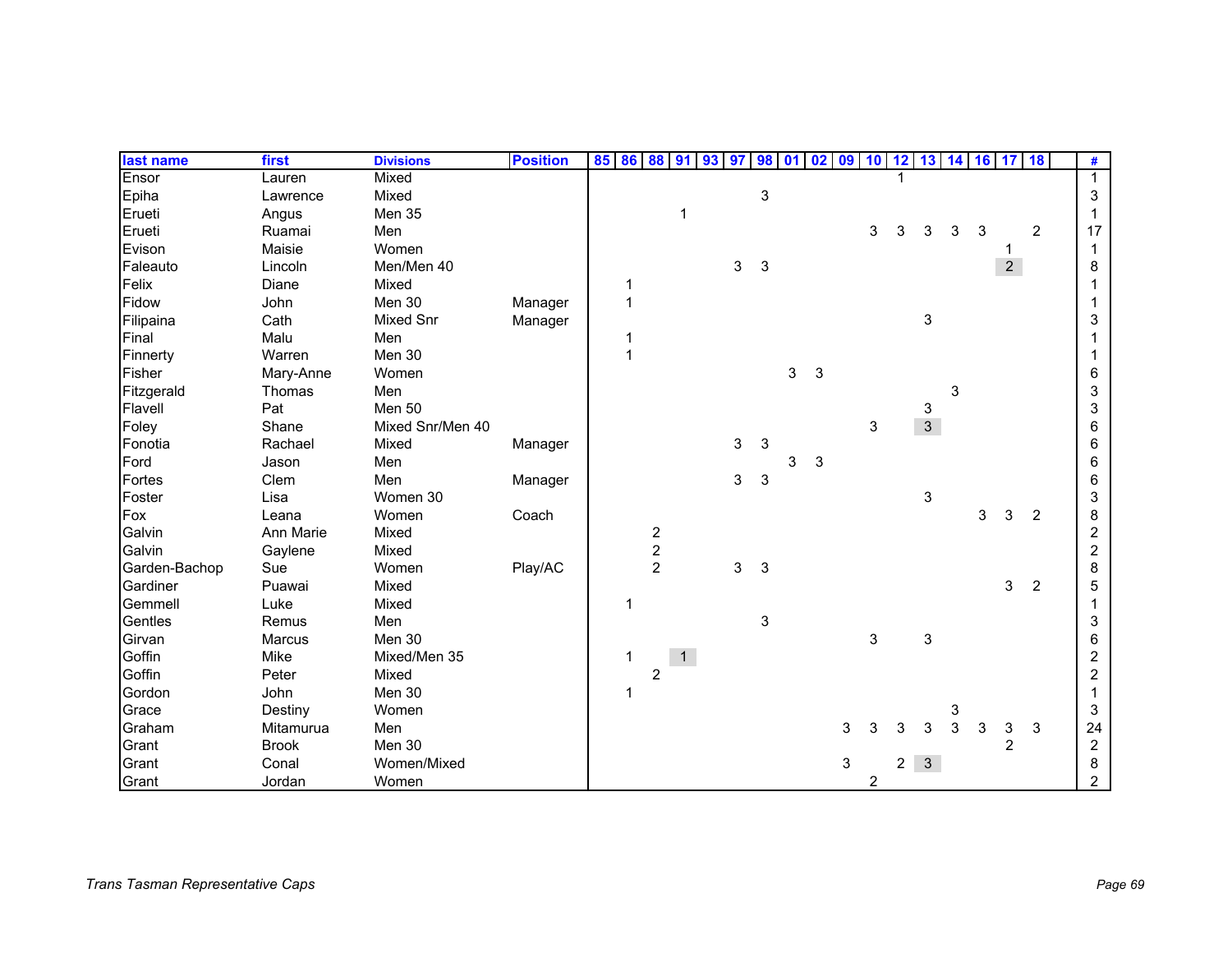| last name  | first        | <b>Divisions</b> | <b>Position</b> | 85 86 88 91 |             |                |   |   | 93 97 98 01 |            | 02 | 09         | 10                        | 12             | 13             | 14 | 16 | 17                        | <b>18</b> | #                |
|------------|--------------|------------------|-----------------|-------------|-------------|----------------|---|---|-------------|------------|----|------------|---------------------------|----------------|----------------|----|----|---------------------------|-----------|------------------|
| Grant      | Keshia       | Women            |                 |             |             |                |   |   |             |            |    |            |                           |                | 3              |    |    |                           |           | $\overline{3}$   |
| Grant      | Scott        | Men/Men 30/40    | AC/PlayCh       |             |             |                |   |   |             |            |    |            | 6                         |                | $\frac{3}{2}$  |    |    | $\mathbf{3}$              |           | 12               |
| Gray       | Hollie       | Women            |                 |             |             |                |   |   |             |            |    |            |                           |                |                | 1  |    |                           |           | 3                |
| Greenfield | Desmond      | Men 40           |                 |             |             |                |   |   |             |            |    |            | 3                         |                |                |    |    |                           |           | 3                |
| Greensill  | Tame         | Men              |                 |             |             |                |   |   |             |            |    | 3          | 1                         |                |                |    |    |                           |           | 4                |
| Grey       | Adrienne     | Women            |                 |             | $\mathbf 1$ | $\overline{2}$ |   |   |             |            |    |            |                           |                |                |    |    |                           |           | 3                |
| Griffin    | Gary         | Men 50           |                 |             |             |                |   |   |             |            |    |            | $\ensuremath{\mathsf{3}}$ |                |                |    |    |                           |           | 3                |
| Griffin    | Wayne        | Men 50           |                 |             |             |                |   |   |             |            |    |            | 3                         |                | 3              |    |    |                           |           | 6                |
| Griffiths  | Aroha        | Mixed            |                 |             |             |                |   |   |             |            |    | $\sqrt{3}$ |                           |                |                |    |    |                           |           | 3                |
| Groube     | Matt         | Men 40           |                 |             |             |                |   |   |             |            |    |            |                           |                | 3              |    |    |                           |           | 3                |
| Guthrie    | Tama         | Men              |                 |             |             |                |   |   |             |            |    |            | 3                         | 3              | 3              |    | 3  |                           |           | 12               |
| Guthrie    | Tivoli       | Men              |                 |             |             |                |   |   |             |            |    |            |                           | $\overline{c}$ | 3              |    |    |                           |           | 5                |
| Hack       | Toni         | Women            |                 |             |             |                |   |   |             |            |    |            |                           |                | 3              |    |    |                           |           | 3                |
| Haeata     | <b>Blair</b> | Men 30           |                 |             |             |                |   |   |             |            |    |            |                           |                |                |    |    | $\overline{c}$            |           | $\overline{c}$   |
| Hahipene   | Vivian       | Men 35           | Coach           |             |             |                | 1 |   |             |            |    |            |                           |                |                |    |    |                           |           | 1                |
| Haldezos   | Mark         | Mixed            |                 |             | 1           |                |   |   |             |            |    |            |                           |                |                |    |    |                           |           |                  |
| Hall       | Peter        | Men 30           | Manager         |             |             |                | 1 |   |             |            |    |            |                           |                |                |    |    |                           |           |                  |
| Hamiora    | William      | Men 45           |                 |             |             |                |   |   |             |            |    |            | 3                         |                |                |    |    |                           |           | 3                |
| Hand       | Christopher  | Men 45/50        |                 |             |             |                |   |   |             |            |    |            | 3                         |                | 3              |    |    | 2 <sup>7</sup>            |           | 8                |
| Hand       | Stephan      | Men 50           |                 |             |             |                |   |   |             |            |    |            | 3                         |                |                |    |    |                           |           | 3                |
| Hannah     | Malcolm      | Mixed            |                 |             |             |                |   | 3 |             |            |    |            |                           |                |                |    |    |                           |           | 3                |
| Hanson     | <b>Steve</b> | Men              |                 | 1           | 1           |                |   |   |             |            |    |            |                           |                |                |    |    |                           |           | $\overline{c}$   |
| Hardegger  | Monica       | Women            |                 |             |             |                |   |   | 3           | $\sqrt{3}$ |    |            |                           |                |                |    |    |                           |           | 6                |
| Hardgrave  | Micheal      | Men 45/50        |                 |             |             |                |   |   |             |            |    |            | 3                         |                |                |    |    | 3                         |           | 6                |
| Harris     | Keegan       | Mixed            |                 |             |             |                |   |   |             |            |    |            |                           |                |                |    |    | $\overline{\mathbf{c}}$   | 3         | 5                |
| Harrison   | Josh         | Men 30           |                 |             |             |                |   |   |             |            |    |            |                           |                |                |    |    | $\overline{c}$            |           | $\boldsymbol{2}$ |
| Harrison   | Lisa         | Women 30         |                 |             |             |                |   |   |             |            |    |            |                           |                | 3              |    |    |                           |           | 3                |
| Harrison   | Nathan       | Men 30           |                 |             |             |                |   |   |             |            |    |            |                           |                |                |    |    | $\overline{c}$            |           | $\overline{c}$   |
| Harrison   | Willie       | Men 30           |                 |             | 1           |                |   |   |             |            |    |            |                           |                |                |    |    |                           |           | 1                |
| Haugh      | <b>Brett</b> | Men 50           |                 |             |             |                |   |   |             |            |    |            |                           |                |                |    |    | 3                         |           | 3                |
| Haugh      | Mackenzie    | Mixed            |                 |             |             |                |   |   |             |            |    |            |                           |                |                | 3  | 3  | $\ensuremath{\mathsf{3}}$ |           | 9                |
| Haugh      | Taylor       | Men              |                 |             |             |                |   |   |             |            |    |            |                           |                |                |    | 3  |                           |           | 3                |
| Haunui     | Thomas       | Men 35/50        |                 |             |             |                |   |   |             |            |    |            | 3 <sup>1</sup>            |                |                |    |    |                           |           | 4                |
| Hawira     | Daz          | Men 40           |                 |             |             |                |   |   |             |            |    |            |                           |                | 3              |    |    |                           |           | 3                |
| Hayhow     | Greg         | Mixed/Men 50     |                 |             |             | $\overline{c}$ |   |   |             |            |    |            |                           |                | $\overline{3}$ |    |    |                           |           | 5                |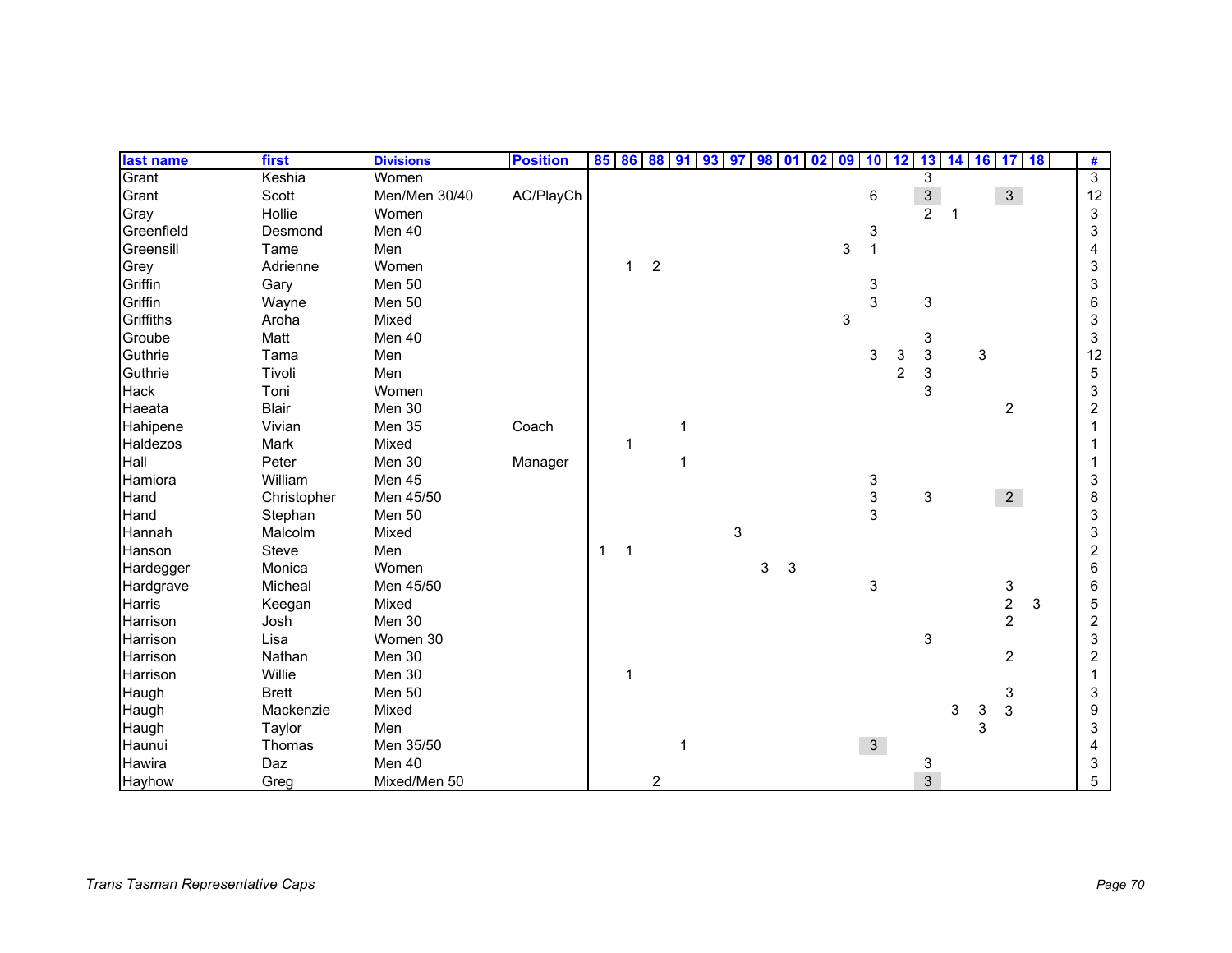| last name      | first      | <b>Divisions</b> | <b>Position</b> | 85 86 88 91 93 97 |   |                |                |   |   | <b>98</b> | 01 | 02 | 09 | 10 12 13 14 16 17 18 |   |                |              |              |                |                | #              |
|----------------|------------|------------------|-----------------|-------------------|---|----------------|----------------|---|---|-----------|----|----|----|----------------------|---|----------------|--------------|--------------|----------------|----------------|----------------|
| Hebden         | Michael    | Mixed/Men        |                 |                   |   |                |                |   |   |           |    |    |    |                      |   |                |              |              |                |                | $\overline{2}$ |
| Heketoa        | Dave       | Men              |                 |                   |   |                |                |   |   |           |    | 3  |    |                      |   |                |              |              |                |                | 3              |
| Henderson      | Penny      | Mixed            | Manager         |                   |   |                |                |   |   |           | 3  | 3  |    |                      |   |                |              |              |                |                | 6              |
| Henshaw        | Kara       | Men 50           | Manager         |                   |   |                |                |   |   |           |    |    |    | 3                    |   | 3              |              |              |                |                | 6              |
| Hepi           | Eugene     | Men 30/Men       |                 |                   |   |                |                |   |   |           |    |    |    | 3                    |   | 3 <sup>1</sup> | $\mathbf{3}$ |              |                |                | 9              |
| Herewini       | Joseph     | Men 40           |                 |                   |   |                |                |   |   |           |    |    |    | 3                    |   |                |              |              |                |                | 3              |
| Herewini       | Mack       | Men/Men 45       |                 |                   |   |                |                | 1 |   |           |    |    |    | $\mathbf{3}$         |   |                |              |              |                |                | 6              |
| Hippolite      | Pene       | Women 27         |                 |                   |   |                |                |   |   |           |    |    |    |                      |   |                |              |              |                |                |                |
| Hiratsuka      | Tomu       | Men 30           |                 |                   |   |                |                |   |   |           |    |    |    |                      |   |                |              |              | 3              |                | 3              |
| Hiroti         | Rangi      | Mixed            | AC/Coach        |                   |   |                |                |   |   |           | 3  | 3  |    |                      |   |                |              |              |                |                | 6              |
| Hoani          | Cally      | Women            | Coach           |                   |   |                |                |   |   |           |    |    | 3  |                      |   |                |              |              |                |                | 3              |
| Hoani          | David      | Men/Men 30       |                 |                   |   |                |                |   | 3 | 3         |    |    |    |                      |   | 1              |              |              |                |                | $\overline{7}$ |
| Hoani          | Leana      | Women            |                 |                   |   |                |                |   |   |           |    |    | 3  | $\sqrt{3}$           |   |                |              |              |                |                | 6              |
| Hoare          | Richard    | Men 50           |                 |                   |   |                |                |   |   |           |    |    |    |                      |   |                |              |              |                |                |                |
| Hodson         | Joan       | Women 27         |                 |                   |   |                | 1              |   |   |           |    |    |    |                      |   |                |              |              |                |                |                |
| Hodson         | Mark       | Mixed            |                 |                   |   |                |                |   |   |           |    |    |    |                      | 3 | 3              | 3            | 3            | 3              | 3              | 18             |
| Hohepa         | Carla      | Women            |                 |                   |   |                |                |   |   |           |    |    | 3  | 3                    | 3 |                |              |              |                |                | 9              |
| Hokai          | Robyna     | Women            |                 |                   |   |                |                |   |   |           |    |    | 3  | 3                    | 3 | $\overline{2}$ |              |              |                |                | 11             |
| Holland        | Maria      | Women            |                 |                   |   |                |                |   |   |           |    |    |    |                      |   |                |              |              |                |                |                |
| Hooker         | Lindsay    | Men              |                 | 1                 | 1 |                |                |   |   |           |    |    |    |                      |   |                |              |              |                |                | 2              |
| Hopcroft       | Patricia   | Women            |                 |                   |   |                |                |   |   |           |    |    |    |                      |   |                |              | $\mathbf{1}$ | $\overline{a}$ | $\overline{c}$ | 5              |
| Horua          | <b>Kim</b> | Men 50           |                 |                   |   |                |                |   |   |           |    |    |    | 3                    |   |                |              |              |                |                | 3              |
| <b>Hoskins</b> | Piki       | Mixed            |                 |                   |   |                |                |   |   |           |    |    |    | $\mathbf{1}$         |   |                |              |              |                |                |                |
| Hotene         | Atawahi    | Mixed            |                 |                   |   |                |                |   |   |           |    |    |    |                      |   |                |              |              |                | $\overline{2}$ | $\overline{c}$ |
| Hotham         | Jazmin     | Women            |                 |                   |   |                |                |   |   |           |    |    |    |                      |   |                |              |              | 3              |                | 3              |
| Hotham         | Mark       | Men 45/50        |                 |                   |   |                |                |   |   |           |    |    |    | 3                    |   | 3 <sup>1</sup> |              |              | $\overline{c}$ |                | 8              |
| Hotham         | Nigel      | Men              |                 |                   |   | $\overline{c}$ | 1              |   |   |           |    |    |    |                      |   |                |              |              |                |                | 3              |
| Hough          | Shannon    | Men              |                 |                   |   |                |                |   | 3 | 3         |    |    |    |                      |   |                |              |              |                |                | 6              |
| Houkamau       | Greg       | Men 40           |                 |                   |   |                |                |   |   |           |    |    |    |                      |   | $\overline{2}$ |              |              |                |                | $\overline{c}$ |
| Howard         | Carol      | Women            |                 |                   | 1 |                | 1              |   |   |           |    |    |    |                      |   |                |              |              |                |                | $\overline{c}$ |
| Howard         | Cyril      | Men/Mixed        |                 |                   |   | $\overline{c}$ | $\overline{1}$ |   |   |           |    |    |    |                      |   |                |              |              |                |                | 3              |
| <b>Huggins</b> | Stephen    | Men 50           |                 |                   |   |                |                |   |   |           |    |    |    |                      |   | $\mathbf{3}$   |              |              |                |                | 3              |
| Hughes         | Alan       | Men              | Manager         |                   |   |                |                |   |   |           | 3  | 3  |    |                      |   |                |              |              |                |                | 6              |
| Hughes         | Stu        | Men 35           |                 |                   |   |                |                |   |   |           |    |    |    |                      |   |                |              |              |                |                |                |
| Hunapo         | Phoenix    | Mixed            |                 |                   |   |                |                |   |   |           |    |    |    |                      |   | 3              |              |              |                |                | 3              |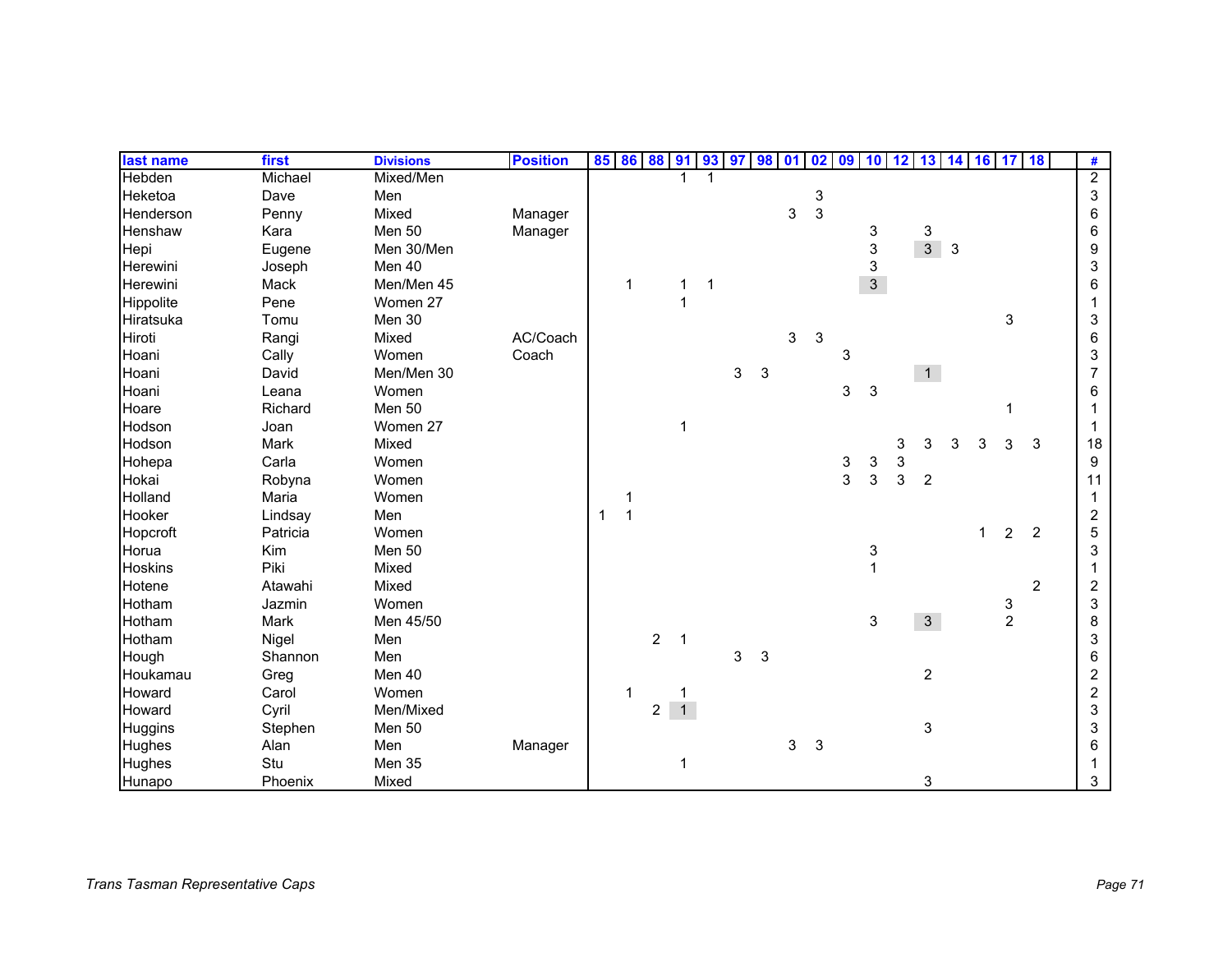| last name      | first        | <b>Divisions</b> | <b>Position</b> | 85 |   | 86 88 91       |                | 93 | 97 | 98             | 01 | 02             | 09 | 10             | 12         | 13             | 14 | $16$ 17 |                | 18                      | #              |  |
|----------------|--------------|------------------|-----------------|----|---|----------------|----------------|----|----|----------------|----|----------------|----|----------------|------------|----------------|----|---------|----------------|-------------------------|----------------|--|
| <b>Ikinofo</b> | Misi         | Women            |                 |    |   |                |                |    |    |                |    |                |    |                |            |                |    |         |                |                         | $\mathbf{1}$   |  |
| Innes          | Wayne        | Men 40           |                 |    |   |                |                |    |    |                |    |                |    |                |            |                |    |         | 3              |                         | 3              |  |
| Irihei         | Kopae        | Mixed            |                 |    |   |                |                |    | 3  | 3              | 3  | 3              |    |                |            |                |    |         |                |                         | 14             |  |
| Ivory          | Shayne       | Women            | Manager         |    | 1 |                |                |    |    |                |    |                |    |                |            |                |    |         |                |                         | 1              |  |
| Jacobs         | Damian       | Mixed Snr        |                 |    |   |                |                |    |    |                |    |                |    |                |            | 3              |    |         |                |                         | 3              |  |
| Jagush         | Chris        | Women            | Ass Coach       |    |   |                |                |    |    |                |    |                |    |                |            |                |    |         |                |                         |                |  |
| James          | Kylie        | Mixed            |                 |    |   |                |                |    |    |                |    |                |    |                |            |                |    |         |                |                         |                |  |
| Jenkinson      | Kevin        | Men 30           |                 |    | 1 |                |                |    |    |                |    |                |    |                |            |                |    |         |                |                         |                |  |
| Joe            | Kylie        | Women            |                 |    |   |                |                |    |    |                |    |                |    | $\overline{2}$ |            |                |    |         |                |                         | 2              |  |
| Johnson        | Thomas       | Men              |                 |    |   |                |                |    |    |                |    |                |    |                |            |                |    |         |                |                         |                |  |
| Johnston       | Abbey        | Women            |                 |    |   |                |                |    |    |                |    |                |    |                |            |                |    |         | 3              | $\overline{c}$          | 5              |  |
| Johnston       | Erin         | Men 45           |                 |    |   |                |                |    |    |                |    |                |    | 3              |            |                |    |         |                |                         | 3              |  |
| Johnstone      | Shelly       | Women            | Manager         |    |   |                |                |    |    |                |    |                |    |                |            |                |    |         |                | $\overline{\mathbf{c}}$ | $\overline{c}$ |  |
| Jones          | Ifor         | Mixed            |                 |    |   |                |                |    |    |                |    |                |    |                |            |                |    |         | 3              | 3                       | 6              |  |
| Kahura         | Dianne       | Women            |                 |    |   |                |                |    |    | 3              | 3  |                |    |                |            |                |    |         |                |                         | 6              |  |
| Kaiwai         | Lani         | Men              |                 |    |   |                |                |    |    |                |    |                | 3  | $\overline{2}$ |            |                |    |         |                |                         | 5              |  |
| Kaiwhare       | George       | Mixed            |                 |    |   |                |                |    |    |                |    |                |    |                |            |                |    |         |                |                         |                |  |
| Kake           | <b>Bruce</b> | Men/Mixed        |                 |    |   |                |                |    |    |                | 3  | 3              |    |                |            | 3 <sup>1</sup> |    |         |                |                         | 9              |  |
| Kake           | Eldon        | Men              |                 |    |   |                |                |    |    |                |    |                |    |                |            |                |    |         | 3              | 3                       | 6              |  |
| Karauna        | Whitu        | Men 45/50        |                 |    |   |                |                |    |    |                |    |                |    | 3              |            | 3 <sup>1</sup> |    |         |                |                         | 6              |  |
| Katene         | Tui          | Women/Mixed      |                 |    |   |                |                |    | 3  | 3              |    | 3 <sup>7</sup> |    |                |            |                |    |         |                |                         | 9              |  |
| Katting        | Ray          | Men              | Coach           |    | 1 |                |                |    |    |                |    |                |    |                |            |                |    |         |                |                         |                |  |
| Kellett        | Daren        | Mixed            |                 |    |   |                |                |    |    |                |    |                |    |                |            |                |    |         |                |                         |                |  |
| Kelly          | John         | Men              |                 |    |   |                |                |    | 3  | 3              |    |                |    |                |            |                |    |         |                |                         | 6              |  |
| Kem            | Selwyn       | Mixed            | Manager         |    |   |                | 1              |    |    |                |    |                |    |                |            |                |    |         |                |                         |                |  |
| Kem            | Steven       | Men 50           |                 |    |   |                |                |    |    |                |    |                |    | 3              |            |                |    |         |                |                         | 3              |  |
| Kem            | William      | Men/M35/30       |                 | 1  |   | $\overline{2}$ | $\overline{1}$ |    |    |                |    |                |    |                |            |                |    |         |                |                         | 4              |  |
| Kemp           | Steve        | Men 30           |                 |    |   |                |                |    |    |                |    |                |    |                |            |                |    |         | $\overline{c}$ |                         | $\overline{c}$ |  |
| Keresoma       | Erica        | Women            |                 |    |   |                | 1              |    |    |                |    |                |    |                |            |                |    |         |                |                         |                |  |
| Kersten        | Rebecca      | Women            |                 |    |   |                |                |    |    |                |    |                |    |                | $\sqrt{3}$ |                |    |         |                |                         | 3              |  |
| Kidd           | Nicola       | Women            |                 |    |   |                |                |    | 3  | 3              | 3  |                |    |                |            |                |    |         |                |                         | 9              |  |
| King           | Joel         | Men 30           |                 |    |   |                |                |    |    |                |    |                |    |                |            |                |    |         | 3              |                         | 3              |  |
| King           | Niiwa        | Women 27         |                 |    |   |                |                |    |    |                |    |                |    |                |            |                |    |         |                |                         |                |  |
| Kingi          | Julie E      | Women            |                 |    | 1 |                |                |    |    |                |    |                |    |                |            |                |    |         |                |                         |                |  |
| Kingi          | Mere         | Women            |                 |    |   |                |                |    |    | $\overline{c}$ |    |                |    |                |            |                |    |         |                |                         | $\overline{2}$ |  |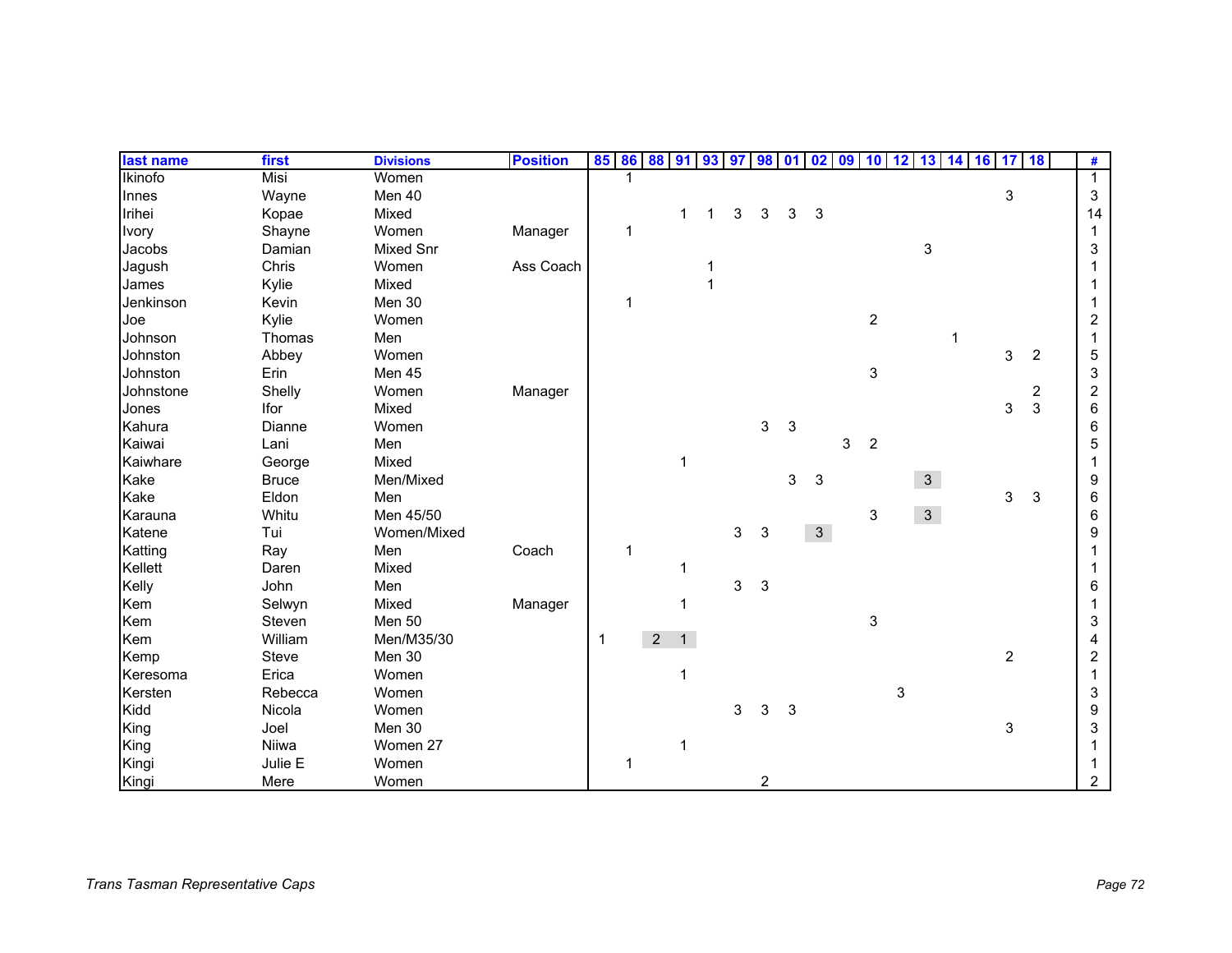| last name    | first          | <b>Divisions</b> | <b>Position</b> |   |   |                | 85 86 88 91 93 97 |   | 98 | 01         | 02 |   |   |                | 09 10 12 13 14 16 17      |              |   |                | 18             | #              |
|--------------|----------------|------------------|-----------------|---|---|----------------|-------------------|---|----|------------|----|---|---|----------------|---------------------------|--------------|---|----------------|----------------|----------------|
| Kolose       | Jaymie         | Women            |                 |   |   |                |                   |   |    |            |    |   |   |                |                           |              |   |                | $\overline{2}$ | $\overline{2}$ |
| Kora         | <b>Mystrey</b> | Mixed            |                 |   |   |                |                   |   |    |            |    |   |   |                |                           |              |   |                | $\overline{2}$ | $\overline{c}$ |
| Kumeroa      | Claudia        | Women 30         |                 |   |   |                |                   |   |    |            |    |   | 3 |                |                           |              |   |                |                | 3              |
| Kura         | Rachel         | Women            |                 |   |   |                |                   | 1 |    |            |    |   |   |                |                           |              |   |                |                |                |
| Laban        | Ken            | Men 30/35        |                 |   | 1 | $\sqrt{2}$     |                   |   |    |            |    |   |   |                |                           |              |   |                |                | 3              |
| Lagahetau    | Amthony        | Mixed            | Coach           |   |   |                |                   |   |    |            |    | 3 | 3 |                | 3                         |              |   |                |                | 9              |
| Laird        | Trish          | Women/Women 27   | Play/Coach      |   | 1 |                | 1                 |   |    |            |    |   |   |                |                           |              |   |                |                | $\overline{c}$ |
| Lam          | Rob            | Men 40           |                 |   |   |                |                   |   |    |            |    |   |   |                | 3                         |              |   |                |                | 3              |
| Langahetau   | Tony           | Mixed            | Coach           |   |   |                |                   |   |    |            |    |   |   | 3              |                           | 3            |   |                |                | 6              |
| Laufiso      | Jamie          | Men 40/50        | PlayCh          |   |   |                |                   |   |    |            |    |   | 3 |                | 2 <sup>7</sup>            |              |   | $\sqrt{3}$     |                | 8              |
| Law          | Sean           | Men              |                 |   |   |                |                   |   |    |            |    |   |   |                |                           |              | 3 | 3              | 3              | 9              |
| Lawton       | Maria          | Women 27         | Manager         |   |   |                | $\mathbf 1$       |   |    |            |    |   |   |                |                           |              |   |                |                |                |
| Lee          | Hayley         | Women            |                 |   |   |                |                   |   |    |            |    |   |   |                |                           |              | 3 |                | $\overline{2}$ | 5              |
| Leggett      | Richard        | Men              |                 | 1 |   |                |                   |   |    |            |    |   |   |                |                           |              |   |                |                |                |
| Lelo         | Jessie         | Women 27         |                 |   |   |                |                   |   |    |            |    |   |   |                |                           |              |   |                |                |                |
| Leota        | Josh           | Mixed/Men        |                 |   |   |                |                   |   |    |            |    | 3 | 3 |                |                           |              | 3 |                |                | 9              |
| Lindsay      | Allan          | Men              |                 | 1 | 1 | $\overline{2}$ |                   |   |    |            |    |   |   |                |                           |              |   |                |                | 4              |
| Linstrom     | Alan           | Men 40           |                 |   |   |                |                   |   |    |            |    |   |   |                |                           |              |   | $\overline{2}$ |                | $\overline{c}$ |
| Locke        | Jermey         | Mixed            |                 |   |   |                |                   |   |    |            |    |   |   |                | $\overline{2}$            | 3            |   |                |                | 5              |
| Logan        | Robert         | <b>Men 50</b>    |                 |   |   |                |                   |   |    |            |    |   | 3 |                |                           |              |   |                |                | 3              |
| Logapati     | Luke           | Men              |                 |   |   |                |                   |   |    | 3          | 3  |   |   |                |                           |              |   |                |                | 6              |
| Loloselo     | Tarkyn         | Men              |                 |   |   |                |                   |   |    |            |    |   |   |                |                           |              |   | $\overline{2}$ | $\mathbf 1$    | 3              |
| Love-Patuwai | Liz            | Women 27         |                 |   |   |                | $\mathbf 1$       |   |    |            |    |   |   |                |                           |              |   |                |                |                |
| Loversidge   | Dylan          | Men              |                 |   |   |                |                   |   |    |            |    |   | 3 | $\overline{c}$ |                           |              |   |                |                | 5              |
| Lucas        | Shane          | <b>Men 50</b>    |                 |   |   |                |                   |   |    |            |    |   | 3 |                |                           |              |   |                |                | 3              |
| MacDonald    | <b>Bruce</b>   | Men 40           |                 |   |   |                |                   |   |    |            |    |   | 3 |                |                           |              |   |                |                | 3              |
| Mafoe        | Joe            | Men              |                 |   |   |                |                   |   |    | $\sqrt{3}$ |    |   |   |                |                           |              |   |                |                | 3              |
| Mahar        | Jessica        | Women            |                 |   |   |                |                   |   |    |            |    |   |   |                |                           | 3            | 3 | 3              | $\overline{2}$ | 11             |
| Makiha       | Denny          | Men              |                 |   |   |                |                   |   |    | 3          | 3  |   |   |                |                           |              |   |                |                | 6              |
| Mana         | Tristan        | Men 30/Mix30/Mix |                 |   |   |                |                   |   |    |            |    |   | 3 |                | $\ensuremath{\mathsf{3}}$ | $\mathbf{3}$ |   |                |                | 9              |
| Manase       | Don            | <b>Men 50</b>    |                 |   |   |                |                   |   |    |            |    |   |   |                | 3                         |              |   |                |                | 3              |
| Manga        | Tiakina        | Mixed            |                 |   |   |                |                   |   |    |            |    |   |   |                | 3                         |              |   |                |                | 3              |
| Manuel       | Jayton         | Men 40           |                 |   |   |                |                   |   |    |            |    |   |   |                |                           |              |   | $\mathbf{3}$   |                | 3              |
| Manuel       | Sue            | Women            |                 |   |   | $\overline{2}$ |                   |   |    |            |    |   |   |                |                           |              |   |                |                | $\overline{c}$ |
| Mariu        | Laura          | Women            |                 |   |   |                |                   |   |    | 3          | 3  |   |   |                |                           |              |   |                |                | 6              |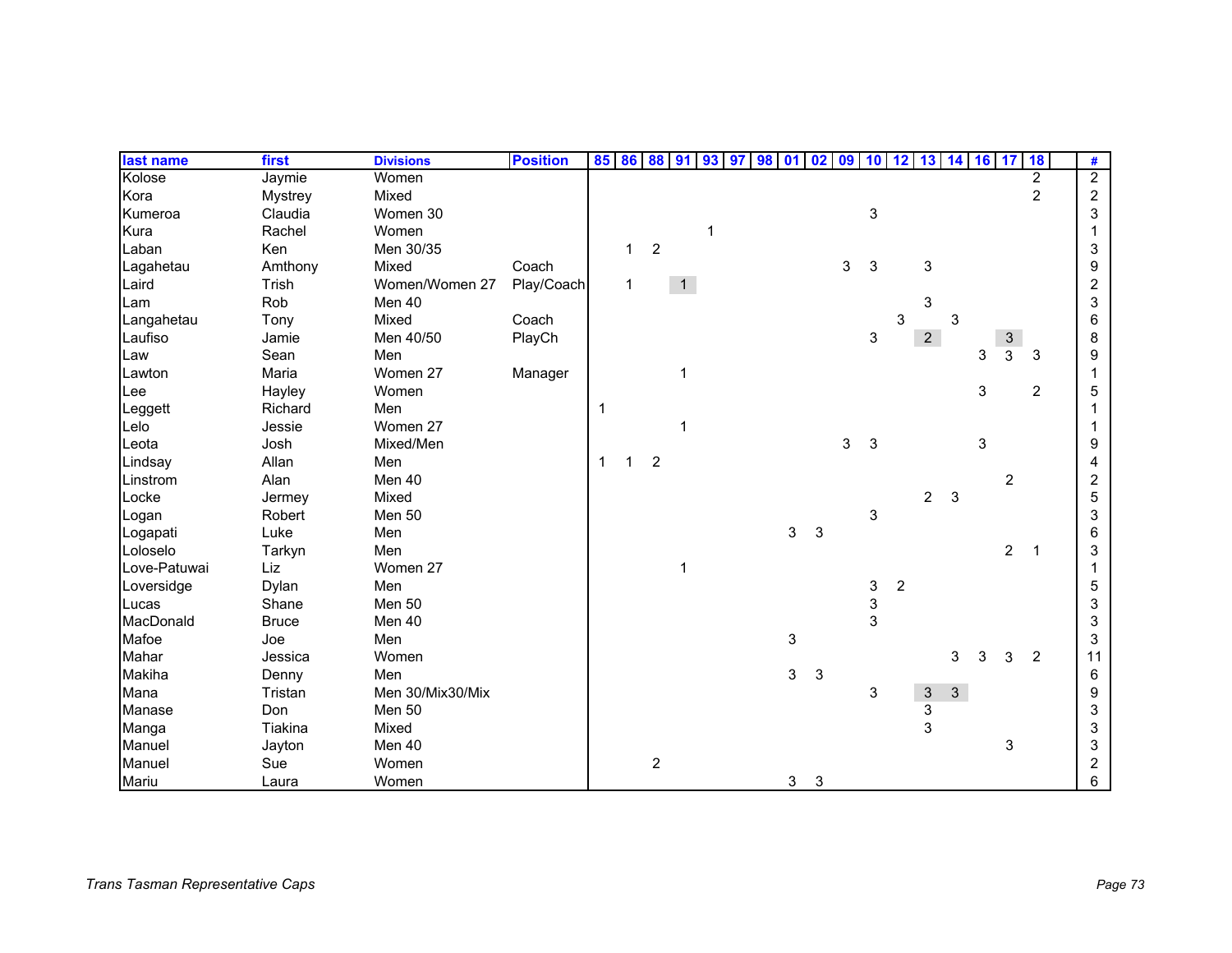| last name        | first          | <b>Divisions</b> | <b>Position</b> |   |   |                | 85 86 88 91 93 97 |   | 98<br>01 |   | 09<br>02 | 10                 | 12 | 13             | 14 | <b>16</b>      | 17 | 18 | #              |
|------------------|----------------|------------------|-----------------|---|---|----------------|-------------------|---|----------|---|----------|--------------------|----|----------------|----|----------------|----|----|----------------|
| Marsh            | Jean           | Women            |                 |   |   |                |                   |   |          |   |          |                    |    |                |    | 3              | 2  |    | 6              |
| Marshall         | Guy            | Men 30           |                 |   |   |                |                   |   |          |   |          |                    |    |                |    |                | 3  |    | 3              |
| Mason            | Cornell        | Men 40           |                 |   |   |                |                   |   |          |   |          |                    |    |                |    |                | 3  |    | 3              |
| Mason            | Jonathan       | Men 30           |                 |   |   |                |                   |   |          |   |          |                    |    |                |    |                | 3  |    | 3              |
| Mataio           | Matty          | Men              |                 |   |   |                |                   | 3 |          |   |          |                    |    |                |    |                |    |    | 3              |
| <b>Mathews</b>   | Tony           | Men/M35/30/50    |                 | 1 |   | $\overline{c}$ | $\mathbf{1}$      |   |          |   |          |                    |    | 3 <sup>1</sup> |    |                |    |    | 8              |
| <b>McAlister</b> | Moreta         | Mixed            |                 |   |   | 2              |                   |   |          |   |          |                    |    |                |    |                |    |    | $\overline{c}$ |
| McCamish         | Max            | Men 30           |                 |   |   |                |                   |   |          |   |          |                    |    |                |    |                |    |    |                |
| McCurran         | Michael        | Men              |                 |   |   | $\overline{c}$ |                   |   |          |   |          |                    |    |                |    |                |    |    | 3              |
| McCurran         | <b>Nik</b>     | Men              |                 |   |   |                |                   |   |          |   |          |                    |    |                |    |                |    |    |                |
| McCurran         | <b>Ross</b>    | Mixed            | Ass Coach       |   |   |                |                   |   |          |   |          |                    |    |                |    |                |    |    |                |
| <b>McEnteer</b>  | Mell           | Mixed            |                 |   |   | $\overline{c}$ |                   |   |          |   |          |                    |    |                |    |                |    |    | 3              |
| McFadden         | <b>Bruce</b>   | Women            | Manager         |   |   | $\overline{2}$ |                   |   |          |   |          |                    |    |                |    |                |    |    | 2              |
| McGarvey         | Hamish         | Men              |                 |   |   |                |                   |   |          |   |          |                    |    |                |    |                |    |    |                |
| <b>McGreal</b>   | Paul           | Mixed            | Coach           |   |   |                |                   |   |          |   |          |                    |    |                |    |                |    |    |                |
| McHerron         | Craig          | Men 40           |                 |   |   |                |                   |   |          |   |          |                    |    |                |    |                | 3  |    | 3              |
| McIllroy         | Colleen        | Women            |                 |   |   |                |                   | 3 |          |   |          |                    |    |                |    |                |    |    | 3              |
| McIntyre         | Peter          | Mixed/Men/M40*   | Coach/Play      |   |   |                |                   |   |          |   |          | $\frac{3}{3}$<br>6 | 3  | $\mathbf{3}$   |    |                |    |    | 16             |
| McKain           | Sean           | Mixed            |                 |   |   |                |                   |   |          |   |          |                    |    |                |    |                |    |    | 3              |
| McKandry         | Mary           | Women 27         |                 |   |   |                |                   |   |          |   |          |                    |    |                |    |                |    |    |                |
| McKay            | Angela         | Women 30         |                 |   |   |                |                   |   |          |   |          | 3                  |    | 3              |    |                |    |    | 6              |
| McKee            | Elaine         | Men 30/40        | Manager         |   |   |                |                   |   |          |   |          | 3                  |    | $\mathbf{3}$   |    |                |    |    | 6              |
| McKenzie         | Tabitha        | Mixed            |                 |   |   |                |                   |   |          |   |          | 3                  |    | $\overline{3}$ | 3  |                |    |    | 9              |
| McLean           | Christina      | Women            |                 |   |   |                |                   |   |          |   |          |                    |    |                |    |                |    |    |                |
| McLean           | Jimmy          | Men 30           |                 |   |   |                |                   |   |          |   |          |                    |    |                |    |                |    |    |                |
| McLean           | <b>Mystery</b> | Women            |                 |   |   |                |                   |   |          |   |          |                    |    |                |    | $\overline{c}$ |    |    | 2              |
| McLean           | Warren         | Men              |                 | 1 |   |                |                   |   |          |   |          |                    |    |                |    |                |    |    |                |
| Mcliver          | Scott          | Men 30           |                 |   |   |                |                   |   |          |   |          | 3                  |    |                |    |                |    |    | 3              |
| Meihana          | Selina         | Mixed            |                 |   |   |                |                   |   |          | 3 |          |                    |    |                |    |                |    |    | 3              |
| Meleisea         | <b>Brosnan</b> | Men              |                 |   |   |                |                   |   |          |   |          |                    |    |                |    |                | 1  |    |                |
| Metcalfe         | Amigene        | Women            |                 |   |   |                |                   |   |          | 3 | 3        |                    |    |                |    |                |    |    | 6              |
| Middleton        | Karl           | Men 45/Women 30  | Manager         |   |   |                |                   |   |          |   |          | 3                  |    | $\mathbf{3}$   |    |                |    |    | 6              |
| Mildon           | Greg           | Mixed Snr/Men 40 |                 |   |   |                |                   |   |          |   |          | $\sqrt{3}$         |    | $\overline{3}$ |    |                |    |    | 6              |
| <b>Miles</b>     | Karen          | Women/Women 30   |                 |   |   |                |                   |   |          |   |          | $\mathsf 3$        |    |                |    |                |    |    | 3              |
| Mills            | Gillian        | Women            |                 |   | 1 | $\overline{2}$ |                   |   |          |   |          |                    |    |                |    |                |    |    | 3              |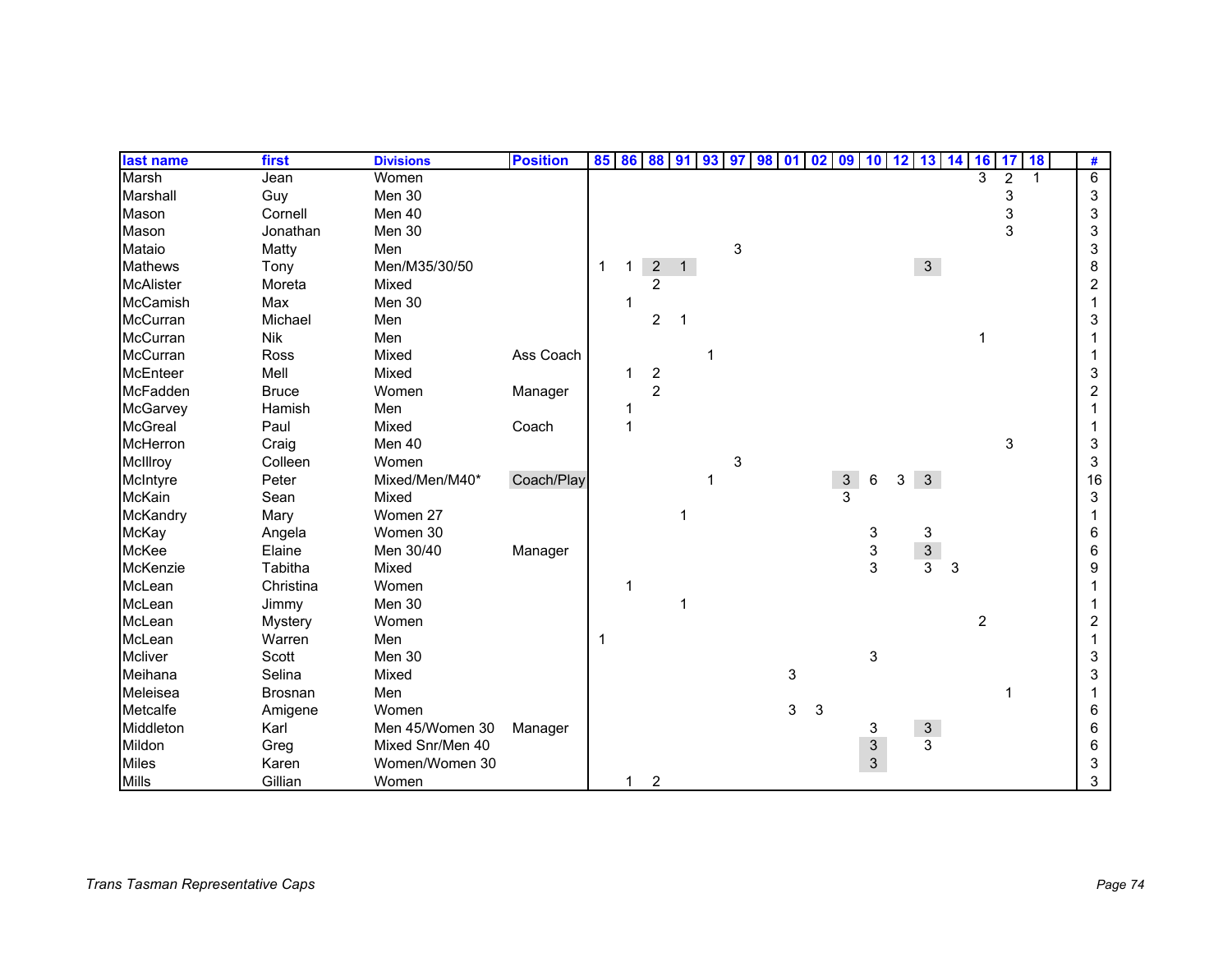| last name        | first       | <b>Divisions</b> | <b>Position</b> | 85 86 88 91 93 97 |                                       |              |              |   | 98 | 01 | 02 | 09 | 10             | 12           | 13           | 14           | 16 17          |              | 18             | #              |
|------------------|-------------|------------------|-----------------|-------------------|---------------------------------------|--------------|--------------|---|----|----|----|----|----------------|--------------|--------------|--------------|----------------|--------------|----------------|----------------|
| Mita             | Aroha       | Mixed            |                 |                   |                                       |              |              |   |    |    |    |    |                |              |              |              |                |              |                | $\mathbf{1}$   |
| Mita             | Maggie      | Mixed            | Manager         |                   |                                       |              |              |   |    |    |    |    |                | 3            |              |              |                |              |                | 3              |
| Moceiwai         | Ben         | Men 30           |                 |                   |                                       |              |              |   |    |    |    |    |                |              | 3            |              |                |              |                | 3              |
| Mohi             | Tara        | Women            |                 |                   |                                       |              |              |   |    |    |    |    |                |              |              | 3            |                | 3            |                | 6              |
| Moore            | Eddie       | Men 30           | Coach           | 1                 |                                       |              |              |   |    |    |    |    |                |              |              |              |                |              |                |                |
| Moore            | McKayler    | Women            |                 |                   |                                       |              |              |   |    |    |    |    |                |              |              |              |                |              | $\overline{2}$ | 2              |
| Morgan (dec.)    | Donna       | Women            |                 | 1                 |                                       | $\mathbf{1}$ | $\mathbf 1$  |   |    |    |    |    |                |              |              |              |                |              |                | 3              |
| Morgan-Puterangi | Danyon      | Mixed            |                 |                   |                                       |              |              |   |    |    |    |    |                |              |              |              | 3              | $\mathbf{3}$ | 3              | 9              |
| <b>Morris</b>    | Te Awa      | Mixed            |                 |                   |                                       |              |              |   |    |    |    |    |                |              |              |              | $\overline{2}$ |              |                | $\overline{c}$ |
| Morrison         | Bernie      | Women            | Coach           |                   |                                       |              |              |   |    |    |    |    |                |              |              | 3            |                |              |                | 3              |
| Morrow           | Morgan      | Women            |                 |                   |                                       |              |              |   |    |    |    |    |                | 3            | 3            | $\mathbf{3}$ |                |              |                | 9              |
| Mortimer         | Frankie     | Women            |                 |                   |                                       |              |              |   |    |    |    | 3  |                |              |              |              |                |              |                | 3              |
| Morunga          | Willie      | Men              |                 |                   |                                       |              |              |   |    | 3  | 3  |    |                |              |              |              |                |              |                | 6              |
| Motu             | Renee       | Women            |                 |                   |                                       | 1            | $\mathbf 1$  |   |    |    |    |    |                |              |              |              |                |              |                | $\overline{c}$ |
| Mo'Unga          | Richie      | Mixed            |                 |                   |                                       |              |              |   |    |    |    |    |                | 3            |              |              |                |              |                | 3              |
| Muagututi'a      | Christopher | Women 30         | Coach           |                   |                                       |              |              |   |    |    |    |    | 3              |              |              |              |                |              |                | 3              |
| Muir-Tuuta       | Te Tuhi     | Mixed            |                 |                   |                                       |              |              |   |    |    |    |    |                |              |              |              | 3              |              |                | 3              |
| Mullany          | Cushla      | Women 30         |                 |                   |                                       |              |              |   |    |    |    |    | 3              |              |              |              |                |              |                | 3              |
| Nash             | Sarah       | Women 30         |                 |                   |                                       |              |              |   |    |    |    |    | 3              |              |              |              |                |              |                | 3              |
| Nathan           | Edith       | Women 30         |                 |                   |                                       |              |              |   |    |    |    |    |                |              | 3            |              |                |              |                | 3              |
| Nathan           | Lorelie     | Mixed/Women 30   |                 |                   |                                       |              |              |   |    |    |    |    | $\overline{2}$ |              | $\mathbf{3}$ |              |                |              |                | 5              |
| Nathan           | Robert      | Mixed            |                 |                   |                                       |              | $\mathbf{1}$ |   |    |    |    |    |                |              |              |              |                |              |                |                |
| Nathan           | Willy       | Men 40           |                 |                   |                                       |              |              |   |    |    |    |    |                |              | 3            |              |                |              |                | 3              |
| Nathan-Wong      | Tyla        | Women            |                 |                   |                                       |              |              |   |    |    |    |    |                | 3            | 3            |              |                |              |                | 6              |
| Nati             | Geoff       | Men              |                 |                   |                                       |              |              |   |    | 3  | 3  |    |                |              |              |              |                |              |                | 6              |
| Nepe             | Gary        | Men              |                 |                   |                                       | 1            |              |   |    |    |    |    |                |              |              |              |                |              |                |                |
| Nepe             | Trevor      | Men              |                 |                   |                                       | 1            |              |   |    |    |    |    |                |              |              |              |                |              |                | 2              |
| Ngawati          | Cynthia     | Women            |                 |                   |                                       |              |              | 3 | 3  |    |    |    |                |              |              |              |                |              |                | 8              |
| Ngawharau        | Clayton     | Mixed            |                 |                   |                                       |              |              |   |    |    |    |    |                | 3            | 3            | 3            |                |              |                | 9              |
| Ngawini          | William     | Men              |                 |                   |                                       |              |              |   |    |    | 3  |    |                |              |              |              |                |              |                | 3              |
| Nicholas         | Gary        | <b>Men 50</b>    |                 |                   |                                       |              |              |   |    |    |    |    |                |              | 3            |              |                |              |                | 3              |
| <b>Niu</b>       | Elise       | Women            |                 |                   |                                       |              |              |   |    |    |    |    |                | 1            |              |              |                |              |                |                |
| Niwa             | Tui         | <b>Men 35</b>    |                 |                   | $\begin{array}{c} 2 \\ 2 \end{array}$ |              |              |   |    |    |    |    |                |              |              |              |                |              |                | 2              |
| Nixon            | Mark        | Men              |                 |                   |                                       |              |              |   |    |    |    |    |                |              |              |              |                |              |                | 2              |
| <b>Nock</b>      | Mere        | Women            |                 |                   |                                       |              |              |   |    |    |    | 3  | $\overline{2}$ | $\mathbf{3}$ |              |              |                |              |                | 8              |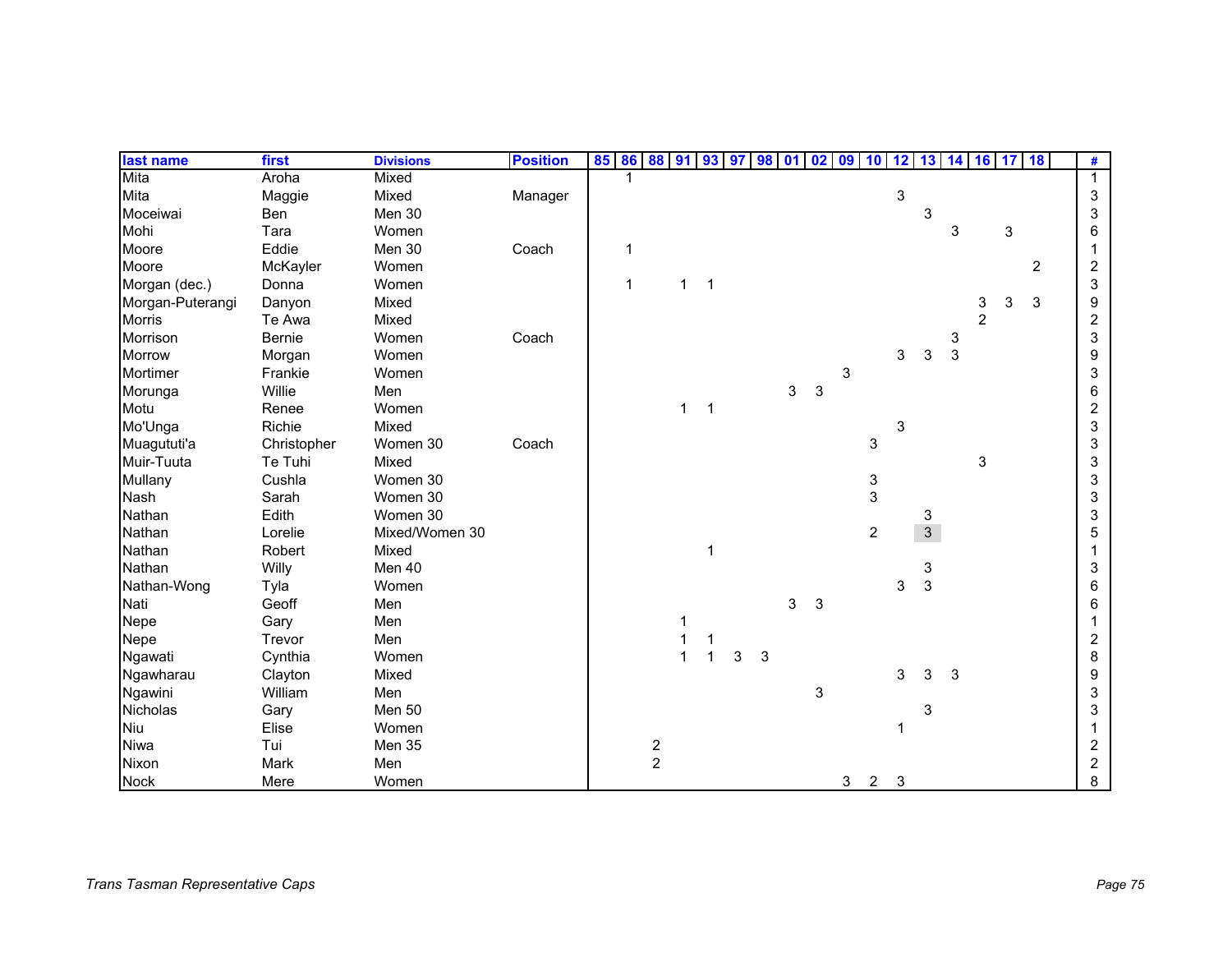| last name     | first          | <b>Divisions</b> | <b>Position</b> | 85 86 88 91 93 |                  |             |   | 97 | 98 01          |   | 02 | 09 |   |   | $10$ 12 13 14 16 17 |                |   |                | 18             | #              |
|---------------|----------------|------------------|-----------------|----------------|------------------|-------------|---|----|----------------|---|----|----|---|---|---------------------|----------------|---|----------------|----------------|----------------|
| Nofoa         | Dave           | Men 30           |                 |                |                  |             |   |    |                |   |    |    |   |   |                     |                |   |                |                | $\overline{3}$ |
| Nonoa         | Jerome         | Men              |                 |                |                  |             |   |    |                |   |    |    |   |   |                     | $\overline{2}$ |   |                |                | $\overline{c}$ |
| Nootai        | Tia            | Women            |                 |                |                  |             |   |    |                |   |    |    |   |   |                     |                | 3 |                |                | 3              |
| No'Otai       | Aaron          | Men              |                 |                |                  |             |   |    |                |   |    |    | 3 | 3 |                     |                |   |                |                | 6              |
| Norman        | <b>Bradley</b> | Men 30           |                 |                |                  |             |   |    |                |   |    |    |   |   |                     |                |   | 3              |                | 3              |
| Norman-Bell   | Isla           | Women            |                 |                |                  |             |   |    |                |   |    |    |   |   |                     |                |   | $\overline{c}$ |                | $\overline{c}$ |
| <b>Norris</b> | Paul           | Men 40/50        |                 |                |                  |             |   |    |                |   |    |    |   |   | $\overline{c}$      |                |   | 3 <sup>1</sup> |                | 5              |
| Nui           | Maryanne       | Women/Mixed      |                 |                |                  |             | 1 |    | 3 <sup>7</sup> |   |    |    |   |   |                     |                |   |                |                | 4              |
| <b>Nuku</b>   | <b>Bianca</b>  | Women 30         |                 |                |                  |             |   |    |                |   |    |    |   |   | 3                   |                |   |                |                | 3              |
| O'Callaghan   | Graeme         | Men 45/50        |                 |                |                  |             |   |    |                |   |    |    | 3 |   | 3 <sup>1</sup>      |                |   |                |                | 6              |
| O'Carroll     | Terry          | Men 50           |                 |                |                  |             |   |    |                |   |    |    |   |   |                     |                |   | 3              |                | 3              |
| O'Donnell     | Riley          | Men              |                 |                |                  |             |   |    |                |   |    | 3  | 1 | 3 |                     |                |   |                |                | 7              |
| O'Donovan     | Mike           | Men 35           |                 |                | $\boldsymbol{2}$ |             |   |    |                |   |    |    |   |   |                     |                |   |                |                | $\overline{2}$ |
| O'Hanlon      | Keith          | Men 45/50        |                 |                |                  |             |   |    |                |   |    |    | 3 |   | 3 <sup>1</sup>      |                |   |                |                | 6              |
| O'Hara        | Stacey         | Women/Women 27   |                 |                |                  | $2 \quad 1$ |   |    |                |   |    |    |   |   |                     |                |   |                |                | 3              |
| Ohia          | Arepa          | Men              |                 |                |                  |             |   |    |                |   |    | 3  |   | 3 | 3                   | 3              |   |                |                | 12             |
| O'Neil        | Rhonda         | Women            |                 | 1              |                  |             |   |    |                |   |    |    |   |   |                     |                |   |                |                | 1              |
| O'Neill       | Olivia         | Women            |                 |                |                  |             |   |    |                |   |    |    |   |   |                     |                |   |                | $\overline{2}$ | $\overline{c}$ |
| Ormsby-White  | Jaymin         | Mixed/Men        |                 |                |                  |             |   |    |                |   |    |    |   | 3 | $\overline{2}$      | 3              | 2 |                |                | 10             |
| Osborne       | Atawhai        | Mixed            |                 |                |                  |             |   |    |                |   |    |    |   |   |                     |                | 3 |                |                | 3              |
| Osborne       | Kylee          | Women 30         |                 |                |                  |             |   |    |                |   |    |    |   |   | 3                   |                |   |                |                | 3              |
| Overend       | Gary           | Men 35           |                 |                |                  |             |   |    |                |   |    |    |   |   |                     |                |   |                |                |                |
| Paaka         | Wee-sang       | Mixed            |                 |                |                  |             |   |    |                | 3 | 3  |    |   |   |                     |                |   |                |                | 6              |
| Page          | Ben            | Men 40           |                 |                |                  |             |   |    |                |   |    |    |   |   |                     |                |   | 3              |                | 3              |
| Palmer        | Emile          | Women            | Coach           | 1              |                  |             |   |    |                |   |    |    |   |   |                     |                |   |                |                |                |
| Pamatatau     | <b>Brenda</b>  | Women            | Manager         |                |                  |             |   |    |                |   |    |    |   |   |                     |                |   | 3              |                | 3              |
| Pamatatau     | Connah         | Men              |                 |                |                  |             |   |    |                |   |    |    |   |   |                     | 3              | 3 | 3              | $\mathbf{3}$   | 12             |
| Panapa        | Kelly          | Women 30         |                 |                |                  |             |   |    |                |   |    |    | 3 |   |                     |                |   |                |                | 3              |
| Panapa        | Thomas         | Men 30           |                 |                |                  |             |   |    |                |   |    |    |   |   |                     |                |   |                |                |                |
| Panapa        | William        | Men 50           |                 |                |                  |             |   |    |                |   |    |    | 3 |   |                     |                |   |                |                | 3              |
| Paora         | Natasha        | Mixed            |                 |                |                  |             |   |    |                |   | 3  |    |   |   |                     |                |   |                |                | 3              |
| Paratt        | Graham         | Men 35           |                 |                | $\overline{c}$   |             |   |    |                |   |    |    |   |   |                     |                |   |                |                | $\overline{2}$ |
| Parsons       | Mase           | Mixed            |                 |                |                  |             |   |    |                |   |    |    |   |   |                     |                |   | 3              | 3              | 6              |
| Patea         | Dominique      | Women 30         | Coach           |                |                  |             |   |    |                |   |    |    |   |   | 3                   |                |   |                |                | 3              |
| Paul          | Mahina         | Women            |                 |                |                  |             |   |    |                |   |    |    |   |   |                     |                |   | 3              |                | 3              |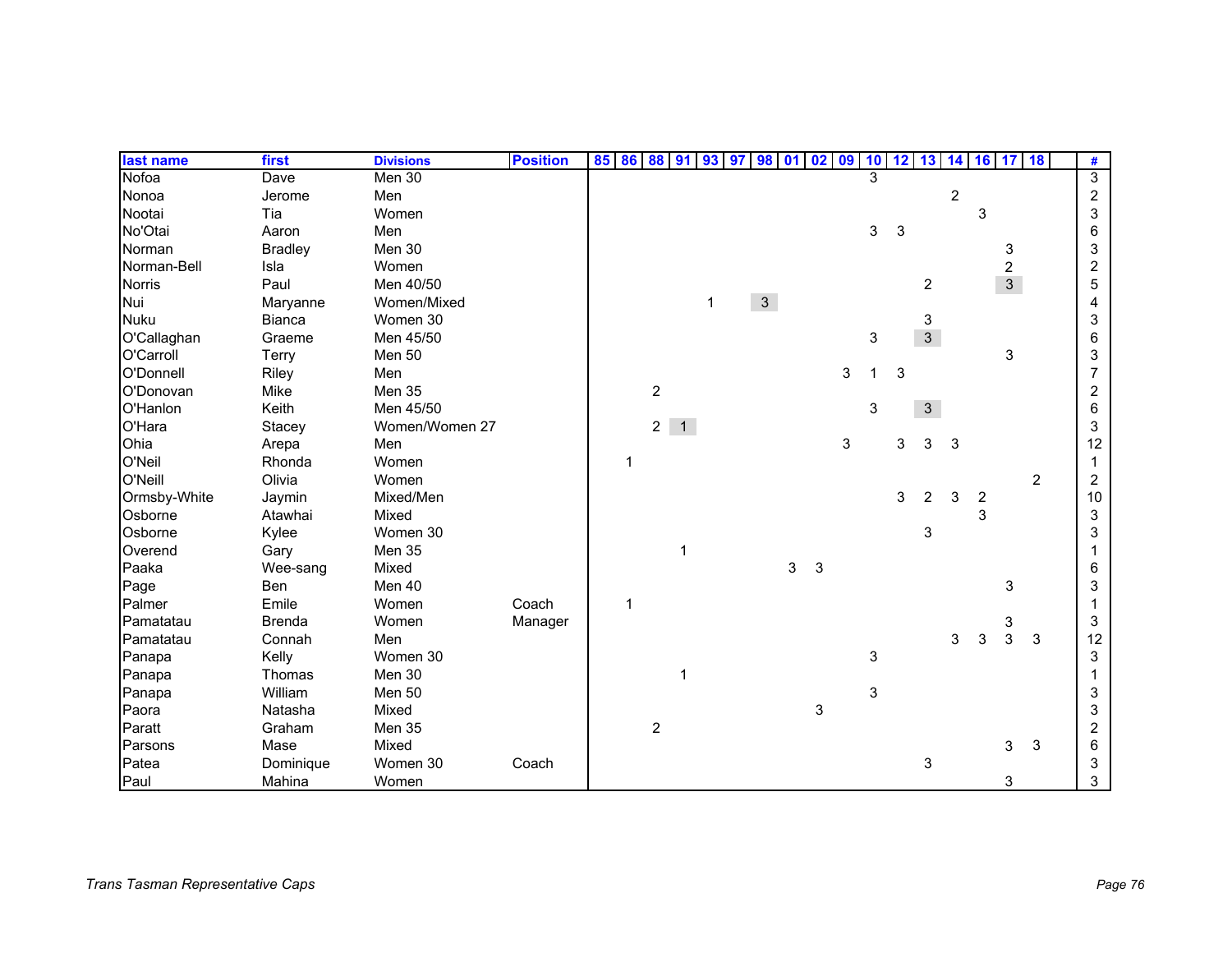| last name  | first                | <b>Divisions</b> | <b>Position</b> | 85 86 88 91 93 |                |   | 97                        | 98                        | 01 | 02 | 09 | 10 | 12 | 13             | 14 | 16             | -17            | 18 | #              |
|------------|----------------------|------------------|-----------------|----------------|----------------|---|---------------------------|---------------------------|----|----|----|----|----|----------------|----|----------------|----------------|----|----------------|
| Paul       | Tamaku               | Women            |                 |                |                |   | 3                         |                           |    |    |    |    |    |                |    |                |                |    | $\overline{3}$ |
| Peawini    | Paora                | Mixed            | Ass Coach       |                |                |   |                           |                           |    |    |    |    |    | 3              | 3  |                |                | 3  | 9              |
| Peawini    | Paul                 | Mixed            | Ass Coach       |                |                |   |                           |                           |    |    |    |    | 3  |                |    |                |                |    | 3              |
| Pene       | Hika                 | Mixed Snr/Mixed  | Coach           |                |                |   |                           |                           |    |    |    |    |    | 3              |    | 3 <sup>1</sup> | 3              | 3  | 12             |
| Peri       | Quentin              | Men 30           |                 |                |                |   |                           |                           |    |    |    |    |    |                |    |                | $\overline{2}$ |    | $\overline{c}$ |
| Peterson   | Joe                  | Men 35           |                 |                | $\overline{c}$ |   |                           |                           |    |    |    |    |    |                |    |                |                |    | $\overline{c}$ |
| Peterson   | John                 | Men 30           |                 |                |                |   |                           |                           |    |    |    |    |    |                |    |                |                |    |                |
| Piaso      | John                 | Men 50           |                 |                |                |   |                           |                           |    |    |    | 3  |    |                |    |                |                |    | 3              |
| Pidduck    | Shay-Marie           | Women            |                 |                |                |   |                           |                           |    |    |    |    |    |                |    |                |                |    |                |
| Pile       | Moana                | Mixed            |                 |                |                |   |                           |                           | 3  |    |    |    |    |                |    |                |                |    | 3              |
| Pitiroi    | Damen                | Men 30           |                 |                |                |   |                           |                           |    |    |    | 3  |    |                |    |                |                |    | 3              |
| Pomana     | Te Aroha             | Women 30         |                 |                |                |   |                           |                           |    |    |    | 3  |    |                |    |                |                |    | 3              |
| Pomare     | Ivan                 | Women            | Coach           |                |                |   |                           |                           |    |    |    |    | 3  | 3              |    |                |                |    | 6              |
| Pompey     | Lillian              | Women            |                 |                |                |   |                           |                           |    |    | 3  | 3  | 3  |                |    |                |                |    | 9              |
| Pone       | <b>Bernadette</b>    | Women            | Manager         |                |                |   |                           |                           |    |    |    |    |    |                |    | 3              |                |    | 3              |
| Porima     | Charlene-Marie       | Women 30         |                 |                |                |   |                           |                           |    |    |    | 3  |    | 3              |    |                |                |    | 6              |
| Potatau    | Gary                 | Mixed            |                 |                |                |   |                           |                           |    |    |    |    |    |                |    |                |                |    |                |
| Pourewa    | Kenny                | Men              |                 |                |                |   | 3                         | 3                         | 3  |    |    |    |    |                |    |                |                |    | 9              |
| Proffit    | Robyn                | Women 27/Women   | Ass Coach       |                |                |   |                           |                           |    |    | 3  | 3  |    |                |    |                |                |    |                |
| Pryor      | Karen                | Women            | Manager         |                |                |   |                           |                           |    |    |    |    |    |                |    |                |                |    |                |
| Puddles    | Jason                | Mix/MixSnr/Men40 |                 |                |                |   |                           |                           |    |    | 3  |    |    | 3 <sup>1</sup> |    |                | 3 <sup>1</sup> |    | 9              |
| Puketapu   | Deena-Ranginui Mixed |                  |                 |                |                |   |                           |                           |    |    |    |    |    |                |    | 3              |                |    | 3              |
| Quinn      | Josh                 | Men              |                 |                |                |   |                           |                           |    |    |    |    |    |                |    |                |                |    |                |
| Radich     | Barry                | Men              |                 | 1              |                |   |                           |                           |    |    |    |    |    |                |    |                |                |    |                |
| Raea       | William              | Men              |                 |                |                |   |                           |                           |    |    |    |    |    |                | 3  |                |                |    | 3              |
| Ralph      | Alexis               | Women            |                 |                |                |   |                           |                           |    |    | 3  | 1  |    |                |    |                |                |    |                |
| Ranfurly   | John                 | Men 30           |                 |                |                | 1 |                           |                           |    |    |    |    |    |                |    |                |                |    |                |
| Rangi      | Cain                 | Men              |                 |                |                |   |                           |                           |    |    | 3  | 3  | 2  | 3              | 3  |                |                |    | 14             |
| Rangihuna  | John                 | Men/Women        | Coach           |                | $\overline{c}$ | 1 | $\ensuremath{\mathsf{3}}$ | $\ensuremath{\mathsf{3}}$ |    |    |    |    |    |                |    |                |                |    | 9              |
| Rangitaawa | Amigene              | Women            |                 |                |                |   | 3                         | 3                         |    |    |    |    |    |                |    |                |                |    | 6              |
| Rangitaawa | Jodie                | Women            |                 |                |                |   | 3                         |                           | 3  |    |    |    |    |                |    |                |                |    | 6              |
| Rangitaawa | John                 | Women            | Coach           |                |                |   |                           |                           | 3  | 3  |    |    |    |                |    |                |                |    | 6              |
| Ratahi     | Roger                | Mixed/Mixed Snr  |                 |                |                |   |                           |                           | 3  | 3  |    |    |    | 3 <sup>1</sup> |    |                |                |    | 9              |
| Ratcliffe  | Vicki                | Women            |                 |                |                | 1 |                           |                           |    |    |    |    |    |                |    |                |                |    |                |
| Rauwhero   | Rahera               | Mixed            |                 |                |                |   |                           |                           |    |    |    |    |    |                |    | $\mathbf{3}$   | $\overline{2}$ |    | 5              |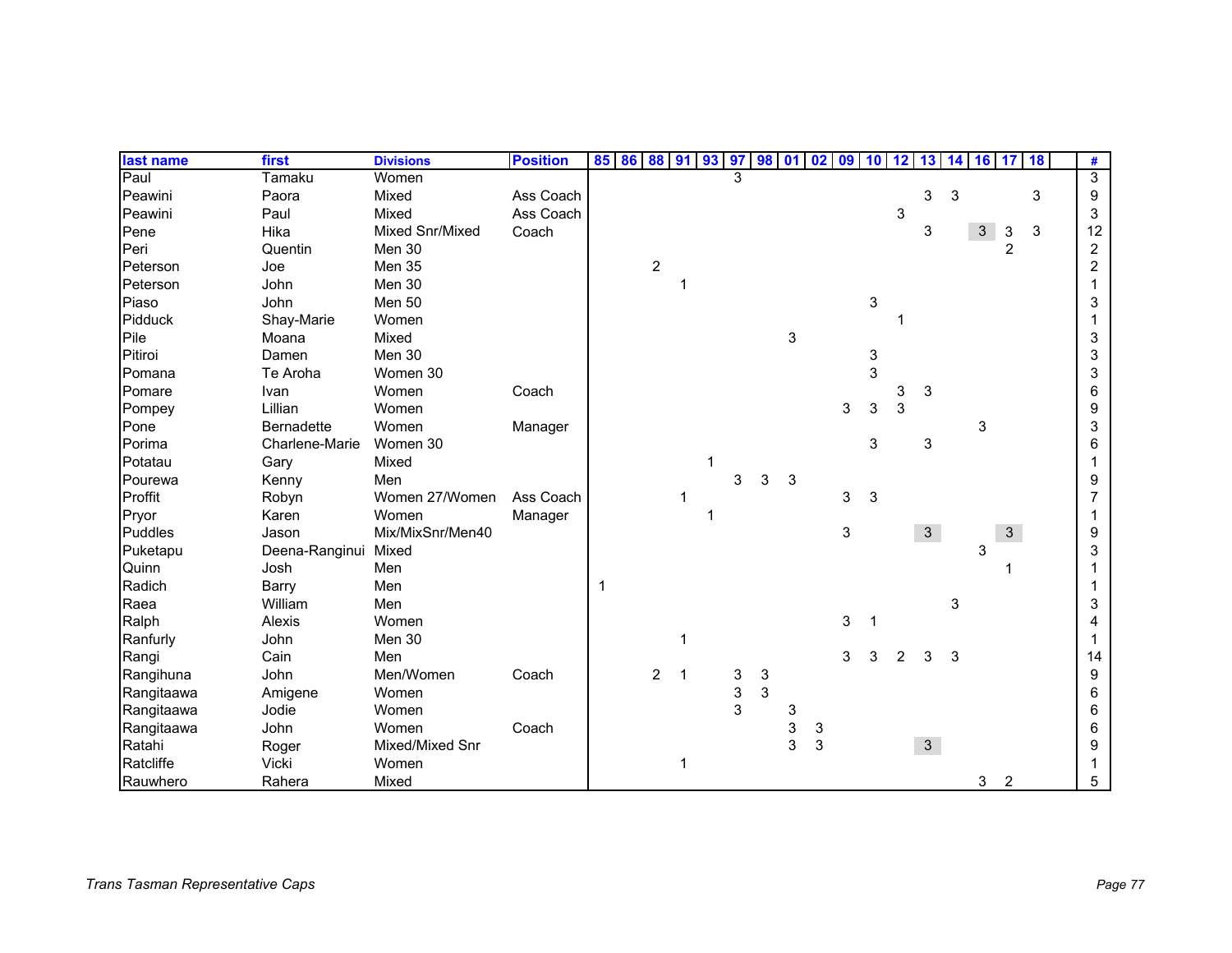| last name         | first                  | <b>Divisions</b>  | <b>Position</b> | 85 86 88 91 93 |                |   |                | 97 | <b>98</b> | $\boxed{01}$ | 02 | 09 | 10              | 12             | 13             | 14 16 17 18 |   |                |                | #              |
|-------------------|------------------------|-------------------|-----------------|----------------|----------------|---|----------------|----|-----------|--------------|----|----|-----------------|----------------|----------------|-------------|---|----------------|----------------|----------------|
| Redman            | Greg                   | Women/Men         | Coach/AC        |                |                |   |                | 3  |           |              |    |    |                 |                |                |             |   |                |                | $\overline{5}$ |
| Redman            | Rachel                 | Women             |                 |                |                |   |                |    |           |              |    |    |                 |                |                |             |   |                |                |                |
| Redshaw           | Donna                  | Men 30            | Manager         |                |                |   |                |    |           |              |    |    |                 |                |                |             |   | 3              |                | 3              |
| Reilly            | Garry                  | Men               |                 |                |                |   |                |    |           |              |    |    |                 | $\overline{c}$ |                |             |   |                |                | $\overline{c}$ |
| Rennie            | Mary                   | Women 30          |                 |                |                |   |                |    |           |              |    |    | 3               |                |                |             |   |                |                | 3              |
| Rhind             | Tenna                  | Men 40            | Manager         |                |                |   |                |    |           |              |    |    |                 |                |                |             |   | 3              |                | 3              |
| Rhind-Rogers      | Jeremy                 | Men               |                 |                |                |   |                |    |           |              |    |    |                 |                |                |             |   | 3              | $\overline{2}$ | 5              |
| <b>Richards</b>   | Anna                   | Mixed/Women       |                 |                |                |   |                | 3  | 3         |              |    |    |                 |                |                |             |   |                |                | $\overline{7}$ |
| Rifle             | Wally                  | Men               |                 |                |                |   |                |    | 3         |              |    |    |                 |                |                |             |   |                |                | 5              |
| <b>Rigby</b>      | Simon                  | Men               |                 |                |                |   |                | 3  | 3         |              |    |    |                 |                |                |             |   |                |                | 6              |
| Robertson         | Grant                  | Mixed/Men30/Mix30 |                 |                |                |   |                |    |           |              |    |    | $\overline{4}$  |                | 3 <sup>1</sup> |             |   |                |                | $\overline{7}$ |
| Robinson-Bartlett | Ashton                 | Mixed/Men         |                 |                |                |   |                |    |           |              |    |    |                 |                |                |             | 3 | 3              | 3              | 9              |
| Robson            | Darran                 | Men/Men 40        |                 |                |                |   |                |    |           |              |    |    |                 |                | 3 <sup>1</sup> |             |   |                |                | 4              |
| Rogers            | George                 | Men               |                 |                |                | 1 | $\overline{1}$ |    |           | 3            | 3  |    |                 |                |                |             |   |                |                | 8              |
| Rogers-Rhind      | Jordan                 | Mixed             |                 |                |                |   |                |    |           |              |    | 3  | $\sqrt{3}$      |                | 3              | 3           |   |                |                | 12             |
| Rollinson         | Nathan                 | Mixed             |                 |                |                |   |                |    |           |              |    |    |                 |                |                |             |   | $\overline{c}$ |                | $\overline{c}$ |
| Ropati            | Tarkoha o nga at Mixed |                   |                 |                |                |   |                |    |           |              |    |    |                 |                |                | 3           |   |                |                | 3              |
| Rota              | Krystal                | Mixed             |                 |                |                |   |                |    |           |              |    | 3  |                 |                |                |             |   |                |                | 3              |
| Rota              | Roger                  | Men               |                 | 1              |                |   |                |    |           |              |    |    |                 |                |                |             |   |                |                |                |
| Rowe              | Greg                   | Mixed             |                 |                | $\overline{c}$ |   |                |    |           |              |    |    |                 |                |                |             |   |                |                | 2              |
| Rush              | Eric                   | Men               |                 |                |                |   |                |    |           |              |    |    |                 |                |                |             |   |                |                |                |
| Ryder             | Melanie                | Mixed             | Manager         |                |                |   |                |    |           |              |    |    |                 |                | 3              | 3           |   |                |                | 6              |
| Saba              | Yvette                 | Women             |                 |                |                |   |                | 3  | 3         |              |    |    |                 |                |                |             |   |                |                | 6              |
| Salu              | Tina                   | Women             |                 |                | $\frac{2}{2}$  |   |                |    |           |              |    |    |                 |                |                |             |   |                |                | $\overline{2}$ |
| Sarah             | James                  | Men               |                 |                |                |   |                |    |           |              |    |    |                 |                |                |             |   |                |                | $\overline{2}$ |
| Savage            | Awhina                 | Mixed/Women       |                 |                |                |   |                |    |           |              |    |    |                 | $\frac{3}{2}$  |                |             |   |                |                | 4              |
| Savage            | Carlos                 | Men               |                 |                |                |   |                |    |           |              |    |    |                 |                |                |             |   | 3              | 3              | 12             |
| Savage            | Maree                  | Women             |                 |                |                |   |                |    |           |              |    |    |                 |                |                |             |   |                |                | 1              |
| Savage            | Mike                   | Men 50            |                 |                |                |   |                |    |           |              |    |    |                 |                |                |             |   | $\overline{c}$ |                | $\overline{c}$ |
| Scally            | John                   | Men 30            |                 |                |                |   |                |    |           |              |    |    |                 |                |                |             |   |                |                |                |
| Scarlett          | Stella                 | Mixed             |                 |                |                |   |                |    |           |              |    |    |                 |                |                |             |   |                |                |                |
| Schrader          | <b>Brenda</b>          | Mixed Snr/Mixed   | Manager         |                |                |   |                |    |           |              |    | 3  | 3               |                |                |             |   |                |                | 6              |
| Scott             | Stephanie              | Women             |                 |                |                |   |                |    |           |              |    |    |                 |                |                |             |   |                |                |                |
| Seebeck           | Benn                   | Men/Men30         |                 |                |                |   |                |    |           |              |    |    | $3\overline{3}$ |                | $\sqrt{3}$     |             |   |                |                | 6              |
| Seebeck           | Mitchell               | Men 40            |                 |                |                |   |                |    |           |              |    |    |                 |                |                |             |   | 3              |                | 3              |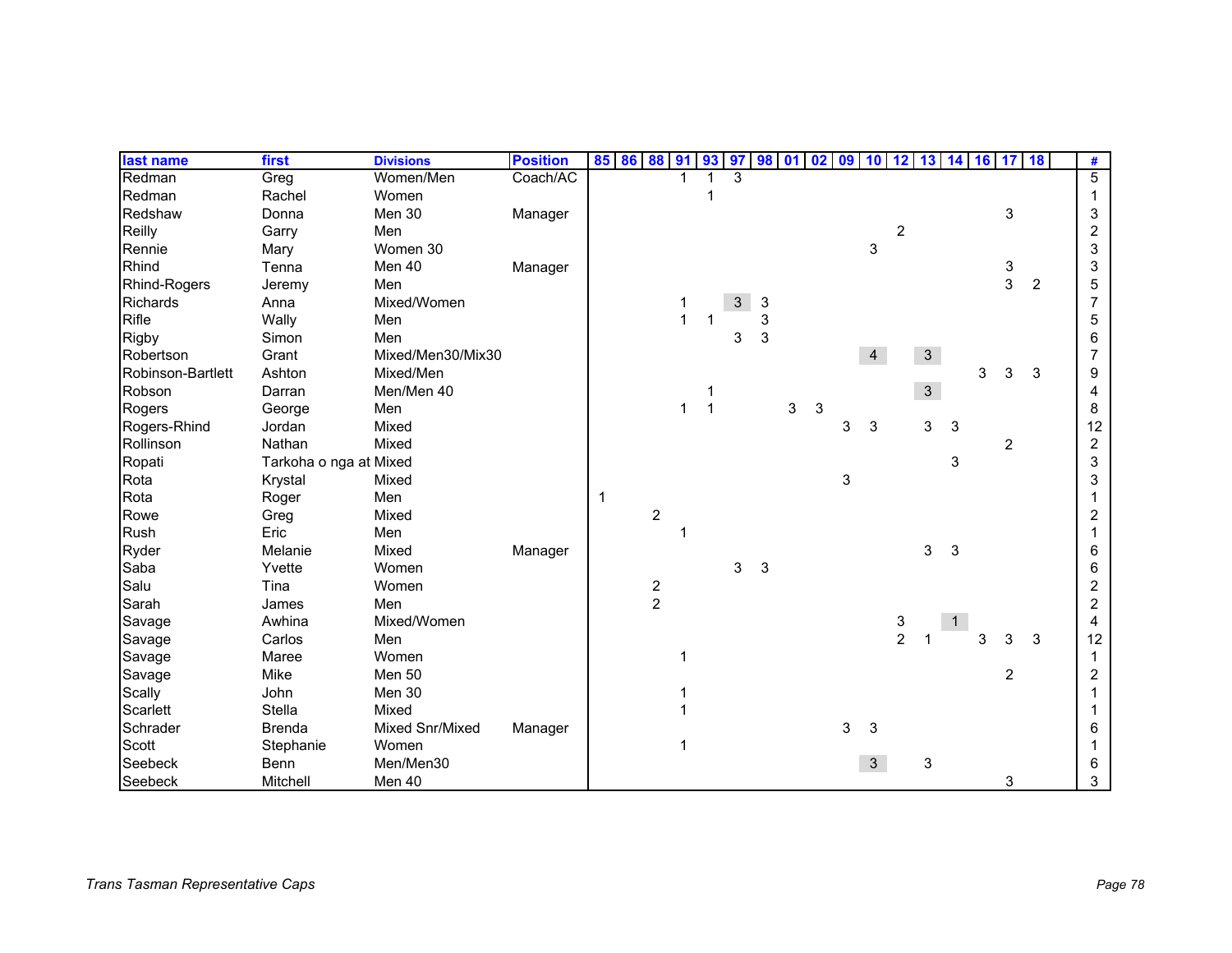| last name       | first        | <b>Divisions</b> | <b>Position</b> | 85 86 88 91 |   |                |                | 93 97       |                           | 98 | 01             | 02 09         |   | 10 | 12 13 14 16 17 |                |              |                |                | 18             |                |
|-----------------|--------------|------------------|-----------------|-------------|---|----------------|----------------|-------------|---------------------------|----|----------------|---------------|---|----|----------------|----------------|--------------|----------------|----------------|----------------|----------------|
| Sefuiva         | Dave         | Men 30           |                 |             |   |                |                |             |                           |    |                |               |   |    |                |                |              |                |                |                | $\mathbf{1}$   |
| Setu            | Mary         | Women            |                 |             |   | $\frac{2}{2}$  |                |             |                           |    |                |               |   |    |                |                |              |                |                |                | $\overline{c}$ |
| Setu            | Maureen      | Women            |                 |             |   |                |                |             |                           |    |                |               |   |    |                |                |              |                |                |                | $\overline{c}$ |
| Setu            | Serena       | Women 30         |                 |             |   |                |                |             |                           |    |                |               |   | 3  |                |                |              |                |                |                | 3              |
| Shadbolt        | Chrissy      | Mixed            |                 |             | 1 |                |                |             |                           |    |                |               |   |    |                |                |              |                |                |                |                |
| Sharp           | Wade         | Mixed/Mixed Snr  |                 |             |   |                |                |             | $\ensuremath{\mathsf{3}}$ |    | 3              | 3             | 3 | 3  |                | 2 <sup>1</sup> |              |                |                |                | 17             |
| Sharp           | Wendy        | Mixed            |                 |             |   | $\overline{c}$ |                |             |                           |    |                |               |   |    |                |                |              |                |                |                | $\overline{c}$ |
| Shedlock        | Kahumoana    | <b>Mixed Snr</b> |                 |             |   |                |                |             |                           |    |                |               |   |    |                | 3              |              |                |                |                | 3              |
| Shortland       | Suzy         | Women            |                 |             |   |                |                |             | $\sqrt{3}$                |    |                |               |   |    |                |                |              |                |                |                | 3              |
| Silbery         | Nazea        | Men/Men 30*      |                 |             |   |                |                |             |                           |    | 3              |               | 3 | 6  | 3              | 3              |              |                |                |                | 18             |
| Silimaka        | Jason        | Men              |                 |             |   |                |                |             | 3                         | 3  | $\mathsf 3$    |               |   |    |                |                |              |                |                |                | 9              |
| Silimaka        | Josalina     | Mixed            |                 |             |   |                |                |             |                           |    | 3              | 3             |   |    |                |                |              |                |                |                | 6              |
| Sinclair        | Matthew      | Men              |                 |             |   |                |                |             |                           |    |                |               |   |    |                | 3              | 3            | 3              |                | 3              | 12             |
| Sinnott         | Lipi         | Men/M35          |                 |             | 1 |                | $\overline{1}$ |             |                           |    |                |               |   |    |                |                |              |                |                |                | $\overline{c}$ |
| <b>Sintes</b>   | Marc         | Women            | Ass Coach       |             |   |                |                |             |                           |    |                |               |   |    |                | 3              | $\mathbf{3}$ |                |                |                | 6              |
| <b>Skinner</b>  | Leon         | Men/Men 30       |                 |             |   |                |                |             |                           |    |                | $\frac{3}{3}$ |   |    |                | $\mathfrak{S}$ |              |                |                |                | 6              |
| Skinner         | Troy         | Men/Men 30       |                 |             |   |                |                |             |                           | 3  |                |               |   |    |                | 3 <sup>1</sup> |              |                |                |                | 9              |
| Smallman        | Stacey       | Mixed            |                 |             |   |                |                |             |                           |    |                |               | 3 |    |                |                |              |                |                |                | 3              |
| Smeele          | Rebecca      | Women            |                 |             |   |                |                |             |                           |    |                |               | 3 |    |                |                |              |                |                |                |                |
| Smith           | Graeme       | Men              |                 | 1           |   |                |                |             |                           |    |                |               |   |    |                |                |              |                |                |                |                |
| Smith           | Jeffery      | Men 45           |                 |             |   |                |                |             |                           |    |                |               |   | 3  |                |                |              |                |                |                | 3              |
| Smith           | Mark         | Men 50           |                 |             |   |                |                |             |                           |    |                |               |   | 3  |                | 3              |              |                |                |                | 6              |
| Sokolich        | <b>Brian</b> | Men 30           |                 |             |   |                |                |             |                           |    |                |               |   |    |                |                |              |                |                |                |                |
| Solomon         | Matiu        | Mixed            |                 |             |   |                |                |             |                           |    | 3              |               |   |    |                |                |              |                |                |                | 3              |
| Solomon         | Netana       | Mixed            |                 |             |   |                |                |             |                           |    | $\overline{3}$ | 3             |   |    |                |                |              |                |                |                | 6              |
| Soutar-Finch    | Reihanna     | Men              |                 |             |   |                |                |             |                           |    |                |               |   |    | 3              |                | 3            | $\overline{2}$ | 3              | 3              | 14             |
| Sowter          | Rhonda       | Women 27         |                 |             |   |                |                |             |                           |    |                |               |   |    |                |                |              |                |                |                | 1              |
| Stainton        | Cecily       | Mixed            |                 |             |   |                |                |             |                           |    | 3              | 3             |   |    |                |                |              |                |                |                |                |
| Stanley         | Joe          | Men              |                 | 1           |   |                |                |             |                           |    |                |               |   |    |                |                |              |                |                |                |                |
| Stanton         | Sammi        | Mixed            |                 |             |   |                |                |             |                           |    |                |               |   |    |                |                |              |                |                |                |                |
| Steele          | Phoebe       | Women            |                 |             |   |                |                |             |                           |    |                |               |   |    |                |                |              | 3              |                | $\overline{2}$ | 5              |
| Stehlin         | Rolland      | Men 50           |                 |             |   |                |                |             |                           |    |                |               |   |    |                |                |              |                | 3              |                | 3              |
| <b>Stephens</b> | Autumn-Rain  | Mixed            |                 |             |   |                |                |             |                           |    |                |               |   |    |                |                |              | 3              | $\mathfrak{Z}$ |                | 6              |
| <b>Stephens</b> | Shane        | Mixed            |                 |             |   |                |                | $\mathbf 1$ | 3                         | 3  |                |               |   |    |                |                |              |                |                |                | $\overline{7}$ |
| Stephenson      | Racheal      | Women/Mixed*     |                 |             |   |                |                |             |                           |    |                | 3             |   |    | $\mathbf{3}$   | 3              |              |                |                |                | 9              |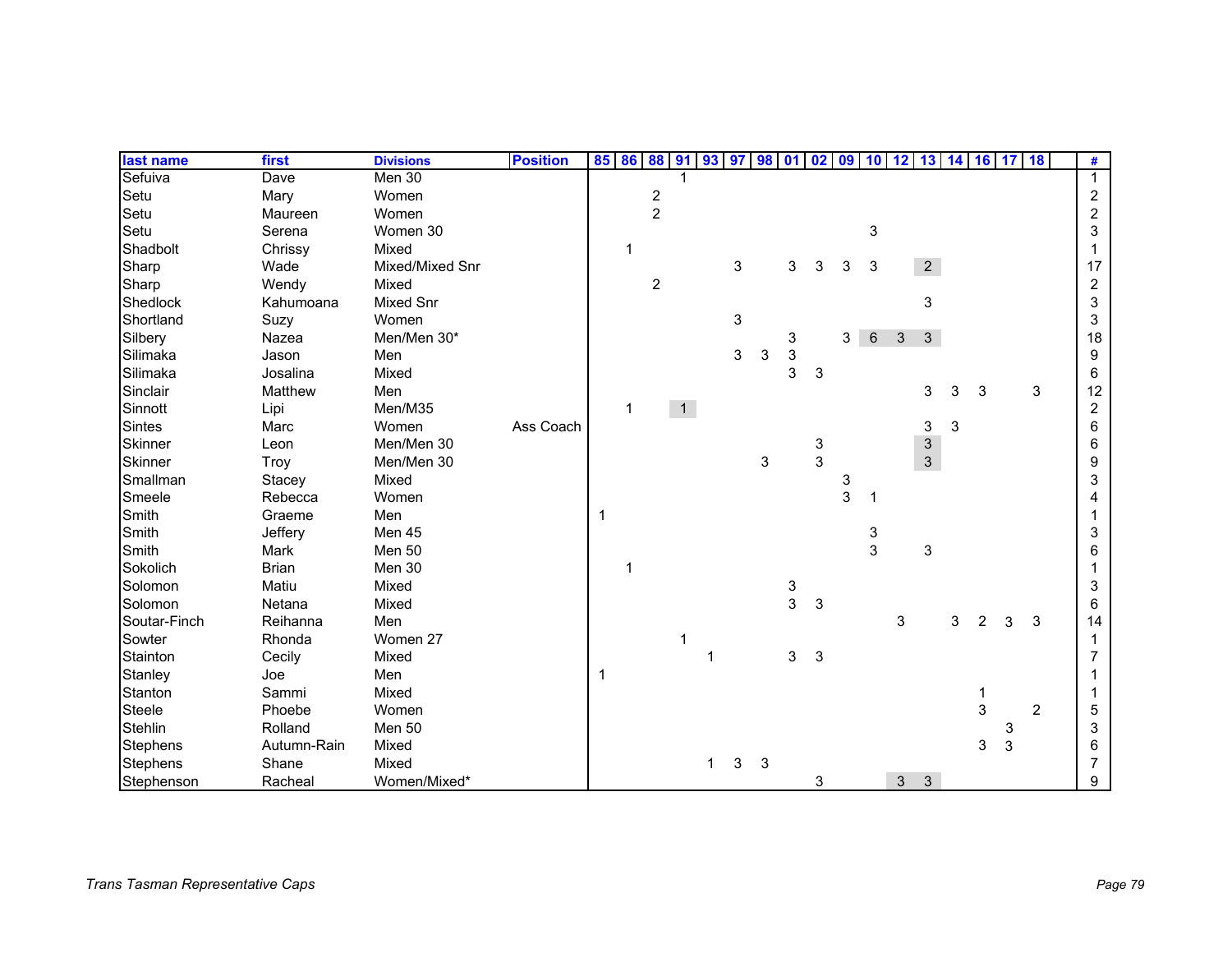| last name       | first          | <b>Divisions</b> | <b>Position</b> |   |                | 85 86 88 91 93 97 |   | 98             | 01 | 02 | 09 | 10             | 12          | 13             | 14 16 17 |                |              | 18             | #               |
|-----------------|----------------|------------------|-----------------|---|----------------|-------------------|---|----------------|----|----|----|----------------|-------------|----------------|----------|----------------|--------------|----------------|-----------------|
| <b>Stewart</b>  | <b>Brendon</b> | Men/Men 30       |                 |   |                |                   |   |                |    |    | 3  | 5              |             | 3              |          |                |              |                | $\overline{11}$ |
| <b>Stewart</b>  | Nopera         | Men              |                 |   |                |                   |   |                |    |    |    |                |             |                |          |                |              |                |                 |
| Stockman        | Matthew        | Mixed            |                 |   |                |                   |   |                |    |    |    |                | 3           |                |          |                |              |                | 3               |
| Stone           | Maurice        | Men              |                 | 1 | $\overline{2}$ |                   |   |                |    |    | 3  | 3              |             | 3              |          |                | $\sqrt{3}$   |                | 15              |
| Stone           | Nadine         | Women            |                 |   |                |                   |   |                |    |    | 3  |                |             |                |          |                |              |                | 3               |
| Stone           | Shaquille      | Men              |                 |   |                |                   |   |                |    |    |    |                |             |                | 3        |                |              | 3              | 6               |
| Stone Jnr.      | Maurice        | Men              |                 |   |                |                   |   |                |    |    |    |                |             |                |          |                |              | 3              | 3               |
| <b>Stowers</b>  | Anna           | Mixed            |                 |   |                |                   |   |                |    |    |    |                |             |                |          |                |              |                |                 |
| Stratford       | Rachel         | Women/Mixed      | Manager         |   |                |                   |   |                |    |    |    |                |             | 3              | 3        | 3              | 3            | 3              | 15              |
| Suamasi         | Saulo          | Men              |                 |   |                |                   |   |                |    |    |    |                |             |                |          |                |              |                |                 |
| Suey            | Kristina       | Women            |                 |   |                |                   |   |                |    |    |    |                | $\mathsf 3$ | 3              |          |                |              |                | 6               |
| Swart           | John           | Men 35           |                 |   | $\overline{2}$ |                   |   |                |    |    |    |                |             |                |          |                |              |                | 2               |
| Tafatu          | Tatiana        | Women            |                 |   |                |                   |   |                |    | 3  |    |                |             |                |          |                |              |                | 3               |
| Tahiwi          | Paula          | Mixed            |                 |   |                |                   | 3 | $\sqrt{3}$     |    |    |    |                |             |                |          |                |              |                | 6               |
| Taikura         | Elaine         | Women            |                 | 1 |                |                   |   |                |    |    |    |                |             |                |          |                |              |                |                 |
| Tainui-McIntyre | Ariia          | Women            |                 |   |                |                   |   |                |    |    |    |                |             |                | 3        | 3              | 3            |                | 9               |
| Takerei         | Wiremu         | Mixed            |                 |   |                |                   |   |                |    |    |    |                |             |                | 3        | $\mathbf{3}$   | $\mathbf{3}$ | $\mathbf{3}$   | 12              |
| Tallentire      | Penny          | Mixed            |                 |   |                |                   | 3 |                |    |    |    |                |             |                |          |                |              |                | 3               |
| Tamati          | Howard         | Men 30           |                 |   |                |                   |   |                |    |    |    |                |             |                |          |                |              |                |                 |
| Tane            | Shiray         | Women            |                 |   |                |                   |   |                |    |    |    |                |             | 3              |          |                |              |                | 3               |
| Tanirau         | George         | Mixed            |                 |   |                |                   |   |                |    |    |    |                |             |                |          |                |              |                |                 |
| Tapsell         | Stacy          | Mixed/Men 30     |                 |   |                |                   | 3 | 3              | 3  | 3  |    |                |             | 3 <sup>1</sup> |          |                |              |                | 15              |
| Tarau           | Joanne         | Mixed            |                 |   |                |                   |   |                |    |    |    |                |             |                |          |                |              |                |                 |
| Taute           | Codie          | Women/Mixed      |                 |   |                |                   |   |                |    |    |    |                |             |                |          | $\overline{2}$ |              | 3 <sup>1</sup> | 5               |
| Tauwhare        | Corey          | Men 40           |                 |   |                |                   |   |                |    |    |    |                |             |                |          |                | 3            |                | 3               |
| Tavui           | Ester          | Women            | Manager         |   |                |                   |   | 3              | 3  | 3  |    |                |             |                |          |                |              |                | 9               |
| Tawa            | Jodie          | Women            |                 |   |                |                   |   |                |    | 3  |    |                |             |                |          |                |              |                | 3               |
| Tawhai          | Tumanawa       | Men              |                 |   |                |                   |   |                |    |    |    |                |             |                |          |                |              |                |                 |
| Taylor          | Lorraine       | Women            |                 |   | $\overline{c}$ |                   |   |                |    |    |    |                |             |                |          |                |              |                | 2               |
| Taylor          | Mark           | Men 30           |                 |   |                |                   |   |                |    |    |    |                |             |                |          |                |              |                |                 |
| Te Amo          | Stefan         | Men              |                 |   |                |                   | 3 |                |    |    |    |                |             |                |          |                |              |                | 3               |
| Te Hiko         | Awhina         | Mixed/Women      |                 |   |                | 1                 |   | $\overline{2}$ |    |    |    |                |             |                |          |                |              |                | 3               |
| Te Huia         | Jason          | Mixed            |                 |   |                |                   |   |                |    |    |    | $\overline{2}$ |             |                |          |                |              |                | 2               |
| Te Kahu         | Somma          | Women            |                 |   |                |                   | 3 | 3              | 3  |    |    |                |             |                |          |                |              |                | 9               |
| Te Kahu         | Tessa          | Women            |                 |   |                |                   |   |                |    | 3  |    |                |             |                |          |                |              |                | 3               |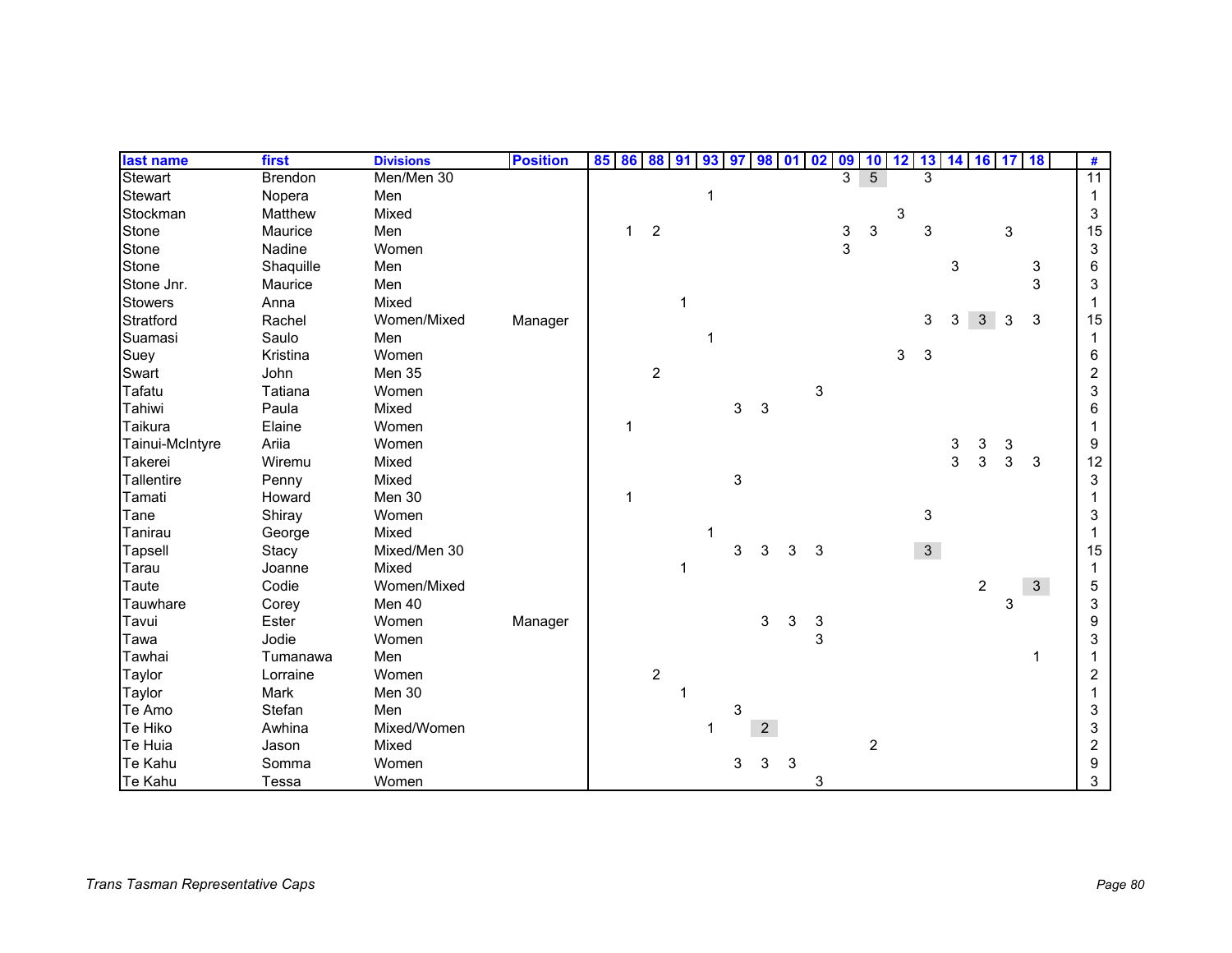| last name                   | first       | <b>Divisions</b> | <b>Position</b> | 85 86 88 91 93 97 |                |   |             |   | 98 | 01 | 02         | 09 | 10 | 12                        | 13             | 14             | 16             | 17             | <b>18</b>      | #              |
|-----------------------------|-------------|------------------|-----------------|-------------------|----------------|---|-------------|---|----|----|------------|----|----|---------------------------|----------------|----------------|----------------|----------------|----------------|----------------|
| Te Kani                     | Ira         | Women 27         |                 |                   |                |   |             |   |    |    |            |    |    |                           |                |                |                |                |                | 1              |
| Te Moananui                 | Raymond     | Men 40/50        |                 |                   |                |   |             |   |    |    |            |    | 3  |                           | 3              |                |                | 3 <sup>7</sup> |                | 9              |
| Te Pania                    | Jamie       | Women 30         |                 |                   |                |   |             |   |    |    |            |    |    |                           | 3              |                |                |                |                | 3              |
| Te Rangi                    | John        | Mixed            | Ass Coach       |                   |                |   |             | 3 | 3  | 3  |            |    |    |                           |                |                |                |                |                | 9              |
| Teao                        | Rongo       | Men 50           |                 |                   |                |   |             |   |    |    |            |    |    |                           |                |                |                | 3              |                | 3              |
| Teiho                       | Kiri        | Men              | Coach           |                   | $\overline{2}$ | 1 | $\mathbf 1$ |   |    |    |            |    |    |                           |                |                |                |                |                | 4              |
| Teika                       | Yvette      | Women            |                 |                   |                |   |             |   |    | 3  |            |    |    |                           |                |                |                |                |                | 3              |
| Tetini                      | John        | Men 50           | Coach           |                   |                |   |             |   |    |    |            |    |    |                           |                |                |                | $\mathfrak{S}$ |                | 3              |
| Thompson                    | Davina      | Women 30         |                 |                   |                |   |             |   |    |    |            |    |    |                           | 3              |                |                |                |                | 3              |
| Tiwha                       | Toia        | Mixed            |                 |                   |                |   |             |   |    |    |            |    | 3  | 3                         |                |                |                |                |                | 6              |
| Toal                        | Angela      | Women            |                 |                   |                |   |             |   |    |    |            |    |    |                           |                |                |                |                |                | 2              |
| Tohiariki                   | Wi Richard  | Men 40           |                 |                   |                |   |             |   |    |    |            |    | 3  |                           |                |                |                |                |                | 3              |
| Toki                        | Maureen     | Mixed            |                 |                   | $\overline{2}$ |   |             |   |    |    |            |    |    |                           |                |                |                |                |                | $\overline{c}$ |
| Toki                        | Steven      | Men 30/Mixed Snr |                 |                   |                |   |             |   |    |    |            |    | 3  |                           | 2 <sup>7</sup> |                |                |                |                | 5              |
| Tomai                       | Jason       | Men              |                 |                   |                |   |             | 3 | 3  |    |            |    |    |                           |                |                |                |                |                | 6              |
| Tomuri                      | Shanan      | Men/Mixed        |                 |                   |                |   |             |   |    |    |            |    |    |                           |                |                | $\overline{2}$ | 3              | 3 <sup>1</sup> | 8              |
| Tramo                       | Selina      | Women            |                 |                   |                |   |             |   |    |    | $\sqrt{3}$ |    |    |                           |                |                |                |                |                | 3              |
| Tuatea                      | Henry       | Men              |                 |                   |                |   |             |   |    |    |            |    |    |                           |                | $\overline{2}$ |                |                |                | $\overline{2}$ |
| Tuatea                      | Terry       | Men 50           |                 |                   |                |   |             |   |    |    |            |    |    |                           |                |                |                | 3              |                | 3              |
| Tui                         | Phillip     | Mixed            |                 |                   |                |   |             |   |    |    |            |    |    |                           |                |                |                |                |                |                |
| Tupaea                      | Nolan       | Men 30/35        |                 | 1                 |                | 1 |             |   |    |    |            |    |    |                           |                |                |                |                |                | 2              |
| Tupua-Siliva                | Daniel      | Men 30/Men       |                 |                   |                |   |             |   |    |    |            |    | 3  |                           | $\mathbf{3}$   |                |                |                |                | 6              |
| Turnbull                    | Dayna       | Women            | Play/AC         |                   |                |   |             |   |    |    |            |    |    |                           |                | 3              | 3              | 3              | $\overline{c}$ | 11             |
| Turnbull                    | Paul        | Men 50           |                 |                   |                |   |             |   |    |    |            |    |    |                           |                |                |                | 3              |                | 3              |
| Turner                      | Nat         | Mixed            |                 |                   |                |   |             |   |    |    |            |    |    |                           |                |                |                |                | 3              | 3              |
| Vaha'Akolo                  | Edward      | Men 45/50        |                 |                   |                |   |             |   |    |    |            |    | 3  |                           |                |                |                | $\mathbf{3}$   |                | 6              |
| Varley                      | Shane       | Men 30/35        |                 | $\mathbf{1}$      | $\overline{c}$ |   |             |   |    |    |            |    |    |                           |                |                |                |                |                | 3              |
| Vear                        | <b>Brad</b> | Mixed            |                 |                   |                |   |             |   |    |    |            |    |    |                           |                |                |                |                |                |                |
| Vis                         | Pieter      | Mixed            |                 |                   |                |   |             |   |    |    |            | 3  | 3  |                           |                | 3              |                |                |                | 9              |
| Waaka                       | Bauedeine   | Men              |                 |                   |                |   |             |   |    |    |            |    |    | 2                         |                |                |                |                |                | $\overline{2}$ |
| Waaka                       | Jean        | Women            |                 |                   |                |   |             |   |    |    |            |    |    | $\ensuremath{\mathsf{3}}$ |                | 3              |                |                |                | 6              |
| Waaka-Iraia                 | Michael     | Mixed            |                 |                   |                |   |             |   |    |    |            |    |    | 1                         |                |                |                |                |                |                |
| Waaka-Iraia (Enosa) Ashlynn |             | Mixed/Women      |                 |                   |                |   |             |   |    |    |            | 3  |    |                           |                | 3 <sup>1</sup> |                | 3              |                | 9              |
| Walker                      | Cody        | Mixed            |                 |                   |                |   |             |   |    |    |            |    | 3  |                           |                |                |                |                |                | 3              |
| Walker                      | Elaine      | Women 30         | Manager         |                   |                |   |             |   |    |    |            |    | 3  |                           |                |                |                |                |                | 3              |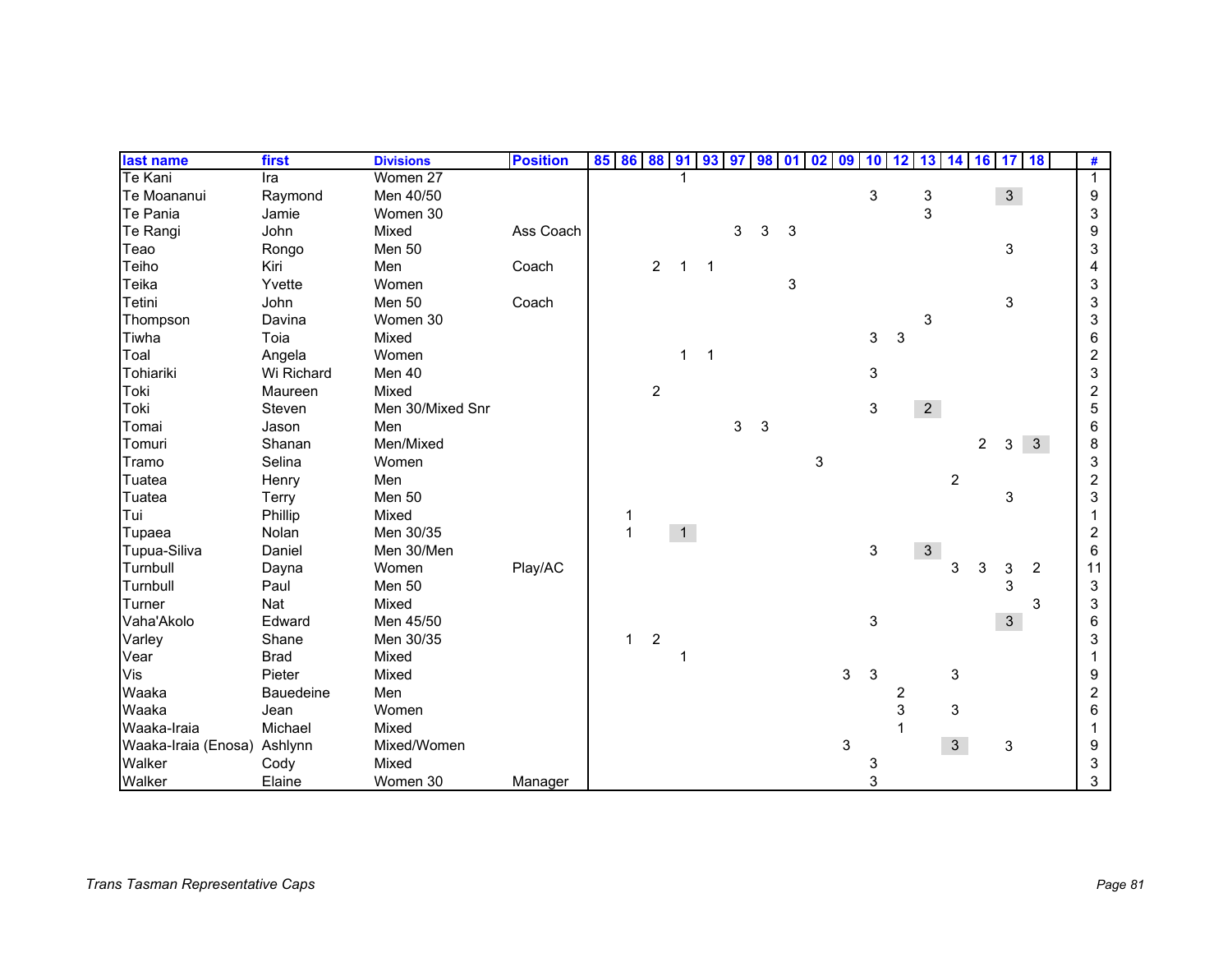| last name    | first      | <b>Divisions</b> | <b>Position</b> | 85 86 88 91 93 97 |   |                |   |   | 98 | 01 | 02         | 09 | 10           | 12 | 13            | 14 | 16 17          |   | <b>18</b> |                |
|--------------|------------|------------------|-----------------|-------------------|---|----------------|---|---|----|----|------------|----|--------------|----|---------------|----|----------------|---|-----------|----------------|
| Walker       | Leanne     | Women            |                 |                   |   |                |   |   |    |    |            |    |              |    |               |    |                |   |           | $\mathbf{1}$   |
| Walker       | Rod        | Mixed            | Ass Coach       |                   |   |                |   |   |    |    |            | 3  | 3            |    |               |    |                |   |           | 6              |
| Wall         | Chris      | Men/Men 30       |                 |                   |   |                |   | 3 | 3  | 3  | 3          |    |              |    | $\frac{2}{3}$ |    |                |   |           | 14             |
| Wall         | Stephen    | Mixed/Mixed Snr  |                 |                   |   |                |   |   |    |    | 3          | 3  |              |    |               |    |                |   |           | 9              |
| Wall         | Toni       | Men              | Manager         |                   |   |                |   |   |    |    |            |    |              |    |               | 3  |                | 3 | 3         | 12             |
| Wallace      | Allen      | Mixed/Men        |                 |                   |   | $\overline{c}$ |   |   |    |    |            |    |              |    |               |    |                |   |           | 3              |
| Wallace      | Wayne      | Mixed/Men        | Play/Coach      |                   |   |                |   | 3 |    | 3  | 3          |    |              |    |               |    |                |   |           | 10             |
| Walters      | Ned        | Men              |                 |                   |   |                |   |   |    |    |            |    |              |    |               |    |                |   |           |                |
| Walters      | Peter      | Men/Men 40       |                 |                   |   | 2              |   | 3 | 3  |    |            |    | $\mathbf{3}$ |    | 3             |    |                |   |           | 17             |
| Walters Jnr. | Peter Luke | Men 40           | Manager         |                   |   |                |   |   |    |    |            |    | 3            |    |               |    |                |   |           | 3              |
| Wana         | Crete      | Men              |                 |                   |   | $\overline{c}$ |   |   |    |    |            |    |              |    |               |    |                |   |           | $\overline{c}$ |
| Wanakore     | Peter      | Women            | Ass Coach       |                   |   |                |   |   |    |    |            |    |              | 3  |               |    |                |   |           | 3              |
| Warbrick     | Jody       | Women            |                 |                   |   |                |   |   |    |    |            |    |              |    |               |    |                |   |           |                |
| Wardle       | Kevin      | Mixed            |                 |                   |   |                |   |   |    |    |            |    |              |    |               |    |                |   |           |                |
| Warring      | Lynne      | Women            |                 |                   |   | $\overline{c}$ |   |   |    |    |            |    |              |    |               |    |                |   |           | 2              |
| Watene       | Kahurangi  | Women            |                 |                   |   |                |   |   |    |    |            |    | 3            |    |               |    |                |   |           | 3              |
| Watene       | Lance      | Men 30           |                 |                   |   |                |   |   |    |    |            |    |              |    |               |    |                |   |           |                |
| Watene       | Maia Jean  | Women            |                 |                   |   |                |   |   |    |    |            |    |              |    |               | -1 |                |   |           |                |
| Watson       | Wayne      | Men 35/30        |                 |                   |   | $\frac{2}{2}$  | 1 |   |    |    |            |    |              |    |               |    |                |   |           | 3              |
| Watt         | Laurie     | Mixed            |                 |                   |   |                |   |   |    |    |            |    |              |    |               |    |                |   |           | $\overline{c}$ |
| Waudby       | Bayley     | Mixed            |                 |                   |   |                |   |   |    |    |            |    |              |    |               |    | 3              | 3 | 3         | 9              |
| Weka         | Tarma      | Mixed            |                 |                   |   |                |   |   |    |    |            |    |              |    |               |    |                |   |           |                |
| Welsh        | Duane      | Men              |                 |                   |   | $\overline{c}$ |   |   |    |    |            |    |              |    |               |    |                |   |           | 2              |
| Werahiko     | Emanuel    | Men 30           |                 |                   |   |                |   |   |    |    |            |    |              |    |               |    |                | 3 |           | 3              |
| Whitiora     | Awatea     | Women            |                 |                   |   |                |   |   |    |    |            |    |              |    |               |    | $\overline{2}$ |   |           | $\overline{2}$ |
| Whitiora     | Stacey     | Women            |                 |                   |   |                |   |   |    | 3  | $\sqrt{3}$ |    |              |    |               |    |                |   |           | 6              |
| Whittaker    | John       | Men              | Ass Coach       |                   |   |                |   |   |    | 3  | 3          |    |              |    |               |    |                |   |           | 6              |
| Wickliffe    | Renee      | Women            |                 |                   |   |                |   |   |    |    |            | 3  | 3            |    |               |    |                |   |           | 6              |
| Wihehiro     | Orlo       | Men 35/50        |                 |                   |   | $\overline{c}$ |   |   |    |    |            |    | $\mathbf{3}$ |    |               |    |                |   |           | 5              |
| Wihone       | Janie      | Women            |                 |                   |   |                |   | 3 | 3  | 3  |            |    |              |    |               |    |                |   |           | 10             |
| Wilkie       | Maria      | Mixed            |                 |                   |   |                |   |   | 3  |    |            |    |              |    |               |    |                |   |           | 3              |
| Williams     | Andrea     | Women 30         |                 |                   |   |                |   |   |    |    |            |    |              |    | 3             |    |                |   |           | 3              |
| Williams     | Charlie    | Men/M35          |                 | 1                 | 1 | $2^{\circ}$    |   |   |    |    |            |    |              |    |               |    |                |   |           | 4              |
| Williams     | Dean       | Men              |                 |                   |   |                |   |   |    |    |            |    |              | 3  | 2             |    |                |   |           | 5              |
| Williams     | Niall      | Women            |                 |                   |   |                |   |   |    |    |            |    |              |    | 3             |    |                |   |           | 3              |